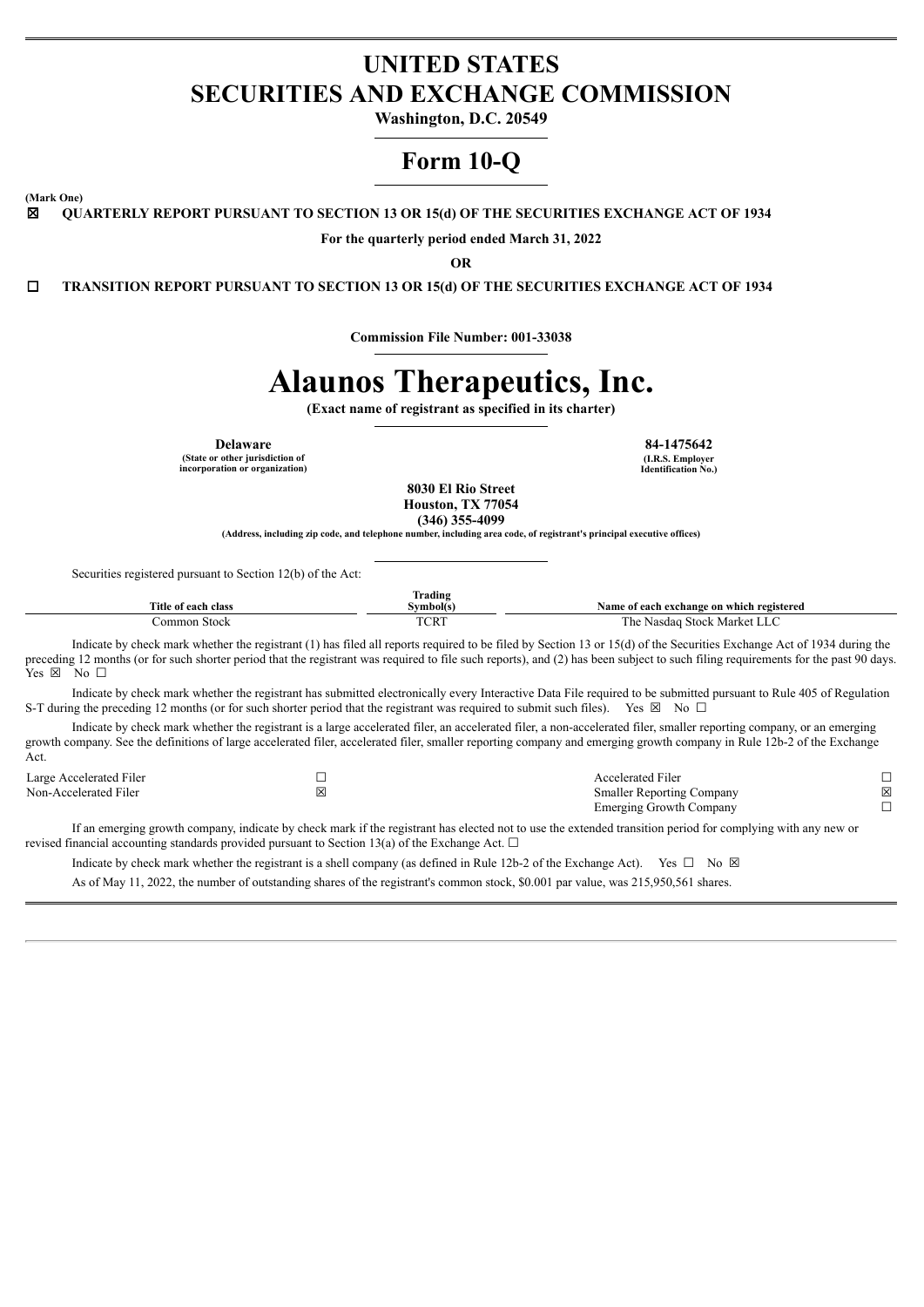#### **SPECIAL NOTE REGARDING FORWARD-LOOKING STATEMENTS**

This Quarterly Report on Form 10-Q, or Quarterly Report, contains forward-looking statements as defined in the Private Securities Litigation Reform Act of 1995, as amended. Forward-looking statements are all statements contained in this Quarterly Report that are not historical fact, and in some cases can be identified by terms such as: "anticipate," "believe," "estimate," "expect," "forecast," "intend," "may," "plan," "project," "target," "will" and other words and terms of similar meaning.

These statements are based on management's current beliefs and assumptions and on information currently available to management. These statements involve risks, uncertainties and other factors that may cause actual results, levels of activity, performance or achievements to be materially different from the information expressed or implied by these forward-looking statements. Although we believe that the expectations reflected in such forward-looking statements are reasonable, we caution you that these statements are based on a combination of facts and factors currently known by us and our projections of the future, about which we cannot be certain. Forward-looking statements in this Quarterly Report include, but are not limited to, statements about:

- our ability to raise substantial additional capital to continue as a going concern, fund our planned operations and repay our existing indebtedness;
- estimates regarding our expenses, use of cash, timing of future cash needs and anticipated capital requirements;
- the development of our product candidates, including statements regarding the initiation, timing, progress and results of our preclinical studies, clinical trials and research and development programs;
- our ability to advance our product candidates through various stages of development, especially through pivotal safety and efficacy trials;
- the risk that final trial data may not support interim analysis of the viability of our product candidates;
- our expectation regarding the safety and efficacy of our product candidates;
- the timing, scope or likelihood of regulatory filings and approvals from the U.S. Food and Drug Administration, or FDA, or equivalent foreign regulatory agencies for our product candidates and for which indications;
- our ability to license additional intellectual property relating to our product candidates from third parties and to comply with our existing license agreements;
- our ability to enter into partnerships or strategic collaboration agreements and our ability to achieve the results and potential benefits contemplated from relationships with collaborators;
- our ability to maintain and establish collaborations and licenses;
- our expectation of developments and projections relating to competition from other pharmaceutical and biotechnology companies or our industry;
- our estimates regarding the potential market opportunity for our product candidates;
- the anticipated rate and degree of commercial scope and potential, as well as market acceptance of our product candidates for any indication, if approved;
- the anticipated amount, timing and accounting of contract liabilities, milestones and other payments under licensing, collaboration or acquisition agreements, research and development costs and other expenses;
- our intellectual property position, including the strength and enforceability of our intellectual property rights;
- our ability to attract and retain qualified employees and key personnel; and
- our expectations regarding the impact of the COVID-19 pandemic, including the expected duration of disruption to key clinical trial activities, limitations on travel, quarantine and social distancing protocols, diversion of healthcare resources away from the conduct of our clinical trials, and other immediate and long-term impacts and effects on our business and operations.

Any forward-looking statements in this Quarterly Report on Form 10-Q reflect our current views with respect to future events or to our future financial performance and involve known and unknown risks, uncertainties and other factors that may cause our actual results, performance or achievements to be materially different from any future results, performance or achievements expressed or implied by these forward-looking statements. Factors that may cause actual results to differ materially from current expectations include, among other things, those described under Part II, Item 1A, "Risk Factors" and elsewhere in this Quarterly Report on Form 10-Q. Given these uncertainties, you should not place undue reliance on these forward-looking statements. Except as required by law, we assume no obligation to update or revise these forward-looking statements for any reason, even if new information becomes available in the future.

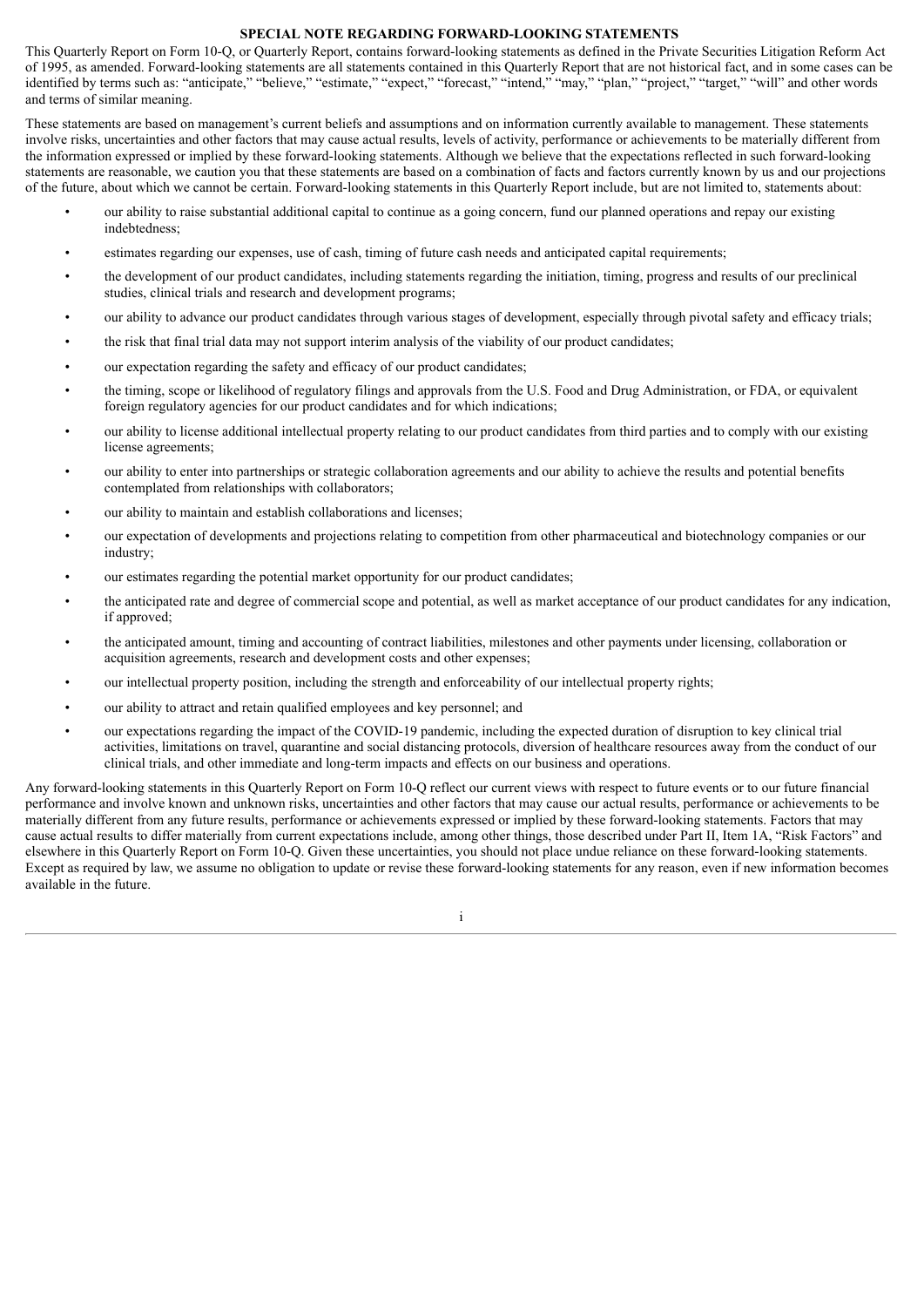Unless the context requires otherwise, references in this Quarterly Report to "Alaunos," the "Company," "we," "us" or "our" refer to Alaunos Therapeutics, Inc., and its subsidiaries.

We own or have rights to trademarks, service marks and trade names that we use in connection with the operation of our business, including our corporate name, logos and website names. We own the trademarks Alaunos™, Ziopharm® and hunTR™ as well as the graphic trademark found on our website. Other trademarks, service marks and trade names appearing in this Quarterly Report are the property of their respective owners. Solely for convenience, some of the trademarks, service marks and trade names referred to in this Quarterly Report are listed without the ® and ™ symbols, but we will assert, to the fullest extent under applicable law, our rights to our trademarks, service marks and trade names.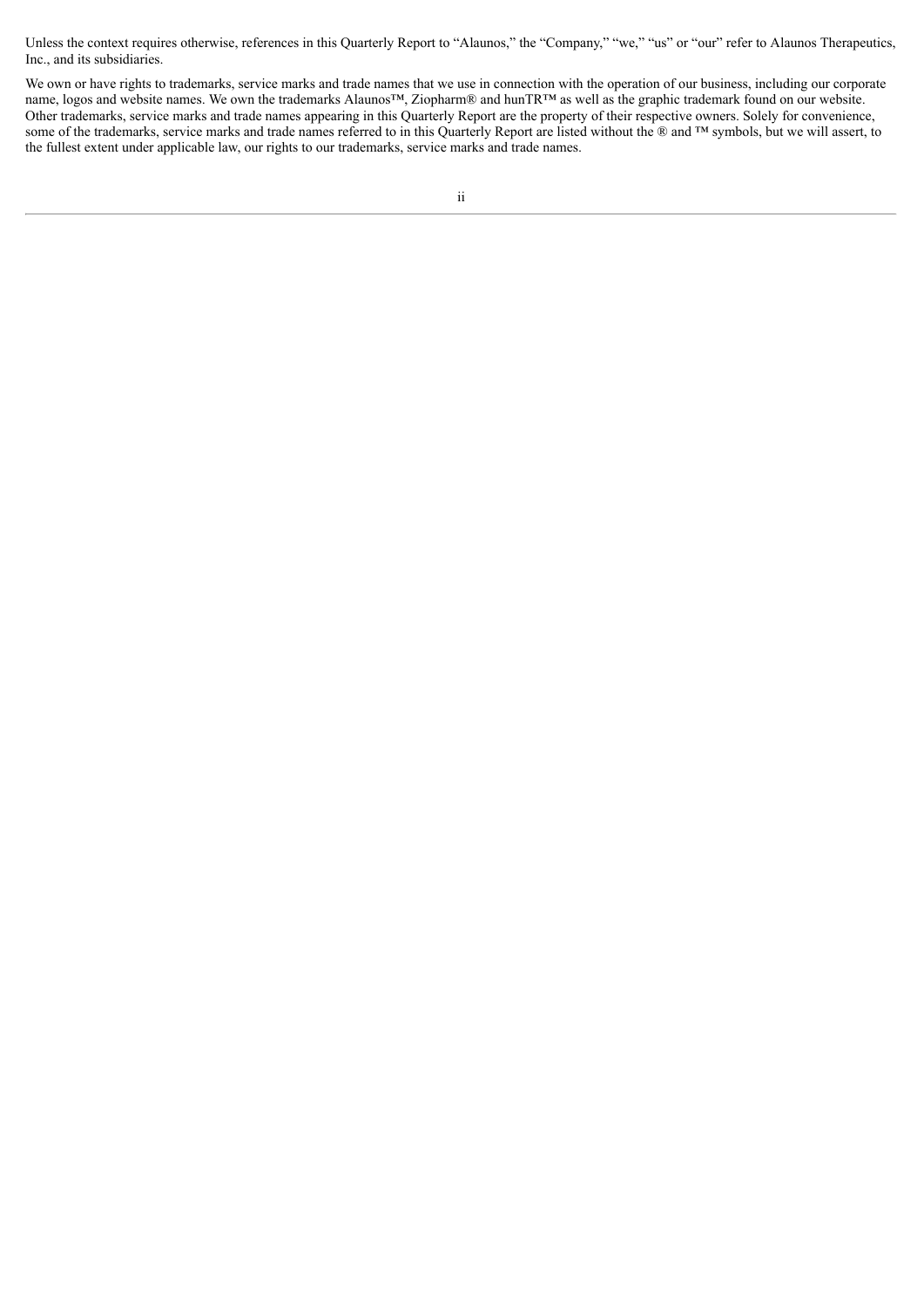#### **SUMMARY OF SELECTED RISKS ASSOCIATED WITH OUR BUSINESS**

Our business faces significant risks and uncertainties. If any of the following risks are realized, our business, financial condition and results of operations could be materially and adversely affected. You should carefully review and consider the full discussion of our risk factors in the section titled "Risk Factors" in Part II, Item 1A of this Quarterly Report. Some of the more significant risks include the following:

- We will require substantial additional financial resources to continue as a going concern, continue ongoing development of our product candidates and pursue our business objectives; if we are unable to obtain these additional resources when needed, we may be forced to delay or discontinue our planned operations, including clinical testing of our product candidates.
- If we fail to satisfy applicable listing standards, our common stock may be delisted from the Nasdaq Global Select Market. Delisting could prevent us from maintaining an active, liquid and orderly trading market.
- We may effect a reverse stock split of our common stock, but it may not result in the intended benefits. If we implement a reverse stock split, liquidity of our common stock may be adversely affected.
- Our plans to develop and commercialize non-viral adoptive cellular therapies based on T-cell receptor, or TCR, therapies can be considered as new approaches to cancer treatment, the successful development of which is subject to significant challenges.
- Our current product candidates are based on novel technologies and are supported by limited clinical data and we cannot assure you that our current and planned clinical trials will produce data that supports regulatory approval of one or more of these product candidates.
- We will need to attract, recruit and retain qualified personnel, and we will continue to rely on key scientific and medical advisors, and their knowledge of our business and technical expertise would be difficult to replace.
- Our existing indebtedness, together with our other financial obligations and contractual commitments, could adversely affect our financial condition and restrict our future operations. For instance, if we fail to achieve certain clinical milestones or equity raise requirements, we will be required to deposit a significant amount of cash into an account to be held as collateral.
- If we are unable to obtain the necessary United States or worldwide regulatory approvals to commercialize any product candidate, our business will suffer.
- Our product candidates are in various stages of clinical trials, which are very expensive and time-consuming. We cannot be certain when we will be able to submit a Biologics License Application, or BLA, to the FDA and any failure or delay in completing clinical trials for our product candidates could harm our business.
- Our cell-based immuno-oncology product candidates rely on the availability of reagents, specialized equipment, and other specialty materials and infrastructure, which may not be available to us on acceptable terms or at all. For some of these reagents, equipment, and materials, we rely or may rely on sole source vendors or a limited number of vendors, which could impair our ability to manufacture and supply our products.
- If we are unable either to create sales, marketing and distribution capabilities or enter into agreements with third parties to perform these functions, we will be unable to commercialize our product candidates successfully.
- Our immuno-oncology product candidates may face competition in the future from biosimilars.
- If we or our licensors fail to adequately protect or enforce our intellectual property rights or secure rights to patents of others, the value of our intellectual property rights would diminish and our ability to successfully commercialize our products may be impaired.
- Our stock price has been, and may continue to be, volatile.
- Our business, operations and clinical development plans and timelines could be adversely affected by the effects of health epidemics, including the COVID-19 pandemic, on the manufacturing, clinical trial and other business activities performed by us or by third parties with whom we conduct business, including our clinical research organizations, or CROs, shippers and others.

iii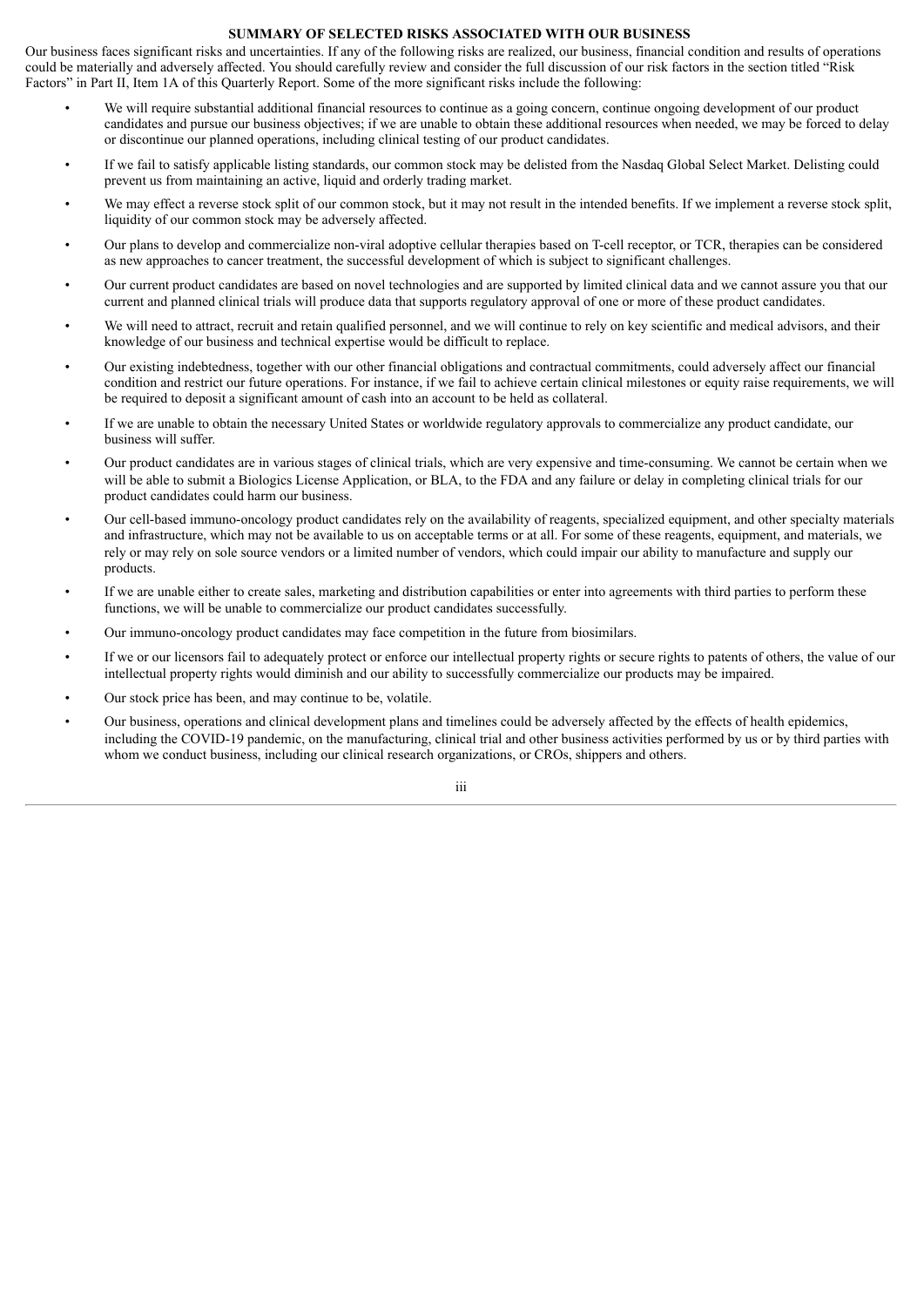# **PART I. FINANCIAL INFORMATION**

| Item 1.  | <b>Financial Statements (unaudited)</b>                                                                 | $\overline{2}$ |
|----------|---------------------------------------------------------------------------------------------------------|----------------|
|          | Balance Sheets as of March 31, 2022 (unaudited) and December 31, 2021                                   |                |
|          | Statements of Operations for the Periods Ended March 31, 2022 and 2021 (unaudited)                      |                |
|          | Statements of Changes in Stockholders' Equity for the Periods Ended March 31, 2022 and 2021 (unaudited) |                |
|          | Statements of Cash Flows for the Periods Ended March 31, 2022 and 2021 (unaudited)                      |                |
|          | Notes to Unaudited Financial Statements (unaudited)                                                     | 6              |
| Item 2.  | Management's Discussion and Analysis of Financial Condition and Results of Operations                   | 17             |
| Item 3.  | <b>Quantitative and Qualitative Disclosures about Market Risk</b>                                       | 23             |
| Item 4.  | <b>Controls and Procedures</b>                                                                          | 23             |
| PART II. | <b>OTHER INFORMATION</b>                                                                                |                |
| Item 1.  | <b>Legal Proceedings</b>                                                                                | 25             |
| Item 1A. | <b>Risk Factors</b>                                                                                     | 25             |
| Item 2.  | Unregistered Sales of Equity Securities and Use of Proceeds                                             | 58             |
| Item 3.  | <b>Defaults Upon Senior Securities</b>                                                                  | 58             |
| Item 4.  | <b>Mine Safety Disclosures</b>                                                                          | 58             |
| Item 5.  | <b>Other Information</b>                                                                                | 58             |
| Item 6.  | <b>Exhibits</b>                                                                                         | 59             |
|          |                                                                                                         |                |
|          |                                                                                                         |                |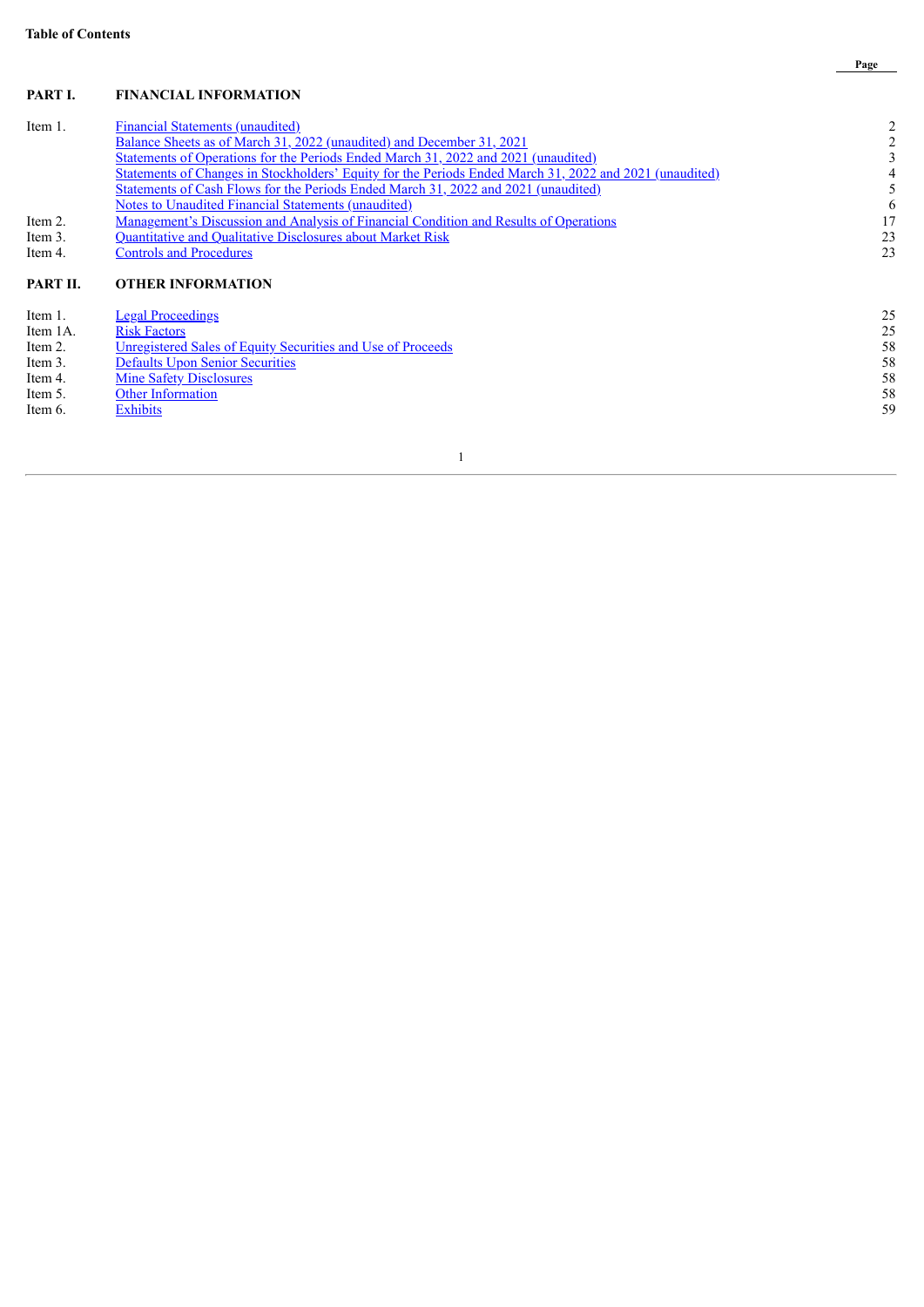# **PART I—FINANCIAL INFORMATION**

# **Alaunos Therapeutics, Inc. BALANCE SHEETS (unaudited)**

# **(in thousands, except share and per share data)**

<span id="page-5-1"></span><span id="page-5-0"></span>

|                                                                                                                                                                                                | March 31,<br>2022 |            |              | December 31,<br>2021 |  |
|------------------------------------------------------------------------------------------------------------------------------------------------------------------------------------------------|-------------------|------------|--------------|----------------------|--|
| <b>ASSETS:</b>                                                                                                                                                                                 |                   |            |              |                      |  |
| Current assets:                                                                                                                                                                                |                   |            |              |                      |  |
| Cash and cash equivalents                                                                                                                                                                      | $\mathcal{S}$     | 68,255     | $\mathbb{S}$ | 76,054               |  |
| Receivables                                                                                                                                                                                    |                   |            |              | 1,111                |  |
| Prepaid expenses and other current assets                                                                                                                                                      |                   | 1,517      |              | 1,666                |  |
| Total current assets                                                                                                                                                                           |                   | 69,772     |              | 78,831               |  |
| Property and equipment, net                                                                                                                                                                    |                   | 10,311     |              | 10,941               |  |
| Right-of-use asset                                                                                                                                                                             |                   | 4,240      |              | 4,420                |  |
| Deposits                                                                                                                                                                                       |                   | 42         |              | 42                   |  |
| Other non-current assets                                                                                                                                                                       |                   | 626        |              | 631                  |  |
| <b>Total assets</b>                                                                                                                                                                            | \$                | 84,991     | \$           | 94,865               |  |
| <b>LIABILITIES AND STOCKHOLDERS' EQUITY</b>                                                                                                                                                    |                   |            |              |                      |  |
| Current liabilities:                                                                                                                                                                           |                   |            |              |                      |  |
| Accounts payable                                                                                                                                                                               | \$                | 605        | \$           | 1,368                |  |
| Current portion of long-term debt                                                                                                                                                              |                   | 13,993     |              | 7,868                |  |
| Accrued expenses                                                                                                                                                                               |                   | 5,891      |              | 6,076                |  |
| Lease liability - current portion                                                                                                                                                              |                   | 745        |              | 729                  |  |
| Total current liabilities                                                                                                                                                                      |                   | 21,234     |              | 16,041               |  |
| Long-term debt                                                                                                                                                                                 |                   | 10,323     |              | 16,250               |  |
| Lease liability - non-current portion                                                                                                                                                          |                   | 4,312      |              | 4,518                |  |
| <b>Total liabilities</b>                                                                                                                                                                       | $\mathsf{\$}$     | 35,869     | $\mathbb S$  | 36,809               |  |
| Commitments and contingencies (Note 8)                                                                                                                                                         |                   |            |              |                      |  |
| Stockholders' equity                                                                                                                                                                           |                   |            |              |                      |  |
| Common stock \$0.001 par value; 350,000,000 shares authorized, 215,950,561 shares issued and<br>outstanding at March 31, 2022 and 350,000,000 shares authorized, 216,127,443 shares issued and |                   |            |              |                      |  |
| outstanding at December 31, 2021                                                                                                                                                               |                   | 216        |              | 216                  |  |
| Additional paid-in capital                                                                                                                                                                     |                   | 901,546    |              | 900,693              |  |
| Accumulated deficit                                                                                                                                                                            |                   | (852, 640) |              | (842, 852)           |  |
| Total stockholders' equity                                                                                                                                                                     |                   | 49,122     |              | 58,057               |  |
| Total liabilities and stockholders' equity                                                                                                                                                     | \$                | 84,991     | \$           | 94,865               |  |

The accompanying notes are an integral part of these financial statements.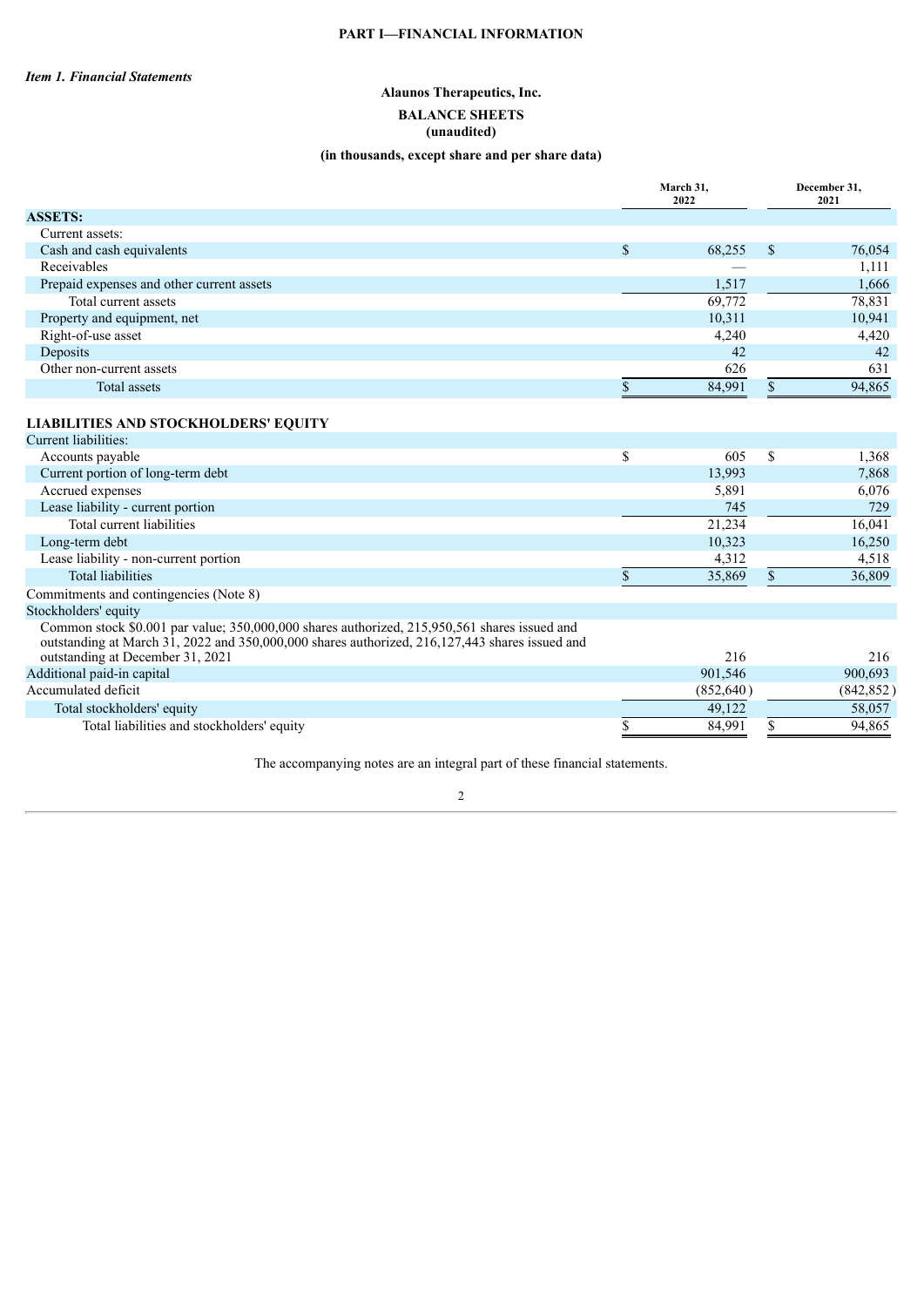# **Alaunos Therapeutics, Inc. STATEMENTS OF OPERATIONS (unaudited)**

# **(in thousands, except share and per share data)**

<span id="page-6-0"></span>

|                                                                                                              | For the Three Months Ended March 31, |             |  |             |
|--------------------------------------------------------------------------------------------------------------|--------------------------------------|-------------|--|-------------|
|                                                                                                              |                                      | 2022        |  | 2021        |
| Operating expenses:                                                                                          |                                      |             |  |             |
| Research and development                                                                                     |                                      | 5,580       |  | 13,336      |
| General and administrative                                                                                   |                                      | 3,505       |  | 8,227       |
| Total operating expenses                                                                                     |                                      | 9,085       |  | 21,563      |
| Loss from operations                                                                                         |                                      | (9,085)     |  | (21, 563)   |
| Other income (expense), net                                                                                  |                                      | (703)       |  |             |
| Net loss                                                                                                     |                                      | (9,788)     |  | (21, 554)   |
| Net loss applicable to common stockholders                                                                   |                                      | (9,788)     |  | (21, 554)   |
| Basic and diluted net loss per share                                                                         |                                      | (0.05)      |  | (0.10)      |
| Weighted average number of common shares outstanding used to compute basic and diluted net loss<br>per share |                                      | 214,946,569 |  | 213.954.665 |

The accompanying notes are an integral part of these financial statements.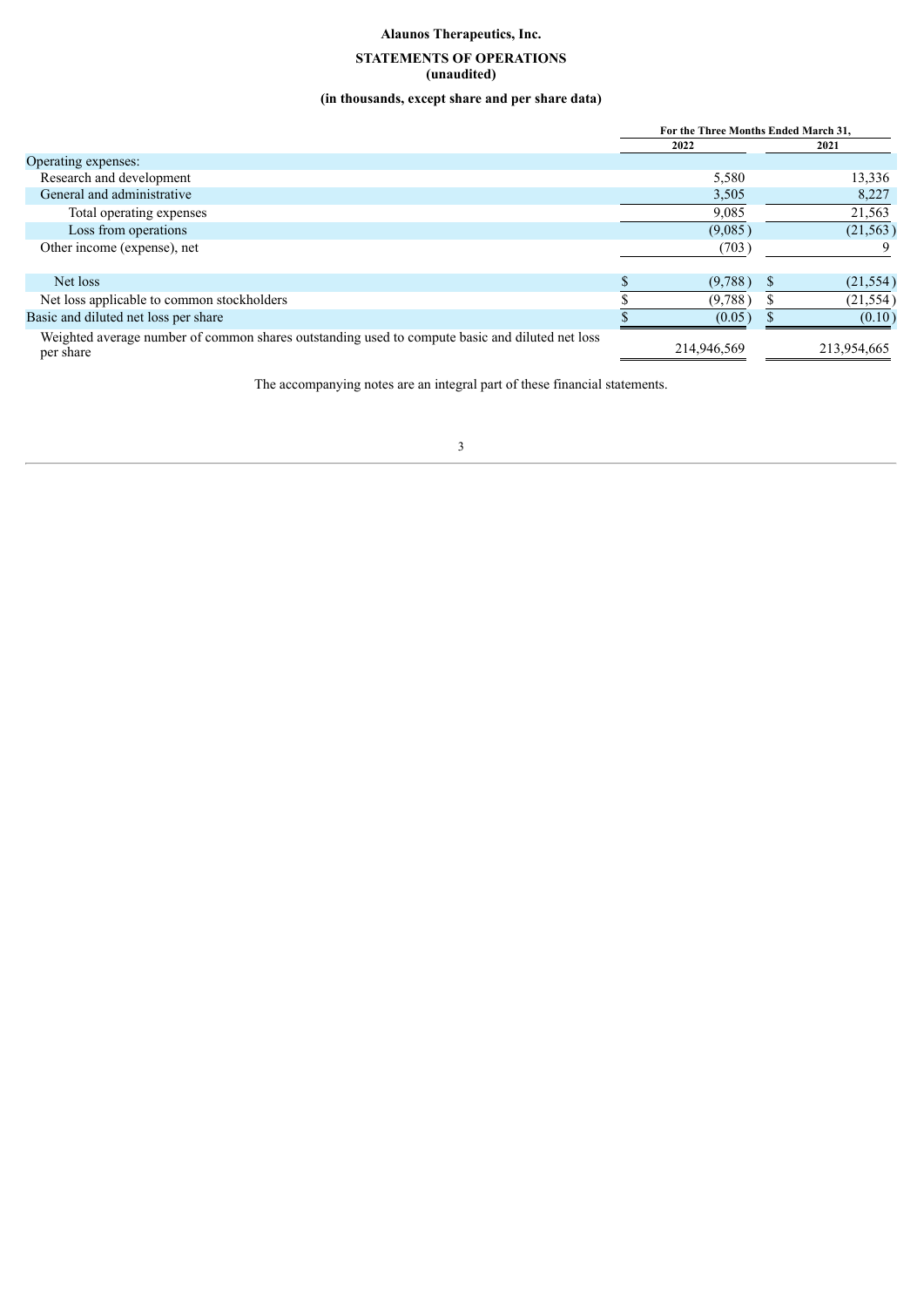# **Alaunos Therapeutics, Inc. STATEMENTS OF CHANGES IN STOCKHOLDERS' EQUITY (unaudited)**

# **(in thousands, except share and per share data)**

<span id="page-7-0"></span>

|               |   |        | <b>Additional Paid</b><br>in Capital |         | Accumulated<br>Deficit |            | <b>Total</b><br>Stockholders'<br><b>Equity</b> |
|---------------|---|--------|--------------------------------------|---------|------------------------|------------|------------------------------------------------|
| <b>Shares</b> |   | Amount |                                      |         |                        |            |                                                |
| 214,591,906   |   | 215    |                                      | 887,868 |                        |            | 123,982                                        |
|               |   |        |                                      | 2,197   |                        |            | 2,197                                          |
| 352,442       |   |        |                                      | 1,016   |                        |            | 1,016                                          |
| 313,326       |   |        |                                      |         |                        |            |                                                |
|               |   |        |                                      |         |                        | (21, 554)  | (21, 554)                                      |
| 215,257,674   |   | 215    |                                      | 891,081 |                        | (785, 655) | 105,641                                        |
|               |   |        |                                      |         |                        |            |                                                |
| 216, 127, 443 | S | 216    | -S                                   | 900.693 | -S                     |            | 58,057                                         |
|               |   |        |                                      | 853     |                        |            | 853                                            |
| (176, 882)    |   |        |                                      |         |                        |            |                                                |
|               |   |        |                                      |         |                        | (9,788)    | (9,788)                                        |
| 215,950,561   |   | 216    |                                      | 901,546 |                        | (852, 640) | 49,122                                         |
|               |   |        | <b>Common Stock</b>                  |         |                        |            | $(764, 101)$ \$<br>$(842, 852)$ \$             |

The accompanying notes are an integral part of these financial statements.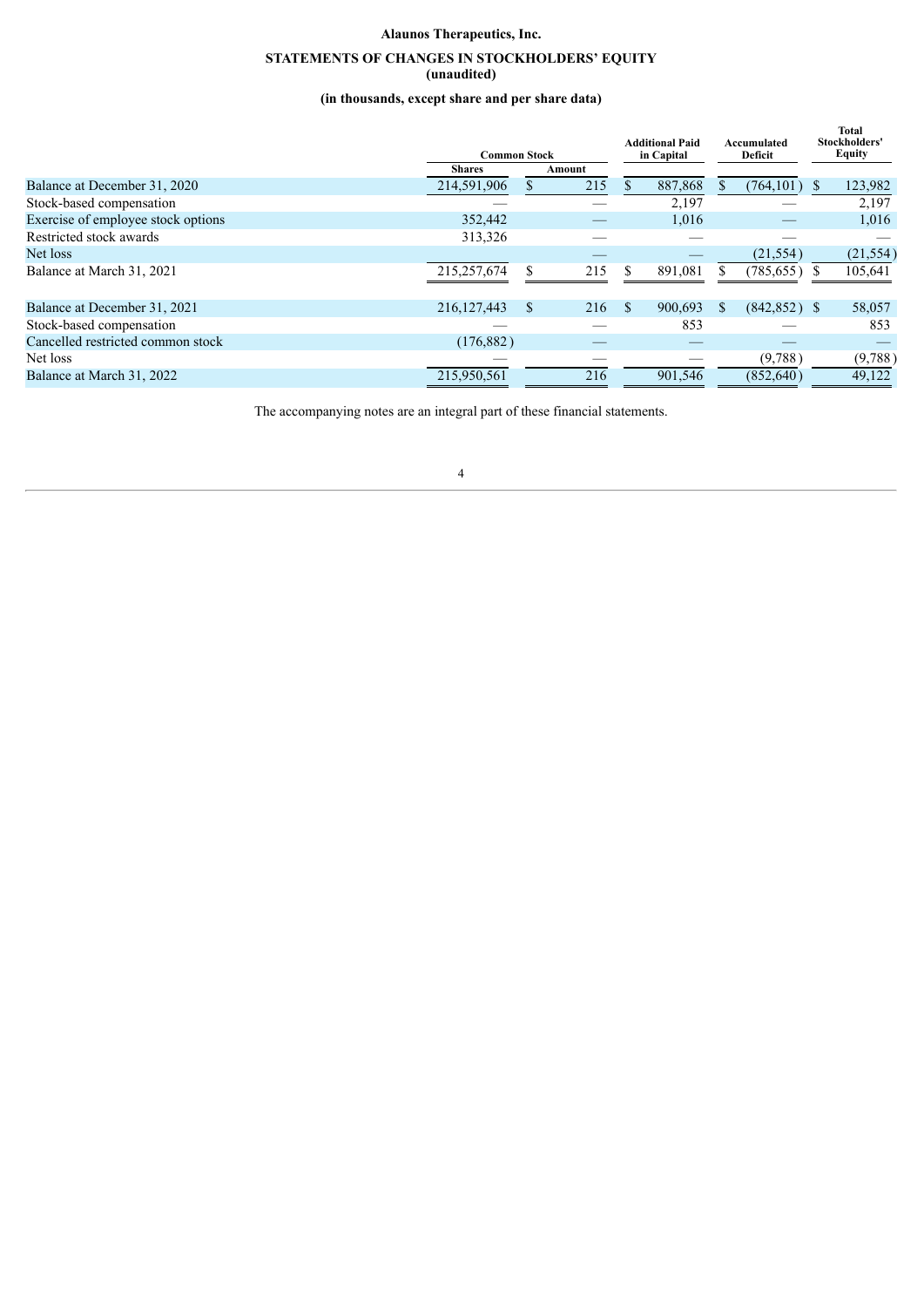# **Alaunos Therapeutics, Inc. STATEMENTS OF CASH FLOWS (unaudited) (in thousands)**

<span id="page-8-0"></span>

|                                                                                             | For the Three Months Ended March 31, |               |                  |  |
|---------------------------------------------------------------------------------------------|--------------------------------------|---------------|------------------|--|
|                                                                                             | 2022                                 |               | 2021             |  |
| Cash flows from operating activities:                                                       |                                      |               |                  |  |
| Net loss                                                                                    | \$<br>(9,788)                        | <sup>\$</sup> | (21, 554)        |  |
| Adjustments to reconcile net loss to net cash used in operating activities:                 |                                      |               |                  |  |
| Depreciation                                                                                | 689                                  |               | 540              |  |
| Amortization of financing costs                                                             | 198                                  |               |                  |  |
| Stock-based compensation                                                                    | 853                                  |               | 2,197            |  |
| (Increase) decrease in:                                                                     |                                      |               |                  |  |
| Receivables                                                                                 | 1,111                                |               | (340)            |  |
| Prepaid expenses and other current assets                                                   | 149                                  |               | 3,207            |  |
| Right-of-use asset                                                                          | 180                                  |               | 292              |  |
| Other noncurrent assets                                                                     | 5                                    |               | 559              |  |
| Increase (decrease) in:                                                                     |                                      |               |                  |  |
| Accounts payable                                                                            | (763)                                |               | 2,654            |  |
| Accrued expenses                                                                            | (214)                                |               | (2,684)          |  |
| Lease liabilities                                                                           | (190)                                |               | (184)            |  |
| Net cash used in operating activities                                                       | (7,770)                              |               | (15,313)         |  |
| Cash flows from investing activities:                                                       |                                      |               |                  |  |
| Purchases of property and equipment                                                         | (29)                                 |               | (717)            |  |
| Net cash used in investing activities                                                       | (29)                                 |               | (717)            |  |
| Cash flows from financing activities:                                                       |                                      |               |                  |  |
| Proceeds from the exercise of stock options                                                 |                                      |               | 1,017            |  |
| Net cash provided by financing activities                                                   |                                      |               | 1,017            |  |
| Net decrease in cash and cash equivalents                                                   | (7, 799)                             |               | (15,013)         |  |
| Cash and cash equivalents, beginning of period                                              | 76,054                               |               | 115,069          |  |
| Cash and cash equivalents, end of period                                                    | \$<br>68,255                         | \$            | 100,056          |  |
| Supplementary disclosure of cash flow information:                                          |                                      |               |                  |  |
| Cash paid for interest                                                                      | \$<br>484                            | \$            |                  |  |
| Amounts included in accrued expenses and accounts payable related to property and equipment | \$<br>29                             | \$            | $\overline{682}$ |  |
|                                                                                             |                                      |               |                  |  |

The accompanying notes are an integral part of these financial statements.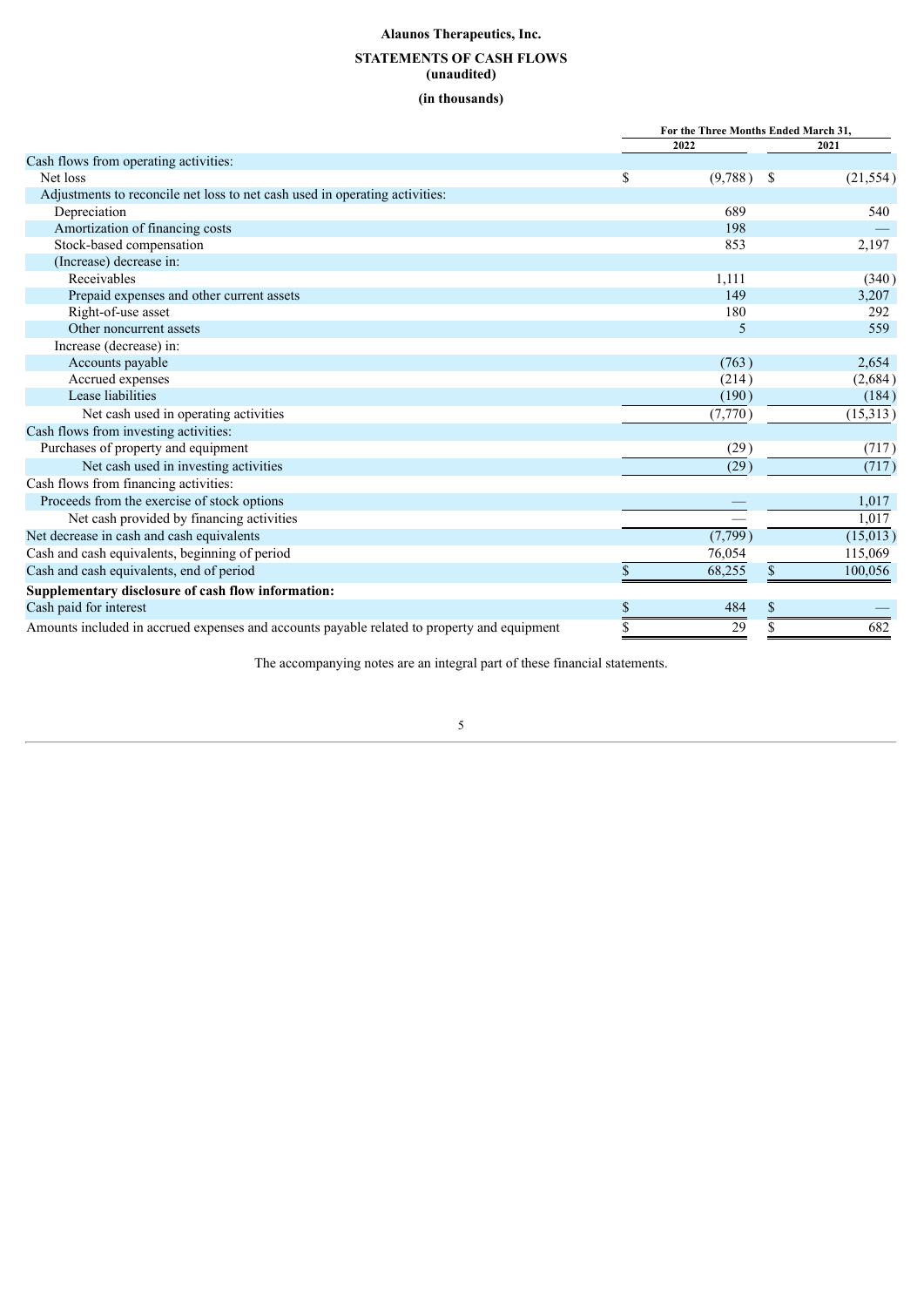### <span id="page-9-0"></span>**1. Organization**

#### *Overview*

Alaunos Therapeutics, Inc., which is referred to herein as "Alaunos," or the "Company," is a clinical-stage oncology-focused cell therapy company developing adoptive TCR-T cell therapies, designed to treat multiple solid tumor types in large cancer patient populations with unmet clinical needs. On January 25, 2022, the Company changed its corporate name from ZIOPHARM Oncology, Inc. to Alaunos Therapeutics, Inc. The Company is leveraging its proprietary, non-viral *Sleeping Beauty* gene transfer platform and its cancer hotspot mutation TCR library to design and manufacture personalized cell therapies that target neoantigens arising from shared tumor-specific mutations in key oncogenic genes, including *KRAS, TP53,* and *EGFR.*

The Company's operations to date have consisted primarily of conducting research and development and raising capital to fund those efforts. In May 2021, the Company announced that it will be winding down its existing Controlled IL-12 clinical program. The Company continues to seek a partner for this program.

The accompanying financial statements have been prepared on a going concern basis, which contemplates the realization of assets and satisfaction of liabilities and commitments in the normal course of business. The Company follows the guidance of Accounting Standards Codification ("ASC") Topic 205-40, Presentation of Financial Statements - Going Concern, in order to determine whether there is substantial doubt about its ability to continue as a going concern for one year after the date its financial statements are issued.

The Company has operated at a loss since its inception in 2003 and has no recurring revenue from operations.The Company anticipates that losses will continue for the foreseeable future. As of March 31, 2022, the Company had approximately \$68.3million of cash and cash equivalents. The Company's accumulated deficit at March 31, 2022 was approximately \$852.6million.Given its current development plans and cash management efforts, the Company anticipates cash resources will be sufficient to fund operations into the second quarter of 2023.The Company's ability to continue operations after its current cash resources are exhausted depends on its ability to obtain additional financing or to achieve profitable operations, as to which no assurances can be given. Cash requirements may vary materially from those now planned because of changes in the Company's focus and direction of its research and development programs, competitive and technical advances, patent developments, regulatory changes or other developments. If adequate additional funds are not available when required, management may need to curtail its development efforts and planned operations to conserve cash.

Based on the current cash forecast, management has determined that the Company's present capital resources will not be sufficient to fund its planned operations for at least one year from the issuance date of the financial statements, which raises substantial doubt as to the Company's ability to continue as a going concern. This forecast of cash resource is forward-looking information that involves risks and uncertainties, and the actual amount of expenses could vary materially and adversely as a result of a number of factors.

As of March 31, 2022, there were 215,950,561 shares of common stock outstanding and an additional 33,891,996 shares of common stock reserved for issuance pursuant to outstanding stock options and warrants.

# *Basis of Presentation*

The accompanying unaudited interim financial statements have been prepared in accordance with the instructions to Form 10-Q pursuant to the rules and regulations of the Securities and Exchange Commission, or the SEC. Certain information and note disclosures required by generally accepted accounting principles in the United States, or GAAP, have been condensed or omitted pursuant to such rules and regulations.

It is management's opinion that the accompanying unaudited interim financial statements reflect all adjustments (which are normal and recurring) that are necessary for a fair presentation of the financial position of the Company and its results of operations and cash flows for the periods presented. The unaudited interim financial statements should be read in conjunction with the audited financial statements and the notes thereto for the year ended December 31, 2021, included in the Company's Annual Report on Form 10-K for the fiscal year ended December 31, 2021 filed with the SEC on March 30, 2022, or the Annual Report.

The results disclosed in the statements of operations for the three months ended March 31, 2022 are not necessarily indicative of the results to be expected for the full fiscal year 2022.

### *Use of Estimates*

The preparation of financial statements in conformity with GAAP requires management to make estimates and assumptions that affect the reported amounts of assets and liabilities and the disclosure of contingent assets and liabilities at the date of the financial statements and the reported amounts of revenues and expenses during the reporting period. Although the Company regularly assesses

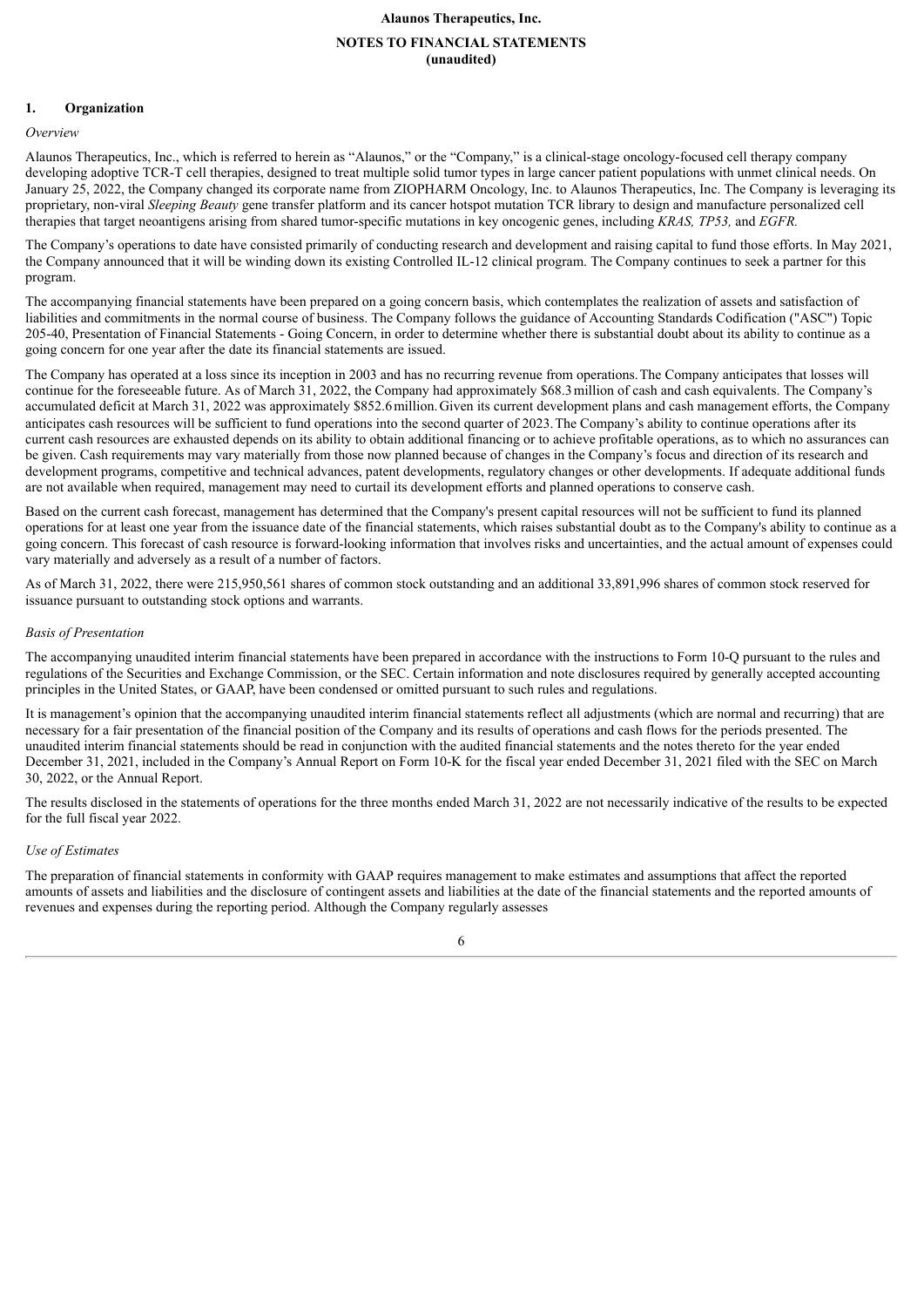these estimates, actual results could differ from those estimates. Changes in estimates are recorded in the period in which they become known.

The Company's most significant estimates and judgments used in the preparation of its financial statements are:

- Clinical trial expenses and other research and development expenses;
- Collaboration agreements;
- Fair value measurements of stock-based compensation; and
- Income taxes.

#### *Impact of COVID-19 Pandemic*

With the ongoing COVID-19 pandemic, the Company has implemented business continuity plans designed to address and mitigate the impact of the COVID-19 pandemic on its business and operations. The Company continues to evaluate the impact of the COVID-19 global pandemic on patients, healthcare providers and its employees, as well as its operations and the operations of its business partners and healthcare communities. In response to the COVID-19 pandemic, the Company has implemented policies at its locations to mitigate the risk of exposure to COVID-19 by its personnel. The extent to which the COVID-19 pandemic impacts the Company's business, clinical development and regulatory efforts and the value of its common stock, will depend on future developments that are highly uncertain and cannot be predicted with confidence at this time, such as the ultimate duration of the pandemic, travel restrictions, quarantines, social distancing and business closure requirements, the result of vaccination efforts and the effectiveness of any other actions taken globally to contain and treat the disease. The global economic slowdown, the overall disruption of global healthcare systems and the other risks and uncertainties associated with the COVID-19 pandemic could have a material adverse effect on the Company's business, financial condition, results of operations and growth prospects.

# **2. Financings**

#### *2021 Loan and Security Agreement*

On August 6, 2021, the Company entered into a Loan and Security Agreement with Silicon Valley Bank and affiliates of Silicon Valley Bank (collectively, "SVB") (the "Loan and Security Agreement"). The Loan and Security Agreement provided for an initial term loan of \$25.0 million funded at the closing ("Term A Tranche"), with an additional tranche of \$25.0 million available if certain funding and clinical milestones were met by August 31, 2022 ("Term B Tranche").

Effective December 28, 2021, the Company, entered into a First Amendment (the "Amendment") to the Loan and Security Agreement (as so amended, the "Amended Loan and Security Agreement").

The Amended Loan and Security Agreement extends the interest-only period through August 31, 2022, and provides for an automatic extension through August 31, 2023, if the Amended Milestones (as defined below) are met by August 31, 2022. The Amendment eliminated the Term B Tranche, which remained unfunded, leaving only the Term A Tranche (the "SVB Facility"). Under the Amended Loan and Security Agreement, the SVB Facility will mature on August 1, 2023; however, if the Company achieves the Amended Milestones on or prior to August 31, 2022, then the maturity will automatically extend to August 1, 2024.

Please refer to Note 4 - *Debt,* for further discussion of the Loan and Security Agreement and the Amended Loan and Security Agreement.

#### **3. Summary of Significant Accounting Policies**

The Company's significant accounting policies were identified in the Company's Annual Report. There have been no material changes in those policies since the filing of its Annual Report.

#### **4. Debt**

The carrying values of the Company's debt obligation were as follows:

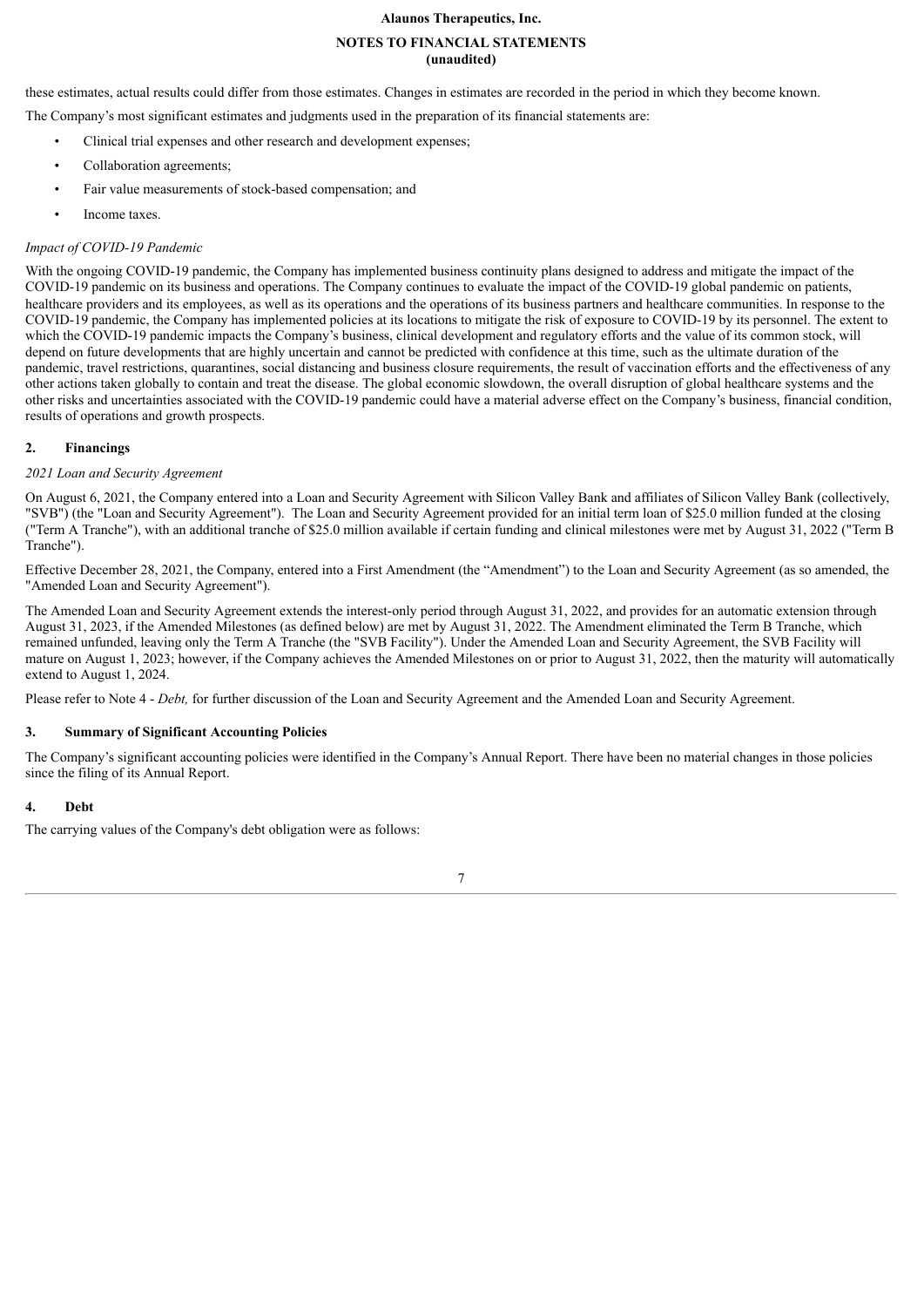| (\$ in thousands)                                   | March 31,<br>2022 |
|-----------------------------------------------------|-------------------|
| Loan and Security Agreement                         | 25,314            |
| Unamortized discount on Loan and Security Agreement | (998)             |
| Total debt                                          | 24,316            |
| Less: current portion of long-term debt             | (13,993)          |
| Long-term debt                                      | 10,323            |

As of March 31, 2022, the SVB Facility was fully drawn in the amount of \$25.0 million. The SVB Facility bears interest at a floating rate per annum on outstanding loans, payable monthly, at the greater of (a) 7.75% and (b) the current published U.S. prime rate, plus a margin of 4.5%. As of March 31, 2022, interest on the outstanding loans was 8.00%. The Amended Loan and Security Agreement provides for an interest-only period which extends through August 31, 2022 and may be automatically extended through August 31, 2023 if, on or prior to August 31, 2022, SVB receives evidence satisfactory to it, confirming that the Company has (i) received at least \$50.0 million in net cash proceeds from the sale of the Company's equity securities after the date of the Amended Loan and Security Agreement, on terms and conditions acceptable to SVB, and (ii) achieved positive data in the first cohort of the Library TCR-T Trial endorsed by an independent safety monitoring committee as a safe dose to proceed (together, the "Amended Milestones"). After the interestonly payment period, aggregate outstanding borrowings are payable in twelve consecutive, equal monthly installments of principal plus accrued interest.

All outstanding principal and accrued and unpaid interest under the SVB Facility and all other outstanding obligations under the Amended Loan and Security Agreement are due and payable on August 1, 2023; however, if the Company achieves the Amended Milestones on or prior to August 31, 2022, then the maturity will be automatically extended to August 1, 2024. In addition to the payment of the outstanding principal plus accrued interest due, the Company will also owe SVB 5.75% of the original principal amounts borrowed as a final payment (the "Final Payment"). The Company is permitted to make up to two prepayments, subject to the prepayment premium, of the SVB Facility, each payment of at least \$5.0 million. Such prepayment premium would be 3.00% of the principal amount of the SVB Facility if prepaid prior to the first anniversary of the effective date, 2.00% of the principal amount of the SVB Facility if prepaid on or after the first anniversary of the effective date but prior to the second anniversary of the effective date and 1.00% of the principal amount of the SVB Facility if prepaid on or after the second anniversary of the effective date but prior to the maturity date. No amount that has been repaid may be reborrowed.

The Amended Loan and Security Agreement requires the Company to cash collateralize half of the sum of the then-outstanding principal amount of the SVB Facility, plus an amount equal to 5.75% of the original principal amount of the SVB Facility if the Company does not achieve the Amended Milestones on or prior to August 31, 2022. In the event a cash collateralization were to occur, so long as no event of default has occurred, \$2.5 million will be released from the collateral account following the eighth scheduled payment of principal and interest, and a further \$4.0 million will be released following the tenth scheduled payment of principal and interest on the SVB Facility, in each case, so long as (i) after subtracting such scheduled payment, the sum of (a) the aggregate outstanding principal, (b) accrued and unpaid interest and (c) the Final Payment is less than \$9,770,933 and \$5,604,167, respectively and (ii) the balance in the collateral account after the release would equal or exceed \$10.0 million and \$6.0 million, respectively. The SVB Facility and related obligations under the Amended Loan and Security Agreement are secured by substantially all of the Company's properties, rights and assets, except for its intellectual property (which is subject to a negative pledge under the Amended Loan and Security Agreement). In addition, the Amended Loan and Security Agreement contains customary representations, warranties, events of default and covenants.

In connection with its entry into the Loan and Security Agreement, the Company issued to SVB warrants to purchase (i) up to 432,844 shares of the Company's common stock, in the aggregate, and (ii) up to an additional 432,842 shares of common stock, in the aggregate, in the event the Company achieves certain clinical milestones, in each case at an exercise price per share of \$2.22.

In connection with its entry into the Amendment, the Company amended and restated the warrants issued to SVB. As amended and restated, the warrants are for up to 649,615 shares of the Company's common stock, in the aggregate, at an exercise price per share of \$1.16, or the SVB Warrants. The SVB Warrants expire on August 6, 2031.

The issuance costs for the Loan and Security Agreement, including the Amended Loan and Security Agreement, were approximately \$1.2 million and primarily related to the SVB warrants, which will be amortized into interest expense over the period to August 1, 2023. Interest expense was \$0.7 million for the three months ended March 31, 2022.

The fair value of the Amended Loan and Security Agreement as of March 31, 2022 approximates its face value due to proximity to the transaction.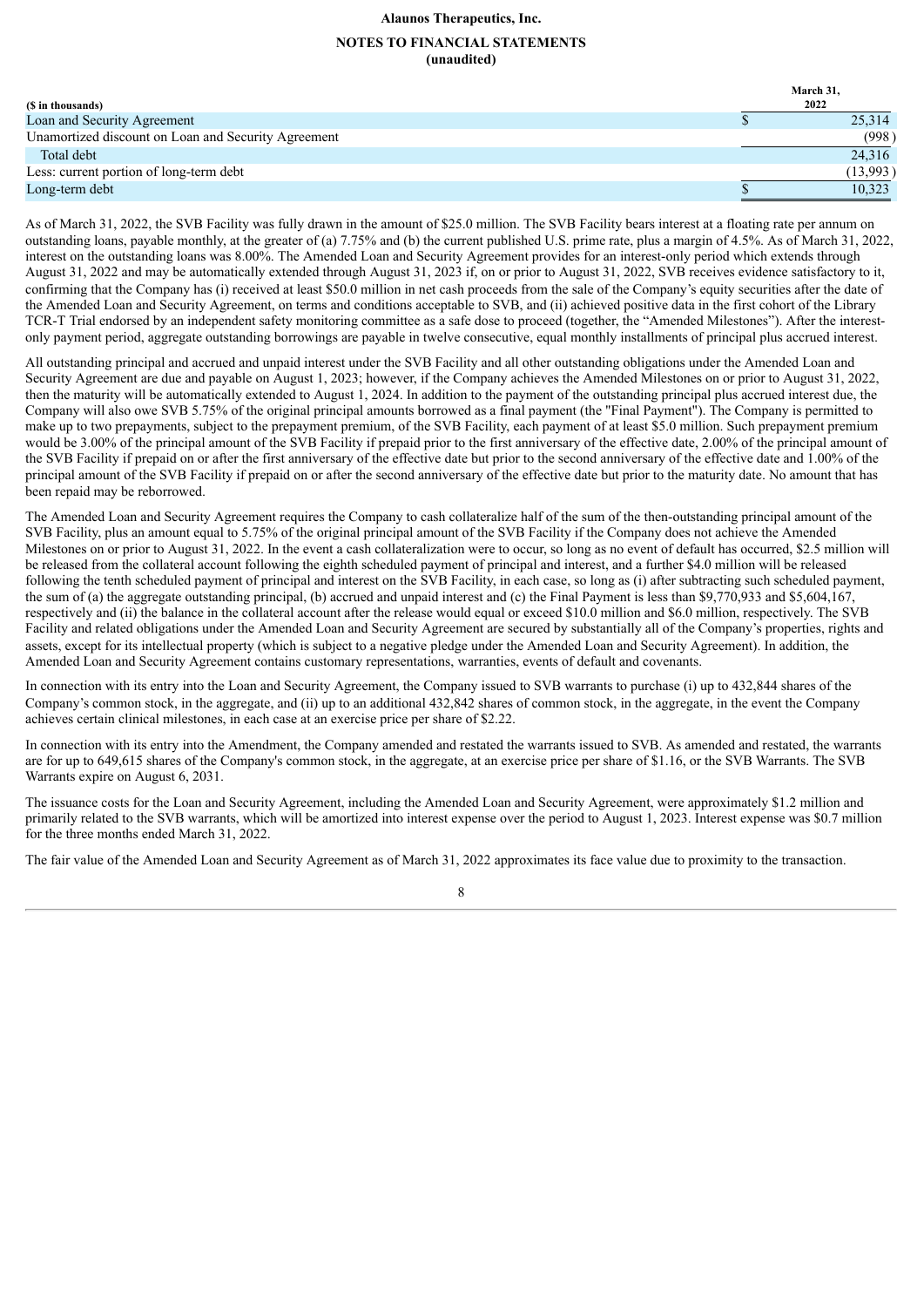# **5. Fair Value Measurements**

The Company has certain financial assets and liabilities recorded at fair value which have been classified as Level 1, 2 or 3 within the fair value hierarchy as described in the accounting standards for fair value measurements.

- Level 1—Quoted prices in active markets for identical assets or liabilities.
- Level 2—Inputs other than Level 1 that are observable, either directly or indirectly, such as quoted prices for similar assets or liabilities; quoted prices in markets that are not active; or other inputs that are observable or can be corroborated by observable market data for substantially the full term of the assets or liabilities.
- Level 3—Unobservable inputs that are supported by little or no market activity and that are significant to the fair value of the assets or liabilities.

Assets and liabilities measured at fair value on a recurring and nonrecurring basis as of March 31, 2022 and 2021 are as follows:

| (S in thousands)                       |                                                     | <b>Fair Value Measurements at Reporting Date Using</b> |                                                                                                                       |  |                                                                  |                                                    |
|----------------------------------------|-----------------------------------------------------|--------------------------------------------------------|-----------------------------------------------------------------------------------------------------------------------|--|------------------------------------------------------------------|----------------------------------------------------|
| <b>Description</b><br>Cash equivalents | <b>Balance as of</b><br>March 31,<br>2022<br>67,255 |                                                        | <b>Ouoted Prices in</b><br><b>Active Markets</b><br>for Identical<br><b>Assets/Liabilities</b><br>(Level 1)<br>67,255 |  | Significant<br>Other<br><b>Observable</b><br>Inputs<br>(Level 2) | Significant<br>Unobservable<br>Inputs<br>(Level 3) |
|                                        |                                                     |                                                        |                                                                                                                       |  |                                                                  |                                                    |
| (S in thousands)                       |                                                     |                                                        |                                                                                                                       |  | <b>Fair Value Measurements at Reporting Date Using</b>           |                                                    |
|                                        | <b>Balance as of</b><br>December 31.                |                                                        | <b>Ouoted Prices in</b><br><b>Active Markets</b><br>for Identical<br><b>Assets/Liabilities</b>                        |  | Significant<br>Other<br><b>Observable</b><br>Inputs              | Significant<br>Unobservable<br>Inputs              |
| <b>Description</b>                     | 2021                                                |                                                        | (Level 1)                                                                                                             |  | (Level 2)                                                        | (Level 3)                                          |
| Cash equivalents                       | 75,222                                              |                                                        | 75,222                                                                                                                |  |                                                                  |                                                    |

The cash equivalents represent demand deposit accounts and deposits in a short-term United States treasury money market mutual fund quoted in an active market and classified as a Level 1 asset.

# **6. Net loss per share**

Basic net loss per share is computed by dividing net loss by the weighted average number of shares of common stock outstanding for the period. The Company's potentially dilutive shares, which include outstanding common stock options, inducement stock options, unvested restricted stock and warrants, have not been included in the computation of diluted net loss per share for any of the periods presented as the result would be anti-dilutive. Such potentially dilutive shares of common stock consisted of the following as of March 31, 2022 and 2021, respectively:

|                           | March 31.  |  |            |  |
|---------------------------|------------|--|------------|--|
|                           | 2022       |  | 2021       |  |
| Common stock options      | 10,969,654 |  | 10,738,378 |  |
| Inducement stock options  |            |  | 463,333    |  |
| Unvested restricted stock | 993,879    |  | 1,074,606  |  |
| Warrants                  | 22,922,342 |  | 22,272,727 |  |
|                           | 34,885,875 |  | 34,549,044 |  |

# **7. Related Party Transactions**

#### *Collaboration with Vineti Inc.*

On July 9, 2020, the Company entered into a master service agreement and statement of work with Vineti, Inc., ("Vineti"). Pursuant to the agreements, Vineti has been developing a software platform to coordinate and orchestrate the order, cell collection and manufacturing process for the Company's T-cell therapy, or TCR-T, clinical programs. Heidi Hagen, who became a director of the Company in June 2019 and resigned November 2, 2021 and the Company's Interim Chief Executive Officer on February 25, 2021 and resigned on August 30, 2021, is a co-founder and former officer, of Vineti. During the three months ended March 31, 2022, the Company recorded no expenses for Vineti, compared to \$0.2 million of expenses for the three months ended March 31, 2021.

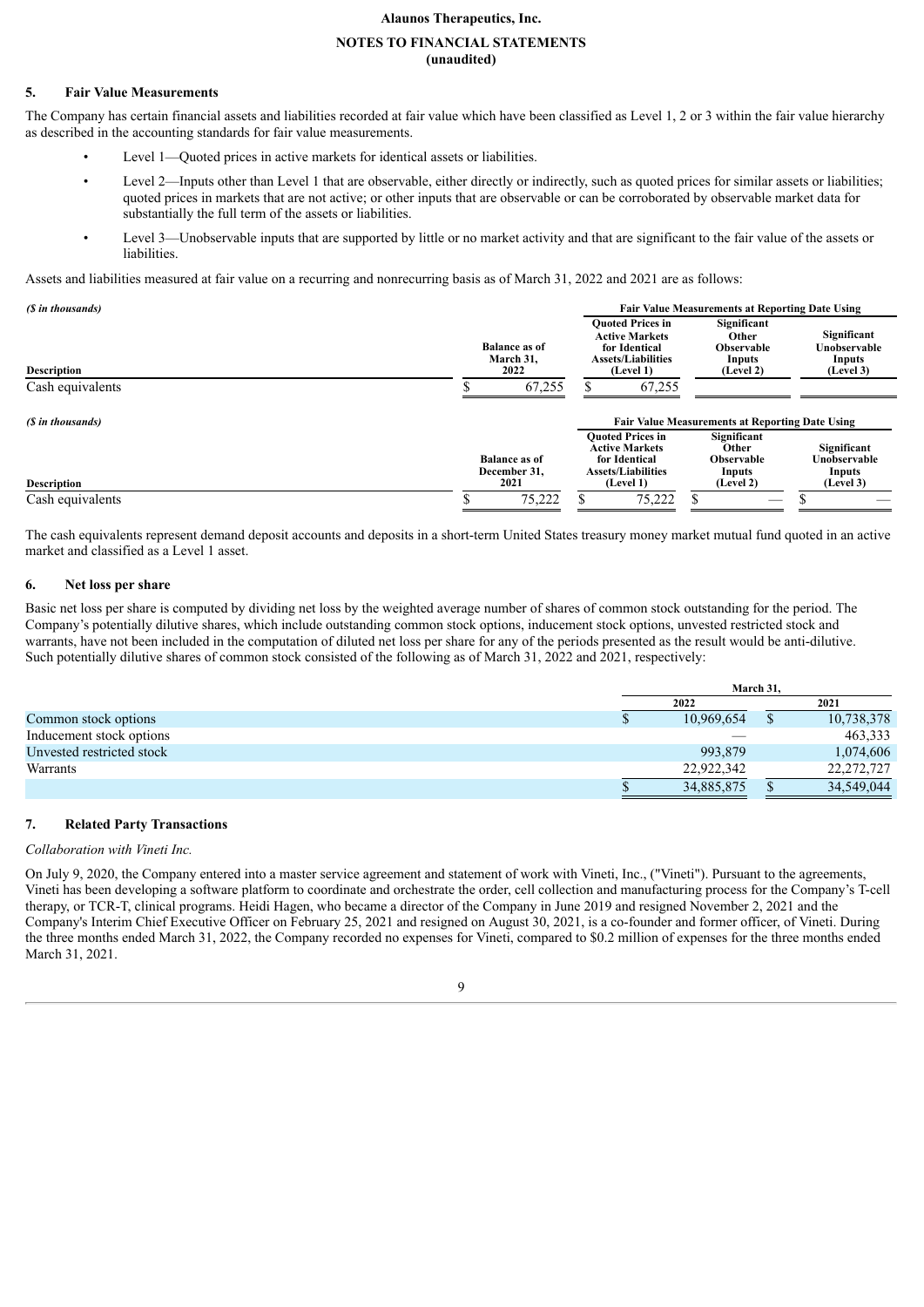# *WaterMill Settlement Agreement*

On February 4, 2021, the Company entered into an agreement, or the Settlement Agreement, with WaterMill Asset Management Corp. and Robert W. Postma (collectively, the "WaterMill Parties"). Pursuant to the Settlement Agreement, the Company increased the size of its board of directors from eight to nine directors and appointed Mr. Postma to fill the newly created directorship.

In accordance with the Settlement Agreement, the Company agreed to reimburse the WaterMill Parties for up to \$0.4 million of their reasonable out-ofpocket expenses out of a total of approximately \$0.7 million in fees and expenses actually incurred by the WaterMill Parties in connection with (i) the WaterMill Parties' solicitation of written consents from the Company's stockholders to vote in favor of certain proposals, as set forth in the definitive consent statement filed by the WaterMill Parties on October 30, 2020, and (ii) the negotiation, execution, and effectuation of the Settlement Agreement. As of February 19, 2021, the Company has fully reimbursed the WaterMill Parties an aggregate amount of \$0.4 million.

#### *Joint Venture with TriArm Therapeutics/Eden BioCell*

On December 18, 2018, the Company and TriArm Therapeutics, Ltd. ("TriArm") launched Eden BioCell, Ltd. ("Eden BioCell") as a joint venture to lead commercialization of the Company's *Sleeping Beauty*-generated CAR-T therapies in the People's Republic of China (including Macau and Hong Kong), Taiwan and Korea. The Company licensed to Eden BioCell the rights in Greater China for its third-generation *Sleeping Beauty*-generated CAR-T therapies targeting the CD19 antigen. Eden BioCell is owned equally by the Company and TriArm and the parties share decision-making authority. TriArm has contributed \$10.0 million to Eden BioCell and has committed up to an additional \$25.0 million to this joint venture. TriArm also manages all clinical development in the territory pursuant to a Master Services Agreement between TriArm and Eden BioCell. James Huang was the founder and serves as managing partner of Panacea Venture, which is an investor in TriArm. Mr. Huang is the Chair of the Company's board of directors and has been a director since July 2020. He also serves as a member of Eden BioCell's board of directors.

For the three months ended March 31, 2022, Eden BioCell incurred a net loss and the Company continues to have no commitment to fund its operations. In September 2021, TriArm and Alaunos mutually agreed to dissolve the Eden BioCell joint venture. Refer to Note 11 - *Joint Venture*, for further details.

#### **8. Commitments and Contingencies**

#### License Agreements

#### *Exclusive License Agreement with PGEN Therapeutics*

On October 5, 2018, the Company entered into an exclusive license agreement, or License Agreement, with PGEN Therapeutics, or PGEN, a wholly owned subsidiary of Precigen Inc., or Precigen, which was formerly known as Intrexon Corporation. Pursuant to the terms of the License Agreement, the Company has exclusive, worldwide rights to research, develop and commercialize (i) TCR products designed for neoantigens for the treatment of cancer, (ii) products utilizing Precigen's RheoSwitch® gene switch, or RTS, for the treatment of cancer, referred to as IL-12 Products and (iii) CAR products directed to (A) CD19 for the treatment of cancer, referred to as CD19 Products, and (B) BCMA for the treatment of cancer, subject to certain obligations to pursue such target under the Ares Trading Agreement. Under the License Agreement, the Company also has exclusive, worldwide rights for certain patents relating to the *Sleeping Beauty* technology to research, develop and commercialize TCR products for both neoantigens and shared antigens for the treatment of cancer, referred to as TCR Products.

The Company is solely responsible for all aspects of the research, development and commercialization of the exclusively licensed products for the treatment of cancer. The Company is required to use commercially reasonable efforts, as defined in the License Agreement, to develop and commercialize IL-12 products, CD19 products, BCMA products and TCR Products.

In consideration of the licenses and other rights granted by PGEN, the Company will pay PGEN an annual license fee of \$0.1 million and the Company has agreed to reimburse PGEN for certain historical costs of the licensed programs up to \$1.0 million, which was fully paid during the year ended December 31, 2019.

The Company will make milestone payments totaling up to an additional \$52.5 million for each exclusively licensed program upon the initiation of later stage clinical trials and upon the approval of exclusively licensed products in various jurisdictions. In addition, the Company will pay PGEN tiered royalties ranging from low-single digit to high-single digit on the net sales derived from the sales of any approved IL-12 products and CAR products. The Company will also pay PGEN royalties ranging from low-single digit to mid-single digit on the net sales derived from the sales of any approved TCR products, up to a maximum royalty amount of \$100.0 million in the aggregate. The Company will also pay PGEN twenty percent of any sublicensing

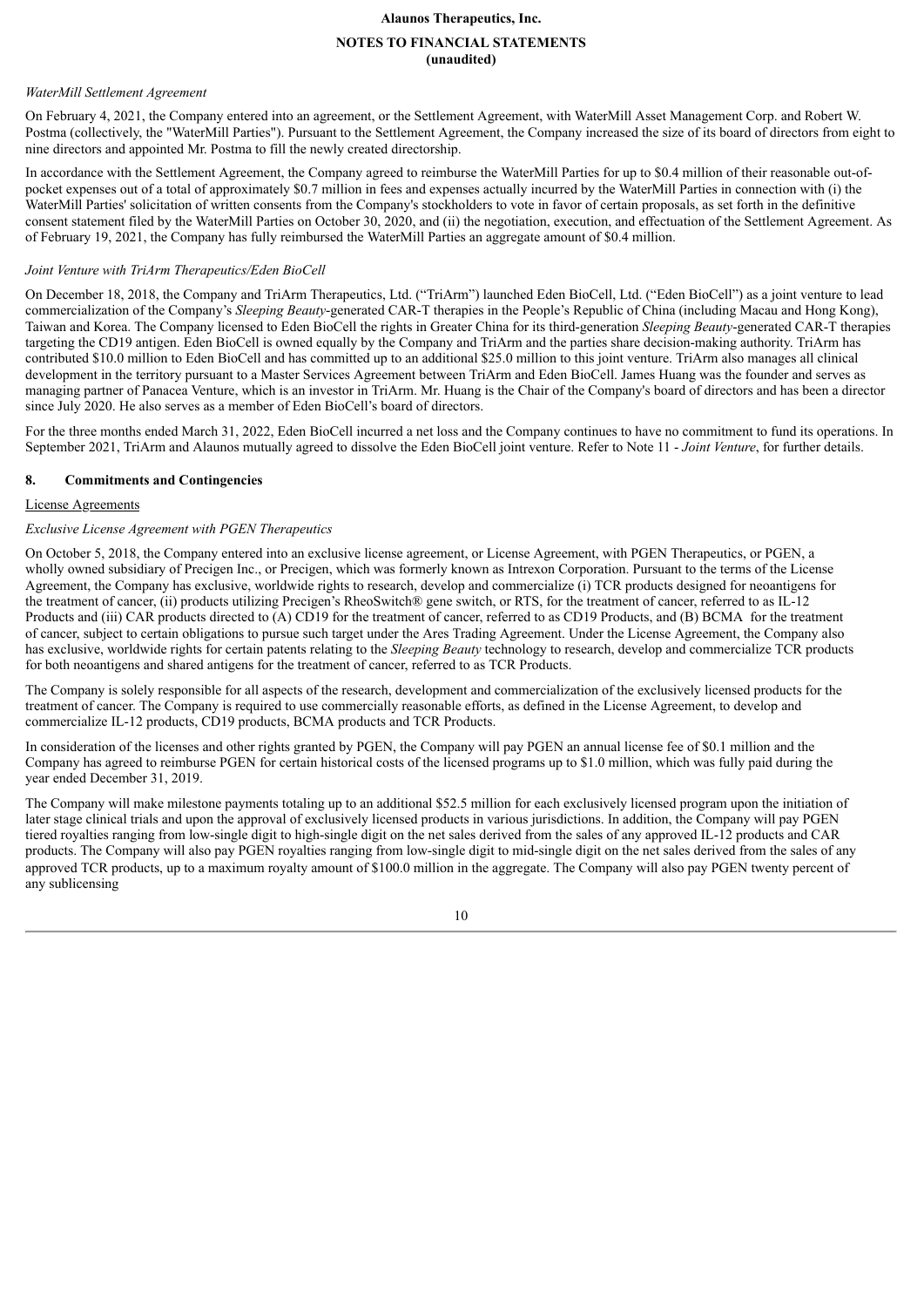# **Alaunos Therapeutics, Inc.**

#### **NOTES TO FINANCIAL STATEMENTS (unaudited)**

income received by us relating to the licensed products. The Company is responsible for all development costs associated with each of the licensed products.

PGEN will pay the Company royalties ranging from low-single digits to mid-single digits on the net sales derived from the sale of PGEN's CAR products, up to a maximum royalty amount of \$100.0 million.

In October 2020, the Company entered into an amendment to the License Agreement relating to the transfer of certain materials and PGEN's obligations to provide transition assistance relating to the IL-12 products.

#### *License Agreement and 2015 Research and Development Agreement —The University of Texas MD Anderson Cancer Center*

On January 13, 2015, the Company, together with Precigen, entered into the MD Anderson License with MD Anderson (which Precigen subsequently assigned to PGEN). Pursuant to the MD Anderson License, the Company, together with PGEN, holds an exclusive, worldwide license to certain technologies owned and licensed by MD Anderson including technologies relating to novel CAR T-cell therapies, non-viral gene transfer systems, genetic modification and/or propagation of immune cells and other cellular therapy approaches, Natural Killer, or NK Cells, and TCRs, arising from the laboratory of Laurence Cooper, M.D., Ph.D., who served as the Company's Chief Executive Officer from May 2015 until February 2021 and was formerly a tenured professor of pediatrics at MD Anderson.

On August 17, 2015, the Company, Precigen and MD Anderson entered into the 2015 R&D Agreement, to formalize the scope and process for the transfer by MD Anderson, pursuant to the terms of the MD Anderson License, of certain existing research programs and related technology rights, as well as the terms and conditions for future collaborative research and development of new and ongoing research programs. The rights and obligations of Precigen under the 2015 R&D Agreement were assigned to the Company pursuant to the Fourth Amendment to 2015 R&D Agreement which was entered into on September 19, 2019 (the "Fourth Amendment") with an effective date of October 5, 2018. The activities under the 2015 R&D Agreement are directed by a joint steering committee comprised of two members from the Company and one member from MD Anderson.

As provided under the MD Anderson License, the Company provided funding for research and development activities in support of the research programs under the 2015 R&D Agreement for a period of three years and in an amount of no less than \$15.0 million and no greater than \$20.0 million per year. On November 14, 2017, the Company entered into an amendment to the 2015 R&D Agreement, extending its term until April 15, 2021. In connection with the execution of the 2019 R&D Agreement described below, on October 22, 2019, the Company amended the 2015 R&D Agreement to extend the term of the 2015 R&D Agreement until December 31, 2026 and to allow cash resources on hand at MD Anderson under the 2015 R&D Agreement to be used for development costs under the 2019 R&D Agreement.

The term of the MD Anderson License expires on the last to occur of (a) the expiration of all patents licensed thereunder, or (b) the twentieth anniversary of the date of the MD Anderson License; provided, however, that following the expiration of the term of the MD Anderson License, the Company, together with Precigen, shall then have a fully-paid up, royalty free, perpetual, irrevocable and sublicensable license to use the licensed intellectual property thereunder. After ten years from the date of the MD Anderson License and subject to a 90-day cure period, MD Anderson will have the right to convert the MD Anderson License into a non-exclusive license if the Company and Precigen are not using commercially reasonable efforts to commercialize the licensed intellectual property on a case-by-case basis. After five years from the date of the MD Anderson License and subject to a 180-day cure period, MD Anderson will have the right to terminate the MD Anderson License with respect to specific technology(ies) funded by the government or subject to a third-party contract if the Company and Precigen are not meeting the diligence requirements in such funding agreement or contract, as applicable. MD Anderson may also terminate the agreement with written notice upon material breach by the Company and Precigen, if such breach has not been cured within 60 days of receiving such notice. In addition, the MD Anderson License will terminate upon the occurrence of certain insolvency events for both the Company and Precigen and may be terminated by the mutual written agreement of the Company, PGEN, and MD Anderson.

#### *2019 Research and Development Agreement—The University of Texas MD Anderson Cancer Center*

On October 22, 2019, the Company entered into the 2019 Research and Development Agreement, or the 2019 R&D Agreement, with MD Anderson, pursuant to which the parties agreed to collaborate with respect to the TCR program. Under the 2019 R&D Agreement, the parties will, among other things, collaborate on programs to expand the Company's TCR library and conduct clinical trials. The activities under the 2019 R&D Agreement are directed by a joint steering committee comprised of two members from the Company and one member from MD Anderson.

The Company will own all inventions and intellectual property developed under the 2019 R&D Agreement and the Company will retain all rights to intellectual property for oncology products manufactured using non-viral gene transfer technologies under the 2019 R&D Agreement, including the Company's *Sleeping Beauty* technology. The Company has granted MD Anderson an exclusive license for such intellectual property outside the field of oncology and to develop and commercialize TCR products manufactured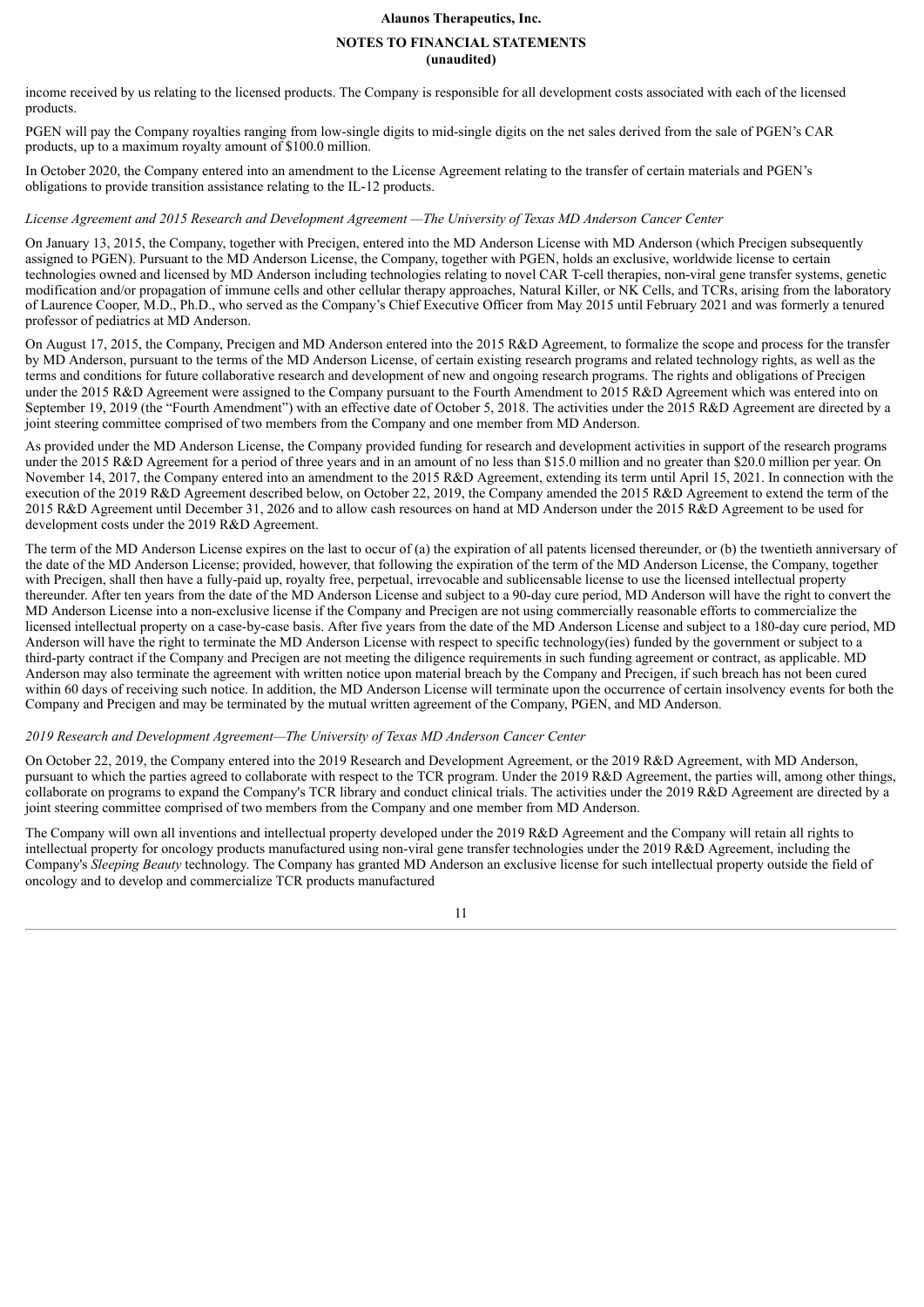using viral gene transfer technologies limited to autologous products if used for cancer treatment or prevention, and a non-exclusive license for allogenic anti-tumor TCR products manufactured using viral-based technologies.

Under the 2019 R&D Agreement, the Company agreed, beginning on January 1, 2021, to reimburse MD Anderson up to a total of \$20.0 million for development costs under the 2019 R&D Agreement, after the funds from the 2015 R&D Agreement are exhausted. In addition, the Company will pay MD Anderson royalties on net sales of its TCR products at rates in the low single digits. The Company is required to make performance-based payments upon the successful completion of clinical and regulatory benchmarks relating to its TCR products. The aggregate potential benchmark payments are \$36.5 million, of which only \$3.0 million will be due prior to the first marketing approval of the Company's TCR products. The royalty rates and benchmark payments owed to MD Anderson may be reduced upon the occurrence of certain events. The Company also agreed to sell its TCR products to MD Anderson at preferential prices and will sell the Company's TCR products in Texas exclusively to MD Anderson for a limited period of time following the first commercial sale of the Company's TCR products. For the three months ended March 31, 2022, the Company incurred expenses of \$0.4 million related to this agreement compared to \$0 for the three months ended March 31, 2021.

The 2019 R&D Agreement will terminate on December 31, 2026 and either party may terminate the 2019 R&D Agreement following written notice of a material breach. The 2019 R&D Agreement also contains customary provisions related to indemnification obligations, confidentiality and other matters.

In connection with the execution of the 2019 R&D Agreement, on October 22, 2019, the Company issued MD Anderson a warrant to purchase 3,333,333 shares of the Company's common stock, which is referred to as the MD Anderson Warrant. Please refer to Note 10 - Warrants, for further discussion of the MD Anderson Warrant. The MD Anderson Warrant has an initial exercise price of \$0.001 per share, expires on December 31, 2026, and vests upon the occurrence of certain clinical milestones. As of December 31, 2021, none of the milestones have been met.

#### *License Agreement with the NCI*

On May 28, 2019, the Company entered into a patent license agreement, or the Patent License, with the National Cancer Institute, or NCI. Pursuant to the Patent License, the Company holds an exclusive, worldwide license to certain intellectual property to develop and commercialize patient-derived (autologous), peripheral blood T-cell therapy products engineered by transposon-mediated gene transfer to express TCRs reactive to mutated KRAS, TP53 and EGFR neoantigens. In addition, pursuant to the Patent License, the Company holds an exclusive, worldwide license to certain intellectual property for manufacturing technologies to develop and commercialize autologous, peripheral blood T-cell therapy products engineered by non-viral gene transfer to express TCRs, as well as a non-exclusive, worldwide license to certain additional manufacturing technologies. On May 29, 2019, January 8, 2020, September 28, 2020, April 16, 2021, May 4, 2021, and August 13, 2021 the Company amended the Patent License to expand its TCR library to include additional TCRs reactive to mutated *KRAS* and *TP53* neoantigens licensed from the NCI.

The terms of the Patent License require the Company to pay the NCI minimum annual royalties in the amount of \$0.3 million, which amount will be reduced to \$0.1 million once the aggregate minimum annual royalties paid by the Company equals \$1.5 million.

The Company is also required to make performance-based payments upon successful completion of clinical and regulatory benchmarks relating to the licensed products. Of such payments, the aggregate potential benchmark payments are \$4.3 million, of which aggregate payments of \$3.0 million are due only after marketing approval in the United States or in Europe, Japan, Australia, China or India. The first benchmark payment of \$0.1 million will be due upon the initiation of the Company's first sponsored Phase 1 clinical trial of a licensed product or licensed process in the field of use licensed under the Patent License.

In addition, the Company is required to pay the NCI one-time benchmark payments following aggregate net sales of licensed products at certain aggregate net sales ranging from \$250.0 million to \$1.0 billion. The aggregate potential amount of these benchmark payments is \$12.0 million. The Company must also pay the NCI royalties on net sales of products covered by the Patent License at rates in the low to mid-single digits depending upon the technology included in a licensed product. To the extent the Company enters into a sublicensing agreement relating to a licensed product, the Company is required to pay the NCI a percentage of all consideration received from a sublicensee, which percentage will decrease based on the stage of development of the licensed product at the time of the sublicense.

The Patent License will expire upon expiration of the last patent contained in the licensed patent rights, unless terminated earlier. The NCI may terminate or modify the Patent License in the event of a material breach, including if the Company does not meet certain milestones by certain dates, or upon certain insolvency events that remain uncured following the date that is 90 days following written notice of such breach or insolvency event. The Company may terminate the Patent License, or any portion thereof, in the Company's sole discretion at any time upon 60 days' written notice to the NCI. In addition, the NCI has the right to: (i) require the Company to sublicense the rights to the product candidates covered by the Patent License upon certain conditions, including if the Company is not

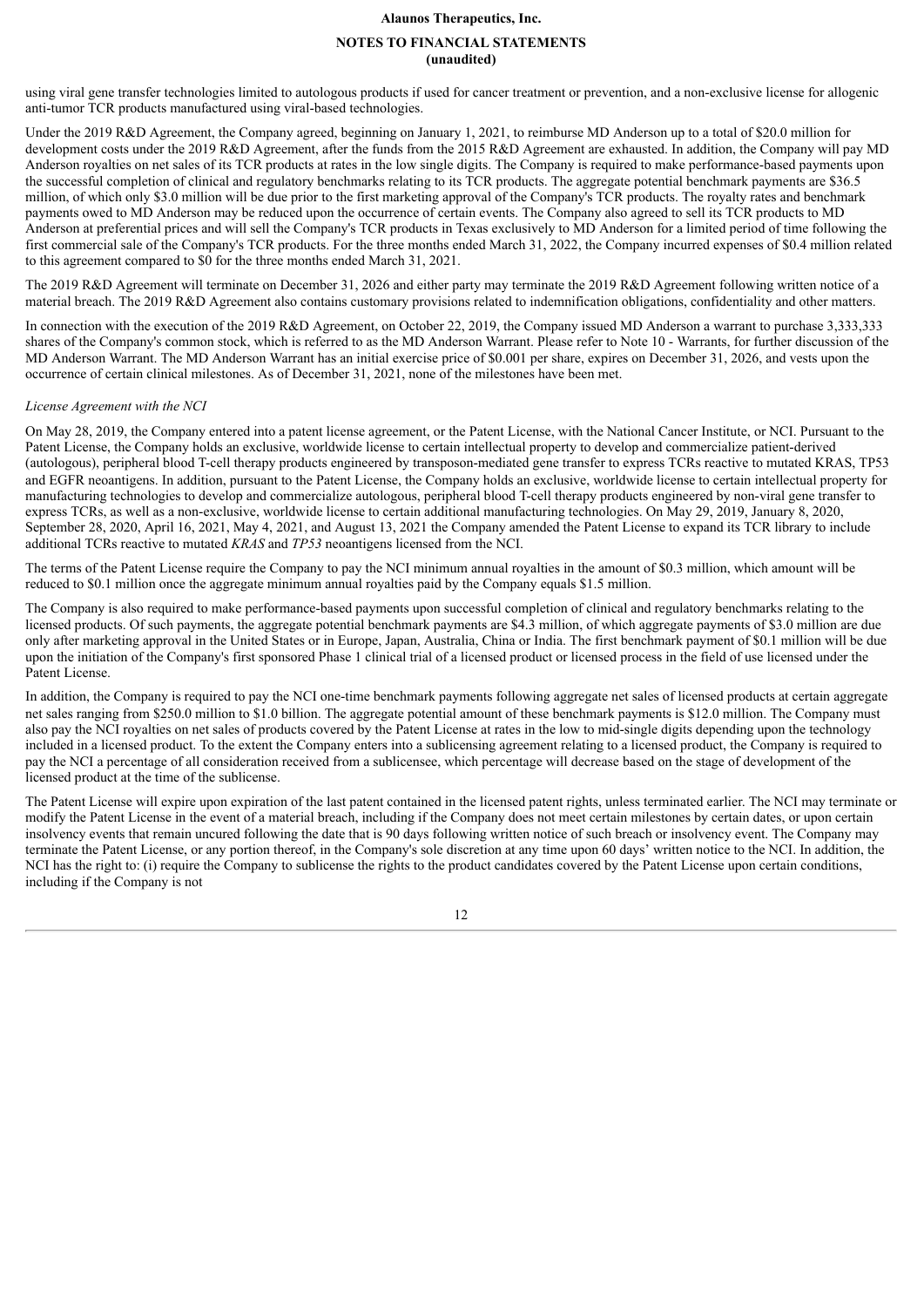reasonably satisfying required health and safety needs and (ii) terminate or modify the Patent License, including if the Company is not satisfying requirements for public use as specified by federal regulations.

For the three months ended March 31, 2022 and March 31, 2021, the Company recognized \$0.3 million in license payments to the NCI under this agreement.

# *Cooperative Research and Development Agreement (CRADA) with the NCI*

On January 9, 2017, the Company entered into a Cooperative Research and Development Agreement (the "CRADA") with the NCI. The purpose of this collaboration was to advance a personalized TCR-T approach for the treatment of solid tumors. Using the Company's *Sleeping Beauty* technology, NCI would analyze a patient's own cancer cells, identify their unique neoantigens and TCRs reactive against those neoantigens and then use the Company's *Sleeping Beauty* technology to transpose one or more TCRs into T cells for re-infusion. Research conducted under the CRADA will be at the direction of Steven A. Rosenberg, M.D., Ph.D., Chief of the Surgery Branch at the NCI, in collaboration with the Company's researchers.

The Company is responsible for providing NCI with the test materials necessary for them to conduct their studies, and eventually, clinical trials pursuant to the CRADA. Inventions, data and materials discovered or produced in connection with performance of the research plan under the CRADA will remain the sole property of the party who produced the discovery. The parties will jointly own all inventions jointly discovered under the research plan. The owner of any invention under the CRADA will make the decision to file a patent covering the invention, or in the case of a jointly owned invention, the Company will have the first opportunity to file a patent covering the invention. If the Company fails to provide timely notice of its decision to NCI or decide not to file a patent covering the joint invention, NCI has the right to make the filing. For any invention solely owned by NCI or jointly made by NCI and the Company for which a patent application was filed, the U.S. Public Health service grants the Company an exclusive option to elect an exclusive or nonexclusive commercialization license. For inventions owned solely by NCI or jointly owned by NCI and the Company, which are licensed according to the terms described above, the Company agreed to grant to the U.S. government a non-exclusive, non-transferable, irrevocable and paid up license to practice the invention or have the invention practiced on its behalf throughout the world. The Company is also required to grant the U.S. government a nonexclusive, non-transferable, irrevocable and paid up license to practice the invention or have the invention practiced on its behalf throughout the world for any of the Company's solely owned inventions. The agreement may be terminated by any of the parties upon 60 days prior written consent.

The NCI has a cleared Investigational New Drug Application, or IND, that would permit them to begin this trial. To the Company's knowledge, the trial has not yet enrolled due to matters internal to the NCI and unrelated to the Company's technology. The progress and timeline for this trial, including the timeline for dosing patients, are under control of the NCI.

In February 2019, the Company extended the CRADA with the NCI until January 9, 2022, committing an additional \$5.0 million to this program. In March 2022, the Company entered into an amendment to the CRADA that is retroactive, effective January 9, 2022 to extend the term of the CRADA until January 9, 2023. The Company did not record expenses under the CRADA for the three months ended March 31, 2022, as compared to \$0.6 million for the three months ended March 31, 2021.

#### Patent and Technology License Agreement-The University of Texas MD Anderson Cancer Center and the Texas A&M University System

On August 24, 2004, the Company entered into a patent and technology license agreement with MD Anderson and the Texas A&M University System, which the Company refers to, collectively, as the Licensors. Under this agreement, the Company was granted an exclusive, worldwide license to rights (including rights to U.S. and foreign patent and patent applications and related improvements and know-how) for the manufacture and commercialization of two classes of organic arsenicals (water- and lipid-based) for human and animal use. The class of water-based organic arsenicals includes darinaparsin.

Under the terms of the agreement, the Company may be required to make additional payments to the Licensors upon achievement of certain other milestones in varying amounts which, on a cumulative basis could total up to an additional \$4.5 million. In addition, the Licensors are entitled to receive single digit percentage royalty payments on sales from a licensed product and will also be entitled to receive a portion of any fees that the Company may receive from a possible sublicense under certain circumstances. During the three months ended March 31, 2022 and March 31, 2021, no amounts were expensed or paid under the terms of the agreement.

#### *Collaboration Agreement with Solasia Pharma K.K.*

On March 7, 2011, the Company entered into a License and Collaboration Agreement with Solasia Pharma K. K. ("Solasia"), which was amended on July 31, 2014 to include an exclusive worldwide license. Pursuant to the License and Collaboration Agreement, the

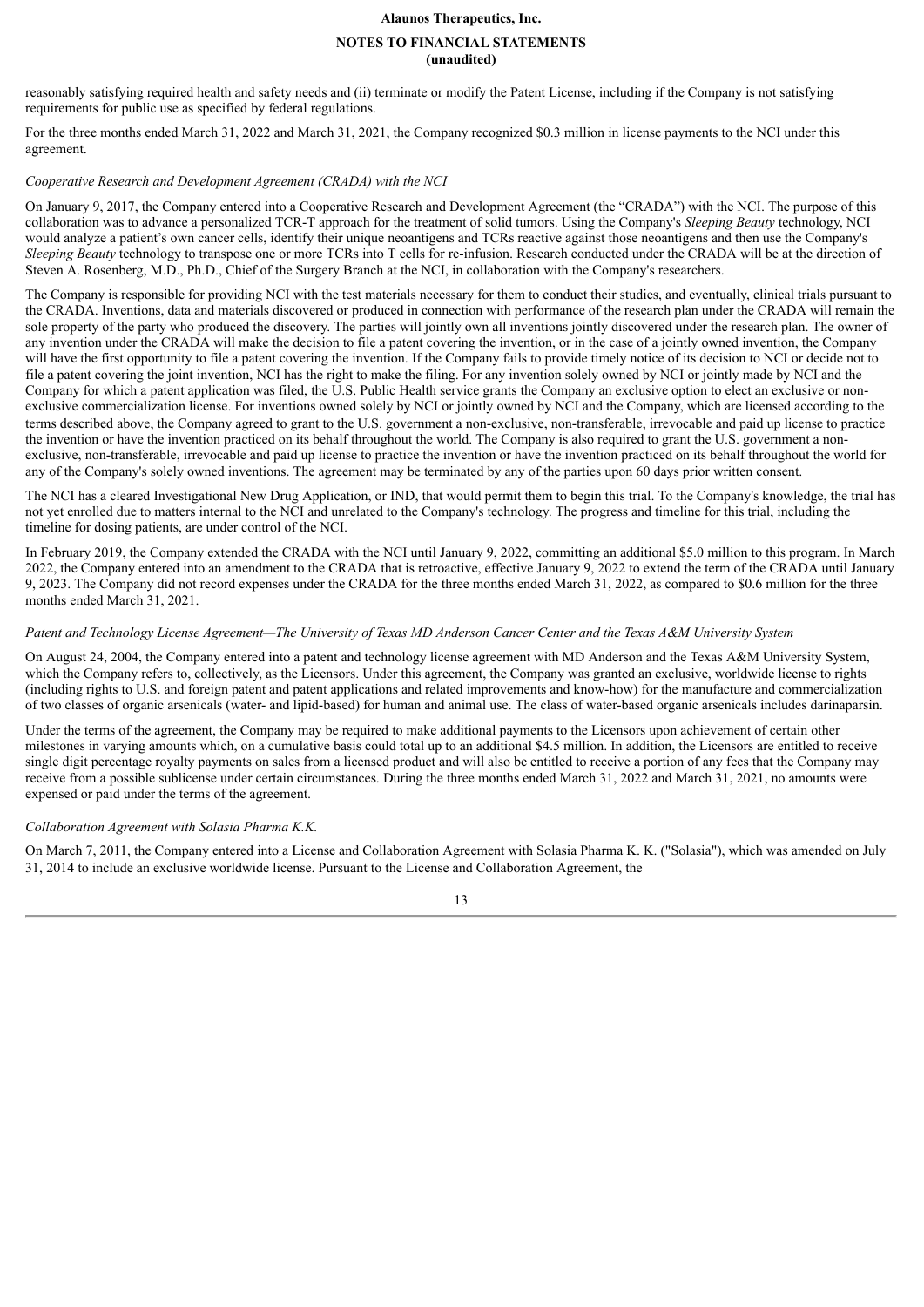Company granted Solasia an exclusive license to develop and commercialize darinaparsin in both intravenous and oral forms and related organic arsenic molecules, in all indications for human use.

As consideration for the license, the Company is eligible to receive from Solasia development- and sales-based milestones, a royalty on net sales of darinaparsin, once commercialized, and a percentage of any sublicense revenue generated by Solasia. Solasia will be responsible for all costs related to the development, manufacturing and commercialization of darinaparsin. The Company's Licensors, as defined in the agreement, will receive a portion of all milestone and royalty payments made by Solasia to the Company in accordance with the terms of the license agreement with the Licensors. During the three months ended March 31, 2022 and March 31, 2021, the Company did not record collaboration revenue under the collaboration agreement with Solasia.

# **9. Stock-Based Compensation**

The Company recognized stock-based compensation expense on all employee and non-employee awards as follows:

|                                  | For the Three Months Ended March |       |  |  |  |  |  |  |
|----------------------------------|----------------------------------|-------|--|--|--|--|--|--|
| <i>(in thousands)</i>            | 2022                             | 2021  |  |  |  |  |  |  |
| Research and development         | 315                              | 733   |  |  |  |  |  |  |
| General and administrative       | 538                              | 1.464 |  |  |  |  |  |  |
| Stock-based compensation expense | 853                              | 2.197 |  |  |  |  |  |  |

The Company granted an aggregate of 2,690,000 stock options during the three months ended March 31, 2022, with a weighted-average grant date fair value of \$0.47 per share. The Company granted an aggregate of 4,314,438 stock options during the three months ended March 31, 2021, with a weightedaverage grant date fair value of \$2.43 per share.

For the three months ended March 31, 2022 and 2021, the fair value of stock options was estimated on the date of grant using a Black-Scholes option valuation model with the following assumptions:

|                         |                 | For the Three Months Ended March 31, |
|-------------------------|-----------------|--------------------------------------|
|                         | 2022            | 2021                                 |
| Risk-free interest rate | $1.63 - 2.43\%$ | $0.09 - 1.05\%$                      |
| Expected life in years  | 6.25            | $5.50 - 6.25$                        |
| Expected volatility     | 74.49 - 76.27%  | $72.92 - 74.20\%$                    |
| Expected dividend yield | $-$ %           | $-$ %                                |

2. Stock option activity under the Company's stock option plans for the three months ended March 31, 2022 is as follows:

|                                                 |                         | <b>Weighted-Average</b> | Weighted-<br>Average<br><b>Contractual Term</b> | Aggregate              |
|-------------------------------------------------|-------------------------|-------------------------|-------------------------------------------------|------------------------|
| (in thousands, except share and per share data) | <b>Number of Shares</b> | <b>Exercise Price</b>   | (Years)                                         | <b>Intrinsic Value</b> |
| Outstanding, December 31, 2021                  | 10,665,869              | 2.87                    |                                                 |                        |
| Granted                                         | 2,690,000               | 0.69                    |                                                 |                        |
| Cancelled                                       | (2,386,216)             | 3.68                    |                                                 |                        |
| Outstanding, March 31, 2022                     | 10,969,653              | 2.16                    | 9.02                                            |                        |
| Options exercisable, March 31, 2022             | 3,394,055               | 3.35                    | 7.86                                            |                        |
| Options exercisable, December 31, 2021          | 4.410.312               | 3.85                    | 7.53                                            |                        |
| Options available for future grant              | 15.242.103              |                         |                                                 |                        |

At March 31, 2022, total unrecognized compensation costs related to unvested stock options outstanding amounted to \$7.5 million. The cost is expected to be recognized over a weighted-average period of 2.08 years.

A summary of the status of unvested restricted stock for the three months ended March 31, 2022 is as follows: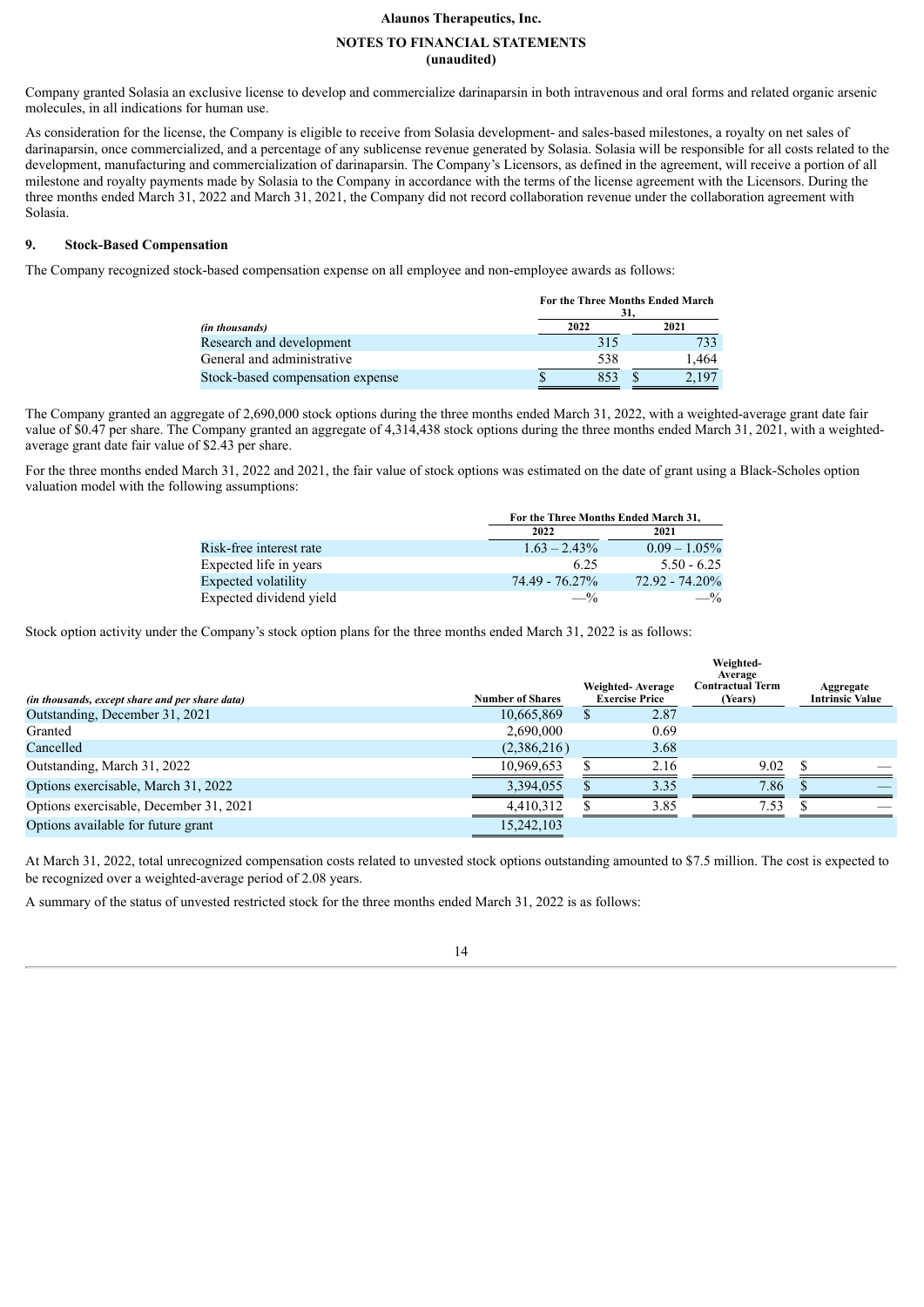|                             | <b>Number of Shares</b> | Weighted-Average<br><b>Grant Date Fair</b><br>Value |
|-----------------------------|-------------------------|-----------------------------------------------------|
| Unvested, December 31, 2021 | 1,198,580               | 2.10                                                |
| Vested                      | (27, 819)               | 3.16                                                |
| Cancelled                   | (176, 882)              | 2.79                                                |
| Unvested, March 31, 2022    | 993.879                 | 1.95                                                |

At March 31, 2022, total unrecognized compensation costs related to unvested restricted stock outstanding amounted to \$1.5 million. The cost is expected to be recognized over a weighted-average period of 2.15 years.

#### **10. Warrants**

In connection with the Company's November 2018 private placement which provided net proceeds of approximately \$47.1 million, the Company issued warrants to purchase an aggregate of 18,939,394 shares of common stock which became exercisable six months after the closing of the private placement (the "November 2018 Warrants"). The November 2018 Warrants had an exercise price of \$3.01 per share and have a five-year term. The fair value of the November 2018 Warrants was estimated at \$18.4 million using a Black-Scholes model with the following assumptions: expected volatility of 71%, risk free interest rate of 2.99%, expected life of five years and no dividends.

On July 26, 2019 and September 12, 2019, the Company entered into agreements with existing investors whereby the investors exercised the November 2018 Warrants for an aggregate of 17,803,031 shares of common stock, at an exercise price of \$3.01 per share. Proceeds from the warrant exercise, after deducting placement agent fees and other related expenses of \$1.1 million were approximately \$52.5 million.

The Company issued participating investors new warrants to purchase up to 17,803,031 additional shares of common stock (the "2019 Warrants") as consideration for the warrant holders to exercise their November 2018 Warrants. The 2019 Warrants will expire on the fifth anniversary of the initial exercise date and have an exercise price of \$7.00. The 2019 Warrants were valued using a Black-Scholes valuation model and resulted in a \$60.8 million non-cash charge in the Company's statement of operations in 2019.

On October 22, 2019, the Company entered into the 2019 R&D Agreement with MD Anderson. In connection with the execution of the 2019 R&D Agreement, the Company issued the MD Anderson Warrant to purchase 3,333,333 shares of common stock. The MD Anderson Warrant has an initial exercise price of \$0.001 per share and grant date fair value of \$14.5 million. The MD Anderson Warrant expires on December 31, 2026 and vests upon the occurrence of certain clinical milestones. The Company will recognize expense on the MD Anderson Warrant in the same manner as if the Company paid cash for services to be rendered. For the three months ended March 31, 2022 and March 31, 2021, the Company did not recognize any expense related to the MD Anderson Warrant as no clinical milestones had been achieved.

On August 6, 2021, the Company entered into the Loan and Security Agreement with SVB. Refer to Note 4 - *Debt*. In connection with the Loan and Security Agreement, the Company issued SVB warrants to purchase 432,844 shares of common stock with an exercise price of \$2.22 per share. The warrants have a ten-year life and are fully vested upon issuance. The fair value of the warrants was estimated at \$0.8 million using a Black-Scholes model with the following assumptions: expected volatility of 79%, risk free interest rate of 1.31%, expected life of ten years and no dividends. On December 28, 2021, the Company entered into the Amendment, as described in Note 4 - *Debt,* in connection with which, the original warrants issued to SVB were amended and restated. As amended and restated, the warrants are for up to 649,615 shares of common stock, in the aggregate, at an exercise price per share of \$1.16. The amended and restated warrants expire on August 6, 2031 and were fully vested upon issuance. Using a Black-Scholes model with an expected volatility of 81%, risk free interest rate of 1.49%, expected life of 10 years and no dividends, the Company recorded a \$0.2 million increase in the fair value of the warrants due to the modification of the warrants.

The Company assessed whether the warrants require accounting as derivatives. The Company determined that the warrants were (1) indexed to the Company's own stock and (2) classified in stockholders' equity in accordance with FASB Accounting Standards Codification ("ASC") Topic 815, *Derivatives and Hedging*. As such, the Company has concluded the warrants meet the scope exception for determining whether the instruments require accounting as derivatives and should be classified in stockholders' equity.

#### **11. Joint Venture**

On December 18, 2018, the Company entered into a Framework Agreement with TriArm whereby the parties will launch Eden BioCell, to lead clinical development and commercialization of certain *Sleeping Beauty*-generated CAR-T therapies as set forth in a separate license agreement.

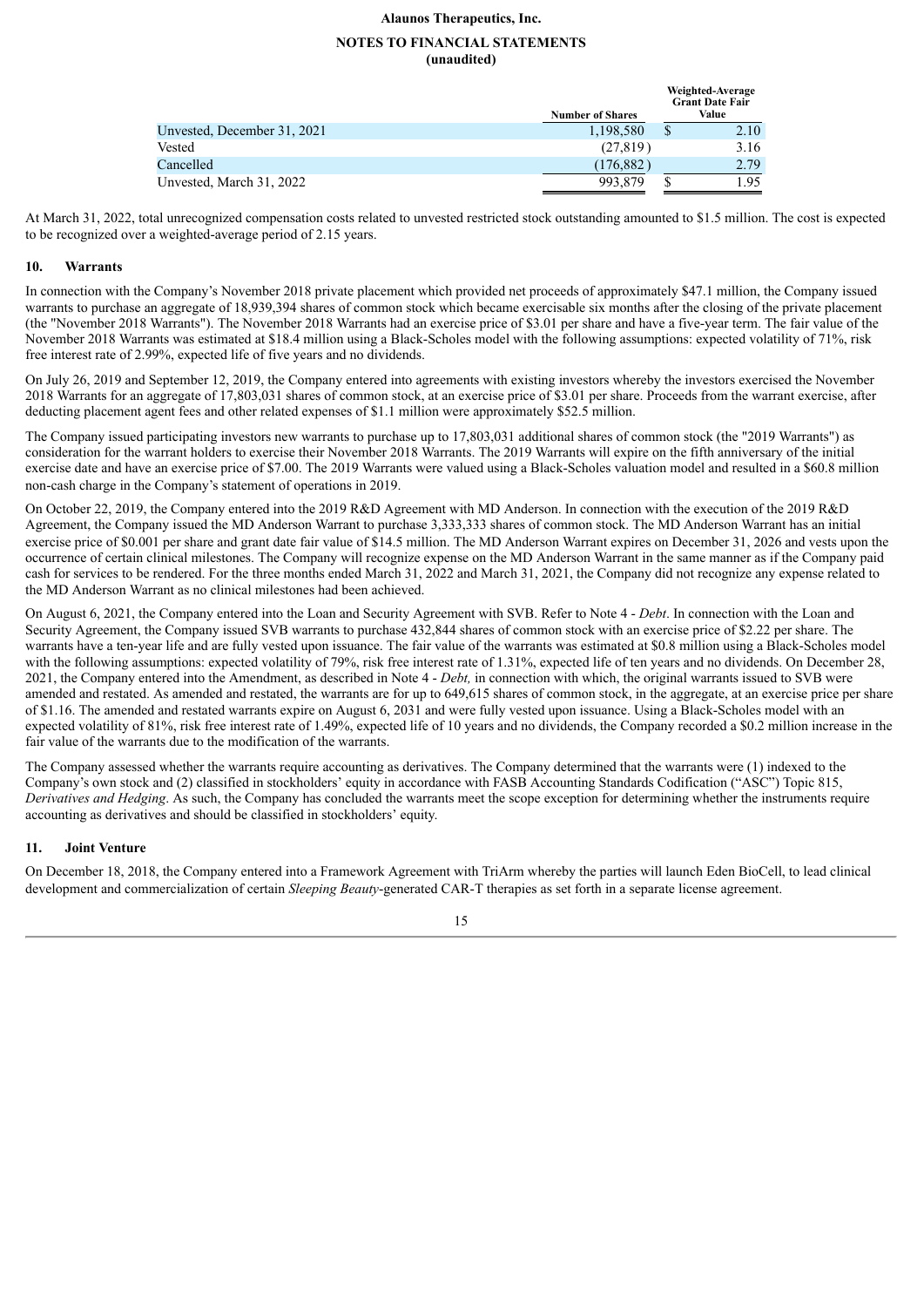# **Alaunos Therapeutics, Inc.**

# **NOTES TO FINANCIAL STATEMENTS (unaudited)**

On January 3, 2019, Eden BioCell was incorporated in Hong Kong as a private company. Eden BioCell, the Company and TriArm entered into a Share Subscription Agreement on January 23, 2019, where the Company and TriArm agreed to contribute certain intellectual property, services and cash (only with respect to TriArm) to Eden BioCell to subscribe for a certain number of newly issued ordinary shares in the share capital of Eden BioCell.

The closing of the transaction occurred on July 5, 2019. The Framework Agreement and Share Subscription Agreements were each respectively amended to be effective as of this date. Upon consummation of the joint venture, Eden BioCell and the Company also entered into a license agreement, pursuant to which the Company licensed the rights to Eden BioCell for third generation *Sleeping Beauty*-generated CAR-T therapies targeting the CD19 antigen for the territory of China (including Macau and Hong Kong), Taiwan and Korea. TriArm and the Company each received a 50% equity interest in the joint venture in exchange for their contributions to Eden BioCell.

The Company determined that Eden BioCell was considered a variable interest entity, or VIE, and concluded that it is not the primary beneficiary of the VIE as it did not have the power to direct the activities of the VIE. As a result, the Company accounts for the equity interest in Eden BioCell under the equity method of accounting as it has the ability to exercise significant influence.

In March 2021, Eden BioCell began treating patients in a clinical trial with the Company's investigational CD19 RPM CAR-T cell therapy, under the IND cleared by the Taiwan FDA in December 2020. In the first half of 2021, two patients were treated in this trial. The lead investigator at National Taiwan University in Taipei, has reported no serious adverse safety events in either of these patients. Laboratory results continue to support, as previously published, that non-viral Sleeping Beauty gene transfer is effective in genetically modifying autologous T-cells. Patients were infused two days after gene transfer, thus shortening the turnaround time and demonstrating an advantage over viral methods.

Based on laboratory data from the first two patients generated between March and May 2021, the TriArm/Eden team concluded, in concert with the investigator and the Company, that further process development work is required.

In September 2021, TriArm and the Company mutually agreed to dissolve the joint venture.

For the three months ended March 31, 2022 and 2021, Eden BioCell incurred a net loss. The Company continues to have no commitment to fund its operations.

### **12. Subsequent Events**

The Company has evaluated subsequent events from the balance sheet date through the date on which these financial statements were issued. The Company did not have any material subsequent events that impacted its financial statements or disclosures.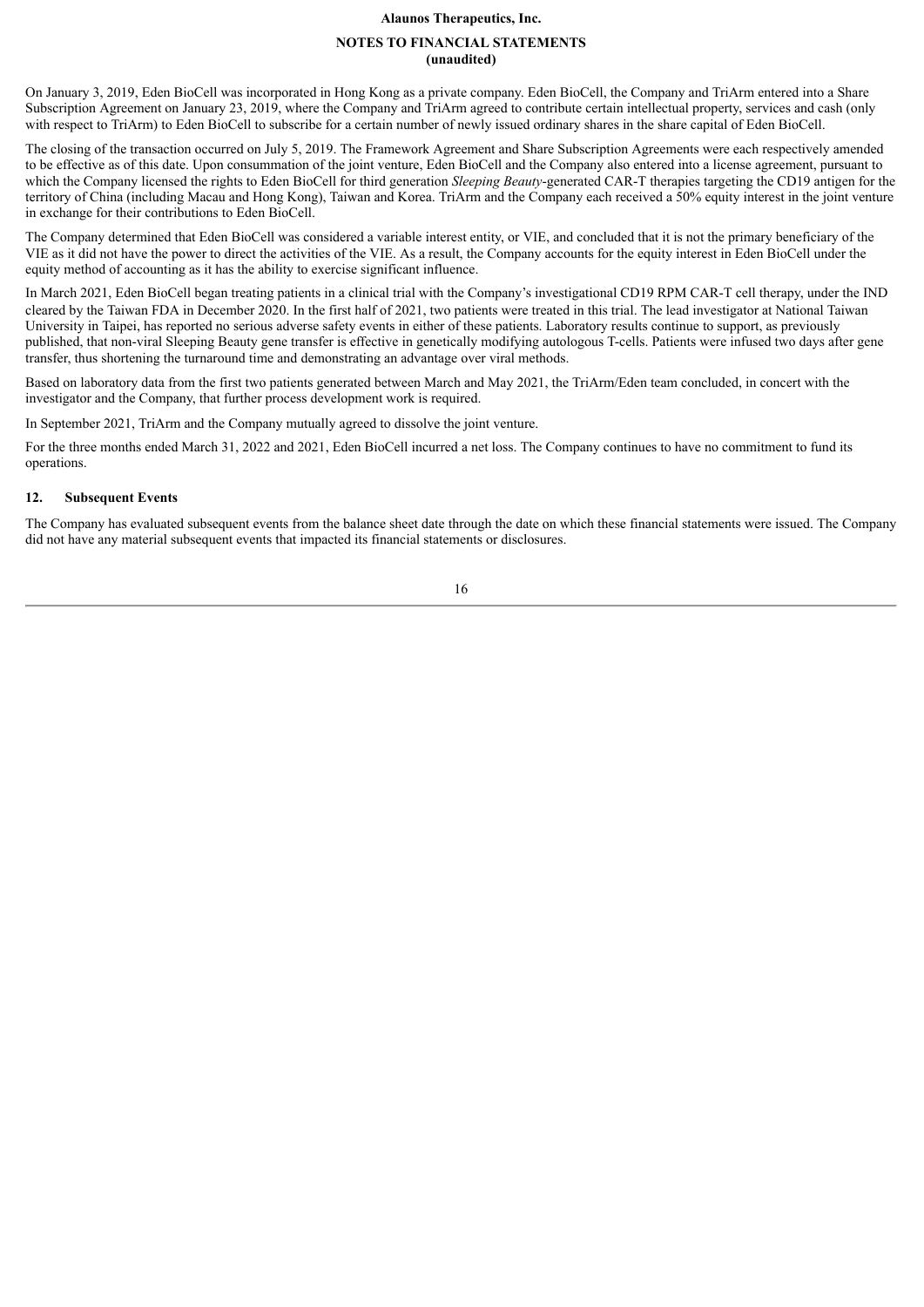### <span id="page-20-0"></span>*Item 2. Management's Discussion and Analysis of Financial Condition and Results of Operations*

The following information should be read in conjunction with our unaudited condensed financial statements and the notes thereto included in this Quarterly Report on Form 10-Q and the audited financial information and the notes thereto included in our Annual Report on Form 10-K, which was filed *with the Securities and Exchange Commission, or the SEC, on March 30, 2022, or the Annual Report.*

Except for the historical information contained herein, the matters discussed in this Quarterly Report on Form 10-Q may be deemed to be forward-looking statements that involve risks and uncertainties. We make such forward-looking statements pursuant to the safe harbor provisions of the Private Securities Litigation Reform Act of 1995 and other federal securities laws. In this Quarterly Report on Form 10-Q, words such as "may," "expect," "anticipate," "estimate," "intend," "plan," and similar expressions (as well as other words or expressions referencing future events, conditions or circumstances) are *intended to identify forward-looking statements.*

Our actual results and the timing of certain events may differ materially from the results discussed, projected, anticipated, or indicated in any forwardlooking statements. We caution you that forward-looking statements are not guarantees of future performance and that our actual results of operations, financial condition and liquidity, and the development of the industry in which we operate may differ materially from the forward-looking statements contained in this Quarterly Report. In addition, even if our results of operations, financial condition and liquidity, and the development of the industry in which we operate are consistent with the forward-looking statements contained in this Quarterly Report, they may not be predictive of results or *developments in future periods.*

The following information and any forward-looking statements should be considered in light of factors discussed elsewhere in this Quarterly Report on *Form 10-Q, including those risks identified under Part II, Item 1A. Risk Factors.*

We caution readers not to place undue reliance on any forward-looking statements made by us, which speak only as of the date they are made. We disclaim any obligation, except as specifically required by law and the rules of the SEC, to publicly update or revise any such statements to reflect any change in our expectations or in events, conditions or circumstances on which any such statements may be based, or that may affect the likelihood that actual results will *dif er from those set forth in the forward-looking statements.*

#### **Overview**

We are a clinical-stage oncology-focused cell therapy company developing adoptive TCR-T cell therapy, designed to treat multiple solid tumor types in large cancer patient populations with unmet clinical needs. We are leveraging our cancer hotspot mutation TCR library and our proprietary, non-viral *Sleeping Beauty* gene transfer platform to design and manufacture patient-specific cell therapies that target neoantigens arising from shared tumor-specific mutations in key oncogenic genes, including *KRAS*, *TP53*, and *EGFR*. In collaboration with the MD Anderson Cancer Center, or MD Anderson, we are currently enrolling patients for a Phase 1/2 clinical trial evaluating ten TCRs reactive to mutated *KRAS, TP53*, and *EGFR* from our TCR library for the investigational treatment of non-small cell lung, colorectal, endometrial, pancreatic, ovarian, and bile duct, which we refer to as our TCR-T Library Phase 1/2 Trial. On May 2, 2022, we announced that we treated our first patient in this trial; we anticipate reporting interim data in the second half of 2022.

We have not generated any product revenue and have incurred significant net losses in each year since our inception. For the three months ended March 31, 2022, we had a net loss of \$9.8 million, and as of March 31, 2022, we have incurred approximately \$852.6 million of accumulated deficit since our inception in 2003. We expect to continue to incur significant operating expenditures and net losses. Further development of our product candidates will likely require substantial increases in our expenses as we:

- continue to undertake clinical trials for product candidates;
- seek regulatory approvals for product candidates;
- work with regulatory authorities to identify and address program-related inquiries;
- implement additional internal systems and infrastructure;
- hire additional personnel; and
- scale-up the formulation and manufacturing of our product candidates.

We continue to seek additional financial resources to fund the further development of our product candidates. If we are unable to obtain sufficient additional capital, one or more of these programs could be delayed, and we may be unable to continue our operations at planned levels and be forced to reduce our operations. Because of the numerous risks and uncertainties associated with product development, we are unable to predict the timing or amount of increased expenses or when or if we will be able to achieve or maintain profitability.

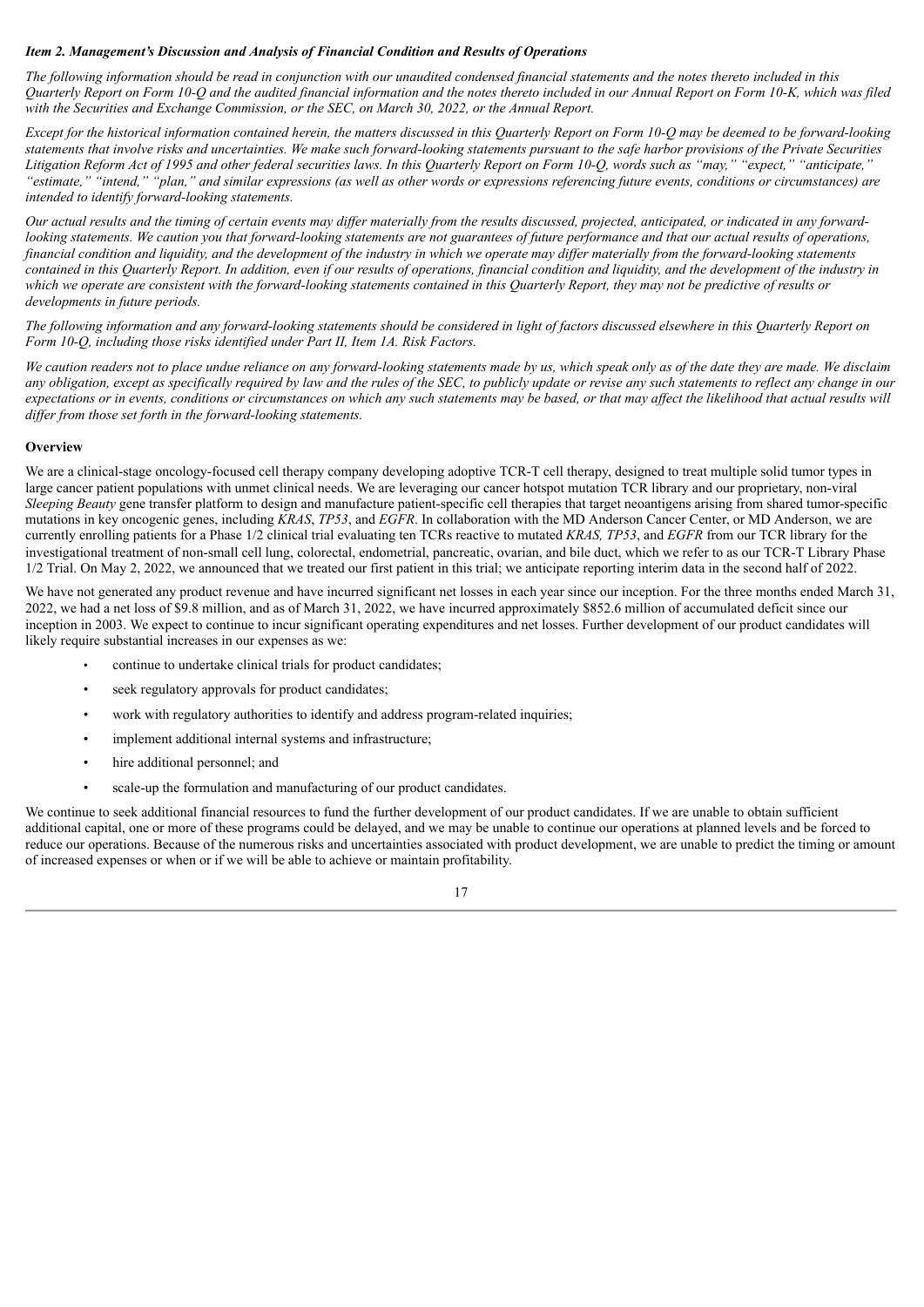# **Recent Developments**

On September 27, 2021, we announced a restructuring designed to enable us to focus on and advance our TCR program. As a result of the restructuring, approximately 60 positions were eliminated, and we were able to extend our anticipated cash runway. Given our current development plans and cash management efforts, we anticipate cash resources will be sufficient to fund operations into the second quarter of 2023.

The ongoing COVID-19 global pandemic has presented a significant health and economic challenge around the world and may affect our employees, partners and business operations. The full extent to which the COVID-19 pandemic will directly or indirectly impact our business, results of operations and financial condition will depend on future developments that are highly uncertain and cannot be accurately predicted. Supply chain disruptions caused by the pandemic may negatively impact productivity, disrupt our business and delay our clinical programs and timelines. The severity of negative impacts will depend, in part, on the length and magnitude of the disruptions. These and perhaps more severe disruptions in our operations could negatively impact our business, operating results and financial condition. We continue to work with our partners to mitigate the impact the COVID-19 pandemic is having on our business.

On May 2, 2022, we announced dosing of the first patient in our TCR-T Library Phase 1/2 trial being conducted at MD Anderson. The TCR-T cell product was successfully manufactured in Alaunos' cGMP facility in Houston, Texas. We continue to enroll patients in the trial at dose levels according to the clinical protocol. We expect to present interim data at an appropriate scientific or medical conference in the second half of 2022.

On May 16, 2022, we presented preclinical data in poster M-234 on Stem-cell memory TCR-T cells targeting hotspot *EGFR*, *KRAS* and *TP53* neoantigens generated through co-expression of membrane-bound Interleukin-15, or mbIL-15, at the 25th Annual Meeting of the American Society of Gene and Cell Therapy. Our mbIL-15 program is designed to augment the function of TCR-T cells by co-expression of a proprietary potentially more potent mbIL-15. In this preclinical study, we observed that mbIL-15 TCR-T cells specifically targeted and killed tumors expressing matching neoantigen and HLAs with negligible off-target effects. Importantly, mbIL-15 seems to enhance the survival and persistence of TCR-T cells cultured in the absence of exogenous cytokine support. The persisting mbIL-15 TCR-T cells were observed to exhibit a preponderance of long-lived T stem-cell memory cells that were capable to giving rise to effector T cell subsets upon *in vitro* restimulation. These preclinical observations suggest that our proprietary mbIL-15 technology has the potential to establish long-lived tumor-specific TCR-T cells that may have the potential to survive in circulation and in the suppressive tumor microenvironment.

#### **Financial Overview**

### *Collaboration Revenue*

We recognize research and development funding revenue over the estimated period of performance. To date we have not generated product revenue. Unless and until we receive approval from the FDA and/or other regulatory authorities for our product candidates, we cannot sell our products and will not have product revenue.

#### *Research and Development Expenses*

Our research and development expenses consist primarily of salaries and related expenses for personnel, costs of contract manufacturing services, costs of facilities, reagents, and equipment, fees paid to professional service providers in conjunction with our clinical trials, fees paid to contract research organizations in conjunction with clinical trials, fees paid to contract research organizations in conjunction with costs of materials used in research and development, consulting, license and milestone payments and sponsored research fees paid to third parties.

Our future research and development expenses in support of our current and future programs will be subject to numerous uncertainties in timing and cost to completion. We test potential products in numerous preclinical studies for safety, toxicology and efficacy. We may conduct multiple clinical trials for each product. As we obtain results from trials, we may elect to discontinue or delay clinical trials for certain products in order to focus our resources on more promising products or indications. Completion of clinical trials may take several years or more, and the length of time generally varies substantially according to the type, complexity, novelty and intended use of a product. It is not unusual for preclinical and clinical development of each of these types of products to require the expenditure of substantial resources.

The duration and the cost of clinical trials may vary significantly over the life of a project as a result of differences arising during clinical development, including, among others, the following:

- The number of clinical sites included in the trials;
- The length of time required to enroll suitable patients;
- The number of patients that ultimately participate in the trials;
- The length of time and cost to develop and optimize manufacturing processes;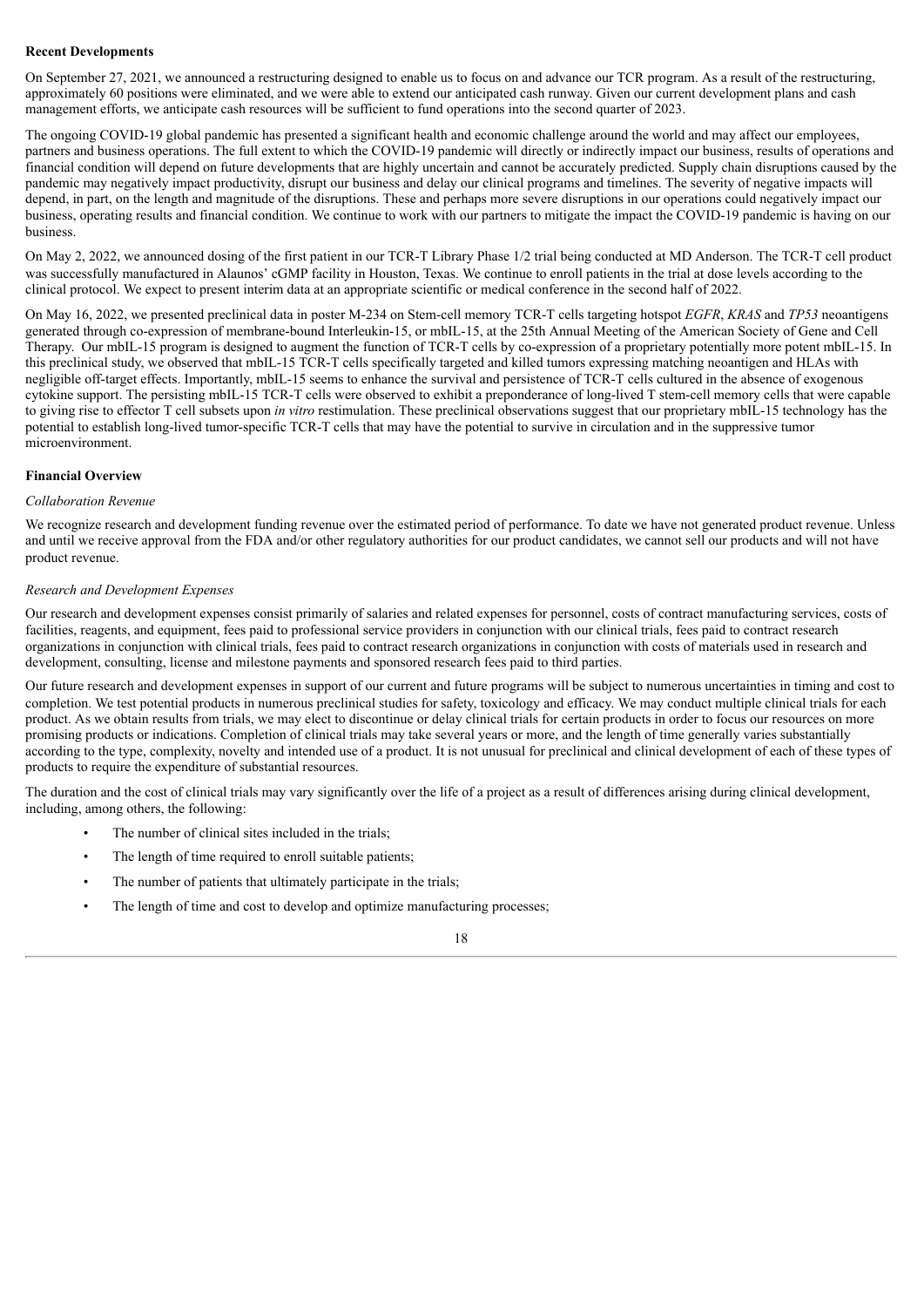- The cost to manufacture the clinical products for patients;
- The duration of patient follow-up to ensure the absence of long-term product-related adverse events; and
- The efficacy and safety profile of the product.

As a result of the uncertainties discussed above, we are unable to determine the duration and completion costs of our programs or when and to what extent we will receive cash inflows from the commercialization and sale of a product. Our inability to complete our programs in a timely manner or our failure to enter into appropriate collaborative agreements could significantly increase our capital requirements and could adversely impact our liquidity. These uncertainties could force us to reduce or eliminate our activities in one or more of our programs or seek additional, external sources of financing from timeto-time in order to continue with our product development strategy. Our inability to raise additional capital, or to do so on terms reasonably acceptable to us, would jeopardize the future success of our business.

#### *General and Administrative Expenses*

General and administrative expenses consist primarily of salaries, benefits and stock-based compensation, consulting and professional fees, including patent related costs, general corporate costs and facility costs not otherwise included in research and development expenses or cost of product revenue.

#### *Other Income (Expense)*

Other income (expense) consists primarily of interest expense associated with our Amended Loan and Security Agreement, as defined below.

#### **Overview of Results of Operations**

#### *Three Months Ended March 31, 2022 Compared to Three Months Ended March 31, 2021*

#### *Research and Development Expenses*

Research and development expenses during the three months ended March 31, 2022 and 2021 were as follows:

|                                   | Three Months Ended March 31. |       |  |           |         |          |
|-----------------------------------|------------------------------|-------|--|-----------|---------|----------|
|                                   |                              | 2022  |  | 2021      | Change  |          |
| (S in thousands)                  |                              |       |  |           |         |          |
| Research and development expenses |                              | 5.580 |  | 13.336 \$ | (7.756) | $(58)\%$ |

Research and development expenses for the three months ended March 31, 2022 decreased by \$7.8 million, or 58%, when compared to the three months ended March 31, 2021 primarily due to a decrease in program-related costs of \$2.8 million as a result of the winding down of our IL-12 and CAR-T programs, a \$4.7 million decrease in employee related expenses due to our reduced headcount following our restructuring in the third quarter of 2021, and a \$0.3 million decrease in consulting expenses due to a decreased reliance on consultants.

For the three months ended March 31, 2022, our clinical stage projects included our TCR-T Library Phase 1/2 trial evaluating TCRs from our library for the investigational treatment of non-small cell lung, colorectal, endometrial, pancreatic, ovarian, and bile duct cancers.

#### *General and administrative expenses*

General and administrative expenses during the three months ended March 31, 2022 and 2021 were as follows:

|                                     | Three Months Ended March 31. |  |       |               |           |
|-------------------------------------|------------------------------|--|-------|---------------|-----------|
|                                     | 2022                         |  | 2021  | <b>Change</b> |           |
| (\$ in thousands)                   |                              |  |       |               |           |
| General and administrative expenses | 3.505                        |  | 8.227 | (4.722)       | $(57) \%$ |

General and administrative expenses for the three months ended March 31, 2022 decreased by \$4.7 million as compared to the three months ended March 31, 2021, primarily due to a \$3.6 million decrease in employee related expenses due to our reduced headcount following our restructuring in the third quarter of 2021, a \$0.8 million decrease in consulting and professional services expenses due to lower legal costs and a decreased use of consultants, and a \$0.2 million decrease in facilities and other expenses.

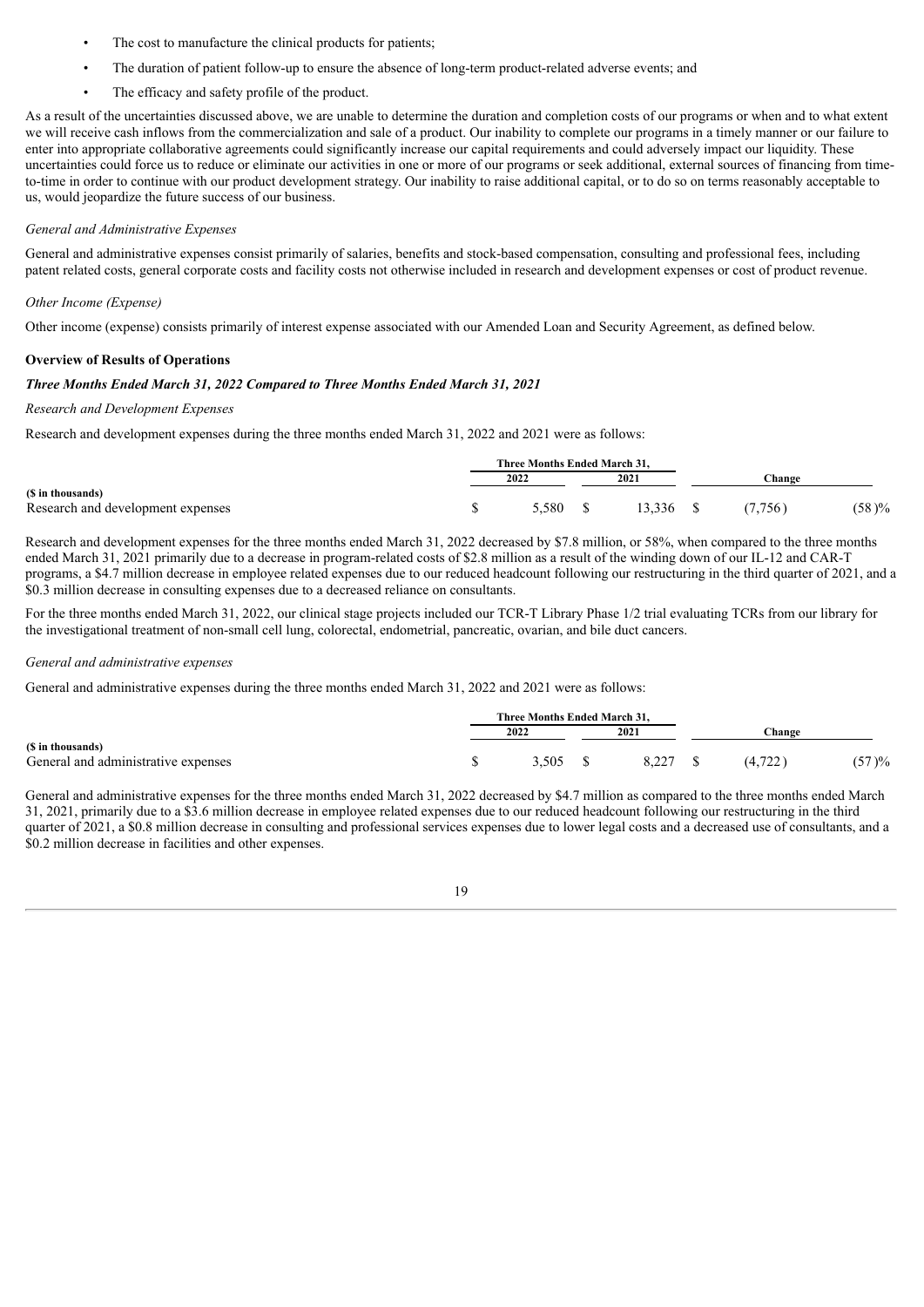### *Other income (expense), net*

Other income (expense), net during the three months ended March 31, 2022 and 2021 was as follows:

|                             | Three Months Ended March 31, |       |  |      |        |            |
|-----------------------------|------------------------------|-------|--|------|--------|------------|
|                             |                              | 2022  |  | 2021 | Change |            |
| (\$ in thousands)           |                              |       |  |      |        |            |
| Interest expense            |                              | (683) |  |      | (683)  | $100\%$    |
| Other income (expense), net |                              | (20)  |  |      | (29)   | $(322)\%$  |
| Total                       |                              | (703) |  |      | (712)  | $(7911)$ % |

Other expense, net for the three months ended March 31, 2022 increased by \$0.7 million as compared to the three months ended March 31, 2021, primarily due to \$0.7 million of interest expense associated with our Amended Loan and Security Agreement, as defined below.

#### **Liquidity and Capital Resources**

#### *Sources of Liquidity*

We have not generated any revenue from product sales. Since inception, we have incurred net losses and negative cash flows from our operations.

To date, we have financed our operations primarily through public offerings of our common stock, private placements of our convertible equity securities, term debt and collaborations. Through March 31, 2022, we have received an aggregate of \$714.1 million from issuances of equity and \$25.0 million from our Amended Loan and Security Agreement, as defined below.

We follow the guidance of Accounting Standards Codification ("ASC") Topic 205-40, Presentation of Financial Statements - Going Concern, in order to determine whether there is substantial doubt about our ability to continue as a going concern for one year after the date our financial statements are issued. Given our current development plans and cash management efforts, we anticipate that our cash resources will be sufficient to fund operations into the second quarter of 2023.Our ability to continue operations after our current cash resources are exhausted depends on our ability to obtain additional financing, as to which no assurances can be given. Cash requirements may vary materially from those now planned because of changes in our focus and direction of our research and development programs, competitive and technical advances, patent developments, regulatory changes or other developments. If adequate additional funds are not available when required, management may need to curtail its development efforts and planned operations to conserve cash.

Based on the current cash forecast, management has determined that our present capital resources will not be sufficient to fund our planned operations for at least one year from the issuance date of the financial statements, which raises substantial doubt as to our ability to continue as a going concern. This forecast of cash resources and planned operations is forward-looking information that involves risks and uncertainties, and the actual amount of expenses could vary materially and adversely as a result of a number of factors.

#### *2021 Loan and Security Agreement*

On August 6, 2021, we entered into a Loan and Security Agreement with Silicon Valley Bank and affiliates of Silicon Valley Bank (collectively, "SVB") (the "Loan and Security Agreement"). The Loan and Security Agreement provided for an initial term loan of \$25.0 million funded at the closing ("Term A Tranche"), with an additional tranche of \$25.0 million available if certain funding and clinical milestones were met by August 31, 2022 ("Term B Tranche").

Effective December 28, 2021, we entered into a First Amendment (the "Amendment") to the Loan and Security Agreement (as so amended, the "Amended Loan and Security Agreement").

The Amended Loan and Security Agreement extends the interest-only period through August 31, 2022, and provides for an automatic extension through August 31, 2023, if the Amended Milestones (as defined below) are met by August 31, 2022. The Amendment eliminated the Term B Tranche, which remained unfunded, leaving only the Term A Tranche (the "SVB Facility"). Under the Amended Loan and Security Agreement, the SVB Facility will mature on August 1, 2023; however, if we achieve the Amended Milestones on or prior to August 31, 2022, then the maturity will automatically extend to August 1, 2024. As of March 31, 2022, the SVB Facility was fully drawn in the amount of \$25.0 million. The SVB Facility bears interest at a floating rate per annum on the outstanding loans, payable monthly, at the greater of (a) 7.75% and (b) the current published U.S. prime rate, plus a margin of 4.5%. The Amended Loan and Security Agreement provides for an interest-only period which extends through August 31, 2022, as compared to March 31, 2022 in the Loan and Security Agreement, and may be automatically extended through August 31, 2023, if, on or prior to August 31, 2022, SVB receives evidence, satisfactory to it, confirming that we have (i) received at least \$50.0 million in net cash proceeds from the sale of our equity securities after the date of the Amended Loan and Security Agreement, on terms and

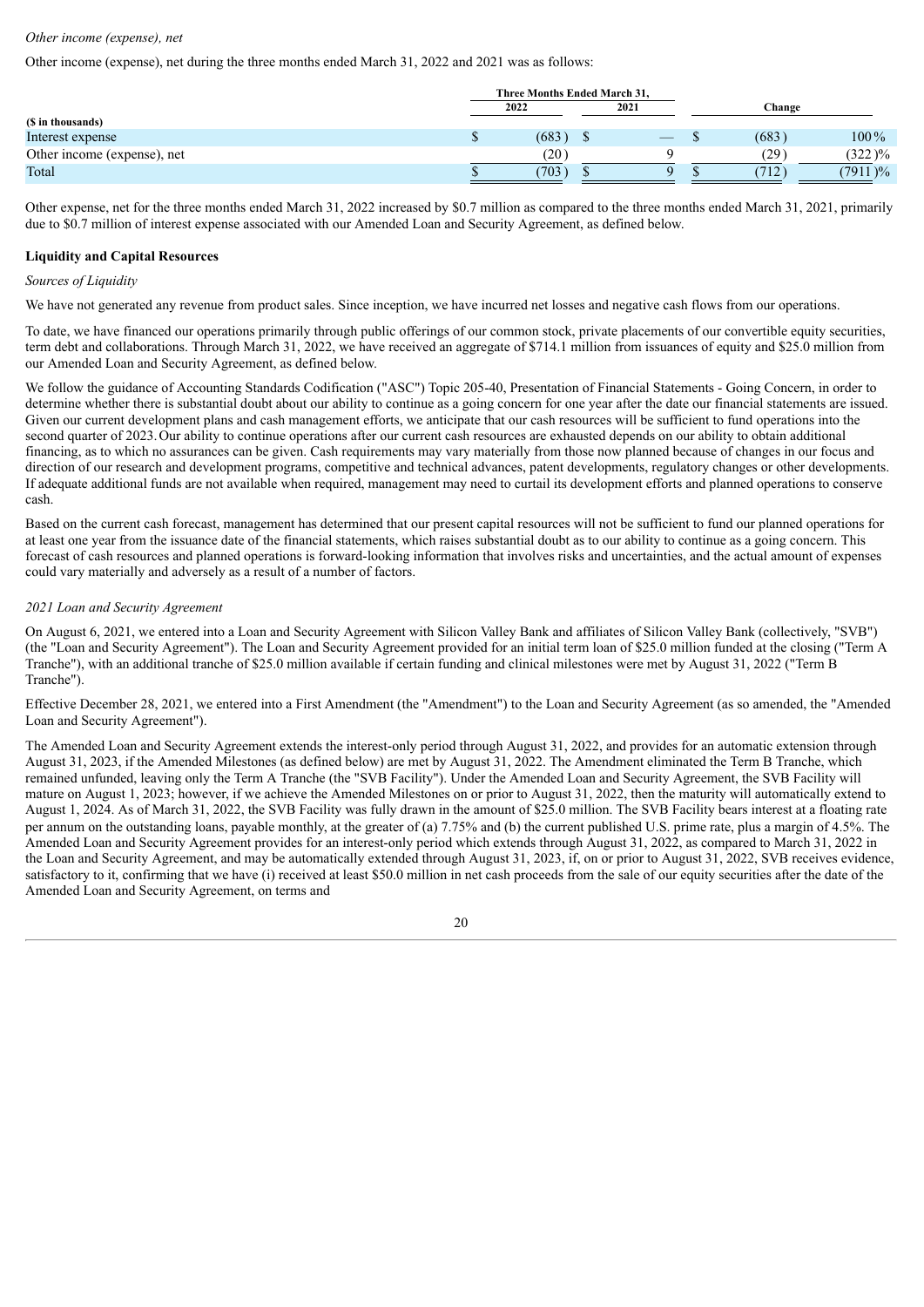conditions acceptable to SVB, and (ii) achieved positive data in the first cohort of the TCR-T Library Phase 1/2 Trial endorsed by an independent safety monitoring committee as a safe dose to proceed (together, the "Amended Milestones"). After the interest-only payment period, aggregate outstanding borrowings are repayable in twelve consecutive, equal monthly installments of principal plus accrued interest.

All outstanding principal and accrued and unpaid interest under the SVB Facility and all other outstanding obligations under the Amended Loan and Security Agreement are due and payable on August 1, 2023; however, if we achieve the Amended Milestones on or prior to August 31, 2022, then the maturity will be automatically extended to August 1, 2024. In addition to the payment of the outstanding principal plus accrued interest due, we will also owe SVB 5.75% of the original principal amounts borrowed as a final payment (the "Final Payment"). We are permitted to make up to two prepayments, each payment of at least \$5.0 million, subject to the prepayment premium of the SVB Facility. Such prepayment premium would be 3.00% of the principal amount of the SVB Facility if prepaid prior to the first anniversary of the effective date, 2.00% of the principal amount of the SVB Facility if prepaid on or after the first anniversary of the effective date but prior to the second anniversary of the effective date and 1.00% of the principal amount of the SVB Facility if prepaid on or after the second anniversary of the effective date but prior to maturity date. No amount that has been repaid may be reborrowed.

The Amended Loan and Security Agreement requires us to cash collateralize half of the sum of the then-outstanding principal amount of the SVB Facility, plus an amount equal to 5.75% of the original principal amount of the SVB Facility if we do not achieve the Amended Milestones on or prior to August 31, 2022. In the event a cash collateralization were to occur, so long as no event of default has occurred, \$2.5 million will be released from the collateral account following the eighth scheduled payment of principal and interest, and a further \$4.0 million will be released following the tenth scheduled payment of principal and interest on the SVB facility, in each case, so long as (i) after subtracting such scheduled payment, the sum of (a) the aggregate outstanding principal, (b) accrued and unpaid interest and (c) the Final Payment is less than \$9,770,933 and \$5,604,167, respectively and (ii) the balance in the collateral account after the release would equal or exceed \$10.0 million and \$6.0 million, respectively. The SVB Facility and related obligations under the Amended Loan and Security Agreement are secured by substantially all of our properties, rights and assets, except for its intellectual property (which is subject to a negative pledge under the Amended Loan and Security Agreement). In addition, the Amended Loan and Security Agreement contains customary representations, warranties, events of default and covenants.

In connection with our entry into the Loan and Security Agreement, we issued to SVB warrants to purchase (i) up to 432,844 shares of our common stock, in the aggregate, and (ii) up to an additional 432,842 shares of Common Stock, in the aggregate, in the event we achieve certain clinical milestones, in each case at an exercise price per share of \$2.22. In connection with our entry into the Amendment, we amended and restated the warrants issued to SVB. As amended and restated, the warrants are for up to 649,615 shares of our common stock, in the aggregate, at an exercise price per share of \$1.16, or the SVB Warrants. The SVB Warrants expire on August 6, 2031.

The issuance costs for the Loan and Security Agreement, including the Amended Loan and Security Agreement, were approximately \$1.2 million and primarily related to the SVB Warrants, which will be amortized into interest expense over the period to August 1, 2023. Interest expense was \$0.7 million for the three months ended March 31, 2022.

The fair value of the Amended Loan and Security Agreement as of March 31, 2022 approximates its face value due to proximity to the transaction.

#### *Cash Flows*

The following table summarizes our net decrease in cash and cash equivalents for the three months ended March 31, 2022 and 2021:

|                                           |         | Three Months Ended March 31. |  |  |  |  |  |  |
|-------------------------------------------|---------|------------------------------|--|--|--|--|--|--|
|                                           | 2022    | 2021                         |  |  |  |  |  |  |
| (\$ in thousands)                         |         |                              |  |  |  |  |  |  |
| Net cash provided by (used in):           |         |                              |  |  |  |  |  |  |
| Operating activities                      | (7,770) | (15,313)                     |  |  |  |  |  |  |
| Investing activities                      | (29)    | (717)                        |  |  |  |  |  |  |
| Financing activities                      |         | 1,017                        |  |  |  |  |  |  |
| Net decrease in cash and cash equivalents | (7.799) | (15,013)                     |  |  |  |  |  |  |

Cash flows from operating activities represent the cash receipts and disbursements related to all of our activities other than investing and financing activities. Operating activities is derived by adjusting our net loss for:

- Non-cash operating items such as depreciation and stock-based compensation; and
- Changes in operating assets and liabilities which reflect timing differences between the receipt and payment of cash associated with transactions and when they are recognized in results of operations.

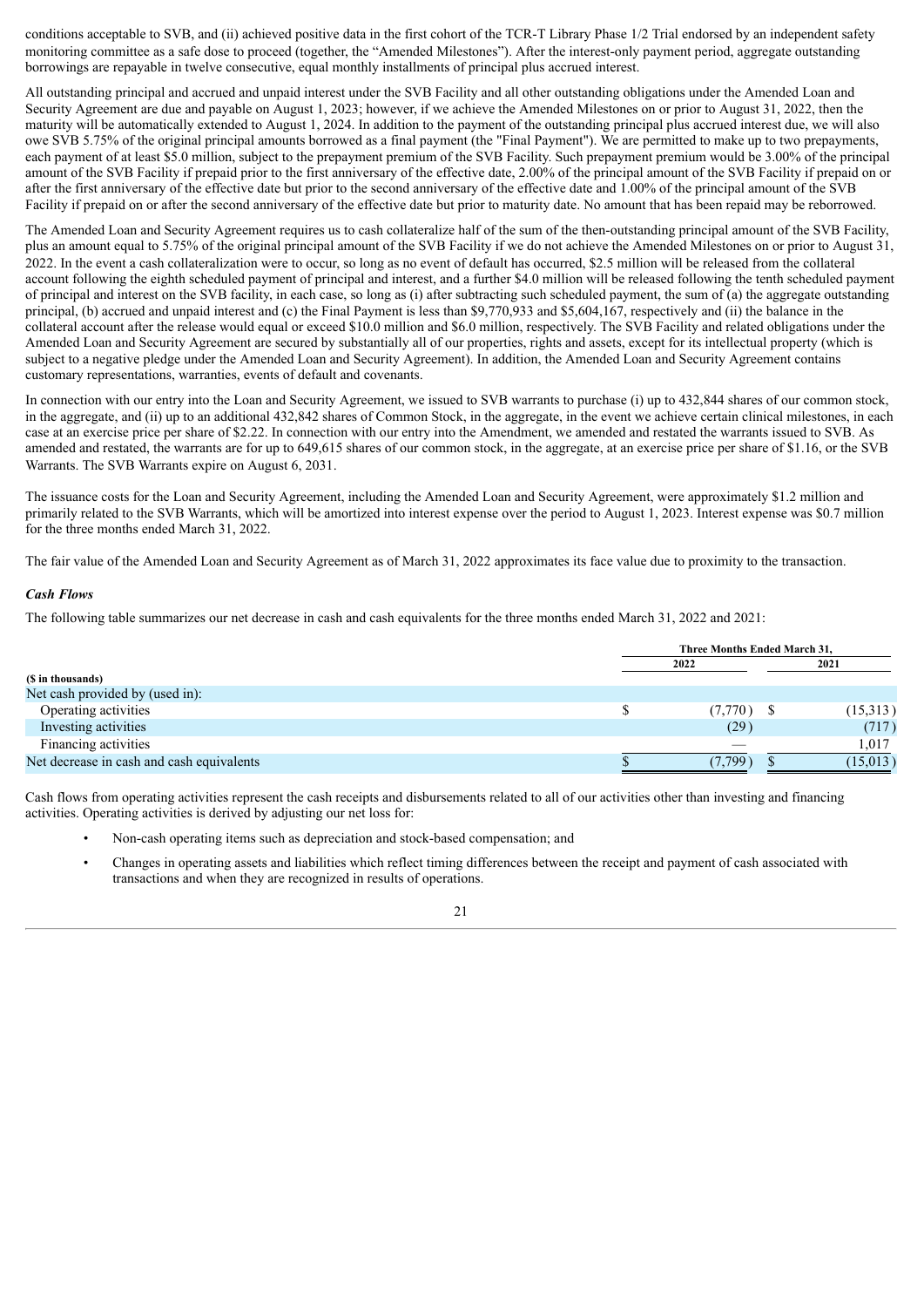Net cash used in operating activities for the three months ended March 31, 2022 was \$7.8 million, as compared to net cash used in operating activities of \$15.3 million for the three months ended March 31, 2021. The net cash used in operating activities for the three months ended March 31, 2022 was primarily due to our net loss of \$9.8 million, adjusted for \$1.7 million of non-cash items such as depreciation and stock-based compensation, and a decrease in accounts payable of \$0.8 million and a \$0.2 million decrease in accrued expenses, offset by a decrease in receivables of \$1.1 million due to cash receipts and a decrease to prepaid expenses and other assets of \$0.2 million.

Net cash used in investing activities was \$29 thousand for the three months ended March 31, 2022, compared to \$0.7 million for the three months ended March 31, 2021. The decrease of \$0.7 million in net cash used in investing activities was primarily a result of the decision to use available cash to expand our internal cell therapy capabilities in our Houston, Texas facilities during the first quarter of 2021.

There were no financing activities for the three months ended March 31, 2022. Net cash provided by financing activities during the three months ended March 31, 2021 was \$1.0 million, related primarily to proceeds from the exercise of stock options.

#### **Operating Capital and Capital Expenditure Requirements**

We anticipate that losses will continue for the foreseeable future. As of March 31, 2022, our accumulated deficit was approximately \$852.6 million. Our actual cash requirements may vary materially from those planned because of a number of factors, including:

- changes in the focus, direction and pace of our development programs;
- the effect of competing technologies and market developments;
- the scope, progress, timing, costs and results of our TCR-T Library Phase 1/2 Trial for the treatment of certain solid tumors and costs associated with the development of our product candidates;
- our headcount growth focused on our TCR program and scaling our manufacturing capabilities;
- our ability to secure partnering arrangements; and
- costs of filing, prosecuting, defending and enforcing any patent claims and any other intellectual property rights, or other developments.

As of March 31, 2022, we had approximately \$68.3 million of cash and cash equivalents. Given our current development plans, we anticipate our cash resources will be sufficient to fund our operations into the second quarter of 2023. In order to continue our operations beyond our forecasted runway we will need to raise additional capital, and we have no committed sources of additional capital at this time. The forecast of cash resources is forward-looking information that involves risks and uncertainties, and the actual amount of our expenses could vary materially and adversely as a result of a number of factors. We have based our estimates on assumptions that may prove to be wrong, and our expenses could prove to be significantly higher than we currently anticipate. Management does not know whether additional financing will be on terms favorable or acceptable to us when needed, if at all. If adequate additional funds are not available when required, management may need to curtail its development efforts and planned operations.

Working capital as of March 31, 2022 was \$48.6 million, consisting of \$69.8 million in current assets and \$21.2 million in current liabilities. Working capital as of December 31, 2021 was \$62.8 million, consisting of \$78.8 million in current assets and \$16.0 million in current liabilities.

#### *Operating Leases*

Our commitments for operating leases relate to laboratory and office space in Houston, Texas and office space in Boston, Massachusetts. On December 21, 2015 and April 15, 2016, we renewed the sublease for our office space in Boston through August 31, 2021. On April 22, 2021, we extended our lease for a portion of office space currently held at our office in Boston. The renewal of the portion of our office space was originally set to expire on August 31, 2021 but was extended through August 31, 2026.

On March 12, 2019, we entered into a lease agreement for office space in Houston at MD Anderson through April 2021. On October 15, 2019, we entered into another lease agreement for additional office and laboratory space in Houston through February 2027. On April 7, 2020, we entered into amendments to our existing lease to lease additional office and laboratory space in Houston through February 2027. In June and September 2020, we entered into shortterm leases in Houston for additional office and laboratory space. On December 15, 2020, we entered into a second lease in Houston with MD Anderson which provided us additional office and laboratory space through April 2028.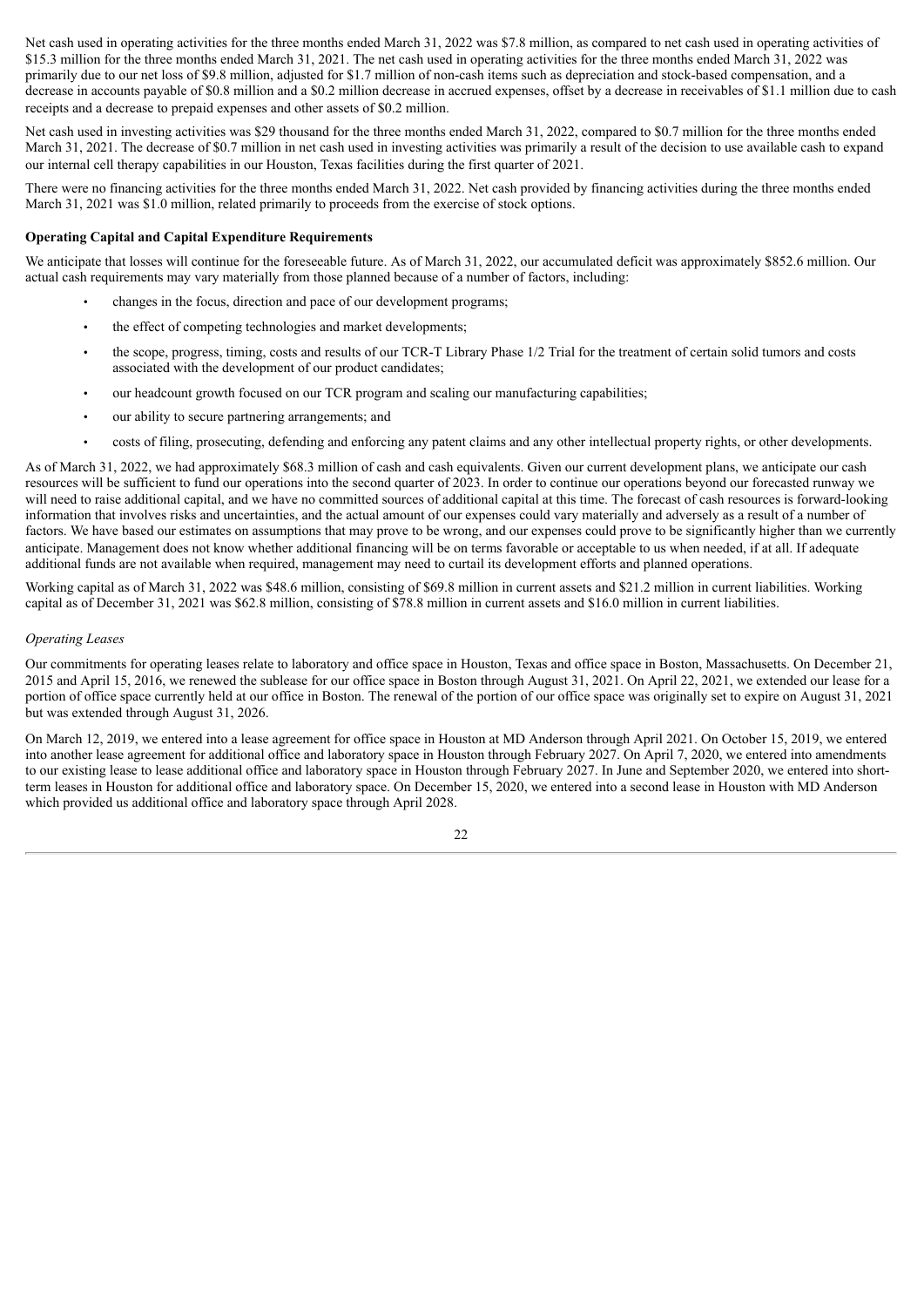# *Royalty and License Fees*

On May 28, 2019, we entered into a patent license agreement, or the Patent License, with the National Cancer Institute, or the NCI. The terms of the Patent License require us to pay the NCI minimum annual royalties in the amount of \$0.3 million, which will be reduced to \$0.1 million once the aggregate minimum annual royalties paid by us equals \$1.5 million. For the three months ended March 31, 2022 and 2021, we recognized \$0.3 million related to royalty payments under this agreement. As of March 31, 2022, we have paid a total of \$0.8 million in minimum annual royalty payments under this agreement.

Pursuant to the Patent License, we are also required to make performance-based payments contingent upon the successful completion of clinical and regulatory benchmarks relating to the licensed products. Of such payments, the aggregate potential benchmark payments are \$4.3 million, of which aggregate payments of \$3.0 million are due only after marketing approval in the United States or in Europe, Japan, Australia, China or India. The first benchmark payment of \$0.1 million will be due upon the initiation of our first sponsored Phase 1 clinical trial of a licensed product or licensed process in the field of use licensed under the Patent License. In addition, we are required to pay the NCI one-time benchmark payments following aggregate net sales of licensed products at certain aggregate net sales ranging from \$250.0 million to \$1.0 billion. The aggregate potential amount of these benchmark payments is \$12.0 million. No payments were made during the three months ended March 31, 2022 and March 31, 2021.

On October 5, 2018, we entered into an exclusive license agreement, or the License Agreement, with PGEN Therapeutics, Inc., or PGEN, a wholly owned subsidiary of Precigen Inc., or Precigen. Under the License Agreement, we are obligated to pay PGEN an annual licensing fee of \$0.1 million expected to be paid through the term of the agreement and we have also agreed to reimburse certain historical costs of PGEN up to \$1.0 million. For the three months ended March 31, 2022 and March 31, 2021, we have made licensing fee payments in accordance with the terms of the agreement.

Pursuant to the terms of the License Agreement, we are responsible for contingent milestone payments totaling up to an additional \$52.5 million for each exclusively licensed program upon the initiation of later stage clinical trials and upon the approval of exclusively licensed products in various jurisdictions. In addition, we will pay PGEN tiered royalties ranging from low-single digit to high-single digit on the net sales derived from the sales of any approved IL-12 products and CAR products. We will also pay PGEN royalties ranging from low-single digit to mid-single digit on the net sales derived from the sales of any approved TCR products, up to a maximum royalty amount of \$100.0 million in the aggregate. We will also pay PGEN twenty percent of any sublicensing income received by us relating to the licensed products. We are responsible for all development costs associated with each of the licensed products. PGEN will pay us royalties ranging from low-single digits to mid-single digits on the net sales derived from the sale of PGEN's CAR products, up to a maximum royalty amount of \$100.0 million.

#### **Critical Accounting Policies and Estimates**

In our Annual Report on Form 10-K for the year ended December 31, 2021, our most critical accounting policies and estimates upon which our financial status depends were identified as those relating to clinical trial expenses and other research and development expenses; collaboration agreements; fair value measurements for stock-based compensation; and income taxes. We reviewed our policies and determined that those policies remain our most critical accounting policies for the three months ended March 31, 2022.

#### <span id="page-26-0"></span>*Item 3. Quantitative and Qualitative Disclosures about Market Risk.*

As a smaller reporting company, as defined by Rule 12b-2 under the Securities Exchange Act of 1934, as amended, or the Exchange Act, we are not required to provide the information under this item.

#### <span id="page-26-1"></span>*Item 4. Controls and Procedures.*

#### *Evaluation of Disclosure Controls and Procedures*

Our management, with the participation of our principal executive officer and principal accounting officer, has evaluated the effectiveness of our disclosure controls and procedures (as defined in Rules 13a-15(e) or 15d-15(e) under the Exchange Act) as of March 31, 2022. The term "disclosure controls and procedures," as defined in Rules 13a-15(e) and 15d-15(e) under the Exchange Act, means controls and other procedures of a company that are designed to ensure that information required to be disclosed by the company in the reports that it files or submits under the Exchange Act is recorded, processed, summarized and reported, within the time periods specified in the Securities and Exchange Commission's rules and forms. Disclosure controls and procedures include, without limitation, controls and procedures designed to ensure that information required to be disclosed by a company in the reports that it files or submits under the Exchange Act is accumulated and communicated to the company's management, including its principal executive and principal accounting officers, or persons performing similar functions, as appropriate to allow timely decisions regarding required disclosure. Our management recognizes that any controls and procedures, no matter how well designed and operated, can provide only reasonable assurance of achieving their objectives and our management necessarily applies its judgment in evaluating the cost-benefit relationship of possible controls and procedures. Based on the evaluation of our disclosure controls and procedures as of March 31, 2022, our principal executive officer and principal accounting officer concluded that, as of such date, our disclosure controls and procedures were effective at the reasonable assurance level.

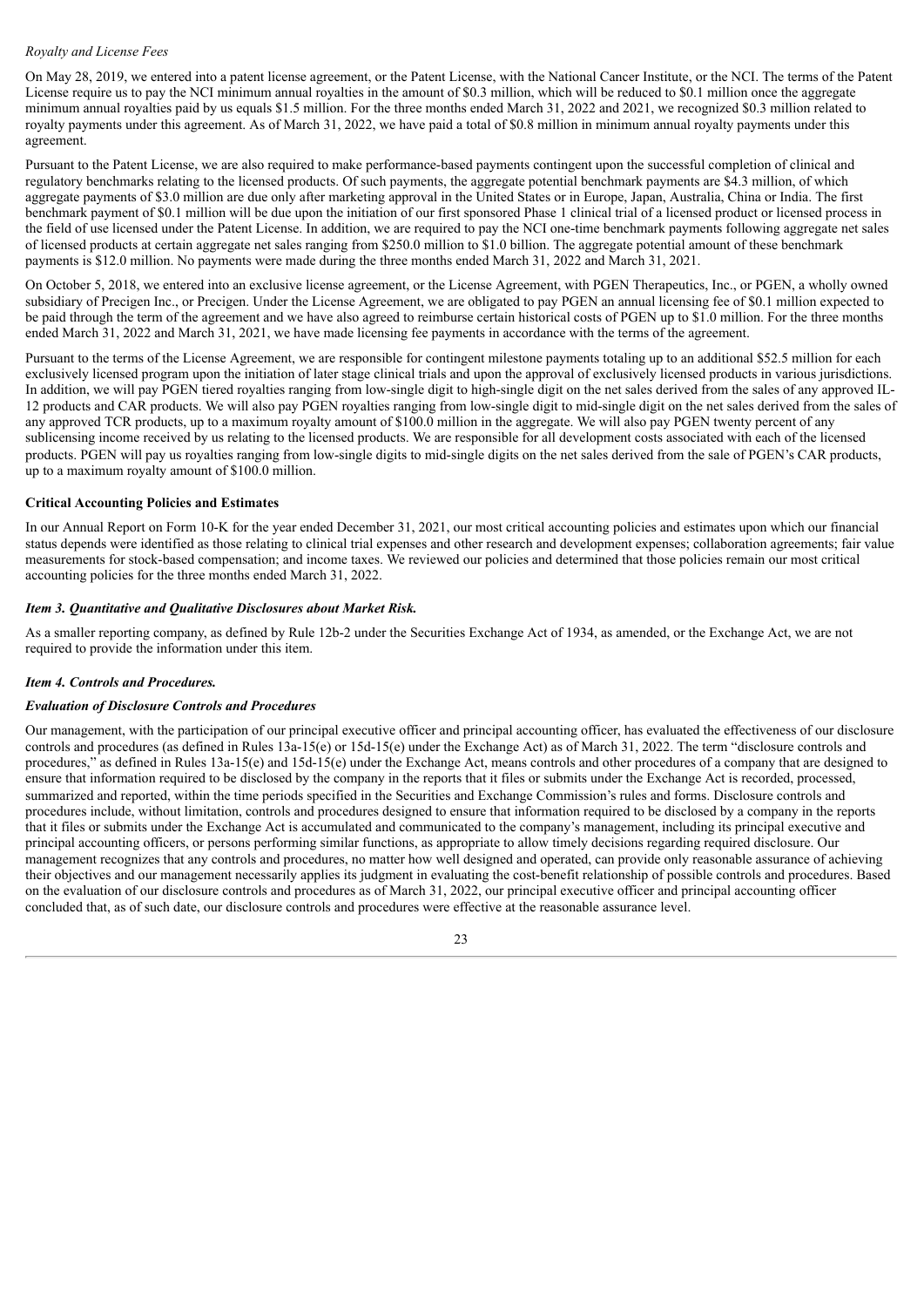# *Changes in Internal Control over Financial Reporting*

There were no changes in our internal control over financial reporting (as defined in Rule 13(a)-15(f) of the Exchange Act) that occurred during the three months ended March 31, 2022 that have materially affected, or are reasonably likely to materially affect, our internal control over financial reporting.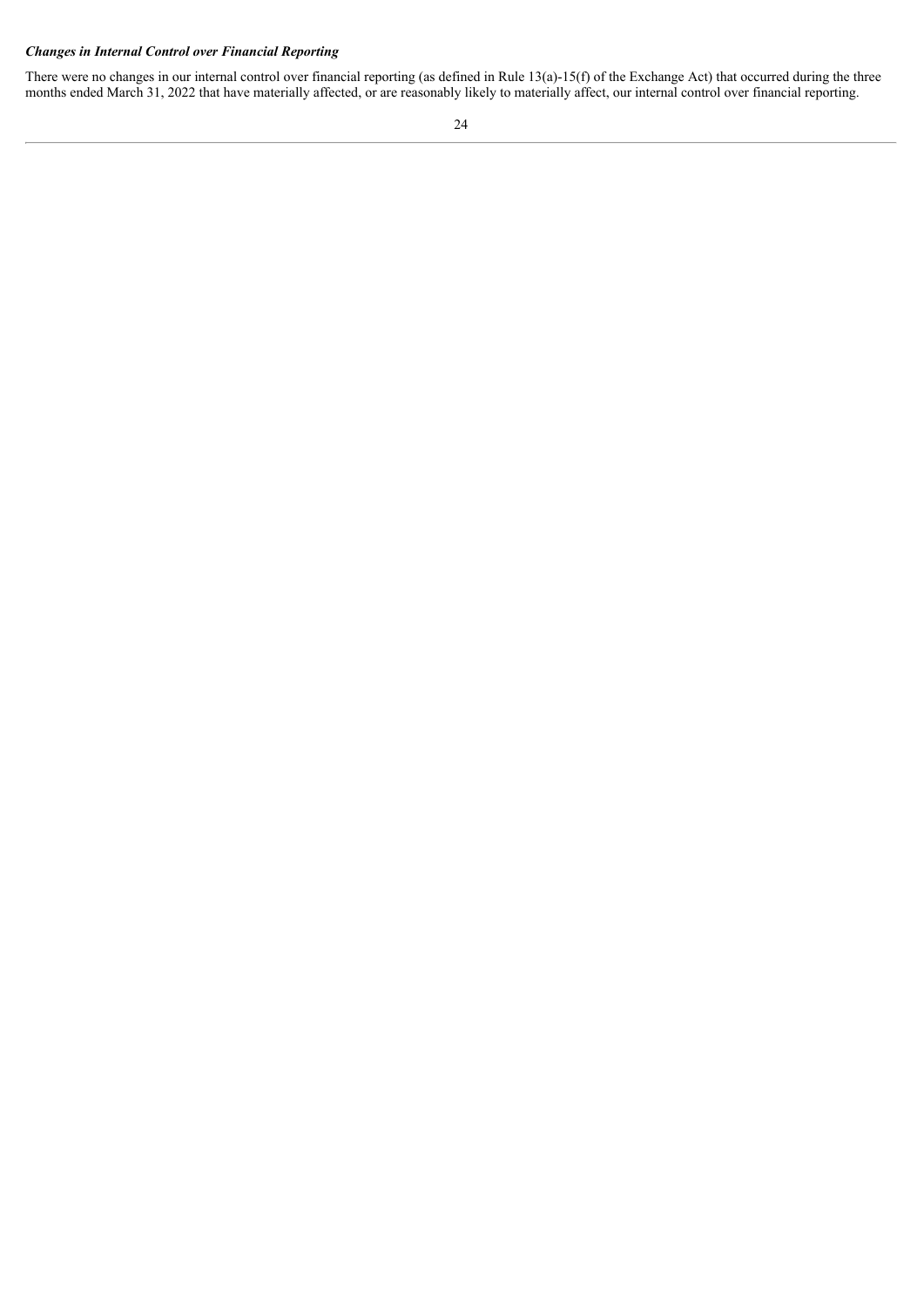#### **PART II—OTHER INFORMATION**

#### <span id="page-28-0"></span>*Item 1. Legal Proceedings*

In the ordinary course of business, we may periodically become subject to legal proceedings and claims arising in connection with ongoing business activities from time to time. The results of litigation and claims cannot be predicted with certainty, and unfavorable resolutions are possible and could materially affect our results of operations, cash flows or financial position. In addition, regardless of the outcome, litigation could have an adverse impact on us because of defense costs, diversion of management attention and resources and other factors.

As of March 31, 2022, based on information readily available, there are no material matters that, in the opinion of management, are likely to result in a material adverse effect on our financial position, results of operations or cash flows.

#### <span id="page-28-1"></span>*Item 1A. Risk Factors*

The following important factors could cause our actual business and financial results to differ materially from those contained in forward-looking statements made in this Quarterly Report on Form 10-Q or elsewhere by management from time to time. The risk factors in this Quarterly Report have been revised to incorporate changes to our risk factors from those included in our Annual Report. The risk factors set forth below with an asterisk (\*) before the title are new risk factors or ones containing substantive changes from the risk factors previously disclosed in Item 1A of our Annual Report, as filed with the SEC. The market price of our common stock could decline if one or more of these risks or uncertainties actually occur, causing you to lose all or part of your investment. The impact of COVID-19 may also exacerbate other risks discussed in this filing, any of which could have a material effect on us. This situation is changing rapidly and additional impacts may arise. Additional risks that we currently do not know about, or that we currently believe to be immaterial, may also impair our business. Certain statements below are forward-looking statements. See "Special Note Regarding Forward-Looking Statements" in this Quarterly Report.

#### **RISKS RELATED TO OUR BUSINESS**

\*We will require substantial additional financial resources to continue as a going concern and to continue ongoing development of our product candidates and pursue our business objectives; if we are unable to obtain these additional resources when needed, we may be forced to delay or *discontinue our planned operations, including clinical testing of our product candidates.*

We have not generated significant revenue and have incurred significant net losses in each year since our inception. For the three months ended March 31, 2022, we had a net loss of \$9.8 million, and, as of March 31, 2022, our accumulated deficit since inception in 2003 was \$852.6 million. We expect our operating expenditures and net losses to increase significantly in connection with our ongoing clinical trial and our internal research and development capabilities. Further development of our product candidates will require substantial increases in our expenses as we:

- continue to undertake clinical trials for product candidates;
- scale-up and scale-out the manufacturing of our TCR-T product candidates;
- seek regulatory approvals for product candidates;
- work with regulatory authorities to identify and address program-related inquiries;
- implement additional internal systems and infrastructure; and
- hire additional personnel, including highly-skilled and experienced scientific staff.

As of March 31, 2022, we have approximately \$68.3 million of cash and cash equivalents.Given our current development plans and cash management efforts, we anticipate cash resources will be sufficient to fund operations into the second quarter of 2023, and we have no committed sources of additional capital at this time. We follow the guidance of Accounting Standards Codification ("ASC") Topic 205-40, *Presentation of Financial Statements - Going Concern*, in order to determine whether there is substantial doubt about our ability to continue as a going concern for one year after the date our financial statements are issued. Based on the current cash forecast, management has determined that our present capital resources will not be sufficient to fund our planned operations for at least one year from the issuance date of the financial statements, which raises substantial doubt as to our ability to continue as a going concern.

The forecast of cash resources is forward-looking information that involves risks and uncertainties, and our actual cash requirements may vary materially from our current expectations for a number of other factors that may include, but are not limited to, changes in the focus and direction of our development programs, slower and/or faster than expected progress of our research and development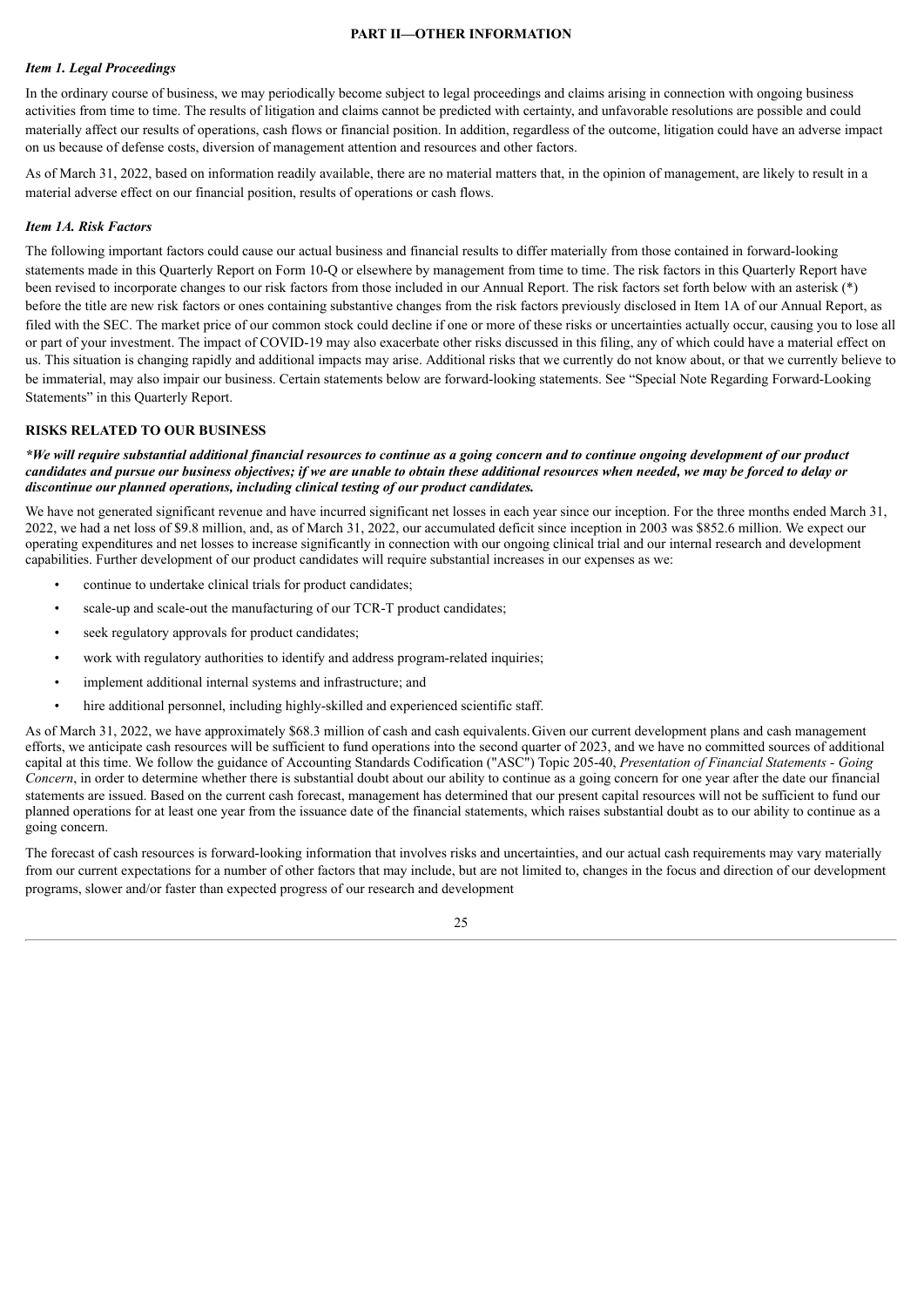efforts, changes in governmental regulation, competitive and technical advances, rising costs associated with the development of our product candidates, our ability to secure partnering arrangements, and costs of filing, prosecuting, defending and enforcing our intellectual property rights. The COVID-19 pandemic continues to evolve and has already resulted in a significant disruption of global financial markets. If the disruption persists and deepens, we could experience an inability to access additional capital, which could in the future negatively affect our operations. If we exhaust our capital reserves more quickly than anticipated, regardless of the reason, and we are unable to obtain additional financing on terms acceptable to us or at all, we may be required to delay, limit, reduce or terminate our product development or future commercialization efforts or grant rights to develop and market product candidates that we would otherwise prefer to develop and market ourselves.

# We need to raise additional capital to fund our operations. The manner in which we raise any additional funds may affect the value of your investment *in our common stock.*

Until such time, if ever, as we can generate substantial revenue, we expect to finance our cash needs through a combination of equity offerings, debt financings and license and collaboration agreements. We do not have any committed external source of funds. The unpredictability of the capital markets may severely hinder our ability to raise capital within the time periods needed or on terms we consider acceptable, if at all. In particular, a decline in the market price of our common stock could make it more difficult for us to sell equity or equity-related securities in the future at a time and price that we deem appropriate. Moreover, if we fail to advance one or more of our current product candidates into early or later-stage clinical trials, successfully commercialize one or more of our product candidates, or acquire new product candidates for development, we may have difficulty attracting investors that might otherwise be a source of additional financing.

On August 6, 2021, we entered into the Loan and Security Agreement with SVB. The Loan and Security Agreement provided for an initial term loan of \$25.0 million funded at the closing, with an additional tranche of \$25.0 million available if certain funding and clinical milestones were met by August 31, 2022. In connection with the initial borrowing, we also issued warrants to SVB and certain of its affiliates for the purchase of up to 432,844 shares of our common stock, in the aggregate, at an exercise price of \$2.22 per share. The Loan and Security Agreement was subsequently amended, effective December 28, 2021, to, among other things, eliminate the additional tranche so that the \$25.0 million we have drawn down is the full amount available under the SVB Facility. As a result, we do not have any other borrowings available under the SVB Facility. In connection with entering into the Amendment we also amended and restated the warrants. These amended and restated warrants provide for the purchase of up to 649,615 shares of our common stock, in the aggregate, at an exercise price of \$1.16 per share.

To the extent that we raise additional capital by issuing equity securities, our existing stockholders' ownership will be diluted, and the terms of these securities may include liquidation or other preferences that adversely affect the rights of our common stockholders. Debt financing and preferred equity financing, if available, may involve agreements that include covenants limiting or restricting our ability to take specific actions, such as incurring additional debt, creating liens, making capital expenditures or declaring dividends. Furthermore, the ongoing impact of COVID-19 and geopolitical instability, including the recent military conflict between Russia and Ukraine, on global financial markets could make the terms of any available financing less attractive to use and more dilutive to our existing shareholders. If we raise additional funds through collaborations, strategic alliances or marketing, distribution or licensing arrangements with third parties, we may have to relinquish valuable rights to our technologies, future revenue streams, research programs or product candidates or grant licenses on terms that may not be favorable to us.

#### We have incurred indebtedness that could adversely affect our business and place restrictions on our operating and financial flexibility.

The Amended Loan and Security Agreement contains customary affirmative and negative covenants and events of default applicable to us and any subsidiaries. The affirmative covenants require us (and us to cause our subsidiaries, if any) to maintain governmental approvals, deliver certain financial reports, maintain insurance coverage, and protect material intellectual property, among other things. The negative covenants restrict our and our subsidiaries' ability to, among other things, transfer collateral, change our business, engage in mergers or acquisitions, incur additional indebtedness, pay cash dividends or make other distributions, make investments, create liens, sell assets and make any payment on subordinated debt. The restrictive covenants of the Amended Loan and Security Agreement could cause us to be unable to pursue business opportunities that we or our stockholders may consider beneficial, including entering into certain licensing arrangements, maintaining flexible cash management arrangements and engaging in certain change in control transactions, among others.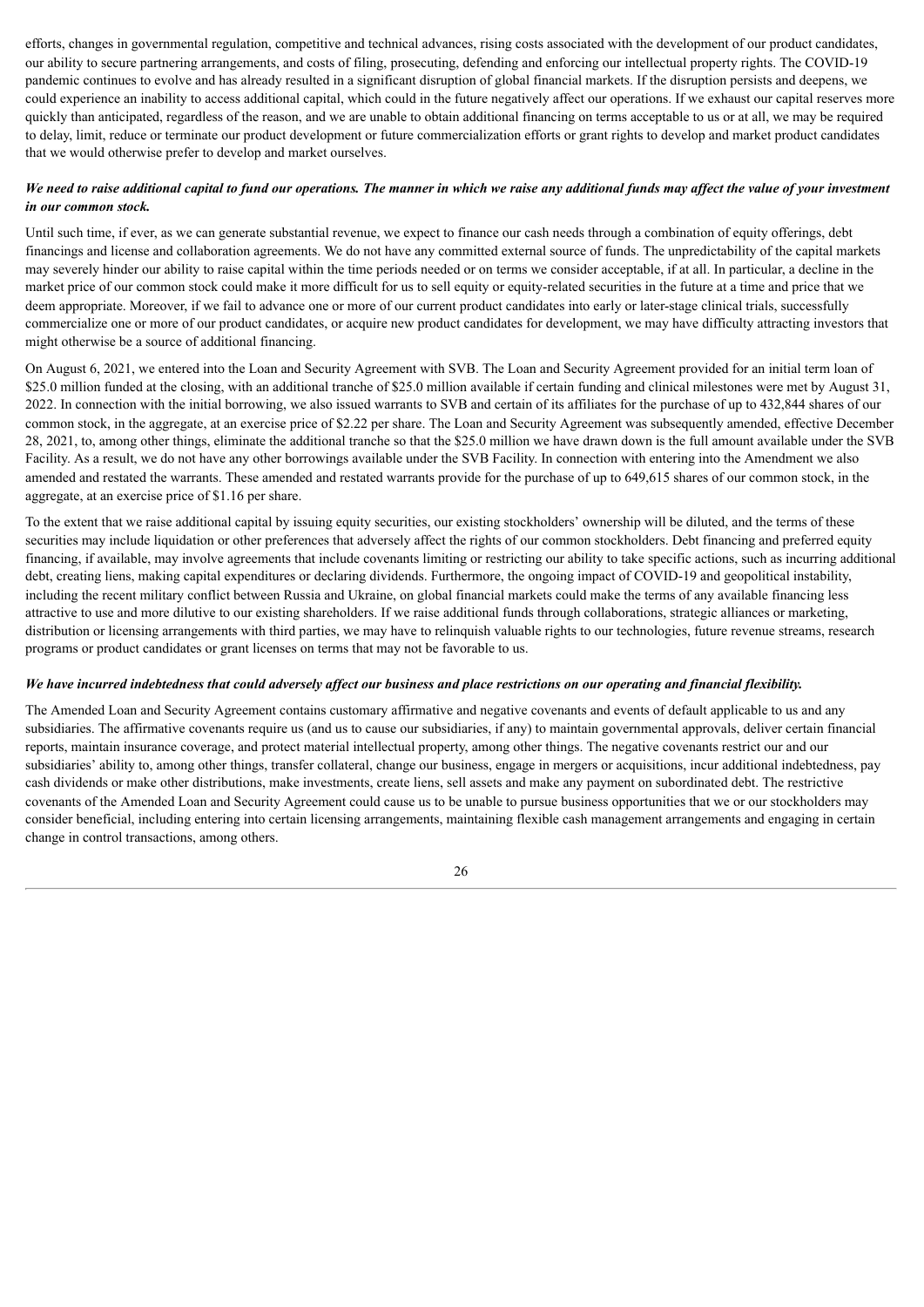Our debt combined with our other financial obligations and contractual commitments could have significant adverse consequences for our business, including:

- Requiring us to dedicate a substantial portion of cash flows to payment on our debt, which would reduce available funds for further research and development;
- Increasing the amount of interest that we must pay on debt with variable interest rates, if market rates of interest increase;
- Subjecting us to restrictive covenants that reduce our ability to take certain corporate actions, acquire companies, products or technology, or obtain further debt financing; and
- Requiring us to pledge our non-intellectual property assets as collateral, which could limit our ability to obtain additional debt financing.

We intend to satisfy our debt service obligations with our existing cash and cash equivalents and any additional amounts we may raise through future debt and equity financings. Our ability to make payments due under the SVB Facility depends on our future performance, which is subject to economic, financial, competitive conditions and other factors beyond our control. We may not have sufficient funds or may be unable to arrange for additional financing to pay the amounts due under our existing debt. In addition, a failure to comply with certain equity raise and clinical milestone requirements in the Amended Loan and Security Agreement could result in us having to deposit unrestricted and unencumbered cash equal to 50% of the principal amount of the SVB Facility then outstanding and an amount equal to 5.75% of the original principal amount in a cash collateral account with SVB. Failure to pay any amount due under the SVB Facility, to comply with covenants under the Amended Loan and Security Agreement, or the occurrence of an event that would reasonably be expected to have a material adverse effect on our business, operations, or condition (financial or otherwise), would result in an event of default. The occurrence and continuation of an event of default could cause interest to be charged at the rate that is otherwise applicable plus 3.00% (unless SVB elects to impose a smaller increase) and would provide SVB with the right to accelerate all obligations under the SVB Facility and exercise remedies against us and the collateral securing the SVB Facility and other obligations under the Amended Loan and Security Agreement, including foreclosure against assets securing the SVB Facility. In addition, the covenants under the Amended Loan and Security Agreement and the pledge of substantially all of our assets, excluding our intellectual property (which is subject to a negative pledge under the Amended Loan and Security Agreement), as collateral on the loan may limit our ability to obtain additional debt financing.

# \*We have previously identified material weaknesses in our internal control, all of which have been remediated. We may identify additional material weaknesses in the future or otherwise fail to maintain an effective system of internal controls, which may result in material misstatements of our financial statements or could have a material adverse effect on our business and trading price of our securities.

We are subject to the reporting requirements of the Exchange Act, the Sarbanes-Oxley Act of 2002, or the Sarbanes-Oxley Act, and the rules and regulations of the Nasdaq Global Select Market. Pursuant to Section 404 of the Sarbanes-Oxley Act, we are required to perform system and process evaluation and testing of our internal control over financial reporting to allow our management to report on the effectiveness of our internal control over financial reporting. We may also be required to have our independent registered public accounting firm issue an opinion on the effectiveness of our internal control over financial reporting on an annual basis.

We have identified material weaknesses in our internal control over financial reporting in the past. A material weakness is a deficiency, or combination of deficiencies, in internal control over financial reporting such that there is a reasonable possibility that a material misstatement of our financial statements will not be prevented or detected on a timely basis.

Although the material weaknesses identified in the past have been remediated, we cannot assure you that any measures we have taken or may take in the future will be sufficient to avoid potential future material weaknesses. If we are unable to successfully remediate any future material weakness and maintain effective internal controls, we may not have adequate, accurate or timely financial information, and we may be unable to meet our reporting obligations as a public company, including the requirements of the Sarbanes-Oxley Act, we may be unable to accurately report our financial results in future periods, or report them within the timeframes required by the requirements of the SEC, Nasdaq or the Sarbanes-Oxley Act. Failure to comply with the Sarbanes-Oxley Act, when and as applicable, could also potentially subject us to sanctions or investigations by the SEC or other regulatory authorities. Any failure to maintain or implement required new or improved controls, or any difficulties we encounter in their implementation, could result in the identification of additional material weaknesses or significant deficiencies, cause us to fail to meet our reporting obligations or result

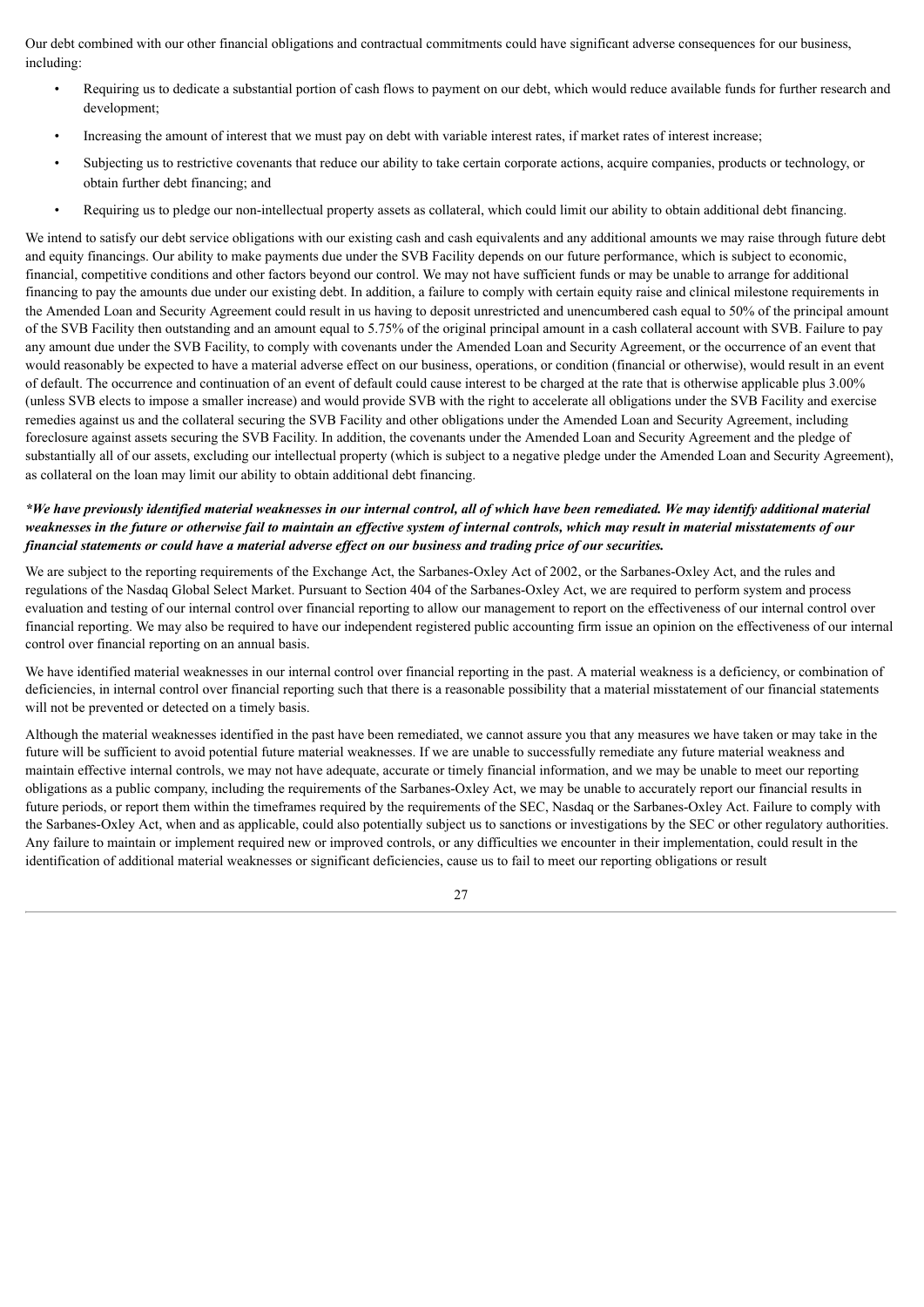in material misstatements in our financial statements. Furthermore, if we cannot provide reliable financial reports or prevent fraud, our business and results of operations could be harmed and investors could lose confidence in our reported financial information.

# Our plans to develop and commercialize non-viral adoptive TCR-T cell therapies can be considered a new approach to cancer treatment, the successful *development of which is subject to significant challenges.*

We intend to employ technologies such as the technology licensed from MD Anderson pursuant to that certain license agreement between us, Precigen, and MD Anderson, with an effective date of January 13, 2015, or the MD Anderson License, which was subsequently assigned by Precigen and assumed by PGEN effective as of January 1, 2018, from PGEN, pursuant to the License Agreement, and from NCI, pursuant to the Patent License described above, to pursue the development and commercialization of non-viral cellular therapies based on T-cells and TCRs, targeting solid tumor malignancy. Because this is a new approach to cancer immunotherapy and cancer treatment generally, developing and commercializing product candidates subjects us to a number of challenges, including:

- obtaining regulatory approval from the FDA and other regulatory authorities that have very limited experience with the commercial development of genetically modified T-cell therapies for cancer;
- designing and conducting our clinical trials using this new approach or selecting the appropriate TCRs in a way that may lead to optimal results;
- identifying and manufacturing appropriate TCRs from either the patient or third parties that can be administered to a patient;
- developing and deploying consistent and reliable processes for engineering a patient's and/or donor's T-cells ex vivo and infusing the T cells back into the patient;
- conditioning patients with chemotherapy in conjunction with delivering each of the potential products, which may increase the risk of adverse side effects of the potential products;
- educating medical personnel regarding the potential side effect profile of each of the potential products, such as the potential adverse side effects related to cytokine release;
- addressing any competing technological and market developments;
- developing processes for the safe administration of these potential products, including long-term follow-up for all patients who receive the potential products;
- sourcing additional clinical and, if approved, commercial supplies for the materials used to manufacture and process the potential products;
- developing a manufacturing process with a cost of goods that allows for an attractive return on investment;
- establishing sales and marketing capabilities after obtaining any regulatory approval to gain market acceptance;
- developing therapies for types of cancers beyond those addressed by the current potential products;
- maintaining and defending the intellectual property rights relating to any products we develop; and
- not infringing the intellectual property rights, in particular, the patent rights, of third parties, including competitors, such as those developing Tcell therapies.

We cannot assure you that we will be able to successfully address these challenges, which could prevent us from achieving our research, development and commercialization goals.

# Our current product candidates are based on novel technologies and are supported by limited clinical data and we cannot assure you that our current and planned clinical trials will produce data that supports regulatory approval of one or more of these product candidates.

Our genetically modified TCR-T cell product candidates are supported by limited clinical data, all of which has been generated through trials conducted by MD Anderson and the NCI, not by us. We have assumed control of the overall clinical and regulatory development of our TCR-T cell product candidates, and any failure to obtain, or delays in obtaining, sponsorship of new INDs, or in

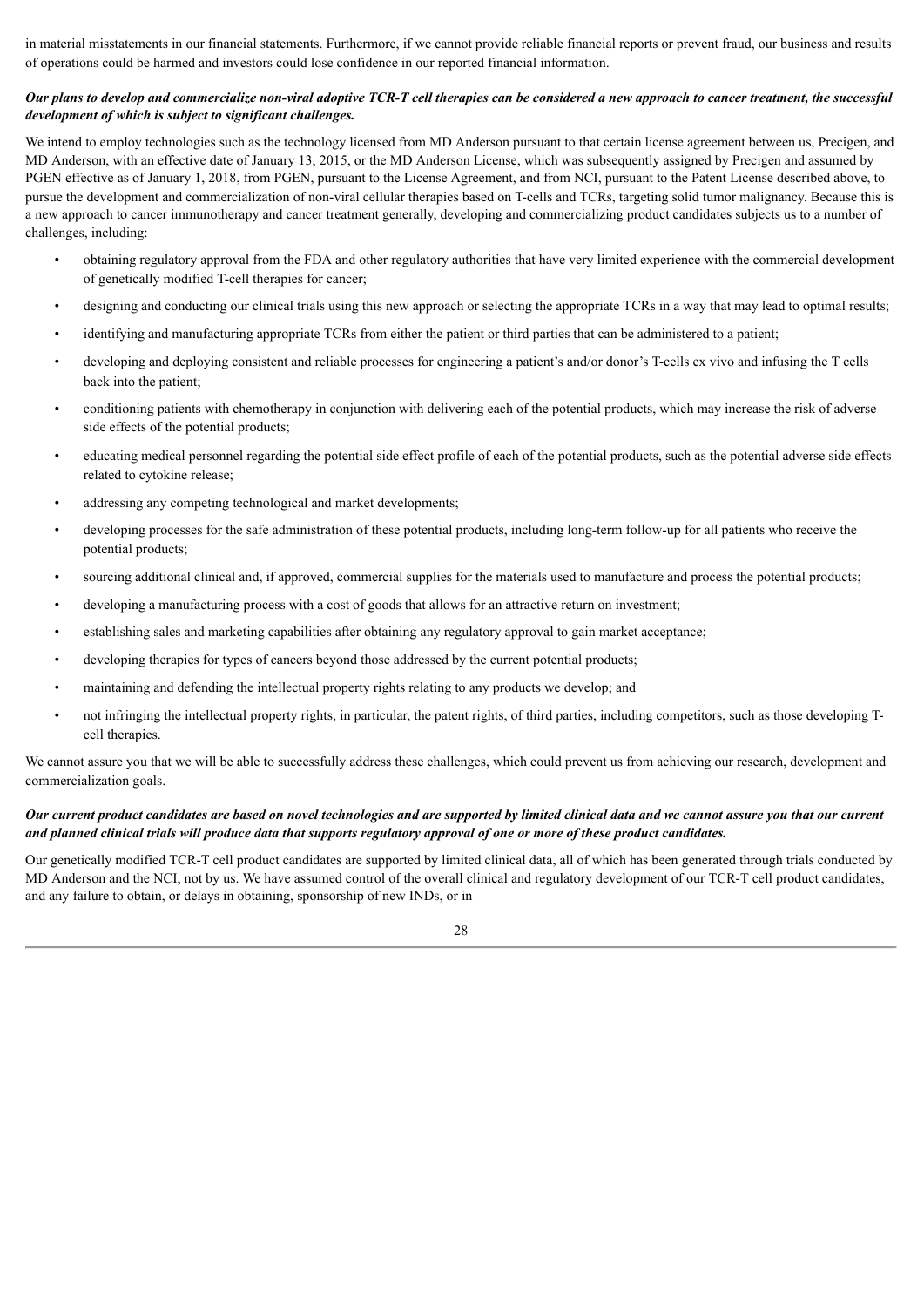filing INDs sponsored by us for these or any other product candidates we determine to advance could negatively affect the timing of our potential future clinical trials. Such an impact on timing could increase research and development costs and could delay or prevent obtaining regulatory approval for our product candidates, either of which could have a material adverse effect on our business. We began enrolling patients in our TCR-T Library Phase 1/2 Trial in January 2022.

Further, we did not control the design or conduct of the previous trials. It is possible that the FDA will not accept these previous trials as providing adequate support for future clinical trials, whether controlled by us or third parties, for any of one or more reasons, including the safety, purity and potency of the product candidate, the degree of product characterization, elements of the design or execution of the previous trials or safety concerns or other trial results. We may also be subject to liabilities arising from any treatment-related injuries or adverse effects in patients enrolled in these previous trials. As a result, we may be subject to unforeseen third-party claims and delays in our potential future clinical trials. We may also be required to repeat in whole or in part clinical trials previously conducted by MD Anderson or other entities, which will be expensive and delay the submission and licensure or other regulatory approvals with respect to any of our product candidates.

Moreover, there are a number of regulatory requirements that we must continue to satisfy as we conduct our clinical trials of TCR-T cell product candidates in the United States. The criteria these regulators use to determine the safety and efficacy of a product candidate vary substantially according to the type, complexity, novelty and intended use and market of the potential products and change frequently. Satisfaction of these requirements will entail substantial time, effort and financial resources. To date, the FDA has approved only a few adoptive cell therapies for commercialization. Because adoptive cell therapies are relatively new and our product candidates employ novel gene expression and cell technologies, regulatory agencies may lack experience in evaluating product candidates like our Library TCR-T product candidates. This novelty may heighten regulatory scrutiny of our therapies or lengthen the regulatory review process, including the time it takes for the FDA to review our IND applications if and when submitted, increase our development costs and delay or prevent commercialization of our product candidates. These factors make it difficult to determine how long it will take or how much it will cost to obtain regulatory approvals for our product candidates. Any time, effort and financial resources we expend on our clinical product candidates and other early-stage product development programs, which are ultimately not successful may adversely affect our business.

# We report interim data on certain of our clinical trials and we cannot assure you that interim data will be predictive of either future interim results or final study results. In addition, the results ultimately obtained from our preclinical studies or other earlier clinical trials for our product candidates may *not be predictive of future results.*

As part of our business, we provide updates related to the development of our product candidates, which may include updates related to interim clinical trial data. We anticipate that our clinical trials will involve small patient populations and because of the small sample size, the interim results of these, and all, clinical trials may be subject to substantial variability and may not be indicative of either future interim results or final results.

We commenced enrollment in our TCR-T Library Phase 1/2 Trial in January 2022 and announced the treatment of the first patient in May 2022. We do not know at this stage whether patient response data from this trial will be favorable, and initial success in clinical trials may not be indicative of results obtained when such trials are completed. Our product candidates may fail to show the desired safety and efficacy in clinical development, and we cannot assure you that the results of any future trials will demonstrate the value and efficacy of our product candidates. Even if our clinical trials are completed as planned, we cannot be certain that their results will support approval of our product candidates.

There are no approved engineered TCR-T cell immunotherapies for solid tumors. We believe our product candidates may be effective against solid tumors and plan to develop product candidates for use in solid tumors. We cannot guarantee that our product candidates will be able to access the solid tumor or show any functionality in the solid tumor microenvironment. The cellular environment in which solid tumor cells thrive is generally hostile to T cells due to factors such as the presence of immunosuppressive cells, humoral factors and limited access to nutrients. In addition, the safety profile of our product candidates may differ in a solid tumor setting. If we are unable to make our product candidates function in solid tumors, our development plans and business will be significantly harmed.

Preliminary data also remain subject to audit and verification procedures that may result in the final data being materially different from the preliminary data we previously announced. Negative differences between preliminary or interim data and final data could materially adversely affect the prospects of any product candidate that is impacted by such data updates.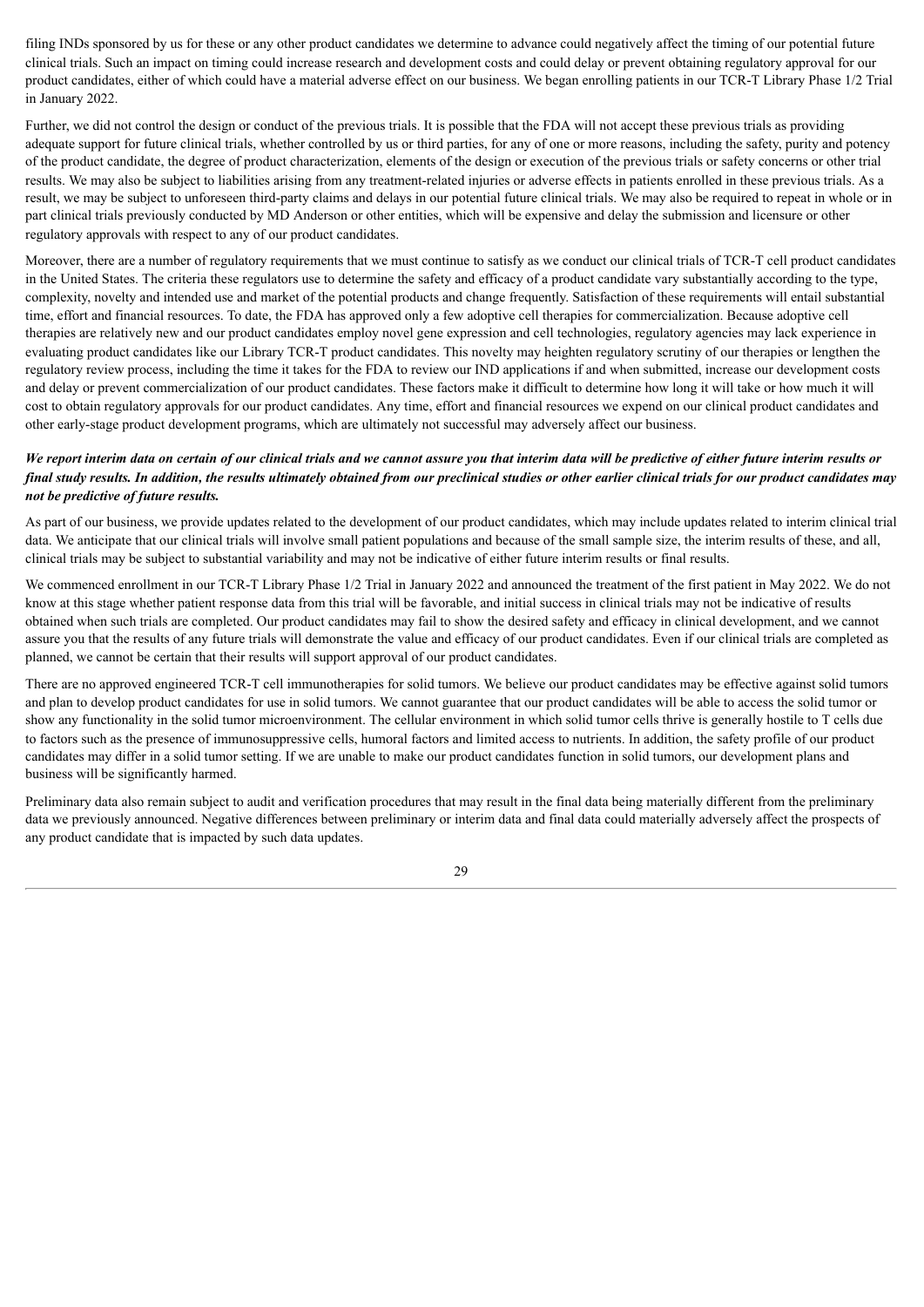In addition, the results of any preclinical studies for our product candidates may not be predictive of the results of clinical trials. For example, preclinical models as applied to cell therapy in oncology do not adequately represent the clinical setting, and thus cannot predict clinical activity nor all potential risks.

### We will need to attract, recruit and retain qualified personnel and we will continue to rely on key scientific and medical advisors, and their knowledge *of our business and technical expertise would be dif icult to replace.*

In 2021, we experienced transitions in our senior management culminating in the appointment of Kevin S. Boyle, Sr. as Chief Executive Officer and a member of the board of directors in August 2021 and the hiring of Michael Wong as our Vice President, Finance in September 2021 and his appointment as principal accounting officer in November 2021. In November 2021, we hired Melinda Lackey as our Senior Vice President, Legal. Management transition is often difficult and inherently causes some loss of institutional knowledge and creates potential uncertainty in strategy execution.

In addition, we may not be able to attract or retain qualified management and commercial, scientific and clinical personnel due to the intense competition for qualified personnel among biotechnology, pharmaceutical and other businesses. If we are not able to attract and retain necessary personnel to accomplish our business objectives, we may experience constraints that will significantly impede the achievement of our development objectives, our ability to raise additional capital and our ability to implement our business strategy.

We are highly dependent on our principal scientific, regulatory and medical advisors. The loss of any of our key personnel, could result in delays in product development, loss of key personnel or partnerships and diversion of management resources, which could adversely affect our operating results. We do not carry "key person" life insurance policies on any of our officers or key employees.

# We face substantial competition from other biopharmaceutical companies, which may result in others discovering, developing or commercializing *products before, or more successfully than, we do.*

Our TCR-T cell therapies targeting solid tumors face significant competition from multiple companies, and their collaborators, in the TCR and CAR technology space. We face competition from several companies, including Achilles Therapeutics, Adaptimmune Therapeutics in collaboration with GlaxoSmithKline, Affini-T Therapeutics, ArsenalBio, bluebird bio, BioNTech, Bristol-Myers Squibb, Immatics, Iovance Biotherapeutics, Lion TCR, Lyell Immunopharma, Medigene, Nurix Therapeutics, Neogene Therapeutics, NexImmune, PACT Pharma, Precigen, Tactiva Therapeutics, Takara Bio, TCR<sup>2</sup> Therapeutics, T-knife Therapeutics, Tmunity Therapeutics, TScan Therapeutics, Turnstone Biologics, Zelluna Immunotherapy and others. Many of these companies are either investigating TCR-T cells against germline antigens or are utilizing tumor infiltrating lymphocytes. Some are pursuing CAR-T cells for solid tumors. In contrast, we are focused on developing TCR-T cell products against neoantigens arising from somatic mutations in solid tumors.

Companies in the T-cell therapy segment that have target discovery platforms like ours include Adaptive Therapeutics, Affini-T Therapeutics, Immatics, Enara Bio, T-knife Therapeutics, TScan Therapeutics and 3T Biosciences. Several companies, including Advaxis, Amgen, BioNTech, Geneos Therapeutics, and Gritstone, are pursuing vaccine platforms to target neoantigens for solid tumors. Other companies are developing non-viral gene therapies, including Poseida Therapeutics and several companies developing CRISPR technology, including Crispr Therapeutics.

Several companies are pursuing the development of allogeneic CAR-T therapies, including Allogene Therapeutics, Atara Biotherapeutics, Precision Biosciences, and Servier Laboratories (in collaboration with Cellectis), which may compete with our product candidates. We also face competition from companies developing therapies using cells other than T cells such as Athenex, Fate Therapeutics, ImmunityBio, IN8bio, Nkarta Therapeutics, and Takeda Pharmaceutical. Other competitors are developing T cells with cytokines such as Fate Therapeutics and Obsidian Therapeutics. Finally, we also face competition from non- cell-based treatments offered by other companies such as Amgen, AstraZeneca, Bristol-Myers Squibb, Incyte, Merck, and Roche. Additionally, our ability to pursue partnerships relating to our IL-12 and CAR-T programs may be impacted by substantial competition from these and other biopharmaceutical companies.

Even if we obtain regulatory approval of potential TCR products, we may not be the first to market and that may affect the price or demand for our potential products. Existing or future competing products may provide greater therapeutic convenience or clinical or other benefits for a specific indication, or fewer side effects, than our potential products or may offer comparable performance at a lower cost. Additionally, the availability and price of our competitors' products could limit the demand and the price we are able to charge for our potential products thereby reducing or eliminating our commercial opportunity. We may not be able to implement our business plan if the acceptance of our potential products is inhibited by price competition or the reluctance of physicians to switch from existing methods of treatment to our potential products, or if physicians switch to other new drug or biologic products or choose to reserve our potential products. Additionally, a competitor could obtain orphan product exclusivity from the FDA with respect to such competitor's product. If such competitor product is determined to be the same product as one of our potential products, that may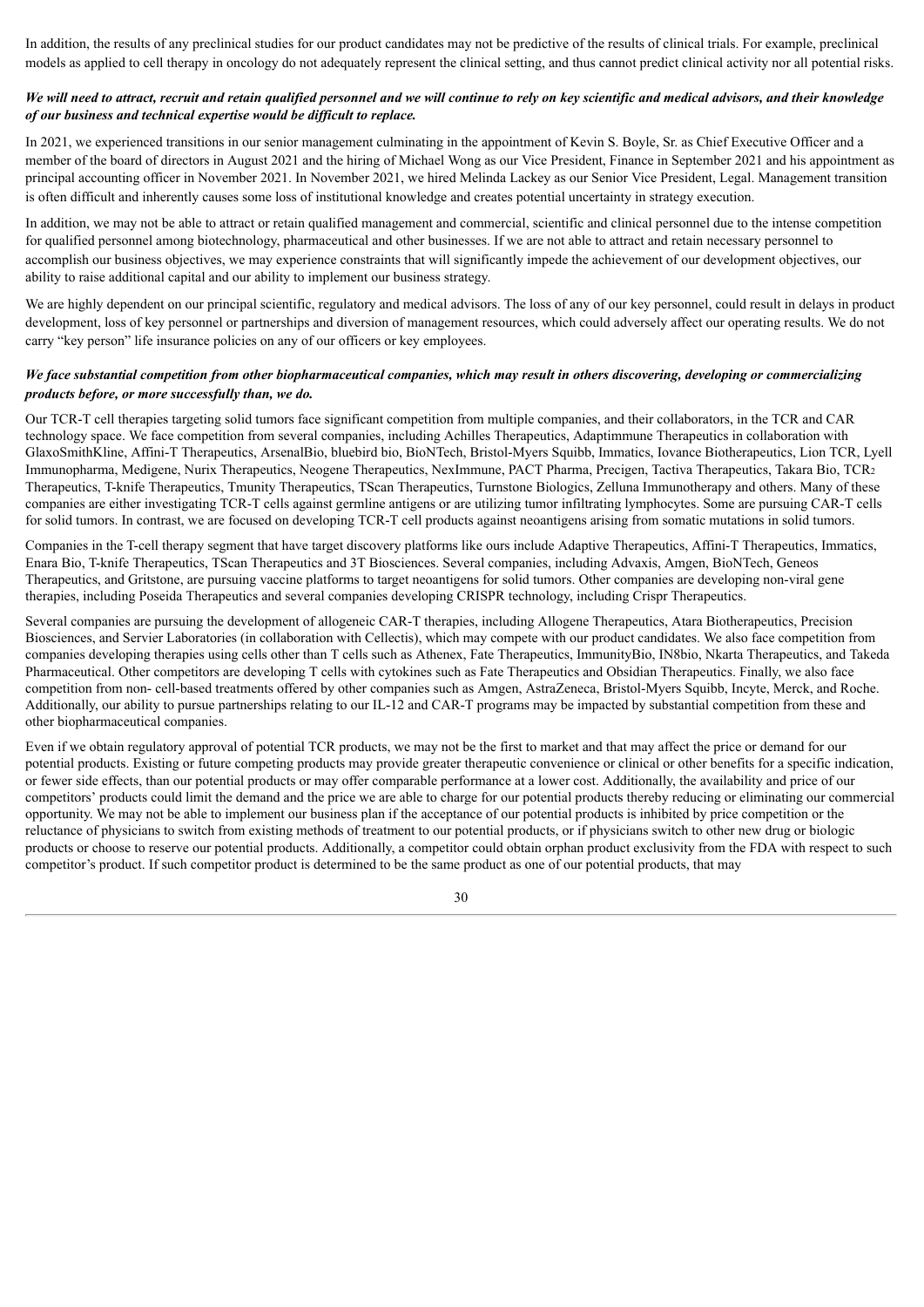prevent us from obtaining approval from the FDA for such potential products for the same indication for seven years, except in limited circumstances. If our potential products fail to capture and maintain market share, we may not achieve sufficient product revenues and our business will suffer.

We compete against fully integrated pharmaceutical companies and smaller companies that are collaborating with larger pharmaceutical companies, academic institutions, government agencies and other public and private research organizations. Many of these competitors have products already approved or in development. In addition, many of these competitors, either alone or together with their collaborative partners, operate larger research and development programs or have substantially greater financial resources than we do, as well as significantly greater experience in:

- developing drugs and biopharmaceuticals;
- undertaking preclinical testing and human clinical trials;
- obtaining FDA and other regulatory approvals of drugs and biopharmaceuticals;
- formulating and manufacturing drugs and biopharmaceuticals; and
- launching, marketing and selling drugs and biopharmaceuticals.

Our ability to compete may be affected in many cases by insurers or other third-party payors seeking to encourage the use of generic products.

# Any termination of our licenses with PGEN, MD Anderson or the National Cancer Institute or our research and development agreements with MD Anderson and the National Cancer Institute could result in the loss of significant rights and could harm our ability to develop and commercialize our *product candidates.*

We are dependent on patents, know-how, and proprietary technology that are licensed from others, particularly MD Anderson, PGEN, and the NCI, as well as the contributions by MD Anderson under our research and development agreements. Any termination of these licenses or research and development agreements could result in the loss of significant rights and could harm our ability to commercialize our product candidates. Disputes may also arise between us and these licensors regarding intellectual property subject to a license agreement, including those relating to:

- the scope of rights granted under the applicable license agreement and other interpretation-related issues;
- whether and the extent to which our technology and processes, and the technology and processes of PGEN, MD Anderson, the NCI and our other licensors, infringe intellectual property of the licensor that is not subject to the applicable license agreement;
- our right to sublicense patent and other rights to third parties pursuant to our relationships with our licensors and partners;
- whether we are complying with our diligence obligations with respect to the use of the licensed technology in relation to our development and commercialization of our potential products under the MD Anderson License, the License Agreement with PGEN and our patent license agreement with the NCI;
- whether or not our partners are complying with all of their obligations to support our programs under licenses and research and development agreements; and
- the allocation of ownership of inventions and know-how resulting from the joint creation or use of intellectual property by our licensors and by us.

If disputes over intellectual property that we have licensed prevent or impair our ability to maintain our current licensing arrangements, particularly with MD Anderson, PGEN and the NCI, on acceptable terms, we may be unable to successfully develop and commercialize the affected potential products. We are generally also subject to all of the same risks with respect to protection of intellectual property that we license as we are for intellectual property that we own. If we or our licensors fail to adequately protect this intellectual property, our ability to commercialize potential products under our applicable licenses could suffer. There is a substantial amount of litigation involving patents and other intellectual property rights in the biotechnology and pharmaceutical industries, as well as administrative proceedings for challenging patents, including interference, derivation, and reexamination proceedings before the United States Patent and Trademark Office, or USPTO, or oppositions and other comparable proceedings in foreign jurisdictions. Recently, due to changes in U.S. law referred to as patent reform, new procedures including *inter partes* review

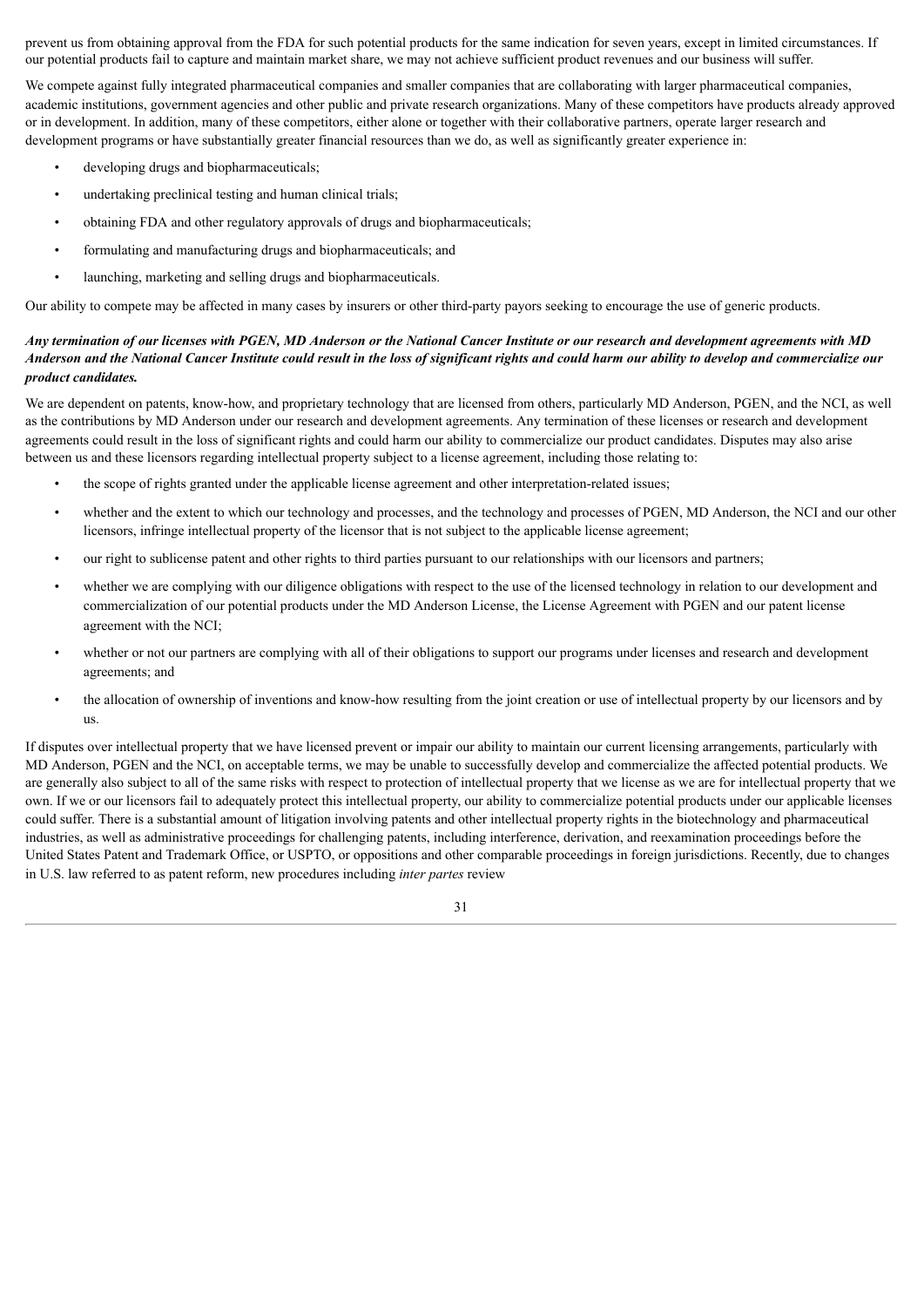and post-grant review have been implemented, which adds uncertainty to the possibility of challenge to our or our licensors' patents in the future.

# We may not be able to retain the rights licensed to us and PGEN by MD Anderson or the rights licensed to us by the National Cancer Institute to *technologies relating to TCR-T cell therapies and other related technologies.*

Under the MD Anderson License, we, together with PGEN, received an exclusive, worldwide license to certain technologies owned and licensed by MD Anderson including technologies relating to novel CAR-T cell and TCR-T cell therapies as well as either co-exclusive or non-exclusive licenses under certain related technologies. These proprietary methods and technologies, along with others within PGEN's technology suite and licensed to us by PGEN, may help realize the promise of genetically modified TCR-T cell therapies by controlling cell expansion and activation in the body, minimizing off-target and unwanted on-target effects and toxicity while maximizing therapeutic efficacy. The term of the MD Anderson License expires on the last to occur of (a) the expiration of all patents licensed thereunder or (b) the twentieth anniversary of the date of the MD Anderson License; provided, however, that following the expiration of the term, we and PGEN shall then have a fully-paid up, royalty free, perpetual, irrevocable and sublicensable license to use the licensed intellectual property thereunder.

After 10 years from the date of the MD Anderson License and subject to a 90-day cure period, MD Anderson will have the right to convert the MD Anderson License into a non-exclusive license if we and PGEN are not using commercially reasonable efforts to commercialize the licensed intellectual property on a case-by-case basis. After five years from the date of the MD Anderson License and subject to a 180-day cure period, MD Anderson will have the right to terminate the MD Anderson License with respect to specific technology(ies) funded by the government or subject to a third-party contract if we and PGEN are not meeting the diligence requirements in such funding agreement or contract, as applicable. MD Anderson may also terminate the agreement with written notice upon material breach by us or PGEN, if such breach has not been cured within 60 days of receiving such notice. In addition, the MD Anderson License will terminate upon the occurrence of certain insolvency events for both us or PGEN and may be terminated by the mutual written agreement of us, PGEN and MD Anderson.

Under the Patent License, we received an exclusive, worldwide license to certain intellectual property and patents from NCI for TCRs we can introduce into T cells using transposon-based genetic engineering. These T cells may be used in our TCR-T Library Phase 1/2 Clinical Trial or in subsequent clinical trials, if initiated. The term of the Patent License shall expire with the last of the licensed patents. The NCI could terminate or modify the Patent License if it believes we have materially breached, by failing to meet the defined milestones by the required dates, or upon certain insolvency events that are not cured within the 90-day time limit once we are notified of such alleged breach. The Patent License is also subject to certain public use requirements wherein the NCI could require us to sublicense certain product candidates or terminate or modify the Patent License if we do not meet these public use requirements. The Patent License could also be terminated by the NCI if we are unable to pay the required benchmark payments or the annual minimum royalty payments.

There can be no assurance that we will be able to successfully perform under the MD Anderson License or the Patent License and if the MD Anderson License or the Patent License is terminated it may prevent us from achieving our business objectives.

#### We are partly reliant on the National Cancer Institute for research and development and early clinical testing of certain of our product candidates.

A portion of our research and development is being conducted by the NCI under the CRADA entered into in January 2017 and which was amended in March 2018, February 2019 and March 2022. Under the CRADA, the NCI, with Dr. Steven A. Rosenberg as the principal investigator, is responsible for conducting a clinical trial using the *Sleeping Beauty* system to express TCRs for the treatment of solid tumors. We have limited control over the nature or timing of the NCI's clinical trial and limited visibility into their day-to-day activities, including with respect to how they are providing and administering Tcell therapy. For example, the research we are funding constitutes only a small portion of the NCI's overall research. Additionally, other research being conducted by Dr. Rosenberg may at times receive higher priority than research on our program. Further, in response to the COVID-19 pandemic, the NCI has taken precautionary measures that have delayed the enrollment of the personalized TCR-T clinical trial using the *Sleeping Beauty* system to express TCRs for the treatment of solid tumors. In addition, enrollment in this clinical trial has been temporarily suspended due to issues internal to NCI and unrelated to our technology. The progress and timeline, including the timeline for dosing patients, for this trial are under the control of the NCI.

The CRADA expired by its terms on January 9, 2022. In March 2022, we entered into an amendment to the CRADA that is retroactive, effective January 9, 2022 to extend the term of the CRADA until January 9, 2023.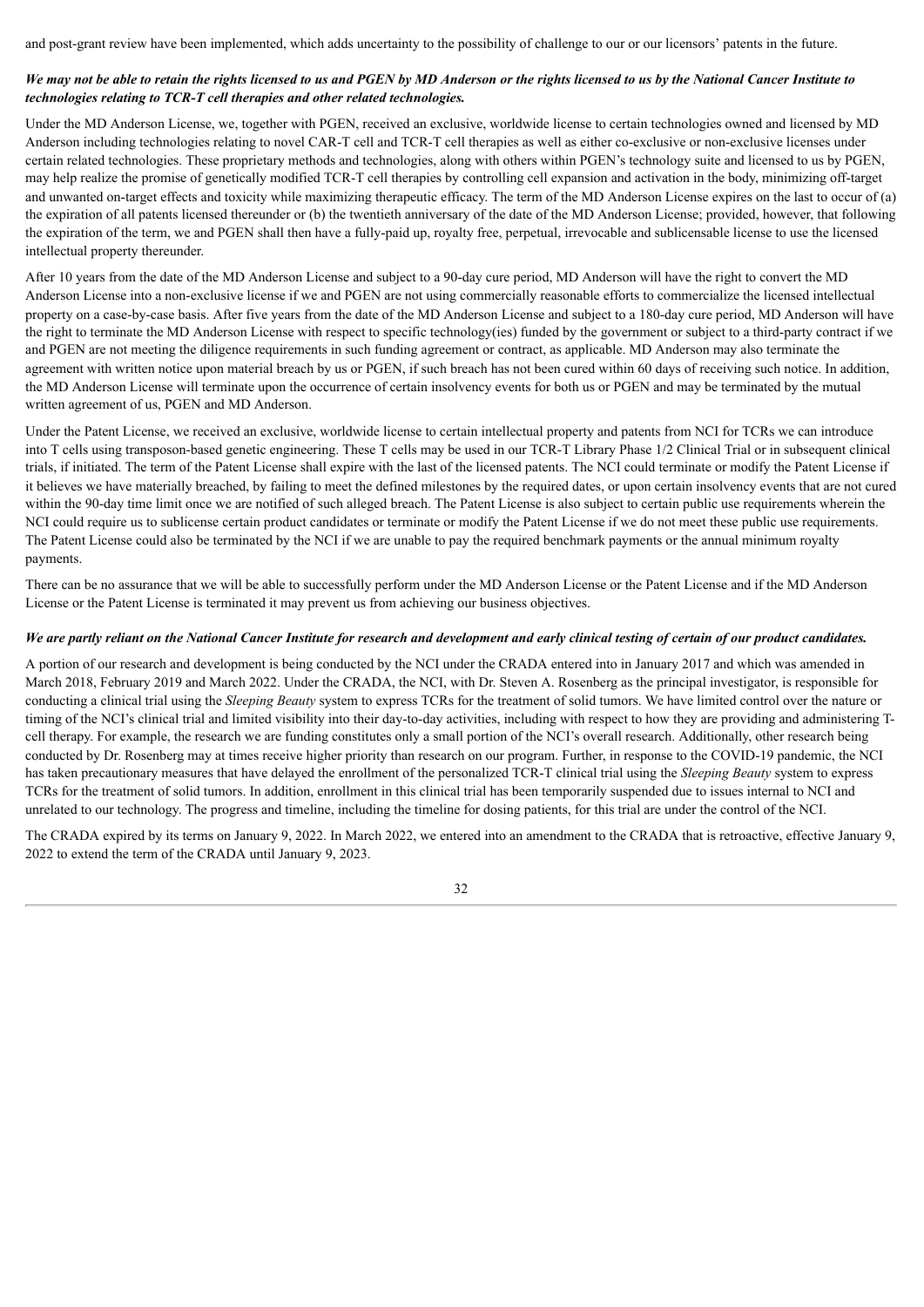#### *We may not be able to commercialize any products, generate significant revenues, or attain profitability.*

To date, none of our product candidates have been approved for commercial sale in any country. The process to develop, obtain regulatory approval for, and commercialize potential product candidates is long, complex and costly. Unless and until we receive approval from the FDA and/or other foreign regulatory authorities for our product candidates, we cannot sell our products and will not have product revenues. Even if we obtain regulatory approval for one or more of our product candidates, if we are unable to successfully commercialize our products, we may not be able to generate sufficient revenues to achieve or maintain profitability or to continue our business without raising significant additional capital, which may not be available. Our failure to achieve or maintain profitability could negatively impact the trading price of our common stock.

#### *Our operating history makes it dif icult to evaluate our business and prospects.*

We have not previously completed any pivotal clinical trials, submitted a BLA or demonstrated an ability to perform the functions necessary for the successful commercialization of any product candidates. The successful commercialization of any product candidates will require us to perform a variety of functions, including:

- Continuing to undertake preclinical development and clinical trials;
- Participating in regulatory approval processes:
- Formulating and manufacturing products; and
- Conducting sales and marketing activities.

Our operations have been limited to organizing and staffing our company, acquiring, developing and securing our proprietary product candidates and undertaking preclinical and clinical trials of our product candidates. These operations provide a limited basis for you to assess our ability to commercialize our product candidates and the advisability of investing in our securities.

# We may not be successful in establishing development and commercialization collaborations, which failure could adversely affect, and potentially *prohibit, our ability to develop our product candidates.*

Developing biopharmaceutical products and complementary technologies, conducting clinical trials, obtaining marketing approval, establishing manufacturing capabilities and marketing approved products is expensive, and therefore, we anticipate exploring collaborations with third parties that have alternative technologies, more resources and more experience than we do. In situations where we enter into a development and commercial collaboration arrangement for a product candidate or complementary technology, we may also seek to establish additional collaborations for development and commercialization in territories outside of those addressed by the first collaboration arrangement for such product candidate or technology. There are a limited number of potential partners, and we expect to face competition in seeking appropriate partners. If we are unable to enter into any development and commercial collaborations and/or sales and marketing arrangements on reasonable and acceptable terms, if at all, we may be unable to successfully develop and seek regulatory approval for our product candidates and/or effectively market and sell future approved products, if any, in some or all of the territories outside of the United States where it may otherwise be valuable to do so.

#### We may not be able to successfully manage our growth as we expand our development and regulatory capabilities, which could disrupt our operations.

As we advance our product candidates to the point of, and through, clinical trials, we will need to expand our development, regulatory, manufacturing, marketing and sales capabilities or contract with third parties to provide for these capabilities. Our future financial performance and our ability to commercialize our product candidates and to compete effectively will depend, in part, on our ability to manage any future growth effectively. To manage this growth, we must expand our facilities, augment our operational, financial and management systems and hire and train additional qualified personnel with expertise in preclinical and clinical research and testing, manufacturing, government regulation and eventually sales and marketing. Competition for qualified individuals is intense among numerous biopharmaceutical companies, universities, and other research institutions and we cannot be certain that our search will be successful. If we are unable to manage our growth effectively, including attracting and retaining qualified personnel, our business may be harmed.

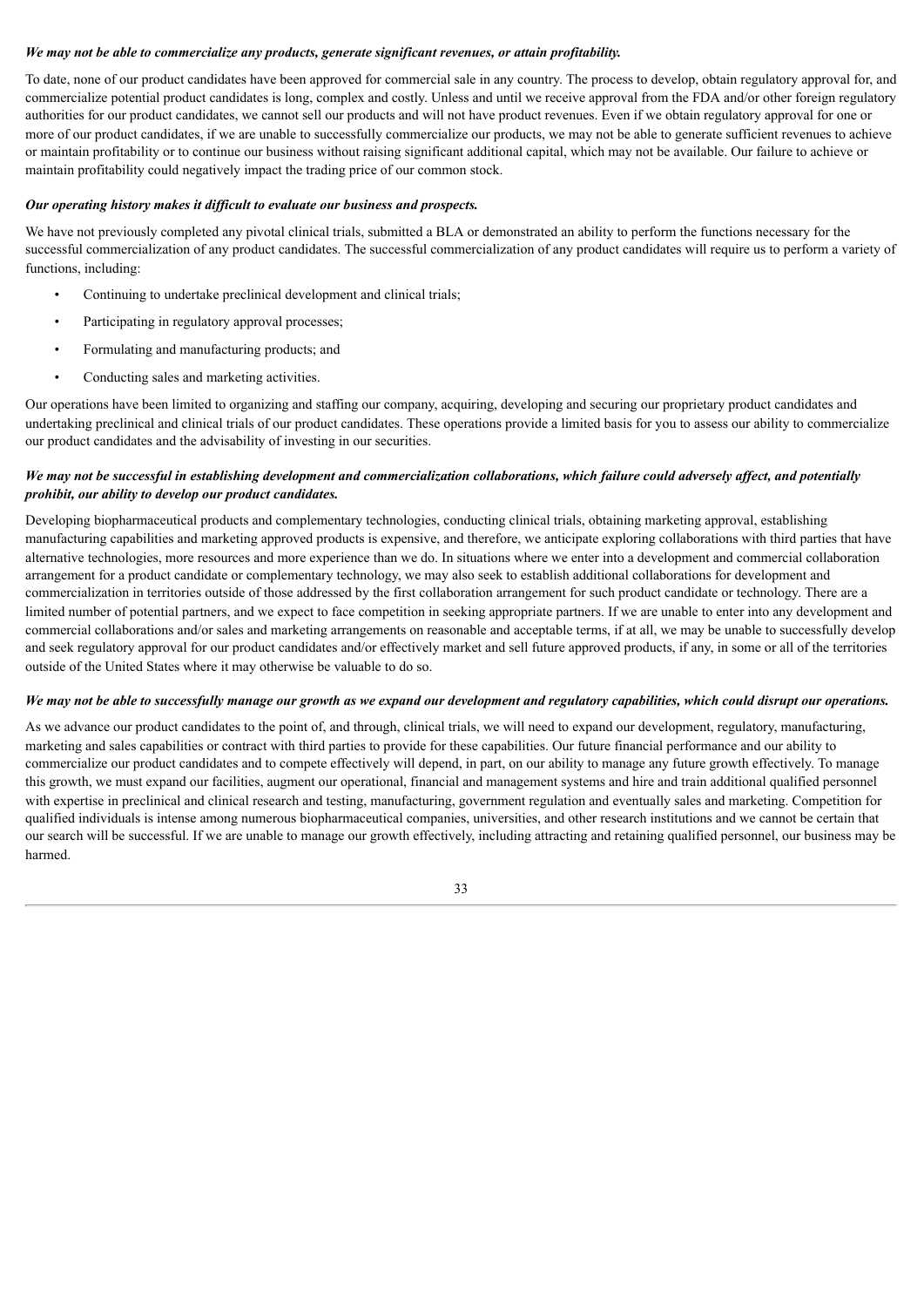# Restructuring activities could disrupt our business and effect our results of operations. In addition, we may not achieve anticipated benefits and saving *from such restructuring activities*.

In September 2021, we announced a restructuring enabling us to focus on and enhance our TCR program. We eliminated approximately 60 positions, representing more than 50% of our workforce. The restructuring resulted in the loss of institutional knowledge and expertise and the reallocation of and combination of certain roles and responsibilities across the organization, all of which could adversely affect our operations. Further, the restructuring and possible additional cost-containment measures may yield unintended consequences, such as attrition beyond our intended workforce reduction and reduced employee morale. In addition, we may not achieve anticipated benefits from the restructuring. Due to our limited resources, we may not be able to effectively manage our operations or retain qualified personnel, which may result in weaknesses to our infrastructure and operations, risks that we may be unable to comply with legal and regulatory requirements, and loss of employees and reduced productivity among remaining employees. For example, the workforce reduction may negatively impact our clinical, manufacturing and regulatory functions, which would have a negative impact on our ability to successfully develop and, ultimately, commercialize our product candidates. If our management is unable to successfully manage this transition and restructuring activities, our expenses may be more than expected and we may be unable to implement our business strategy. As a result, our future financial performance and our ability to commercialize our product candidates successfully would be negatively affected.

#### Our business will subject us to the risk of liability claims associated with the use of hazardous materials and chemicals.

Our contract research and development activities may involve the controlled use of hazardous materials and chemicals. Although we believe that our safety procedures for using, storing, handling and disposing of these materials comply with federal, state and local laws and regulations, we cannot completely eliminate the risk of accidental injury or contamination from these materials. In the event of such an accident, we could be held liable for any resulting damages, and any liability could have a materially adverse effect on our business, financial condition, and results of operations. In addition, the federal, state and local laws and regulations governing the use, manufacture, storage, handling and disposal of hazardous or radioactive materials and waste products may require our contractors to incur substantial compliance costs that could materially adversely affect our business, financial condition and results of operations.

#### We may incur substantial liabilities and may be required to limit commercialization of our products in response to product liability lawsuits.

The testing and marketing of medical products entail an inherent risk of product liability, and we will face an even greater risk if we commercially sell any medicines that we may develop. If we cannot successfully defend ourselves against product liability claims, we may incur substantial liabilities or be required to limit commercialization of our products, if approved. Even a successful defense would require significant financial and management resources. Regardless of the merit or eventual outcome, liability claims may result in:

- Decreased demand for our product candidates;
- Injury to our reputation;
- Withdrawal of clinical trial participants;
- Initiation of investigations by regulators;
- Withdrawal of prior governmental approvals;
- Costs of related litigation;
- Substantial monetary awards to patients;
- Product recalls;
- Loss of revenue;
- The inability to commercialize our product candidates; and
- A decline in our share price.

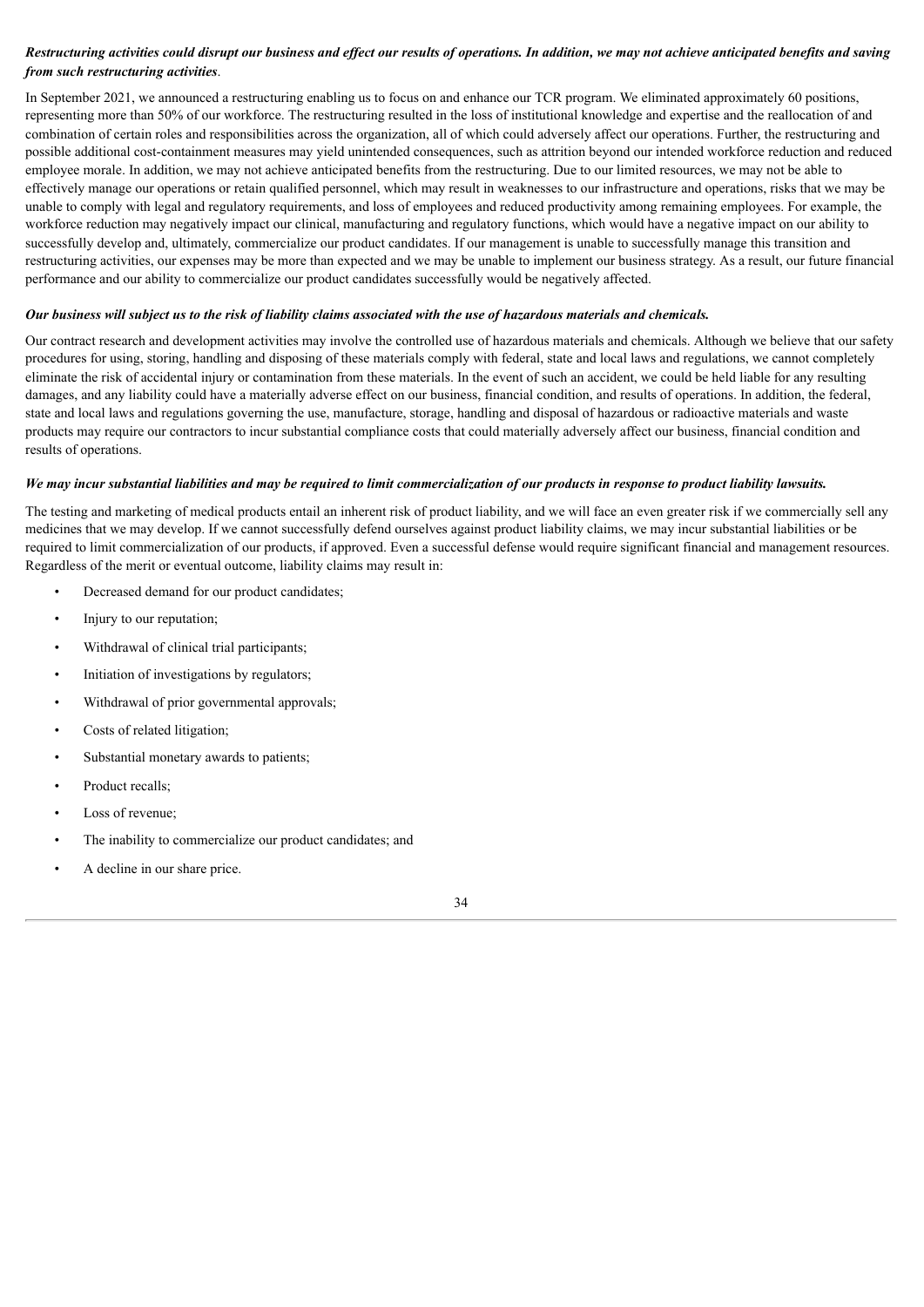Although we currently carry clinical trial insurance and product liability insurance which we believe to be reasonable, it may not be adequate to cover all liability that we may incur. An inability to renew our policies or to obtain sufficient insurance at an acceptable cost could prevent or inhibit the commercialization of pharmaceutical products that we develop, alone or with collaborators.

#### Business disruptions could seriously harm our future revenue and financial condition and increase our costs and expenses.

Our operations, and those of our clinical investigators, contractors and consultants, are based primarily in Houston, Texas. These operations could be subject to power shortages, telecommunications failures, water shortages, hurricanes, floods, earthquakes, fires, extreme weather conditions, medical epidemics and other natural or man-made disasters or business interruptions, for which we maintain customary insurance policies that we believe are appropriate. The occurrence of any of these business disruptions could seriously harm our operations and financial condition and increase our costs and expenses. Our ability to manufacture clinical supplies of our product candidates could be disrupted if our own operations or those of our suppliers are affected by a man-made or natural disaster or other business interruption. We may have limited recourse against third parties if the non-compliance is due to factors outside of the manufacturer's control.

# We may be unable to find appropriate partners to continue the development of the product candidates we de-prioritized in 2021 which may prevent us *from ever deriving meaningful revenue from them.*

In 2021, we elected to prioritize our Library TCR-T program and significantly reduced our activities in connection with our Controlled IL-12 and CAR-T programs to preserve our capital resources. The decision to significantly reduce activities for our Controlled IL-12 and CAR-T programs may negatively impact the potential for these programs, which could have a material adverse effect on our business. We are actively exploring partnership opportunities for our Controlled IL-12 and CAR-T programs to support their continued development. If we are unable to identify an appropriate strategic partner or to negotiate and consummate a license or sale agreement with such a partner, it will be difficult to advance the development of these two programs, increasing the likelihood that we may be unable to derive any meaningful revenue from these assets.

We have also mutually agreed with TriArm Therapeutics Ltd., or TriArm, to dissolve the Eden BioCell joint venture.

# Our business, operations and clinical development plans and timelines could be adversely affected by the effects of health epidemics, including the COVID-19 pandemic, on the manufacturing, clinical trial and other business activities performed by us or by third parties with whom we conduct *business, including our contract manufacturers, CROs, shippers and others.*

Our business could be adversely affected by health epidemics wherever we have clinical trial sites or other business operations. In addition, health epidemics could cause significant disruption in our manufacturing operations or the operations of third-party manufacturers, CROs and other third parties upon whom we rely or may rely on in the future.

We depend on a worldwide supply chain to manufacture products used in our preclinical studies and clinical trials. Quarantines, shelter-in-place and similar government orders, or the expectation that such orders, shutdowns or other restrictions could occur, whether related to COVID-19 or other infectious diseases, could impact personnel at our own manufacturing facilities or third-party manufacturing facilities in the United States and other countries, or the availability or cost of materials, which could disrupt our supply chain.

If our relationships with our suppliers or other vendors are terminated or scaled back as a result of the COVID-19 pandemic or other health epidemics, we may not be able to enter into arrangements with alternative suppliers or vendors or do so on commercially reasonable terms or in a timely manner. Switching or adding additional suppliers or vendors involves substantial cost and requires management's time and focus. In addition, there is a natural transition period when a new supplier or vendor commences work. As a result, delays may occur, which could adversely impact our ability to meet our desired clinical development and any future commercialization timelines. Although we carefully manage our relationships with our suppliers and vendors, there can be no assurance that we will not encounter challenges or delays in the future or that these delays or challenges will not harm our business.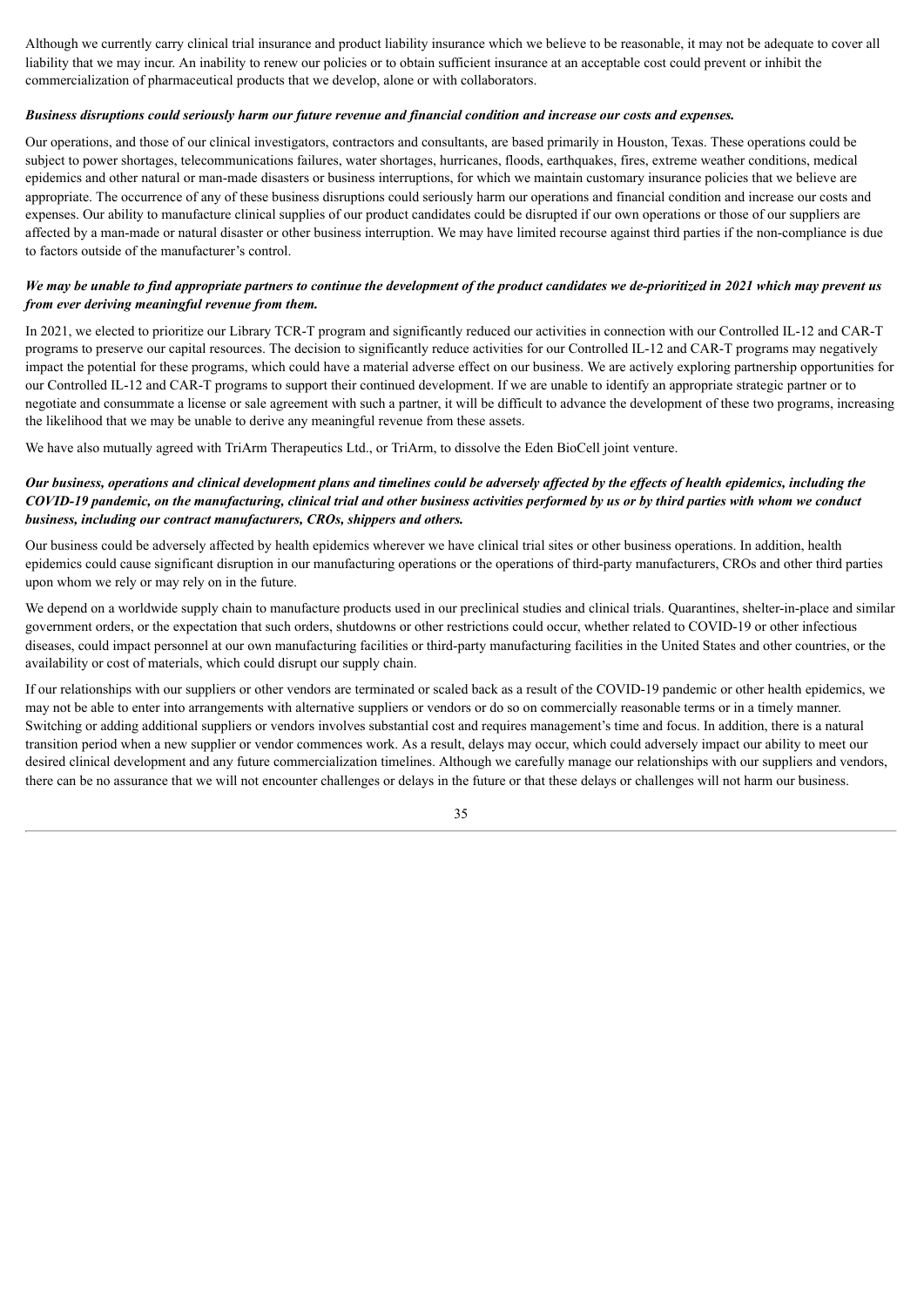In addition, our preclinical studies and our ongoing TCR-T Library Phase 1/2 Trial at MD Anderson have been and may continue to be affected by the COVID-19 pandemic. Clinical site initiation, patient enrollment and activities that require visits to clinical sites, including data monitoring, have been and may continue to be delayed due to prioritization of hospital resources toward the COVID-19 pandemic or concerns among patients about participating in clinical trials during a pandemic. Some patients may have difficulty following certain aspects of clinical trial protocols if quarantines impede patient movement or interrupt healthcare services. Similarly, if we are unable to successfully recruit and retain patients, principal investigators, and site staff who, as healthcare providers, may have heightened exposure to COVID-19 or experience additional restrictions by their institutions, city, or state, our clinical trial operations could be adversely impacted.

The global COVID-19 pandemic continues to evolve rapidly. The ultimate impact of the COVID-19 pandemic or a similar epidemic is highly uncertain and subject to change. We may experience a material impact on our operations, and we continue to monitor the COVID-19 situation closely.

# **RISKS RELATED TO THE CLINICAL TESTING, GOVERNMENT REGULATION AND MANUFACTURING OF OUR PRODUCT CANDIDATES**

#### If we encounter difficulties enrolling patients in our clinical trials, our clinical development activities could be delayed or otherwise adversely affected.

We may experience difficulties in patient enrollment in our clinical trials, including our ongoing TCR-T Library Phase  $1/2$  Trial, for a variety of reasons, including impacts that have resulted or may result from the COVID-19 pandemic. The timely completion of clinical trials in accordance with their protocols depends on, among other things, our ability to enroll a sufficient number of patients who remain in the clinical trial until its conclusion. The enrollment of patients depends on many factors, including:

- The patient eligibility criteria defined in the clinical trial protocol;
- The size of the patient population required for analysis of the clinical trial's primary endpoints;
- The proximity of patients to clinical trial sites;
- The design of the clinical trial;
- Our ability to recruit and retain clinical trial investigators with the appropriate competencies and experience;
- Our ability to obtain and maintain patient consents;
- Reporting of the preliminary results of any of our clinical trials; and
- The risk that patients enrolled in clinical trials will drop out of the clinical trials before the manufacturing and infusion of our product candidates or clinical trial completion.

Our clinical trials will compete with other clinical trials for product candidates that are in the same therapeutic areas as our product candidates, and this competition will reduce the number and types of patients available to us because some of our potential patients may instead opt to enroll in a clinical trial being conducted by one of our competitors. In addition, patients may be unwilling to participate in our studies because of negative publicity from adverse events in the biotechnology industry or for other reasons. Since the number of qualified clinical investigators is limited, we expect to conduct some of our clinical trials at the same clinical trial sites that some of our competitors use, which will reduce the number of patients who are available for our clinical trials at such clinical trial sites. Moreover, because our product candidates represent a departure from more commonly used methods for cancer treatment, potential patients and their doctors may be inclined to use conventional therapies, such as chemotherapy and hematopoietic stem cell transplantation, rather than enroll patients in any future clinical trial. Additionally, because some of our clinical trials are in patients with relapsed/refractory cancer, the patients are typically in the late stages of their disease and may experience disease progression independent from our product candidates, making them unevaluable for purposes of the clinical trial and requiring additional patient enrollment.

Delays in completing patient enrollment may result in increased costs or may affect the timing or outcome of our ongoing and planned clinical trials, which could prevent completion or commencement of these clinical trials and adversely affect our ability to advance the development of our product candidates.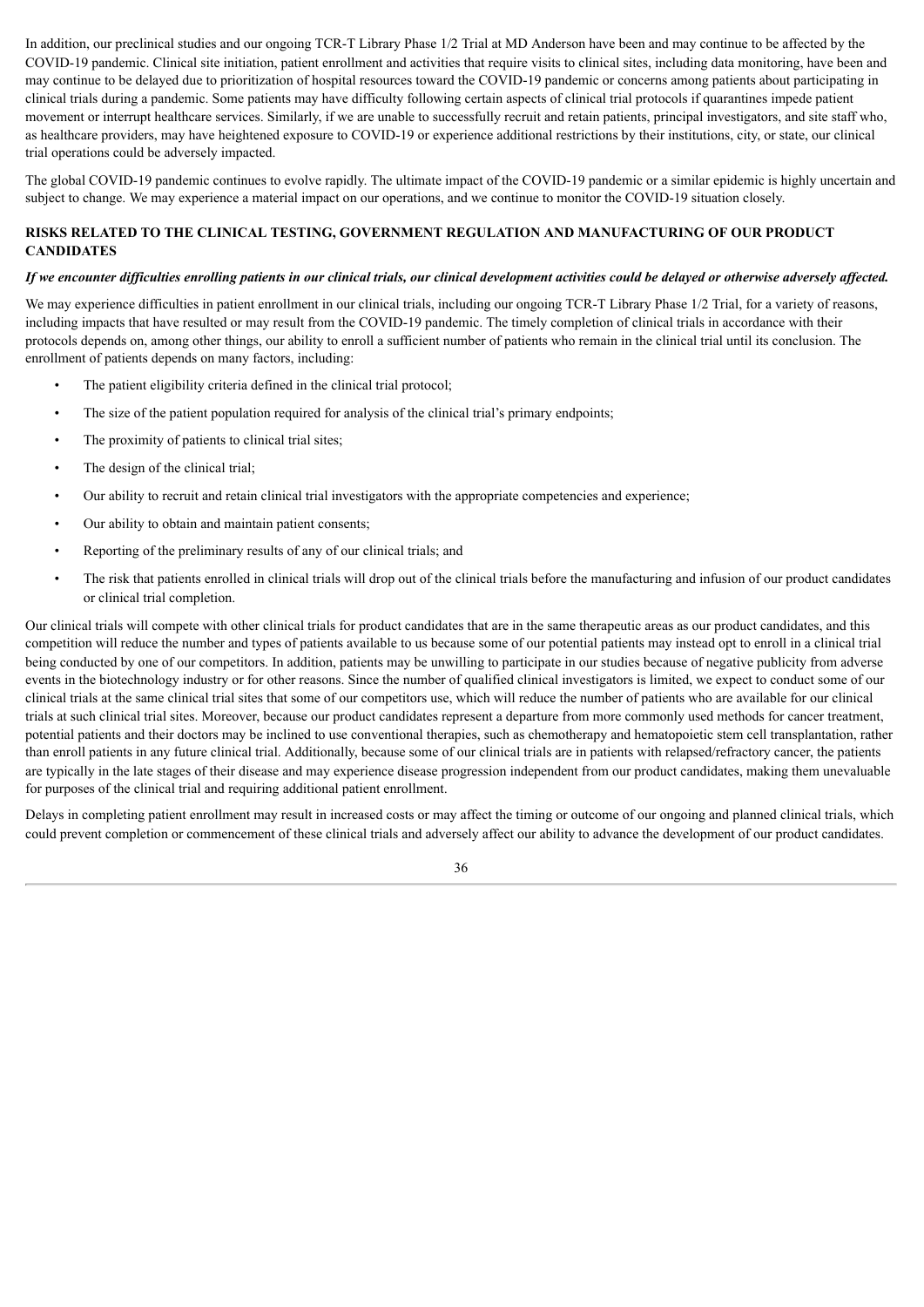# Our product candidates are subject to extensive regulation and compliance, which is costly and time consuming, and such regulation may cause *unanticipated delays or prevent the receipt of the required approvals to commercialize our product candidates.*

The clinical development, manufacturing, labeling, packaging, storage, record-keeping, advertising, promotion, import, export, marketing, distribution and adverse event reporting, including the submission of safety and other information, of our product candidates are subject to extensive regulation by the FDA in the United States and by comparable foreign regulatory authorities in foreign markets. The process of obtaining regulatory approval is expensive, often takes many years following the commencement of clinical trials. Approval policies or regulations may change, and the FDA has substantial discretion in the drug approval process, including the ability to delay, limit or deny approval of a product candidate for many reasons. Regulatory approval is never guaranteed.

Prior to obtaining approval to commercialize a product candidate in the United States or abroad, we or our collaborators must demonstrate with substantial evidence from adequate and well-controlled clinical trials, and to the satisfaction of the FDA or comparable foreign regulatory authorities, that such product candidates are safe and effective, or with respect to a biological product candidate, safe, pure and potent, for their intended uses.

The FDA or comparable foreign regulatory authorities can delay, limit or deny approval of a product candidate for many reasons, including:

- Such authorities may disagree with the design or implementation of our or our current or future collaborators' clinical trials;
- Negative or ambiguous results from our clinical trials or results may not meet the level of statistical significance required by the FDA or comparable foreign regulatory agencies for approval;
- Serious and unexpected drug-related side effects may be experienced by participants in our clinical trials or by individuals using drugs or biologics similar to our therapeutic product candidates;
- Such authorities may not accept clinical data from trials which are conducted at clinical facilities or in countries where the standard of care is potentially different from that of the United States;
- We, or any of our current or future collaborators, may be unable to demonstrate that a product candidate is safe and effective, and that the therapeutic product candidate's clinical and other benefits outweigh its safety risks;
- We may be unable to demonstrate to the satisfaction of such authorities that our companion diagnostics are suitable to identify appropriate patient populations;
- Such authorities may disagree with our interpretation of data from preclinical studies or clinical trials;
- Such authorities may not agree that the data collected from clinical trials of our product candidates are acceptable or sufficient to support the submission of a BLA, NDA, premarket approval, or PMA, or other submission or to obtain regulatory approval in the United States or elsewhere, and such authorities may impose requirements for additional preclinical studies or clinical trials;
- Such authorities may disagree regarding the formulation, labeling and/or the specifications of our product candidates;
- Approval may be granted only for indications that are significantly more limited than what we apply for and/or with other significant restrictions on distribution and use;
- Such authorities may find deficiencies in the manufacturing processes, test procedures and specifications or facilities of our third-party manufacturers with which we or any of our current or future collaborators contract for clinical and commercial supplies;
- Regulations and approval policies of such authorities may significantly change in a manner rendering our or any of our potential future collaborators' clinical data insufficient for approval; or
- Such authorities may not accept a submission due to, among other reasons, the content or formatting of the submission.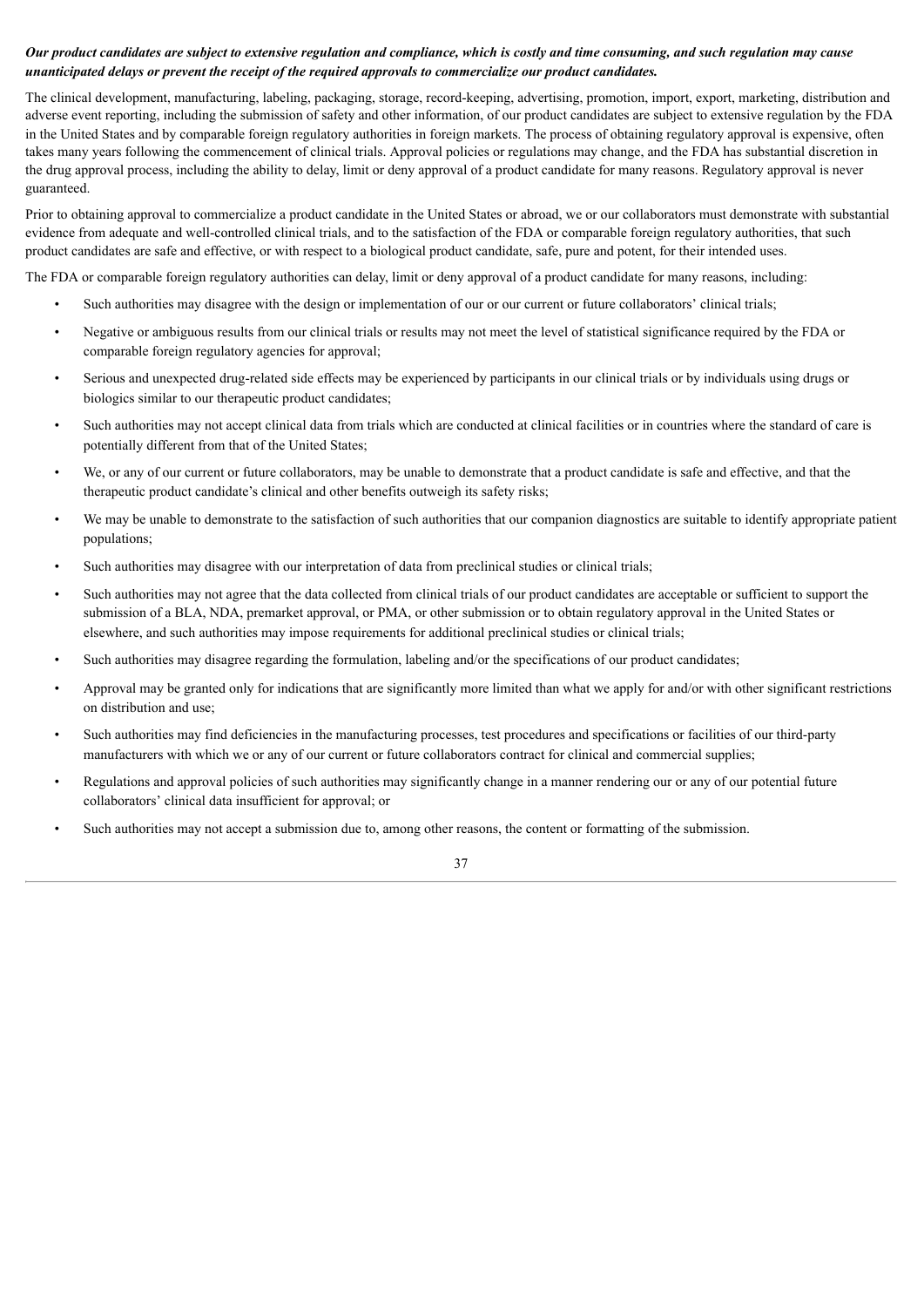This lengthy approval process, as well as the unpredictability of the results of clinical trials, may result in our failing to obtain regulatory approval to market any of our product candidates, which would significantly harm our business, results of operations and prospects. In addition, even if we obtain approval of our product candidates, regulatory authorities may approve any of our product candidates for fewer or more limited indications than we request, may impose significant limitations in the form of narrow indications, warnings, or a Risk Evaluation and Mitigation Strategy, or REMS.

Events raising questions about the safety of certain marketed biopharmaceuticals may result in increased cautiousness by the FDA and comparable foreign regulatory authorities in reviewing new drugs or biologics based on safety, efficacy or other regulatory considerations and may result in significant delays in obtaining regulatory approvals. Any delay in obtaining, or inability to obtain, applicable regulatory approvals would prevent us or any of our potential future collaborators from commercializing our product candidates.

# We are very early in our development efforts. Our most advanced product candidates are only in an early-stage clinical trial, which is very expensive and time-consuming. We cannot be certain when we will be able to submit a BLA to the FDA and any failure or delay in completing clinical trials for *our product candidates could harm our business.*

Our product candidates are in various stages of development and require extensive clinical testing. Our most advanced product candidates are in our TCR-T Library Phase 1/2 Trial, which is currently enrolling patients. Human clinical trials are very expensive and difficult to design, initiate and implement, in part because they are subject to rigorous regulatory requirements. Notwithstanding our current clinical trial plans for each of our existing product candidates, which we estimate will take several years to complete, we may not be able to commence additional trials or see results from these trials within our anticipated timelines. Failure can occur at any stage of a clinical trial, and we can encounter problems that cause us to delay the start of, abandon or repeat clinical trials. Some factors which may lead to a delay in the commencement or completion of our clinical trials include: requests for additional nonclinical data from regulators, unforeseen safety issues, dosing issues, lack of effectiveness during clinical trials, difficulty recruiting or monitoring patients, difficulty manufacturing clinical products, among other factors.

As they enter later stages of development, our product candidates generally will become subject to more stringent regulatory requirements, including the FDA's requirements for chemistry, manufacturing and controls for product candidates entering Phase 3 clinical trials. There is no guarantee the FDA will allow us to commence Phase 3 clinical trials for product candidates studied in earlier clinical trials.

If the FDA does not allow our product candidates to enter later stage clinical trials or requires changes to the formulation or manufacture of our product candidates before commencing Phase 3 clinical trials, our ability to further develop, or seek approval for, such product candidates may be materially impacted. As such, we cannot predict with any certainty if or when we might submit a BLA for regulatory approval of our product candidates or whether such a BLA will be accepted. Because we do not anticipate generating revenues unless and until we submit one or more BLAs and thereafter obtain requisite FDA approvals, the timing of our BLA submissions and FDA determinations regarding approval thereof will directly affect if and when we are able to generate revenues.

# Our product candidates may cause undesirable side effects or have other properties that could delay or prevent their regulatory approval, limit the commercial profile of an approved label or result in significant negative consequences following any potential marketing approval.

As with many pharmaceutical and biological products, treatment with our product candidates may produce undesirable side effects or adverse reactions or events, including potential adverse side effects related to cytokine release. If our product candidates or similar products or product candidates under development by third parties demonstrate unacceptable adverse events, we may be required to halt or delay further clinical development of our product candidates. The FDA or other foreign regulatory authorities could order us to cease further development of or deny approval of our product candidates for any or all targeted indications. If a serious adverse event was to occur in our TCR-T Library Phase 1/2 Trial, the FDA may place a hold on the clinical trial.

The product-related side effects could affect patient recruitment or the ability of enrolled patients to complete the trial or result in potential product liability claims. In addition, these side effects may not be appropriately or timely recognized or managed by the treating medical staff, particularly outside of the institutions that collaborate with us, as toxicities resulting from our novel technologies may not be normally encountered in the general patient population and by medical personnel. We expect to have to train medical personnel using our product candidates to understand their side effect profiles, both for our planned clinical trials and upon any commercialization of any product candidates. Inadequate training in recognizing or managing the potential side effects of our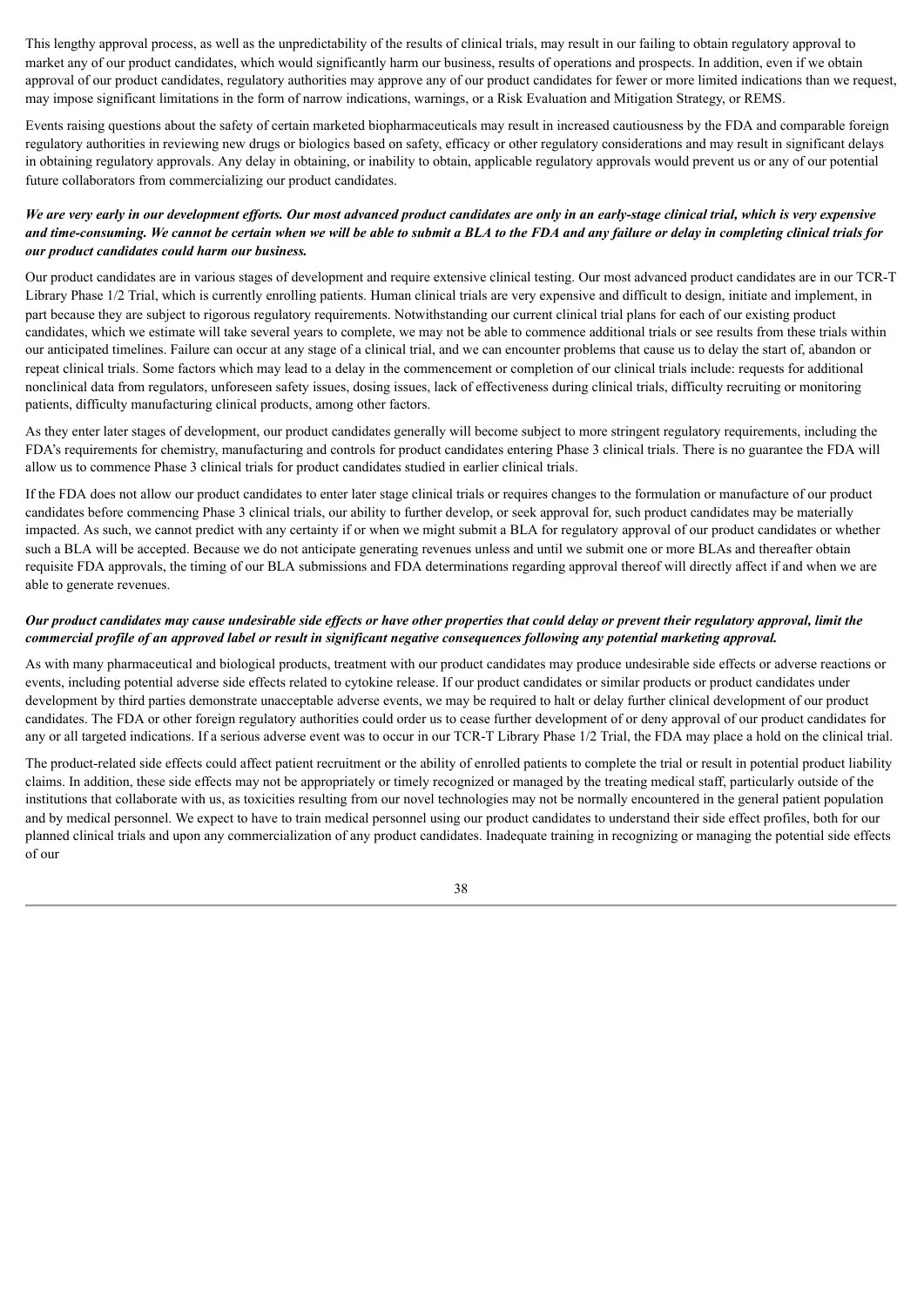product candidates could result in adverse effects to patients, including death. Additionally, if one or more of our product candidates receives marketing approval, and we or others later identify undesirable side effects caused by such products, including during any long-term follow-up observation period recommended or required for patients who receive treatment using our products candidates, a number of potentially significant negative consequences could result, including:

- regulatory authorities may withdraw approvals of such product;
- regulatory authorities may require additional warnings on the product's label:
- we may be required to create a risk evaluation and mitigation strategy plan, which could include a medication guide outlining the risks of such side effects for distribution to patients, a communication plan for healthcare providers and/or other elements to assure safe use;
- we could be sued and held liable for harm caused to patients; and
- our reputation may suffer.

Any of the foregoing could prevent us from achieving or maintaining market acceptance of the particular product candidate, if approved. Furthermore, any of these occurrences may harm our business, financial condition and prospects significantly.

# Our cell-based therapy immuno-oncology product candidates rely on the availability of reagents, specialized equipment and other specialty materials and infrastructure, which may not be available to us on acceptable terms or at all. For some of these reagents, equipment and materials, we rely or may rely on sole source vendors or a limited number of vendors, which could impair our ability to manufacture and supply our products.

Manufacturing our product candidates will require many reagents, which are substances used in our manufacturing processes to bring about chemical or biological reactions, and other specialty materials and equipment, some of which are manufactured or supplied by small companies with limited resources and experience to support commercial biologics production. We currently depend on a limited number of vendors for certain materials and equipment used in the manufacture of our product candidates, including the DNA plasmids used, which are used as the vector to insert our TCRs into human T cells. Some of these suppliers may not have the capacity to support commercial products manufactured under current good manufacturing practices by biopharmaceutical firms or may otherwise be ill-equipped to support our needs. We also do not have supply contracts with many of these suppliers and may not be able to obtain supply contracts with them on acceptable terms or at all. Accordingly, we may experience delays in receiving key materials and equipment to support clinical or commercial manufacturing.

For some of these reagents, equipment, infrastructure, and materials, we rely and may in the future rely on sole source vendors or a limited number of vendors. An inability to continue to source product from any of these suppliers, which could be due to regulatory actions or requirements affecting the supplier, adverse financial or other strategic developments experienced by a supplier, labor disputes or shortages, unexpected demands, or quality issues, could adversely affect our ability to satisfy demand for our product candidates, which could adversely and materially affect our product sales and operating results or our ability to conduct clinical trials, either of which could significantly harm our business.

In addition, some of the reagents and products used by us, including in our clinical trials, may be stored at a single vendor. The loss of materials located at a single vendor, or the failure of such a vendor to manufacture clinical product in accordance with our specifications, would impact our ability to conduct ongoing or planned clinical trials and continue the development of our products. Further, manufacturing replacement material may be expensive and require a significant amount of time, which may further impact our clinical programs.

As we continue to develop and scale our manufacturing process, we expect that we will need to obtain additional rights to and supplies of certain materials and equipment to be used as part of that process. We may not be able to maintain rights to such materials on commercially reasonable terms, or at all, and if we are unable to alter our process in a commercially viable manner to avoid the use of such materials or find a suitable substitute, it would have a material adverse effect on our business. Even if we are able to alter our process so as to use other materials or equipment, such a change may lead to a delay in our clinical development and/or commercialization plans. If such a change occurs for a product candidate that is already in clinical trials, the change may require us to perform both ex vivo comparability studies and to collect additional data from patients prior to undertaking more advanced clinical trials.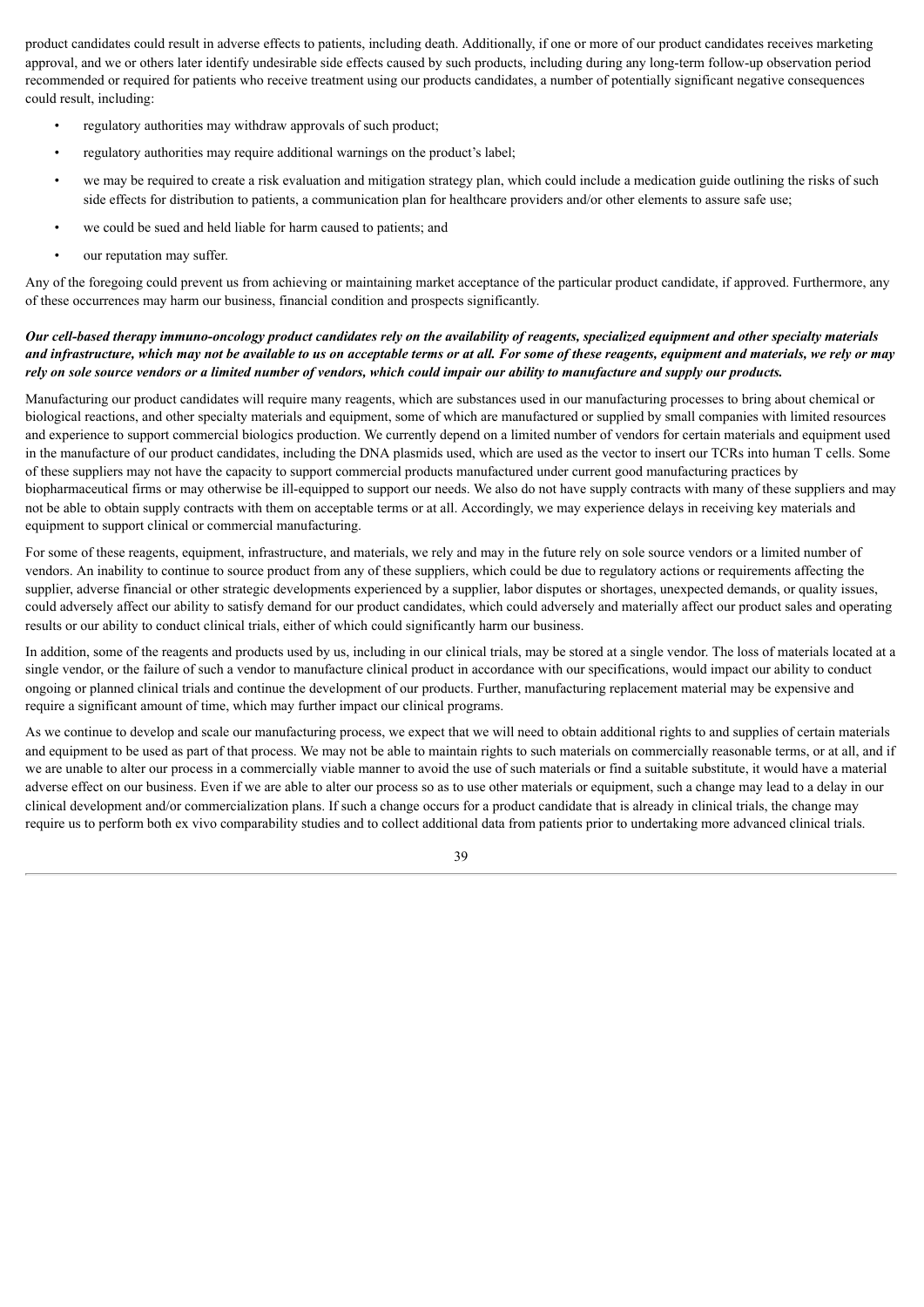# Because we are dependent, at least in part, upon clinical research institutions and other CROs for clinical testing and/or for research and development activities, the results of our clinical trials and such research activities are, to a certain extent, beyond our control.

We materially rely upon independent investigators and collaborators, such as universities and medical institutions, to conduct our clinical trials under agreements with us. In addition, we hire CROs to help us manage clinical trials, collect data and analyze clinical samples. These collaborators are not our employees, and we cannot control the amount or timing of resources that they devote to our programs. These investigators may not assign as great a priority to our programs or pursue them as diligently as we would if we were undertaking such programs ourselves. If outside collaborators fail to devote sufficient time and resources to our product development programs, or if their performance is substandard, the approval of our FDA applications, if any, and our introduction of new products, if any, will be delayed. These institutions may also have, or implement in the future, policies and procedures that limit their ability to advance our programs. These collaborators may also have relationships with other commercial entities, some of whom may compete with us. If our collaborators assist our competitors to our detriment, our competitive position would be harmed.

# We have limited experience producing and supplying our product candidates. We may be unable to consistently manufacture our product candidates to *the necessary specifications or in quantities necessary to treat patients in our clinical trials.*

We have limited experience in biopharmaceutical manufacturing. We recently began manufacturing our product candidates at our in-house cGMP manufacturing facility at our leased headquarters in Houston, Texas. Our ability to manufacture our product candidates depends on our finding and retaining personnel with the appropriate background and training to staff and operate the facility on a daily basis. Should we be unable to find or retain these individuals, we may need to train additional personnel to fill the needed roles or engage with external contractors. There are a small number of individuals with experience in cell therapy and the competition for these individuals is high.

Specifically, the operation of a cell-therapy manufacturing facility is a complex endeavor requiring knowledgeable individuals who have successful previous experience in cleanroom environments. Cell therapy facilities, like other biological agent manufacturing facilities, require appropriate commissioning and validation activities to demonstrate that they operate as designed. Additionally, each manufacturing process must be proven through the performance of process validation runs to guarantee that the facility, personnel, equipment, and process work as designed. While we have developed our own manufacturing processes using an in-house team, there is timing risk associated with increased in-house product manufacture.

The manufacture of our product candidates is complex and requires significant expertise and capital investment, including the development of advanced manufacturing techniques and process controls. Manufacturers of cell therapy products often encounter difficulties in production, particularly in scaling out and validating initial production and ensuring the absence of contamination. These include difficulties with production costs and yields, quality control, including stability of the product, quality assurance testing, operator error, shortages of qualified personnel, as well as compliance with strictly enforced federal, state and foreign regulations. Furthermore, if contaminants are discovered in our supply of product candidates or in our manufacturing facilities, the manufacturing facilities may need to be closed for an extended period to investigate and remedy the contamination. It is possible that stability or other issues relating to the manufacture of our product candidates could occur in the future.

Our product candidates currently are and will continue to be manufactured on a patient-by-patient basis. Delays in manufacturing could adversely impact the treatment of each patient and may discourage participation in our current or future clinical trials. We have not yet manufactured our clinical trial product candidates on a large scale and may not be able to achieve large scale clinical trial or commercial manufacturing and processing on our own to satisfy expected clinical trial or commercial demands for any of our product candidates. While we believe that our current manufacturing and processing approaches are appropriate to support our early-stage clinical product development, we have limited experience in managing the T cell engineering process, and our processes may be more difficult or more expensive than anticipated. The manufacturing processes employed by us may not result in product candidates that will be safe and effective. If we are unable to manufacture sufficient number of TCR-T cells for our product candidates, our development efforts would be delayed, which would adversely affect our business and prospects.

Our manufacturing operations will be subject to review and oversight by the FDA upon commencement of the manufacturing of our product candidates for our TCR-T Library Phase 1/2 Trial. We will be subject to ongoing periodic unannounced inspection by the FDA, the Drug Enforcement Administration and corresponding state agencies to ensure strict compliance with current good manufacturing practices, or cGMP, and other government regulations. Our license to manufacture product candidates will be subject to continued regulatory review.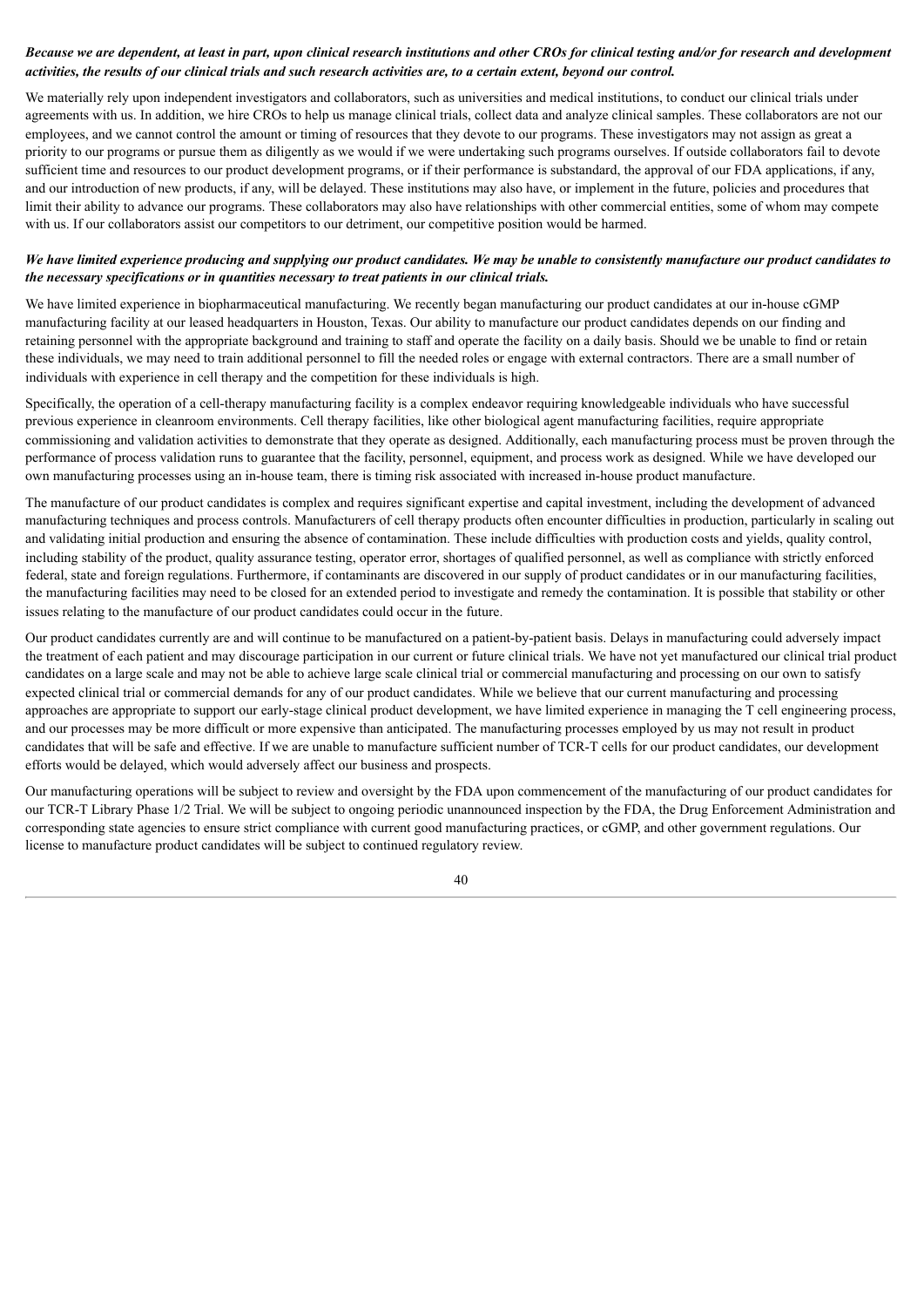We do not yet have sufficient information to reliably estimate the cost of commercial manufacturing and processing of our product candidates. The actual cost to manufacture and process our product candidates could materially and adversely affect the commercial viability of our product candidates. As a result, we may never be able to develop a commercially viable product.

We also may fail to manage the logistics of collecting and shipping patient material to our manufacturing site and shipping the product candidate back to the patient. Logistical and shipment delays and problems, whether or not caused by us or our vendors, could prevent or delay the delivery of product candidates to patients.

In addition, it is possible that we could experience manufacturing difficulties in the future due to resource constraints or because of labor disputes. If we were to encounter any of these difficulties, our ability to provide our product candidates to patients could be materially adversely affected.

# We may have difficulty validating our manufacturing process as we manufacture our product candidates from an increasingly diverse patient *population for our clinical trials.*

During our development of the manufacturing process, our TCR-T cell product candidates have demonstrated consistency from lot to lot and from donor to donor. However, our sample size is small and the starting material used during our development work came from healthy donors. Once we have experience with working with white blood cells taken from our patient population, we may encounter unforeseen difficulties due to starting with material from donors who are not healthy, including challenges inherent in harvesting white blood cells from unhealthy patients.

Although we believe our current manufacturing process is scalable for our clinical trials, and if our any of our product candidates are approved or commercialized, we may encounter challenges in validating our process due to the heterogeneity of the product starting material. However, we anticipate that during the early phases of our clinical trials we will be able to adapt our process to account for these differences resulting in a more robust process. We cannot guarantee that any other issues relating to the heterogeneity of the starting material will not impact our ability to commercially manufacturing our product candidates.

# The gene transfer vectors from our Sleeping Beauty system used to manufacture our product candidates may incorrectly modify the genetic material of *a patient's T cells, potentially triggering the development of a new cancer or other adverse events.*

Our TCR-T cells are manufactured using our *Sleeping Beauty* system, a non-viral vector to insert genetic information encoding the TCR construct into the patient's T cells. The TCR construct is then primarily integrated at thymine-adenine, or TA, dinucleotide sites throughout the patient's genome and, once expressed as protein, is transported to the surface of the patient's T cells. Because the gene transfer vector modifies the genetic information of the T cell, there is a theoretical risk that modification will occur in the wrong place in the T cell's genetic code, leading to vector-related insertional oncogenesis, and causing the T cell to become cancerous. If the cancerous T cell is then administered to the patient, the cancerous T cell could trigger the development of a new cancer in the patient. We use non-viral vectors to insert genetic information into T cells, which we believe have a lower risk of insertional oncogenesis as opposed to viral vectors. However, the risk of insertional oncogenesis remains a concern for gene therapy, and we cannot assure that it will not occur in any of our ongoing or planned clinical trials. There is also the potential risk of delayed adverse events following exposure to gene therapy products due to persistent biological activity of the genetic material or other components of the vectors used to carry the genetic material. Although we use non-viral vectors, the FDA has stated that lentiviral vectors possess characteristics that may pose high risks of delayed adverse events. If any such adverse events occur from our non-viral vector, further advancement of our preclinical studies or clinical trials could be halted or delayed, which would have a material adverse effect on our business and operations.

# Any product candidate for which we obtain marketing approval could be subject to post-marketing restrictions or withdrawal from the market and we may be subject to penalties if we fail to comply with regulatory requirements or if we experience unanticipated problems with our products, when and if *any of them are approved.*

Any product candidate for which we obtain marketing approval, along with the manufacturing processes, post-approval clinical data, labeling, advertising and promotional activities for such product, will be subject to continual requirements of and review by the FDA and other regulatory authorities. These requirements include, among other things, submissions of safety and other post-marketing information and reports, registration and listing requirements, cGMP requirements relating to manufacturing, quality control, quality assurance and corresponding maintenance of records and documents, requirements regarding the distribution of samples to physicians and recordkeeping. Even if marketing approval of a product candidate is granted, the approval may be subject to limitations on the indicated uses for which the product may be marketed or to the conditions of approval, including the requirement to implement a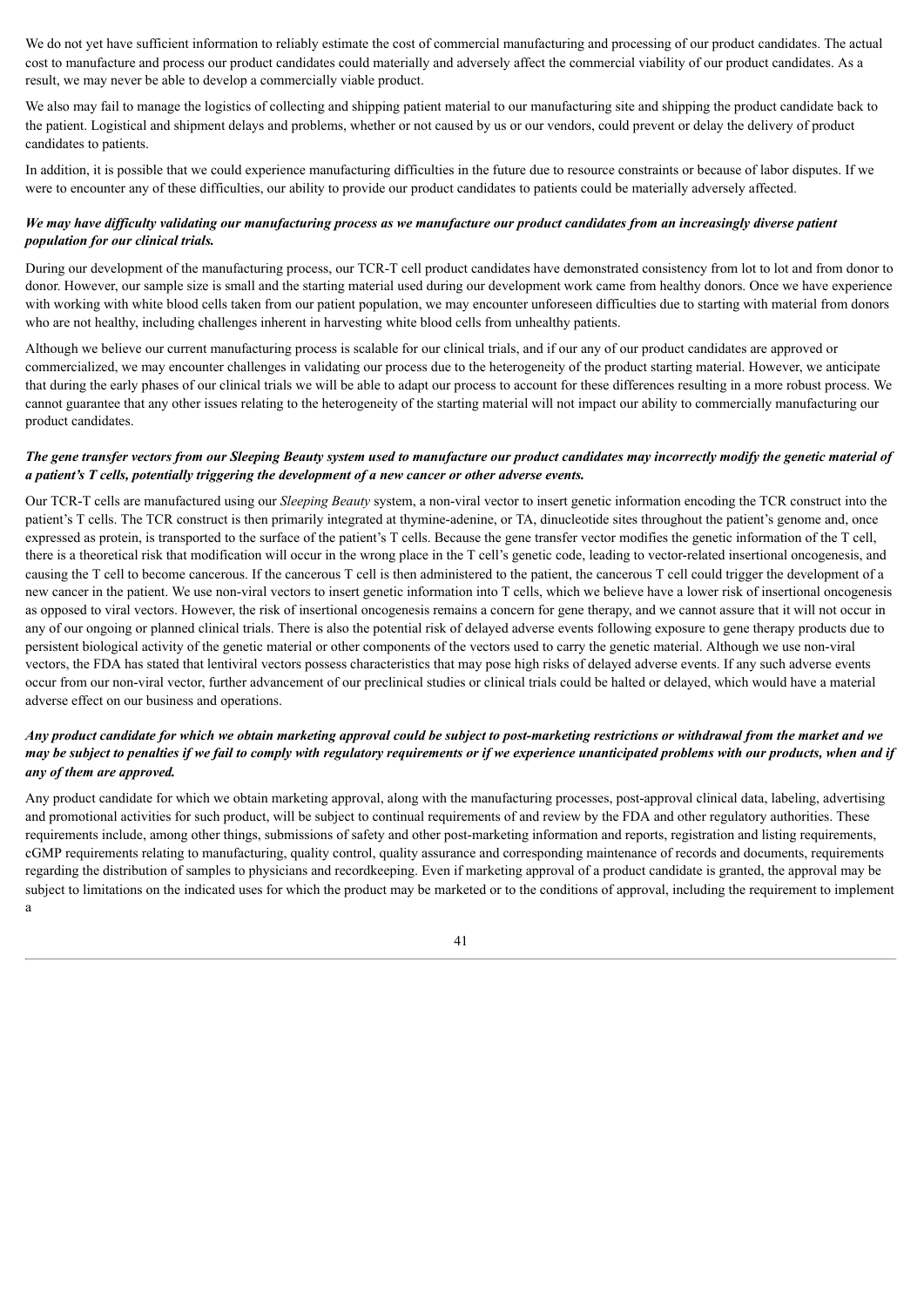REMS, which could include requirements for a restricted distribution system. If any of our product candidates receives marketing approval, the accompanying label may limit the approved uses, which could limit sales of the product.

The FDA may also impose requirements for costly post-marketing studies or clinical trials and surveillance to monitor the safety or efficacy of our approved products. The FDA closely regulates the post-approval marketing and promotion of products to ensure that they are marketed only for the approved indications and in accordance with the provisions of the approved labeling. However, companies may share truthful and not misleading information that is otherwise consistent with the labeling. The FDA imposes stringent restrictions on manufacturers' communications regarding off-label use and if we market our products outside of their approved indications, we may be subject to enforcement action for off-label marketing. Violations of the Federal Food, Drug and Cosmetic Act relating to the promotion of prescription drugs may lead to investigations alleging violations of federal and state health care fraud and abuse laws, as well as state consumer protection laws.

In addition, later discovery of previously unknown adverse events or other problems with our products, manufacturers or manufacturing processes, or failure to comply with regulatory requirements, may yield various results, including:

- Litigation involving patients taking our product:
- Restrictions on such products, manufacturers or manufacturing processes;
- Restrictions on the labeling or marketing of a product;
- Restrictions on product distribution or use:
- Requirements to conduct post-marketing studies or clinical trials;
- Warning letters;
- Withdrawal of the products from the market;
- Refusal to approve pending applications or supplements to approved applications that we submit;
- Recall of products;
- Fines, restitution or disgorgement of profits or revenues;
- Suspension or withdrawal of marketing approvals;
- Damage to relationships with existing and potential collaborators;
- Unfavorable press coverage and damage to our reputation;
- Refusal to permit the import or export of our products;
- Product seizure; and
- Injunctions or the imposition of civil or criminal penalties.

Noncompliance with requirements regarding safety monitoring or pharmacovigilance can also result in significant financial penalties. Similarly, failure to comply with U.S. and foreign regulatory requirements regarding the development of products for pediatric populations and the protection of personal health information can also lead to significant penalties and sanctions.

#### **RISKS RELATED TO OUR ABILITY TO COMMERCIALIZE OUR PRODUCT CANDIDATES**

#### If we are unable to obtain the necessary U.S. or worldwide regulatory approvals to commercialize any product candidate, our business will suffer.

We may not be able to obtain the approvals necessary to commercialize our product candidates, or any product candidate that we may acquire or develop in the future for commercial sale. We will need FDA approval to commercialize our product candidates in the United States and approvals from regulatory authorities in foreign jurisdictions equivalent to the FDA to commercialize our product candidates in those jurisdictions. In order to obtain FDA approval of any product candidate, we must submit to the FDA a BLA demonstrating that the product candidate is safe for humans and effective for its intended use. This demonstration requires significant research and animal tests, which are referred to as preclinical studies, as well as human tests, which are referred to as clinical trials. Satisfaction of the FDA's regulatory requirements typically takes many years, depending upon the type, complexity and novelty of the

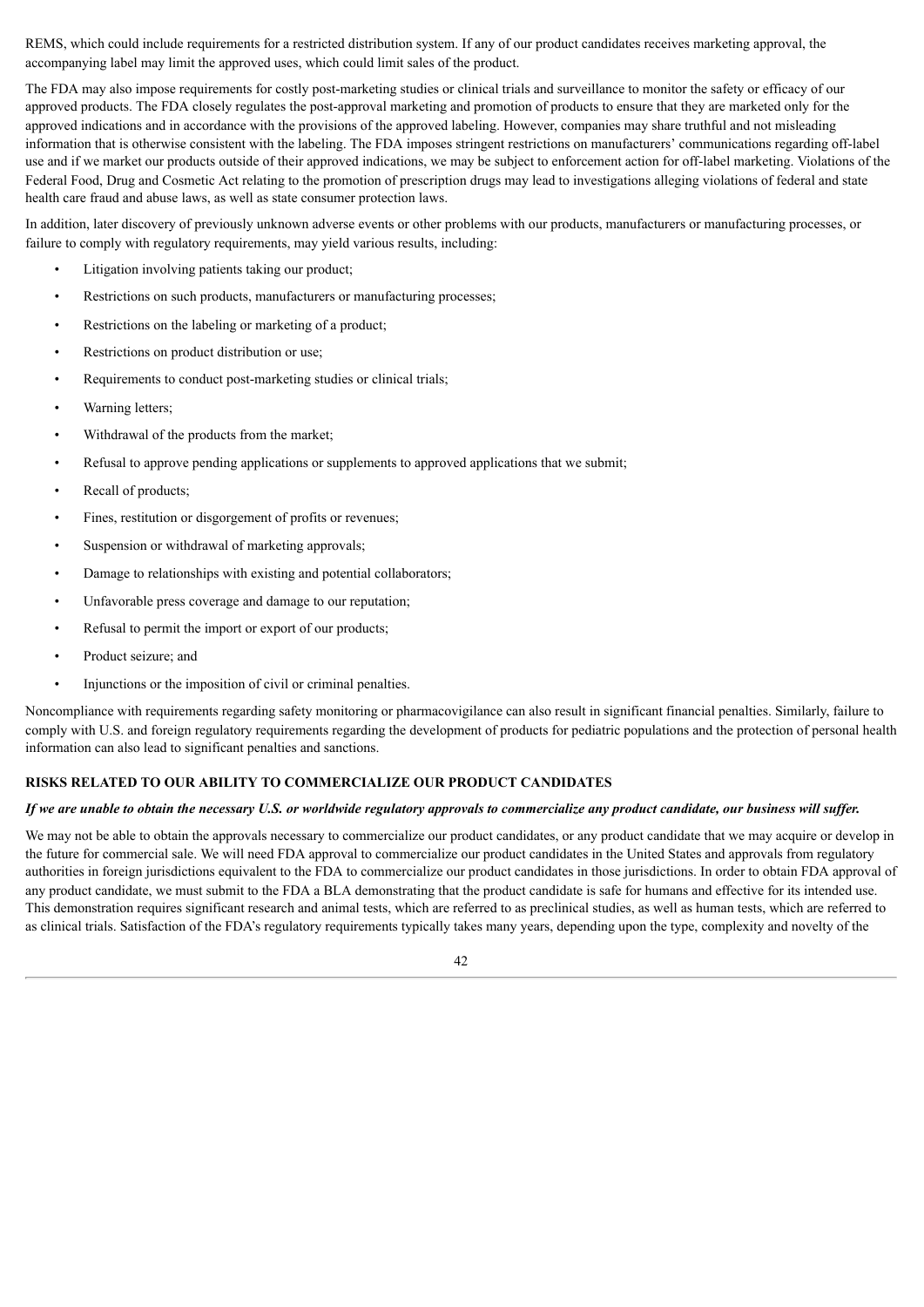product candidate, and will require substantial resources for research, development and testing. We cannot predict whether our research, development, and clinical approaches will result in products that the FDA will consider safe for humans and effective for their intended uses. The FDA has substantial discretion in the approval process and may require us to conduct additional preclinical and clinical testing or to perform post-marketing studies. The approval process may also be delayed by changes in government regulation, future legislation or administrative action or changes in FDA policy that occur prior to or during our regulatory review. Delays in obtaining regulatory approvals may:

- Delay commercialization of, and our ability to derive product revenues from, our product candidates;
- Impose costly procedures on us; and
- Diminish any competitive advantages that we may otherwise enjoy.

Even if we comply with all FDA requests, the FDA may ultimately reject one or more of our BLAs. We cannot be sure that we will ever obtain regulatory approval for any of our product candidates. Failure to obtain FDA approval for our product candidates will severely undermine our business by leaving us without a marketable product, and therefore without any potential revenue source, until another product candidate can be developed. There is no guarantee that we will ever be able to develop or acquire another product candidate or that we will obtain FDA approval if we are able to do so.

In foreign jurisdictions, we similarly must receive approval from applicable regulatory authorities before we can commercialize any of our product candidates. Foreign regulatory approval processes generally include all of the risks associated with the FDA approval procedures described above.

# If we are unable either to create sales, marketing and distribution capabilities or enter into agreements with third parties to perform these functions, we *will be unable to commercialize our product candidates successfully.*

We currently have no marketing, sales, or distribution capabilities. If, and when we become reasonably certain that we will be able to commercialize our current or future product candidates, we anticipate allocating resources to the marketing, sales and distribution of our proposed products in North America and in certain other countries; however, we cannot assure that we will be able to market, sell, and distribute our products successfully. Our future success also may depend, in part, on our ability to enter into and maintain collaborative relationships for such capabilities and to encourage the collaborator's strategic interest in the products under development, and such collaborator's ability to successfully market and sell any such products. Although we intend to pursue certain collaborative arrangements regarding the sale and marketing of certain of our product candidates, there are no assurances that we will be able to establish or maintain collaborative arrangements or, if we are able to do so, whether we would be able to conduct our own sales efforts. There can also be no assurance that we will be able to establish or maintain relationships with third-party collaborators or develop in-house sales and distribution capabilities. To the extent that we depend on third parties for marketing and distribution, any revenues we receive will depend upon the efforts of such third parties, and there can be no assurance that such efforts will be successful. In addition, there can also be no assurance that we will be able to market and sell our product candidates in the United States or overseas.

If we are not able to partner with a third party and are not successful in recruiting sales and marketing personnel or in building a sales and marketing infrastructure, we will have difficulty commercializing our product candidates, which would harm our business. If we rely on pharmaceutical or biotechnology companies with established distribution systems to market our products, we will need to establish and maintain partnership arrangements, and we may not be able to enter into these arrangements on acceptable terms or at all. To the extent that we enter into co-promotion or other arrangements, any revenues we receive will depend upon the efforts of third parties that may not be successful and that will be only partially in our control.

# If physicians and patients do not accept and use our product candidates, once approved, our ability to generate revenue from sales of our products will *be materially impaired.*

Even if the FDA and/or foreign equivalents thereof approve our product candidates, physicians and patients may not accept and use them. The use of engineered T cells as potential cancer treatments is a relatively recent development and may not become broadly accepted by physicians, patients, hospitals, cancer treatment centers, third-party payors and others in the medical community. Acceptance and use of our products will depend upon a number of factors including:

The clinical indications for which our product candidates are approved: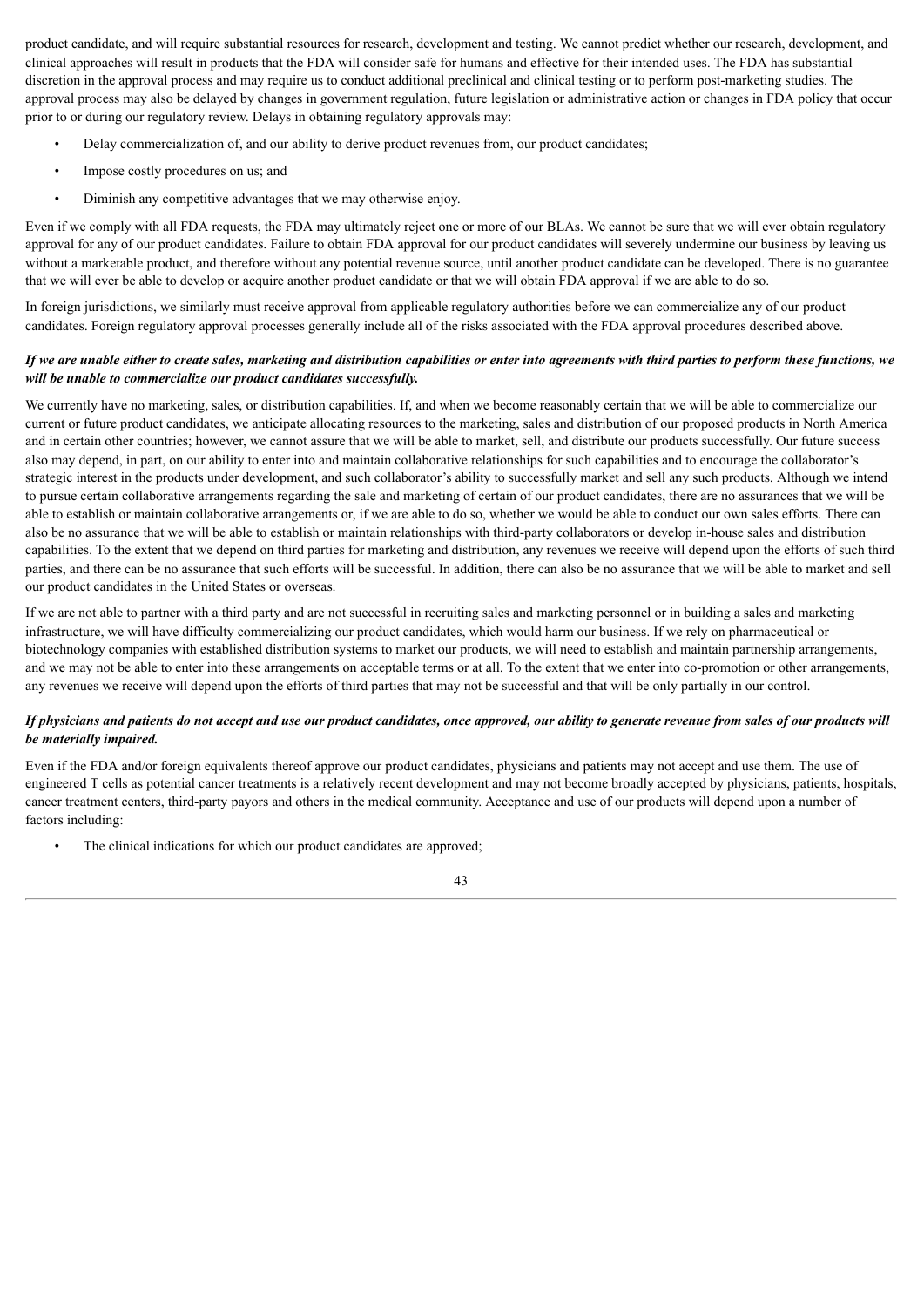- Perceptions by members of the healthcare community, including physicians, about the safety and effectiveness of our products;
- The prevalence and severity of any side effects;
- Pharmacological benefit and cost-effectiveness of our products relative to competing products;
- Relative convenience and ease of administration, including as compared to alternative treatments and competitive therapies;
- Availability of coverage and adequate reimbursement for our products from government or other third-party payors;
- Effectiveness of marketing and distribution efforts by us and our licensees and distributors, if any; and
- The price at which we sell our products.

Because we expect sales of our current product candidates, if approved, to generate substantially all of our product revenues for the foreseeable future, the failure of a product to find market acceptance would harm our business and could require us to seek additional financing in order to fund the development of future product candidates. Even if our products achieve market acceptance, we may not be able to maintain that market acceptance over time if new products or technologies are introduced that are more favorably received than our products, are more cost effective or render our products obsolete.

#### Our ability to generate product revenues will be diminished if our products do not obtain coverage and adequate reimbursement from payors.

Our ability to commercialize our product candidates, if approved, alone or with collaborators, will depend in part on the extent to which coverage and reimbursement will be available from third-party payors, including government and health administration authorities, private health maintenance organizations and health insurers and other payors. Patients who are prescribed medicine for the treatment of their conditions generally rely on third-party payors to reimburse all or part of the costs associated with their prescription drugs. Sufficient coverage and adequate reimbursement from third-party payors are critical to new product acceptance. Coverage decisions may depend upon clinical and economic standards that disfavor new drug products when more established or lower cost therapeutic alternatives are already available or subsequently become available. It is difficult to predict the coverage and reimbursement decisions that will be made by third-party payors for novel gene and cell therapy products such as ours. Even if we obtain coverage for our product candidates, the resulting reimbursement payment rates might not be adequate or may require co-payments that patients find unacceptably high. Patients are unlikely to use our product candidates unless coverage is provided, and reimbursement is adequate to cover a significant portion of the cost of our product candidates.

In addition, the market for our product candidates for which we may receive regulatory approval will depend significantly on access to third-party payors' drug formularies or lists of medications for which third-party payors provide coverage and reimbursement, which might not include all of the FDAapproved drugs for a particular indication. The industry competition to be included in such formularies often leads to downward pricing pressures on pharmaceutical companies. Also, third-party payors may refuse to include a particular branded drug in their formularies or otherwise restrict patient access to a branded drug when a less costly generic equivalent or other alternative is available.

Third-party payors, whether foreign or domestic, or governmental or commercial, are developing increasingly sophisticated methods of controlling healthcare costs. In addition, in the United States, no uniform policy of coverage and reimbursement for drug products exists among third-party payors. Therefore, coverage and reimbursement for drug products can differ significantly from payor to payor. As a result, the coverage determination process is often a time-consuming and costly process that requires us to provide scientific and clinical support for the use of our products to each payor separately, with no assurance that approval will be obtained. If we are unable to obtain coverage of and adequate payment levels for our product candidates from thirdparty payors, physicians may limit how much or under what circumstances they will prescribe or administer our products and patients may decline to purchase them. This in turn could affect our ability to successfully commercialize our products and impact our profitability, results of operations, financial condition, and future success.

In addition, in many foreign countries, particularly the countries of the European Union, or EU, the pricing of prescription drugs is subject to government control. In some non-U.S. jurisdictions, the proposed pricing for a drug must be approved before it may be lawfully marketed. The requirements governing drug pricing vary widely from country to country. For example, the EU provides options for its member states to restrict the range of medicinal products for which their national health insurance systems provide reimbursement and to control the prices of medicinal products for human use. A member state may approve a specific price for the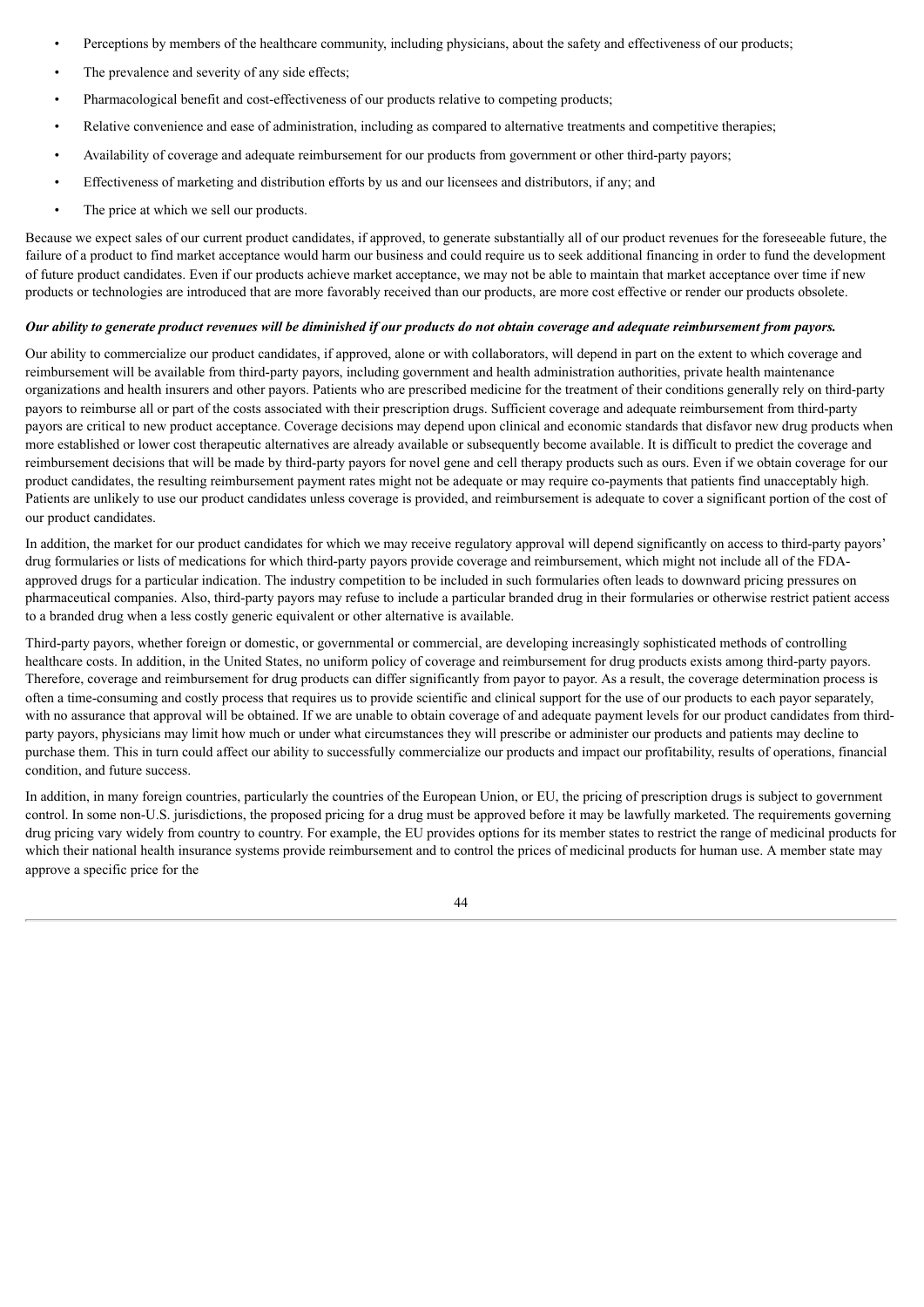medicinal product or it may instead adopt a system of direct or indirect controls on the profitability of the company placing the medicinal product on the market. We may face competition for our product candidates from lower-priced products in foreign countries that have placed price controls on pharmaceutical products. In addition, there may be importation of foreign products that compete with our own products, which could negatively impact our profitability.

# The market opportunities for our product candidates may be limited to those patients who are ineligible for or have failed prior treatments and may be *small.*

Cancer therapies are sometimes characterized as first line, second line or third line, and the FDA often approves new therapies initially only for third line use. When cancer is detected early enough, first line therapy is sometimes adequate to cure the cancer or prolong life without a cure. Whenever first line therapy, usually chemotherapy, hormone therapy, surgery, or a combination of these, proves unsuccessful, second line therapy may be administered. Second line therapies often consist of more chemotherapy, radiation, antibody drugs, tumor targeted small molecules, or a combination of these. Third line therapies can include bone marrow transplantation, antibody and small molecule targeted therapies, more invasive forms of surgery and new technologies. We expect to initially seek approval of our product candidates as a third line therapy for patients who have failed other approved treatments.

Subsequently, for those products that prove to be sufficiently beneficial, if any, we would expect to seek approval as a second line therapy and potentially as a first line therapy, but there is no guarantee that our product candidates, even if approved, would be approved for second line or first line therapy. In addition, we may have to conduct additional clinical trials prior to gaining approval for second line or first line therapy.

Our projections of both the number of people who have the cancers we are targeting, as well as the subset of people with these cancers in a position to receive therapy and who have the potential to benefit from treatment with our product candidates, are based on our beliefs and estimates. These estimates have been derived from a variety of sources, including scientific literature, surveys of clinics, patient foundations or market research and may prove to be incorrect. Further, new studies may change the estimated incidence or prevalence of these cancers. The number of patients may turn out to be lower than expected. Additionally, the potentially addressable patient population for our product candidates may be limited or may not be amenable to treatment with our product candidates. Our market opportunities may also be limited by competitor treatments that may enter the market.

# Healthcare legislative reform measures may have a material adverse effect on our business and results of operations.

In both the United States and certain foreign jurisdictions, there have been a number of legislative and regulatory enactments in recent years that change the healthcare system in ways that could impact our future ability to sell our product candidates profitably.

Furthermore, there have been and continue to be a number of initiatives at the federal and state level that seek to reduce healthcare costs. Most significantly, in March 2010, President Obama signed into law the Patient Protection and Affordable Care Act, as amended by the Health Care and Education Reconciliation Act, or collectively the ACA, which included measures that have significantly changed the way healthcare is financed by both governmental and private insurers. Among the provisions of the ACA of importance to the pharmaceutical industry are the following:

- Created an annual, nondeductible fee on any entity that manufactures or imports certain branded prescription drugs and biologic agents, apportioned among these entities according to their market share in certain government healthcare programs;
- Increased the statutory minimum rebates a manufacturer must pay under the Medicaid Drug Rebate Program to 23.1% and 13% of the average manufacturer price for most branded and generic drugs, respectively;
- Created a new Medicare Part D coverage gap discount program, in which manufacturers must now agree to offer 70% point-of-sale discounts off negotiated prices of applicable brand drugs to eligible beneficiaries during their coverage gap period, as a condition for the manufacturer's outpatient drugs to be covered under Medicare Part D;
- Extended manufacturers' Medicaid rebate liability to covered drugs dispensed to individuals who are enrolled in Medicaid managed care organizations;
- Created new methodologies by which rebates owed by manufacturers under the Medicaid Drug Rebate Program are calculated for drugs that are inhaled, infused, instilled, implanted or injected, and for drugs that are line extensions;

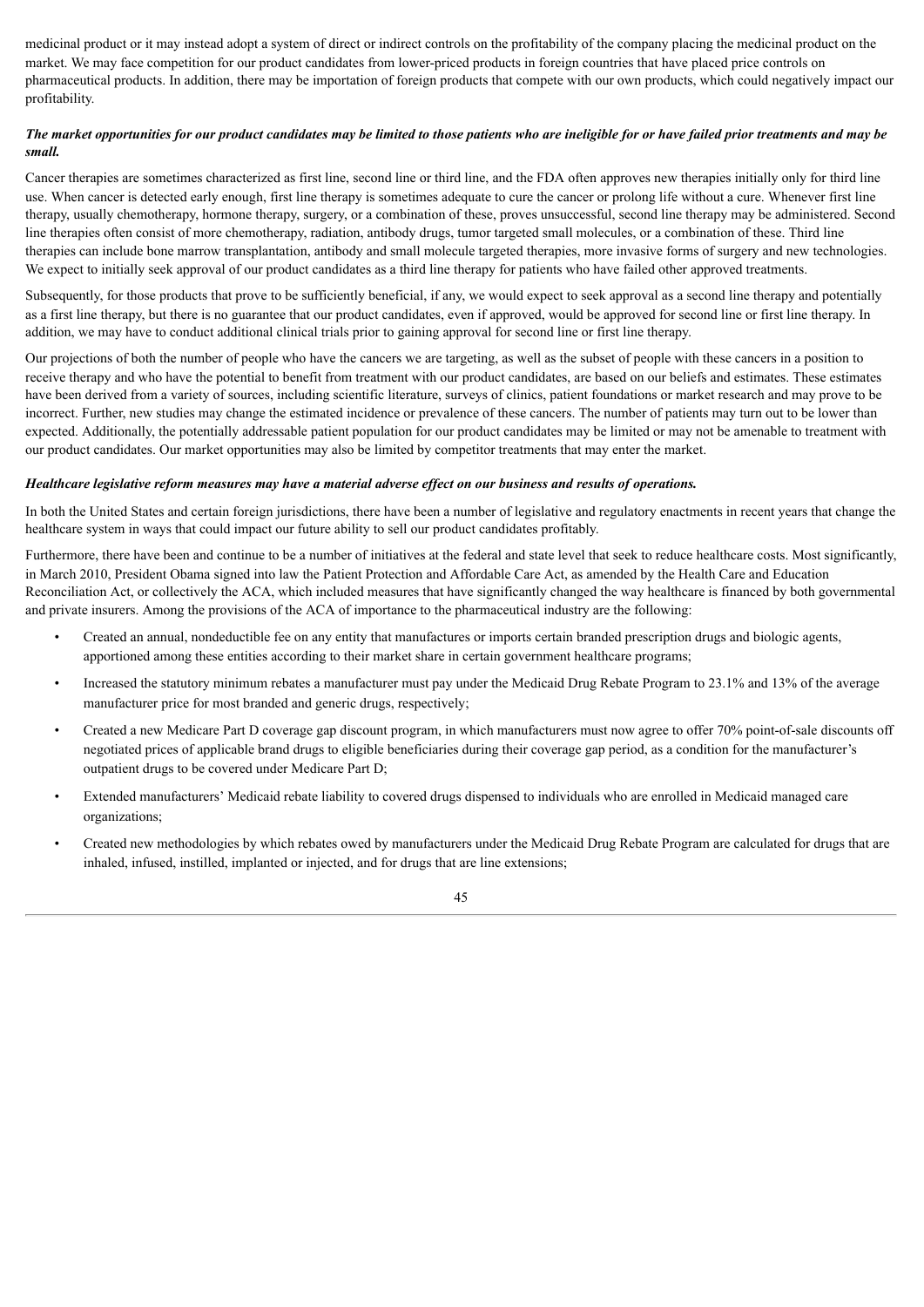- Expanded eligibility criteria for Medicaid programs by, among other things, allowing states to offer Medicaid coverage to additional individuals with income at or below 133% of the Federal Poverty Level, thereby potentially increasing both the volume of sales and manufacturers' Medicaid rebate liability;
- Expanded the entities eligible for discounts under the Public Health Service pharmaceutical pricing program;
- Created a new requirement to annually report drug samples that certain manufacturers and authorized distributors provide to physicians;
- Expanded healthcare fraud and abuse laws, including the False Claims Act and the federal Anti-Kickback Statute, new government investigative powers, and enhanced penalties for noncompliance;
- Created a licensure framework for follow-on biologic products;
- Created new requirements under the federal Physician Payments Sunshine Act for certain drug manufacturers to annually report information related to payments and other transfers of value made to physicians, as defined by such law, and teaching hospitals as well as ownership or investment interests held by physicians and their immediate family members;
- Created a Patient-Centered Outcomes Research Institute to oversee, identify priorities in, and conduct comparative clinical effectiveness research, along with funding for such research; and
- Established a Center for Medicare & Medicaid Innovation at the Centers for Medicare & Medicaid Services, or CMS, to test innovative payment and service delivery models to lower Medicare and Medicaid spending, potentially including prescription drug spending.

There have been executive, legal and political challenges to certain aspects of the ACA. For example, President Trump signed several executive orders and other directives designed to delay, circumvent or loosen certain requirements mandated by the ACA. Concurrently, Congress considered legislation to repeal or repeal and replace all or part of the ACA. While Congress has not passed comprehensive repeal legislation, several bills affecting the implementation of certain taxes under the ACA have been signed into law. In December 2017, Congress repealed the tax penalty, effective January 1, 2019, for an individual's failure to maintain ACA-mandated health insurance as part of the Tax Cuts and Jobs Act of 2017, or the Tax Act. On June 17, 2021, the U.S. Supreme Court dismissed a challenge on procedural grounds that argued that ACA is unconstitutional in its entirety because the "individual mandate" was repealed by Congress. Thus, the ACA will remain in effect in its current form. Further, prior to the U.S. Supreme Court ruling on January 28, 2021, President Biden issued an executive order that initiated a special enrollment period for purposes of obtaining health care coverage through the ACA marketplace, which began on February 21, 2021 and remained open through August 15, 2021. The executive order also instructed certain governmental agencies to review and reconsider their existing policies and rules that limit access to healthcare, including among others, reexamining Medicaid demonstration projects and waiver programs that include work requirements, and policies that create unnecessary barriers to obtaining access to health insurance coverage through Medicaid or the ACA. It is possible that the ACA will be subject to judicial or Congressional challenges in the future. It is unclear how any such challenges and the healthcare reform measures of the Biden administration will impact ACA and our business. The ultimate content, timing or effect of any healthcare reform measures on the U.S. healthcare industry is unclear.

Further, there has been increasing legislative and enforcement interest in the United States with respect to specialty drug pricing practices. As a result, there have been several U.S. Congressional inquiries and proposed and enacted federal and state legislation designed to, among other things, bring more transparency to drug pricing, review the relationship between pricing and manufacturer patient programs and reform government program reimbursement methodologies for drugs. At the federal level, the Trump administration used several means to propose or implement drug pricing reform, including through federal budget proposals, executive orders and policy initiatives. For example, on July 24, 2020 and September 13, 2020, the Trump administration announced several executive orders related to prescription drug pricing that attempt to implement several of the administration's proposals.

The FDA also released a final rule, effective November 30, 2020, implementing a portion of the importation executive order providing guidance for states to build and submit importation plans for drugs from Canada. Further, on November 20, 2020, the U.S. Department of Health and Human Services, or HHS, finalized a regulation removing safe harbor protection for price reductions from pharmaceutical manufacturers to plan sponsors under Medicare Part D, either directly or through pharmacy benefit managers, unless the price reduction is required by law. The implementation of the rule has been delayed by the Biden administration from January 1, 2022 to January 1, 2023 in response to ongoing litigation. The rule also creates a new safe harbor for price reductions reflected at the point-of-sale, as well as a new safe harbor for certain fixed fee arrangements between pharmacy benefit managers and manufacturers,

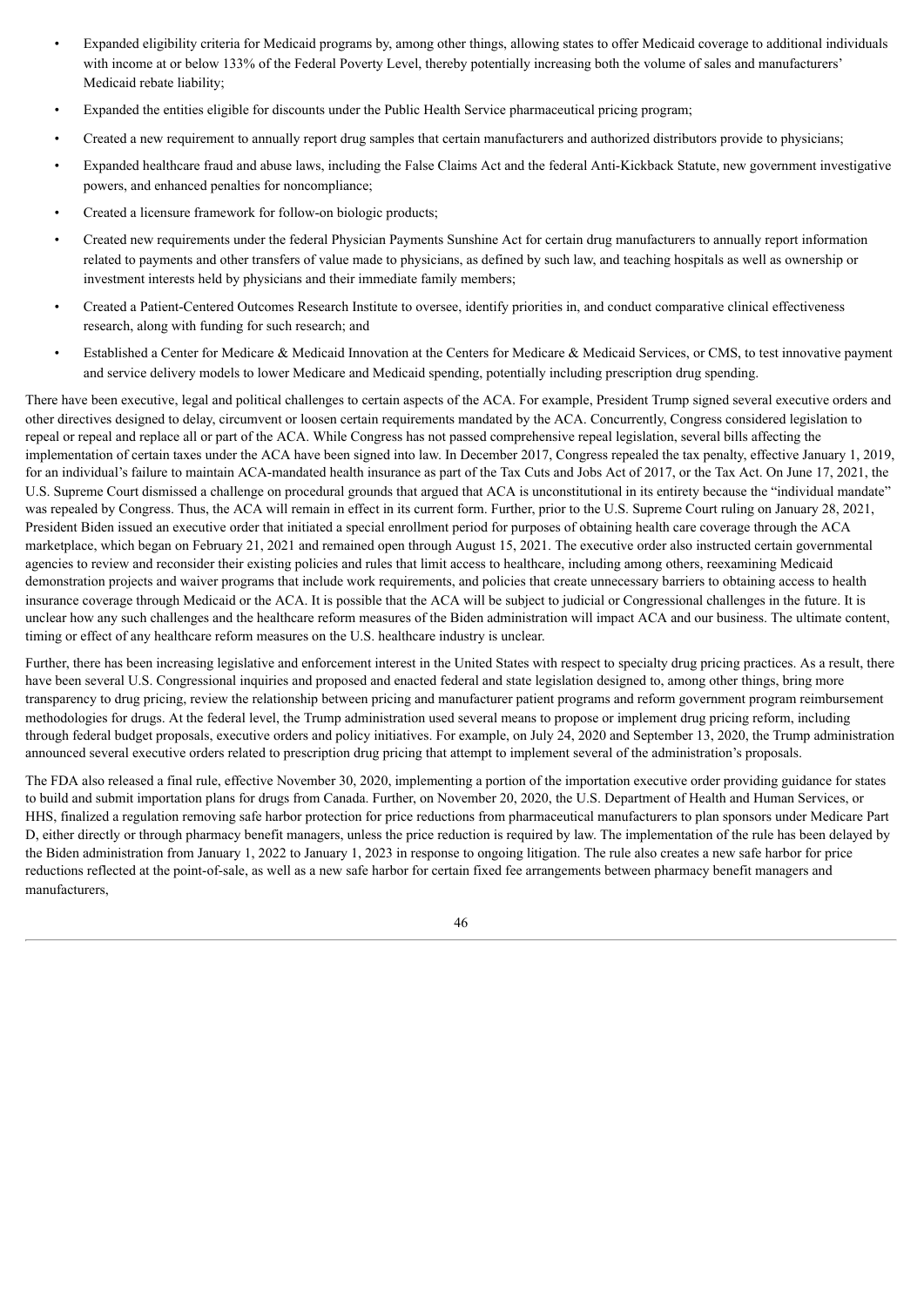the implementation of which have also been delayed until January 2023. On November 20, 2020, CMS issued an interim final rule implementing President Trump's Most Favored Nation, or MFN, executive order, which would tie Medicare Part B payments for certain physician-administered drugs to the lowest price paid in other economically advanced countries, effective January 1, 2021. As a result of litigation, challenging the MFN model on August 10, 2021, CMS published a proposed rule that seeks to rescind the MFN model interim rule. In addition, on March 11, 2021, President Biden signed the American Rescue Plan Act of 2021 into law, which eliminates the statutory Medicaid drug rebate price cap, currently set at 100% of a drug's average manufacturer price for single source and innovator multiple source products, beginning on January 1, 2024. Further, in July 2021, the Biden Administration released an executive order that included multiple provisions aimed at prescription drugs. In response to Biden's executive order, on September 9, 2021, HHS released a Comprehensive Plan for Addressing High Drug Prices that outlines principles for drug price reform. The plan sets out a variety of potential legislative policies that Congress could pursue as well as potential administrative actions by HHS. No legislative or administrative actions have been finalized to implement these principles. In addition, Congress is considering drug pricing as part of the budget reconciliation process. Individual states in the United States also have increasingly passed legislation and implemented regulations designed to control pharmaceutical product pricing, including price or patient reimbursement constraints, discounts, restrictions on certain product access and marketing cost disclosure and transparency measures, and, in some cases, designed to encourage importation from other countries and bulk purchasing.

It is possible that additional governmental action is taken in response to the COVID-19 pandemic.

We expect that healthcare reform measures that may be adopted in the future may result in more rigorous coverage criteria and in additional downward pressure on the price that we may receive for any approved product. Any reduction in reimbursement from Medicare or other government programs may result in a similar reduction in payments from private payors. The implementation of cost containment measures or other healthcare reforms may prevent us from being able to generate revenue, attain profitability or, if we receive regulatory approval, commercialize our products.

# If we fail to comply with federal and state healthcare laws, including fraud and abuse and health information privacy and security laws, we could face substantial penalties and our business, results of operations, financial condition and prospects could be adversely affected.

As a pharmaceutical company, even though we do not and will not control referrals of healthcare services or bill directly to Medicare, Medicaid or other third-party payors, certain federal and state healthcare laws and regulations pertaining to fraud and abuse and patients' rights are and will be applicable to our business. For example, we could be subject to healthcare fraud and abuse and patient privacy regulation by both the federal government and the states in which we conduct our business. The laws that may affect our ability to operate include, among others:

- The federal Anti-Kickback Statute, which regulates our business activities, including our clinical research and relationships with healthcare providers or other entities as well as our future marketing practices, educational programs and pricing policies, and by prohibiting, among other things, soliciting, receiving, offering or paying remuneration, directly or indirectly, to induce, or in return for, either the referral of an individual or the purchase or recommendation of an item or service reimbursable under a federal healthcare program, such as the Medicare and Medicaid programs;
- Federal civil and criminal false claims laws, including the False Claims Act, which permits a private individual acting as a "whistleblower" to bring actions on behalf of the federal government alleging violations of the False Claims Act, and civil monetary penalty laws, which prohibit, among other things, individuals or entities from knowingly presenting, or causing to be presented, claims for payment from Medicare, Medicaid or other third-party payors that are false or fraudulent;
- The federal Health Insurance Portability and Accountability Act of 1996, or HIPAA, which created new federal civil and criminal statutes that prohibit, among other things, executing a scheme to defraud any healthcare benefit program or making false statements relating to healthcare matters;
- The Health Information Technology for Economic and Clinical Health Act of 2009, or HITECH, and its implementing regulations, which impose certain requirements relating to the privacy, security and transmission of individually identifiable health information on entities and individuals subject to the law including certain healthcare providers, health plans, and healthcare clearinghouses, known as covered entities, as well as individuals and entities that perform services for them which involve the use, or disclosure of, individually identifiable health information, known as business associates and their subcontractors that use, disclose or otherwise process individually identifiable health information;
- Requirements under the Physician Payments Sunshine Act to report annually to CMS certain financial arrangements with physicians (defined to include doctors, dentists, optometrists, podiatrists and chiropractors) and teaching hospitals, as defined in the ACA and its implementing regulations, including reporting any "transfer of value" made or distributed to teaching

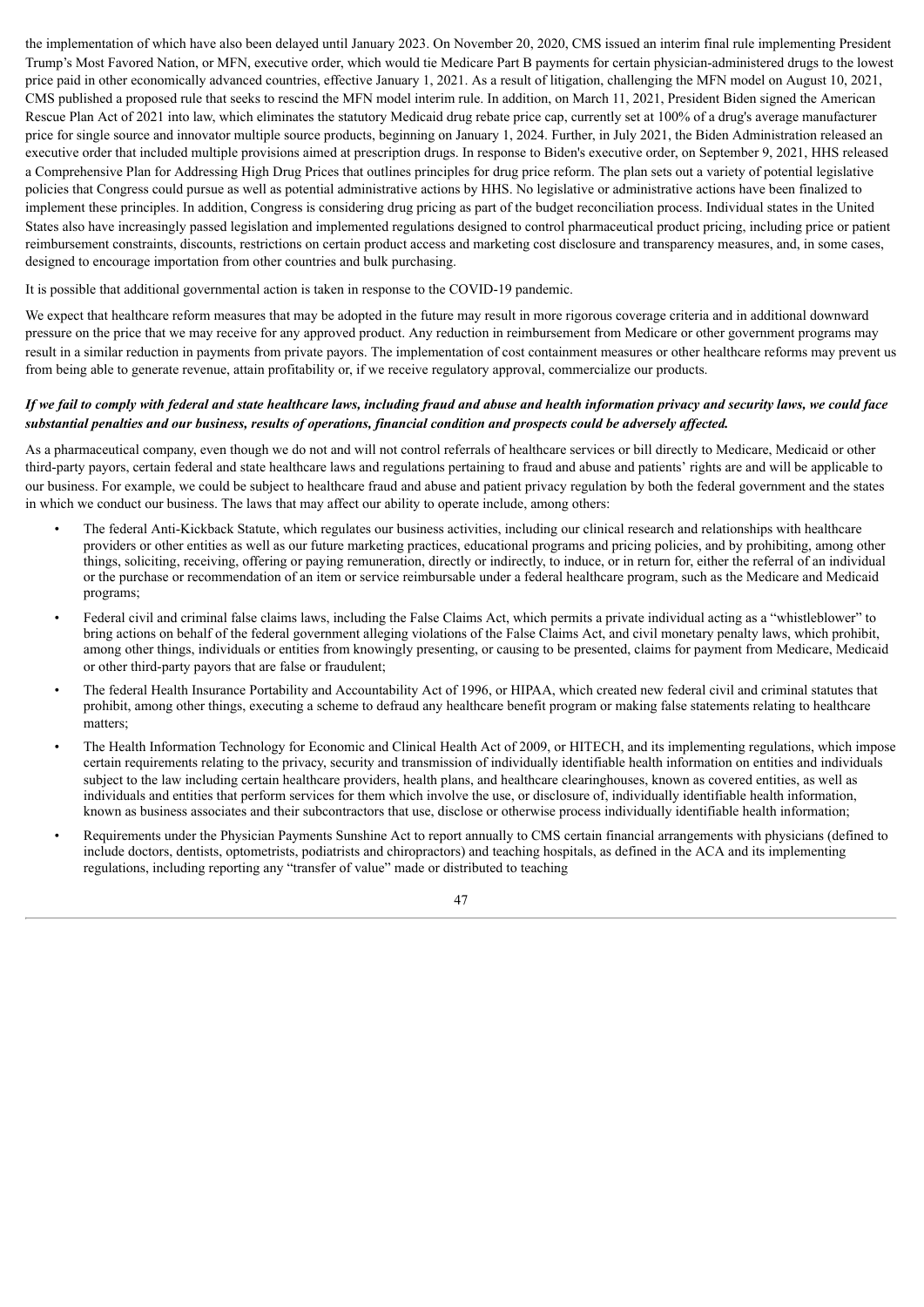hospitals, and physicians, as defined by such law and reporting any ownership and investment interests held by physicians and their immediate family members and applicable group purchasing organizations during the preceding calendar year, which will be expanded beginning in 2022, to require applicable manufacturers to report such information regarding its payments and other transfers of value made to physician assistants, nurse practitioners, clinical nurse specialists, anesthesiologist assistants, certified registered nurse anesthetists and certified nurse midwives during the previous year; and

State and foreign law equivalents of each of the above federal laws, such as anti-kickback and false claims laws which may apply to items or services reimbursed by any third-party payor, including commercial insurers; state laws that require pharmaceutical companies to comply with the industry's voluntary compliance guidelines and the applicable compliance guidance promulgated by the federal government that otherwise restricts certain payments that may be made to healthcare providers and entities; state laws that require drug manufacturers to report information related to payments and other transfer of value to physicians and other healthcare providers and entities; state laws that require the reporting of information related to drug pricing; state and local laws that require the registration of pharmaceutical sales representatives; and state and foreign laws governing the privacy and security of health information in certain circumstances, many of which differ from each other in significant ways and often are not preempted by HIPAA, thus complicating compliance efforts.

Because of the breadth of these laws and the narrowness of the statutory exceptions and safe harbors available, it is possible that some of our business activities, including our consulting agreements with physicians, some of whom receive stock or stock options as compensation for their services, could be subject to challenge under one or more of such laws. In addition, recent health care reform legislation has further strengthened these laws. For example, the ACA, among other things, amended the intent requirement of the federal Anti-Kickback Statute and certain criminal healthcare fraud statutes. A person or entity no longer needs to have actual knowledge of this statute or specific intent to violate it. Moreover, the ACA provides that the government may assert that a claim including items or services resulting from a violation of the federal Anti-Kickback Statute constitutes a false or fraudulent claim for purposes of the False Claims Act.

To the extent that any of our product candidates is ultimately sold in a foreign country, we may be subject to similar foreign laws and regulations.

Efforts to ensure that our business arrangements comply with applicable healthcare laws involve substantial costs. It is possible that governmental and enforcement authorities will conclude that our business practices do not comply with current or future statutes, regulations or case law interpreting applicable fraud and abuse or other healthcare laws and regulations. If any such actions are instituted against us, and we are not successful in defending ourselves or asserting our rights, we may be subject to significant penalties, including administrative, civil and criminal penalties, damages, fines, exclusion from participation in United States federal or state health care programs, such as Medicare and Medicaid, disgorgement, imprisonment, integrity oversight and reporting obligations, and the curtailment or restructuring of our operations any of which could materially adversely affect our ability to operate our business and our financial results. Although compliance programs can mitigate the risk of investigation and prosecution for violations of these laws, the risks cannot be entirely eliminated. Any action against us for violation of these laws, even if we successfully defend against it, could cause us to incur significant legal expenses and divert our management's attention from the operation of our business. Moreover, achieving and sustaining compliance with applicable federal and state privacy, security and fraud laws may prove costly.

#### *Our immuno-oncology product candidates may face competition in the future from biosimilars and/or new technologies.*

The Biologics Price Competition and Innovation Act of 2009, or BPCIA, provides an abbreviated pathway for the approval of follow-on biological products. Under the BPCIA, an application for a biosimilar product cannot be approved by the FDA until 12 years after the original branded product was approved under a BLA. However, there is a risk that the U.S. Congress could amend the BPCIA to significantly shorten this exclusivity period, potentially creating the opportunity for generic competition sooner than anticipated. Further, this data exclusivity does not prevent another company from developing a product that is highly similar to the original branded product, generating its own data and seeking approval. Data exclusivity only assures that another company cannot rely upon the data within the innovator's application to support the biosimilar product's approval.

We rely significantly on information technology and any failure, inadequacy, interruption or security lapse of that technology or loss of data, including any cyber security incidents, could compromise sensitive information related to our business, prevent us from accessing critical information or expose us to liability which could harm our ability to operate our business effectively and adversely affect our business and reputation.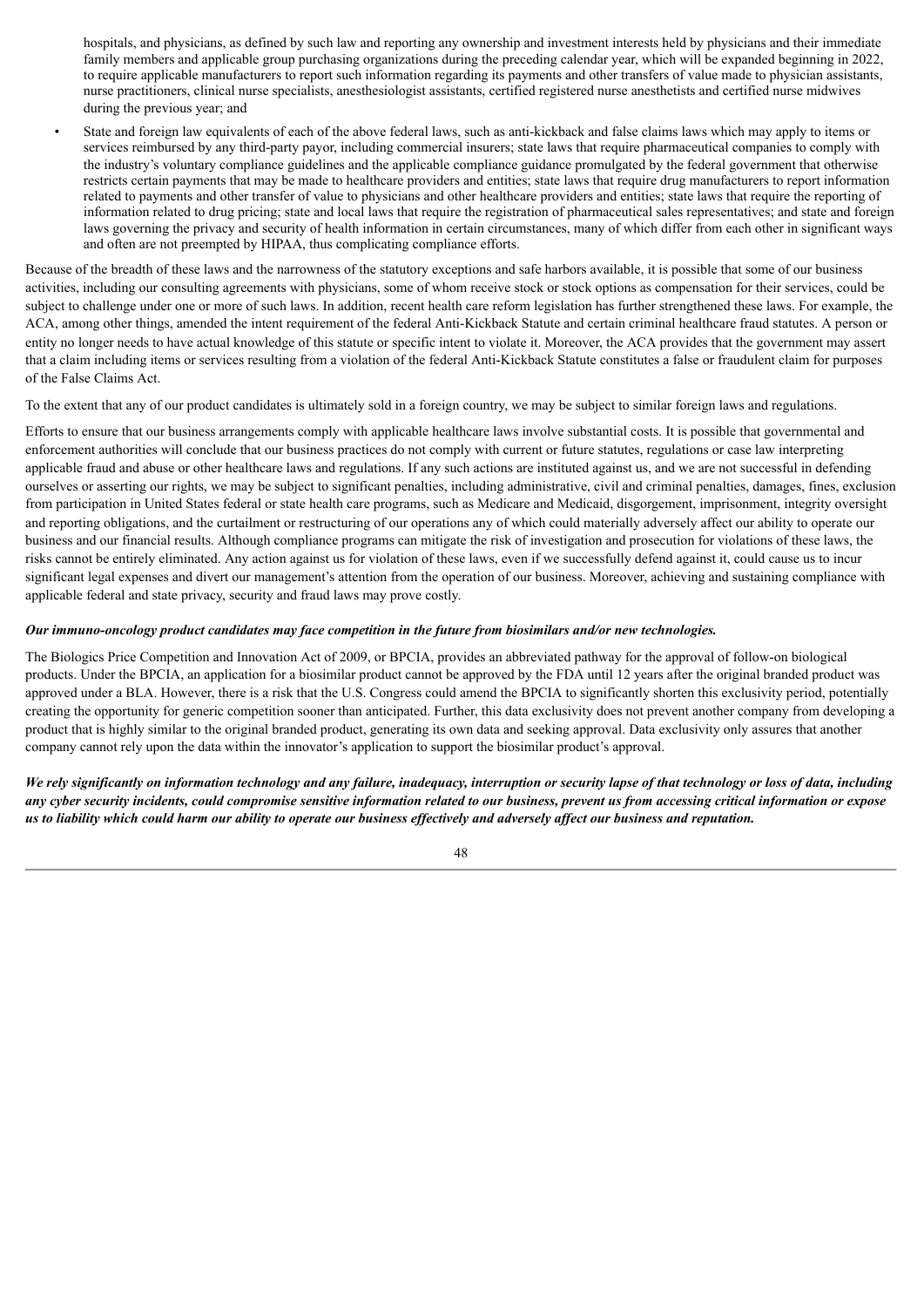In the ordinary course of our business, we, our contract research organizations and other third parties on which we rely collect and store sensitive data, including legally protected patient health information, personally identifiable information about our employees, intellectual property, and proprietary business information. We manage and maintain our applications and data utilizing on-site systems. These applications and data encompass a wide variety of business-critical information including research and development information and business and financial information.

The secure processing, storage, maintenance and transmission of this critical information is vital to our operations and business strategy. Despite the implementation of security measures, our internal computer systems and those of third parties with which we contract are vulnerable to damage from cyber-attacks, computer viruses, breaches, unauthorized access, interruptions due to employee error or malfeasance or other disruptions, or damage from natural disasters, terrorism, war and telecommunication and electrical failures. In addition, due to the COVID-19 pandemic, we have enabled many of our employees to work remotely, which may make us more vulnerable to cyberattacks. Any such event could compromise our networks and the information stored there could be accessed by unauthorized parties, publicly disclosed, lost or stolen. Although we have measures in place that are designed to detect and respond to such security incidents and breaches of privacy and security mandates, we cannot guarantee that those measures will be successful in preventing any such security incident. Any such access, disclosure or other loss of information could result in legal claims or proceedings, liability under laws that protect the privacy of personal information, government enforcement actions and regulatory penalties. Unauthorized access, loss or dissemination could also disrupt our operations, including our ability to conduct research, development and commercialization activities, process and prepare Company financial information, manage various general and administrative aspects of our business and damage our reputation, in addition to possibly requiring substantial expenditures of resources to remedy, any of which could adversely affect our business. The loss of clinical trial data could result in delays in our regulatory approval efforts and significantly increase our costs to recover or reproduce the data. In addition, there can be no assurance that we will promptly detect any such disruption or security breach, if at all. If the technology supporting our hunTR discovery engine were to experience a cyberincident resulting in the disclosure or theft of our proprietary screening software or library of TCRs, our business may be materially and negatively impacted. While we are not aware of any such material system failure, accident or security breach to date, to the extent that any disruption or security breach were to result in a loss of, or damage to, our data or applications, or inappropriate disclosure of confidential or proprietary information, we could incur liability and our research, development and commercialization efforts could be delayed.

#### **RISKS RELATED TO OUR INTELLECTUAL PROPERTY**

### If we or our licensors fail to adequately protect or enforce our intellectual property rights or secure rights to patents of others, the value of our intellectual property rights would diminish and our ability to successfully commercialize our products may be impaired.

Our success, competitive position, and future revenues will depend in part on our ability and the abilities of our licensors to obtain and maintain patent protection for our products, methods, processes and other technologies, to preserve confidential information, including trade secrets, to prevent third parties from infringing our proprietary rights, and to operate without infringing the proprietary rights of third parties.

To date, we have exclusive rights in the field of cancer treatment to certain U.S. and foreign intellectual property with respect to certain cell therapy and related technologies from MD Anderson and NCI, as well as with respect to the PGEN technology, including *Sleeping Beauty*. Under the MD Anderson License, future patent applications require the agreement of each of MD Anderson, PGEN and us, and MD Anderson has the right to control the preparation, filing, and prosecution of such patent applications unless the parties agree that we or PGEN instead may control such activities. Although under the agreement MD Anderson has agreed to review and incorporate any reasonable comments that we or PGEN may have regarding licensed patents and patent applications, we cannot guarantee that our comments will be solicited or followed. Under the Patent License with the NCI for certain TCRs, the NCI is responsible for the preparation, filing, prosecution, and maintenance of patent applications and patents licensed to us. Although under the Patent License, the NCI is required to consult with us in the preparation, filing, prosecution, and maintenance of all its patent applications and patents licensed to us, we cannot guarantee that our comments will be solicited or followed. Under our License Agreement with PGEN, PGEN has the right, but not the obligation, to prepare, file, prosecute, and maintain the patents and patent applications licensed to us and shall bear all related costs incurred by it in regard to those actions. PGEN is required to consult with us and keep us reasonably informed of the status of the patents and patent applications licensed to us, and to confer with us prior to submitting any related filings and correspondence. Although under the License Agreement PGEN has agreed to consider in good faith

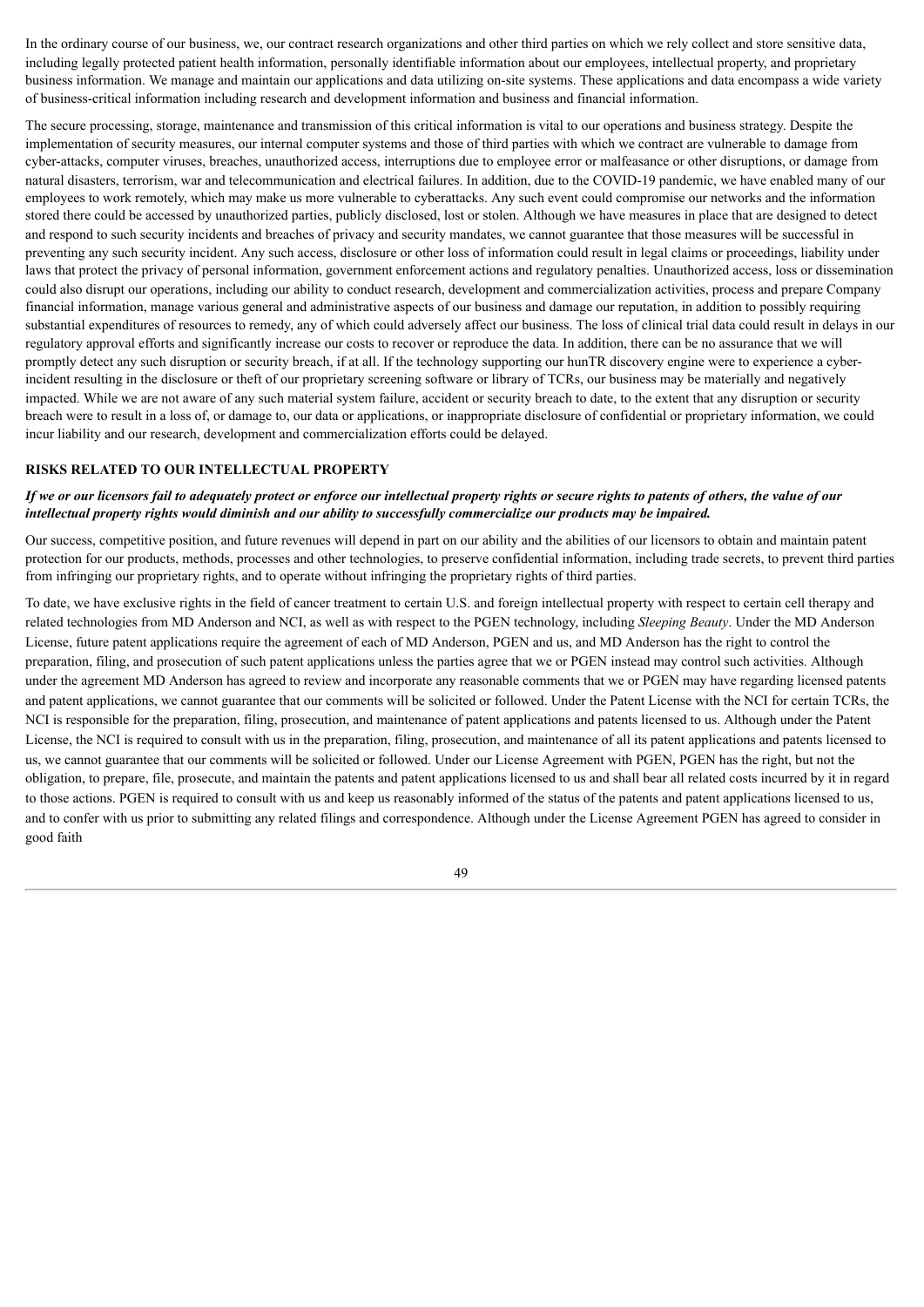and consult with us regarding any comments we may have regarding these patents and patent applications, we cannot guarantee that our comments will be solicited or followed. Without direct control of the in-licensed patents and patent applications, we are dependent on MD Anderson, the NCI or PGEN, as applicable, to keep us advised of prosecution, particularly in foreign jurisdictions where prosecution information may not be publicly available. We anticipate that we, MD Anderson, the NCI and PGEN will file additional patent applications both in the United States and in other jurisdictions. However, we cannot predict or guarantee for either our in-licensed patent portfolios or for Alaunos' patent portfolio:

- When, if at all, any patents will be granted on such applications;
- The scope of protection that any patents, if obtained, will afford us against competitors;
- That third parties will not find ways to invalidate and/or circumvent our patents, if obtained;
- That others will not obtain patents claiming subject matter related to or relevant to our product candidates; or
- That we will not need to initiate litigation and/or administrative proceedings that may be costly whether we win or lose.

The patent prosecution process is expensive and time-consuming, and we may not be able to file and prosecute all necessary or desirable patent applications at a reasonable cost, in a timely manner or at all. It is also possible that we will fail to identify patentable aspects of our research and development output before it is too late to obtain patent protection. Moreover, in some circumstances, we do not have the right to control the preparation, filing and prosecution of patent applications, or to maintain the patents, covering technology that we license from third parties. We may also require the cooperation of our licensors in order to enforce the licensed patent rights, and such cooperation may not be provided. Therefore, these patents and applications may not be prosecuted and enforced in a manner consistent with the best interests of our business.

The patent position of biotechnology and pharmaceutical companies generally is highly uncertain, involves complex legal and factual questions and has in recent years been the subject of much litigation. In addition, the laws of other jurisdictions may not protect our rights to the same extent as the laws of the United States. For example, methods of therapeutic treatment, which are patent-eligible in the United States, may not be claimed in many other jurisdictions; some patent offices (such as the European Patent Office) may permit the redrafting of method of treatment claims into a "medical use" format that is patent-eligible, while other patent offices (such as the Indian Patent Office) may not accept any redrafted claiming format for such claims.

Changes in patent laws or in interpretations of patent laws in the United States and other jurisdictions may diminish the value of our intellectual property or narrow the scope of our patent protection. In September 2011, the Leahy-Smith America Invents Act, or the Leahy-Smith Act, was signed into law, resulting in a number of significant changes to United States patent law. These changes include provisions that affect the way patent applications are prosecuted and may also affect patent litigation. In addition, the United States Supreme Court has ruled on several patent cases in recent years, narrowing the scope of patent protection available in certain circumstances or weakening the rights of patent owners in certain situations. This combination of events has created uncertainty with respect to the value of patents, once obtained, and with regard to our ability to obtain patents in the future. As the USPTO continues to implement the Leahy-Smith Act, and as the federal courts have the opportunity to interpret the Leahy-Smith Act, the laws and regulations governing patents, and the rules regarding patent procurement could change in unpredictable ways that would weaken our ability to obtain new patents or to enforce our existing patents and patents that we might obtain in the future.

Certain technologies utilized in our research and development programs are already in the public domain. Moreover, a number of our competitors have developed technologies, or filed patent applications or obtained patents on technologies, compositions and methods of use that are relevant to our business and may cover or conflict with our owned or licensed patent applications, technologies or product candidates. Such conflicts could limit the scope of the patents, if any, that we may be able to obtain. Because patent applications in the United States and many foreign jurisdictions are typically not published until 18 months after filing, or in some cases at all, and because publications of discoveries in the scientific literature lag behind actual discoveries per se, neither we nor our licensors can be certain that others have not filed patent applications for technology used by us or covered by our pending patent applications. We cannot know with certainty whether we were the first to make and file for the inventions claimed in our owned patent portfolio, or whether our licensors were the first to make and file for the inventions claimed in our in-licensed patent portfolio. As a result, the issuance, scope, validity, enforceability and commercial value of our patent rights are highly uncertain. Our pending and future patent applications may not result in the issuance of patents that protect our technology or products, in whole or in part, or that effectively prevent others from commercializing competitive technologies and products. In addition, our own earlier filed patents and applications or those of MD Anderson, NCI or PGEN may limit the scope of later patents we obtain, if any. If third parties file or have

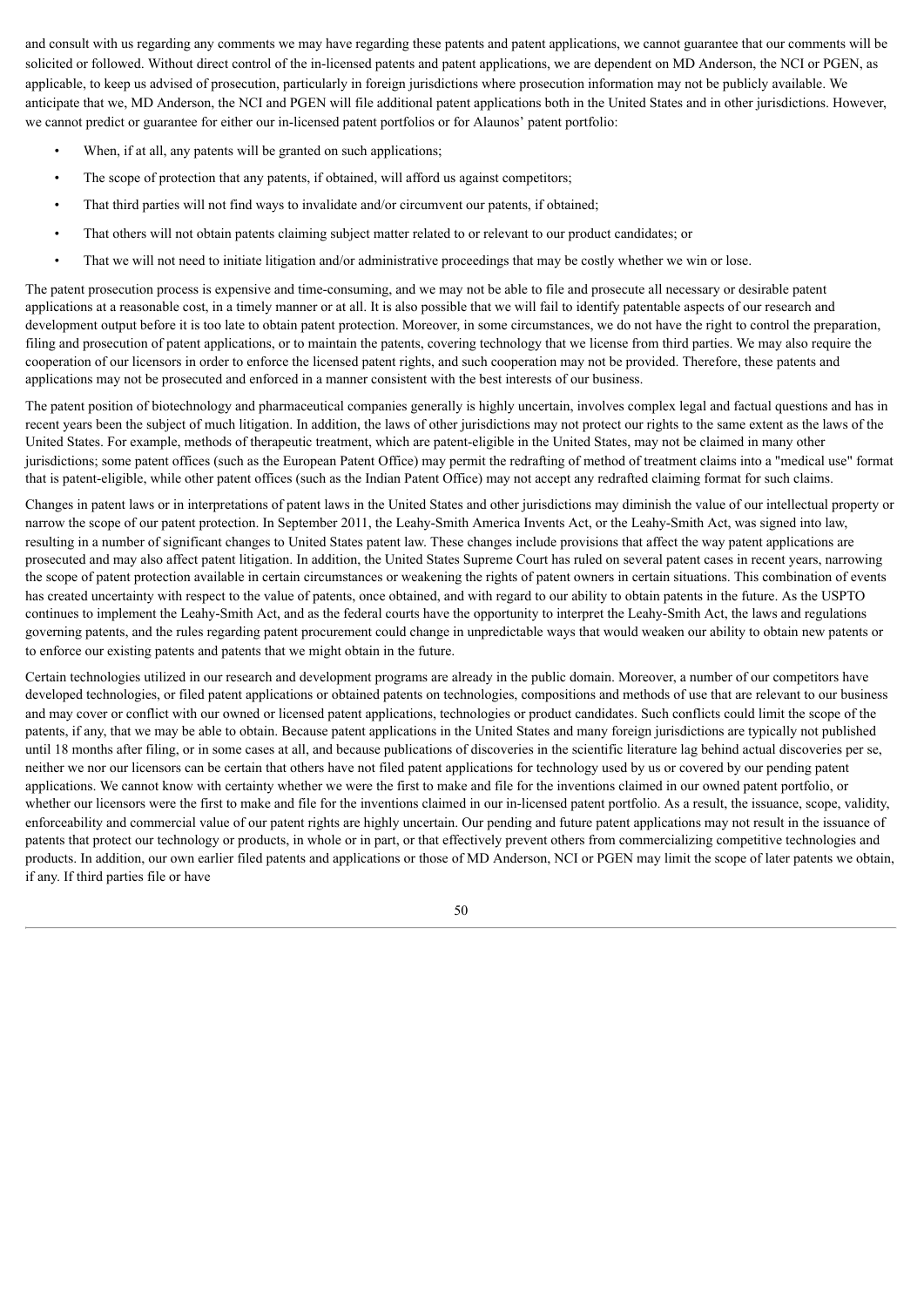filed patent applications or obtained patents on technologies, compositions and methods of use that are relevant to our business and that cover or conflict with our owned or licensed patent applications, technologies or product candidates, we may be required to challenge such protection, terminate or modify our programs impacted by such protection, or obtain licenses from such third parties, which might not be available on acceptable terms, or at all.

Even if our owned and licensed patent applications were to be issued as patents, they may not issue in a form that would provide us with any meaningful protection, prevent competitors from competing with us or otherwise provide us with any competitive advantage. Our competitors may be able to circumvent our owned or licensed patents by developing similar or alternative technologies or products in a non-infringing manner.

The issuance of a patent is not conclusive as to its inventorship, scope, validity or enforceability, and our owned and licensed patents may be challenged in the courts or patent offices in the United States and abroad. Such challenges may result in loss of exclusivity due to our patents being narrowed, invalidated or held unenforceable, which could limit our ability to stop others from using or commercializing similar or identical technology and products, or limit the duration of the patent protection of our technology and products. Given the amount of time required for the development, testing and regulatory review of new product candidates, patents protecting such candidates might expire before or even after such candidates are commercialized. As a result, our owned and licensed patent portfolio may not provide us with sufficient rights to exclude others from commercializing products similar or identical to ours.

#### If we are unable to protect the confidentiality of our confidential information, our business and competitive position would be harmed.

Our success also depends upon the skills, knowledge, and experience of our scientific and technical personnel, our consultants and advisors, as well as our licensors and contractors. To help protect our proprietary know-how and our inventions for which patents may be unobtainable or difficult to obtain, and to maintain our competitive position, we rely on trade secret protection and confidentiality agreements. To this end, it is our general policy to require our employees, consultants, advisors, and contractors to enter into agreements that prohibit the disclosure of confidential information and, where applicable, require disclosure and assignment to us of the ideas, developments, discoveries, and inventions important to our business. These agreements may not provide adequate protection for our trade secrets, know-how, confidential information or other proprietary information in the event of any unauthorized use or disclosure or the lawful development by others of such information. Moreover, we may not be able to obtain adequate remedies for any breaches of these agreements. Our trade secrets or other confidential information may also be obtained by third parties by other means, such as breaches of our physical or computer security systems. Enforcing a claim that a party illegally disclosed or misappropriated a trade secret or other confidential information is difficult, expensive and time-consuming, and the outcome is unpredictable. In addition, some courts inside and outside the United States are less willing or unwilling to protect trade secrets. If any of our trade secrets or other confidential information were to be lawfully obtained or independently developed by competitors, we would have no right to prevent them, or those to whom they communicate it, from using that technology or information to compete with us. If any of our trade secrets, know-how or other proprietary information is disclosed, the value of our trade secrets, know-how and other proprietary rights would be significantly impaired and our business and competitive position would suffer.

# Third-party claims of intellectual property infringement would require us to spend significant time and money and could prevent us from developing or *commercializing our products.*

In order to protect or enforce patent rights, we may initiate patent infringement litigation against third parties. Similarly, we may be sued by others for patent infringement. We also may become subject to pre- and post-grant proceedings conducted in the USPTO, including interferences, derivations, postgrant review, *inter partes* review, or reexamination. In other jurisdictions, our patent estate may be subject to pre- and post-grant opposition, nullity, revocation proceedings, and the like. Asserting and defending against intellectual property actions are costly and divert technical and management personnel away from their normal responsibilities.

Our commercial success depends upon our ability, and the ability of our collaborators, to develop, manufacture, market and sell our product candidates without infringing the proprietary rights of third parties. There is considerable intellectual property litigation in the biotechnology and pharmaceutical industries. While no such litigation has been brought against us and we have not been held by any court to have infringed a third party's intellectual property rights, we cannot guarantee that our products or use of our products do not infringe or will not be asserted to infringe third-party patents. It is also possible that we have failed to identify relevant third-party patents or applications, or that as-yet unpublished third-party patent applications will later result in the grant of patents relevant to our business. Another possibility is for a third-party patent or patent application to first contain claims not relevant to our business but then to be reissued or amended in such a way that it does become relevant.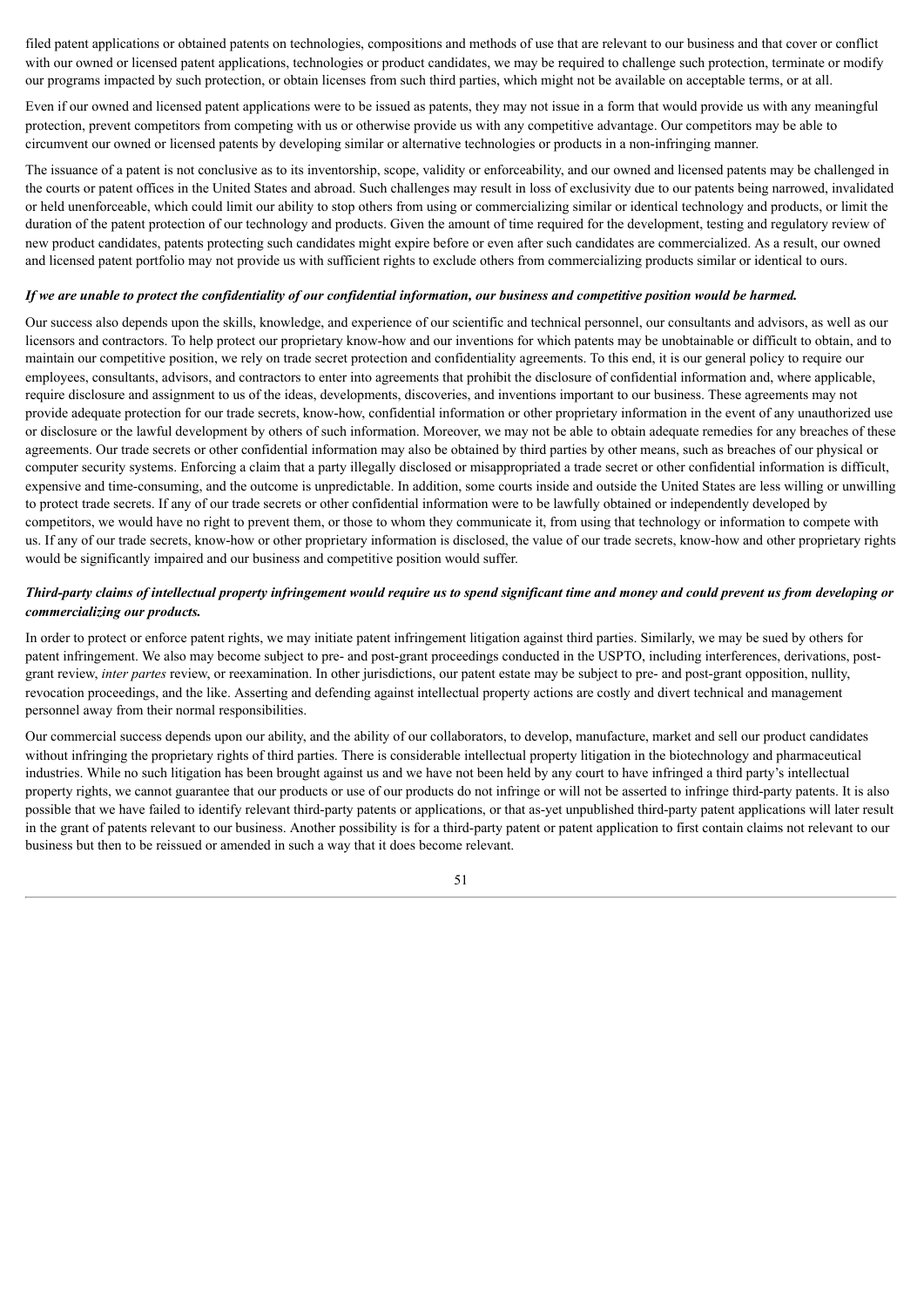Our research, development and commercialization activities, as well as any product candidates or products resulting from these activities, may infringe or be asserted to infringe patents or patent applications under which we do not hold licenses or other rights. Owning a patent does not confer on the patentee the right to practice the claimed invention and does not protect the patentee from being sued for infringement of another owner's patent. Our patent position cannot and does not provide any assurance that we are not infringing or will not be asserted to infringe the patent rights of another.

The patent landscape in the field of immuno-oncology is particularly complex. We are aware of numerous United States and foreign patents and pending patent applications of third parties directed to compositions, methods of use and methods of manufacture of immuno-oncology products. In addition, there may be patents and patent applications in the field of which we are not aware. The technology we license from MD Anderson, NCI and PGEN is earlystage technology, and we are in the process of designing and developing products using this technology. Although we will seek to avoid pursuing the development of products that may infringe any third-party patent claims that we believe to be valid and enforceable, we may fail to do so. Moreover, given the breadth and number of claims in patents and pending patent applications in the field of immuno-oncology and the complexities and uncertainties associated with them, third parties may allege that we are infringing patent claims even if we do not believe such claims have merit.

If a claim for patent infringement is asserted, there can be no assurance that the resolution of the claim would permit us to continue marketing the relevant product on commercially reasonable terms, if at all. We may not have sufficient resources to bring these actions to a successful conclusion. If we do not successfully defend any infringement actions to which we become a party or if we are unable to have any asserted third-party patents declared invalid or unenforceable, we may have to pay substantial monetary damages, which can be tripled if the infringement is deemed willful, and/or we may be required to discontinue or significantly delay commercialization and development of the affected products.

Any legal action against us or our collaborators claiming damages and seeking to enjoin developmental or marketing activities relating to affected products could, in addition to subjecting us to potential liability for damages, require us or our collaborators to obtain licenses to continue to develop, manufacture, or market the affected products. Such licenses may not be available to us on commercially reasonable terms, or at all.

An adverse determination in a proceeding involving our owned or licensed intellectual property may allow entry in the market of substitutes, including biosimilar or generic substitutes, for our products.

# Obtaining and maintaining our patent protection depends on compliance with various procedural, document submission, fee payment and other requirements imposed by governmental patent agencies, and our patent protection could be reduced or eliminated for noncompliance with these *requirements.*

Annuities and other similar fees must be paid to the respective patent authority to maintain patents (or patents and patent applications) in most jurisdictions worldwide. Further, patent authorities in jurisdictions worldwide require compliance with a number of procedural, documentary, fee payment and other similar provisions during the patent application process. While an inadvertent lapse can in many cases be cured by payment of a late fee or by other means in accordance with the applicable rules, there are situations in which noncompliance can result in abandonment or lapse of the patent or patent application, resulting in partial or complete loss of patent rights in the relevant jurisdiction. Noncompliance events that could result in abandonment or lapse of a patent or patent application include, but are not limited to, failure to respond to official actions within prescribed time limits, non-payment of fees, and failure to submit documents with the necessary formal requirements such as notarization and legalization. In such an event, our competitors might be able to enter the market, which would have a material adverse effect on our business.

We license rights to products and technology that are important to our business, and we expect to enter into additional licenses in the future. For instance, we have in-licensed patents and patent applications under our MD Anderson License, our license agreement with the NCI, and our license agreement with PGEN. Under these agreements, we are subject to a range of obligations pertaining to commercialization and development, sublicensing, royalty, patent prosecution and maintenance, and insurance.

Any failure by us to obtain a needed license, comply with any of these obligations or any other breach by us of our license agreements could give the licensor the right to terminate the license in whole, terminate the exclusive nature of the license or bring a claim against us for damages. Any such termination or claim could have a material adverse effect on our financial condition, results of operations, liquidity or business. Even if we contest any such termination or claim and are ultimately successful, such dispute could lead to delays in the development or commercialization of potential products and result in time-consuming and expensive litigation or arbitration. On termination we may be required to license to the licensor any related intellectual property that we developed.

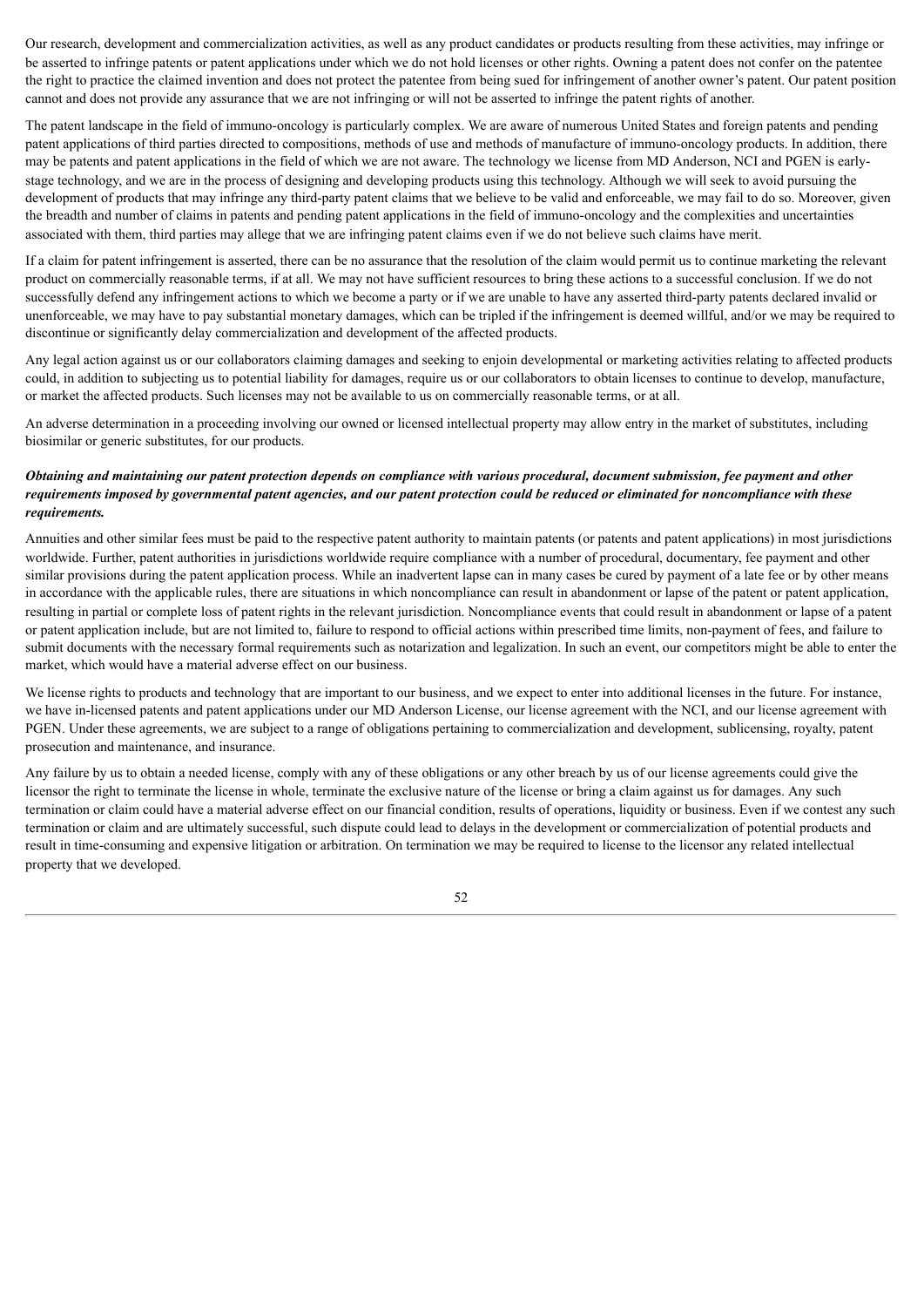In addition, in certain cases, the rights licensed to us are rights of a third party licensed to our licensor. In such instances, if our licensors do not comply with their obligations under such licenses, our rights under our license agreements with our licensor may be adversely affected.

In addition, the licensing or acquisition of third-party intellectual property rights is a highly competitive area, and a number of more established companies are also pursuing strategies to license or acquire third party intellectual property rights that we may consider attractive or necessary. These established companies may have a competitive advantage over us due to their size, capital resources and greater clinical development and commercialization capabilities. In addition, companies that perceive us to be a competitor may be unwilling to assign or license rights to us. We also may be unable to license or acquire third party intellectual property rights on terms that would allow us to make an appropriate return on our investment or at all. If we are unable to successfully obtain rights to required third party intellectual property rights or maintain the existing intellectual property rights we have, we may have to abandon development of the relevant program or product candidate, which could have a material adverse effect on our business, financial condition, results of operations, and prospects.

### We may be subject to claims by third parties asserting that our employees or we have misappropriated their intellectual property or claiming ownership *of what we regard as our own intellectual property.*

Many of our employees were previously employed at universities or at other biotechnology or pharmaceutical companies, including our competitors or potential competitors. Although we try to ensure that our employees do not use the proprietary information or know-how of others in their work for us, we may be subject to claims that these employees or we have used or disclosed intellectual property, including trade secrets or other proprietary information, of any such employee's former employer. Litigation may be necessary to defend against these claims.

In addition, while it is our policy to require our employees and contractors who may be involved in the development of intellectual property to execute agreements assigning such intellectual property to us, we may be unsuccessful in executing such an agreement with each party who in fact develops intellectual property that we regard as our own. Our and their assignment agreements may not be self-executing or may be breached, and we may be forced to bring claims against third parties, or defend claims they may bring against us, to determine the ownership of what we regard as our intellectual property.

If we fail in prosecuting or defending any such claims, in addition to paying monetary damages, we may lose valuable intellectual property rights or personnel. Even if we are successful in prosecuting or defending against such claims, litigation could result in substantial costs and be a distraction to management.

# **OTHER RISKS RELATED TO OUR COMPANY**

#### *Our stock price has been, and may continue to be, volatile.*

The market price for our common stock is volatile and may fluctuate significantly in response to a number of factors, most of which we cannot control, including:

- Price and volume fluctuations in the overall stock market;
- Changes in operating results and performance and stock market valuations of other biopharmaceutical companies generally, or those that develop and commercialize cancer drugs in particular;
- Market conditions or trends in our industry or the economy as a whole;
- Preclinical studies or clinical trial results;
- the commencement, enrollment or results of the planned clinical trials of our product candidates or any future clinical trials we may conduct, or changes in the development status of our product candidates;
- Public concern as to the safety of drugs developed by us or others;
- The financial or operational projections we may provide to the public, any changes in these projections or our failure to meet these projections;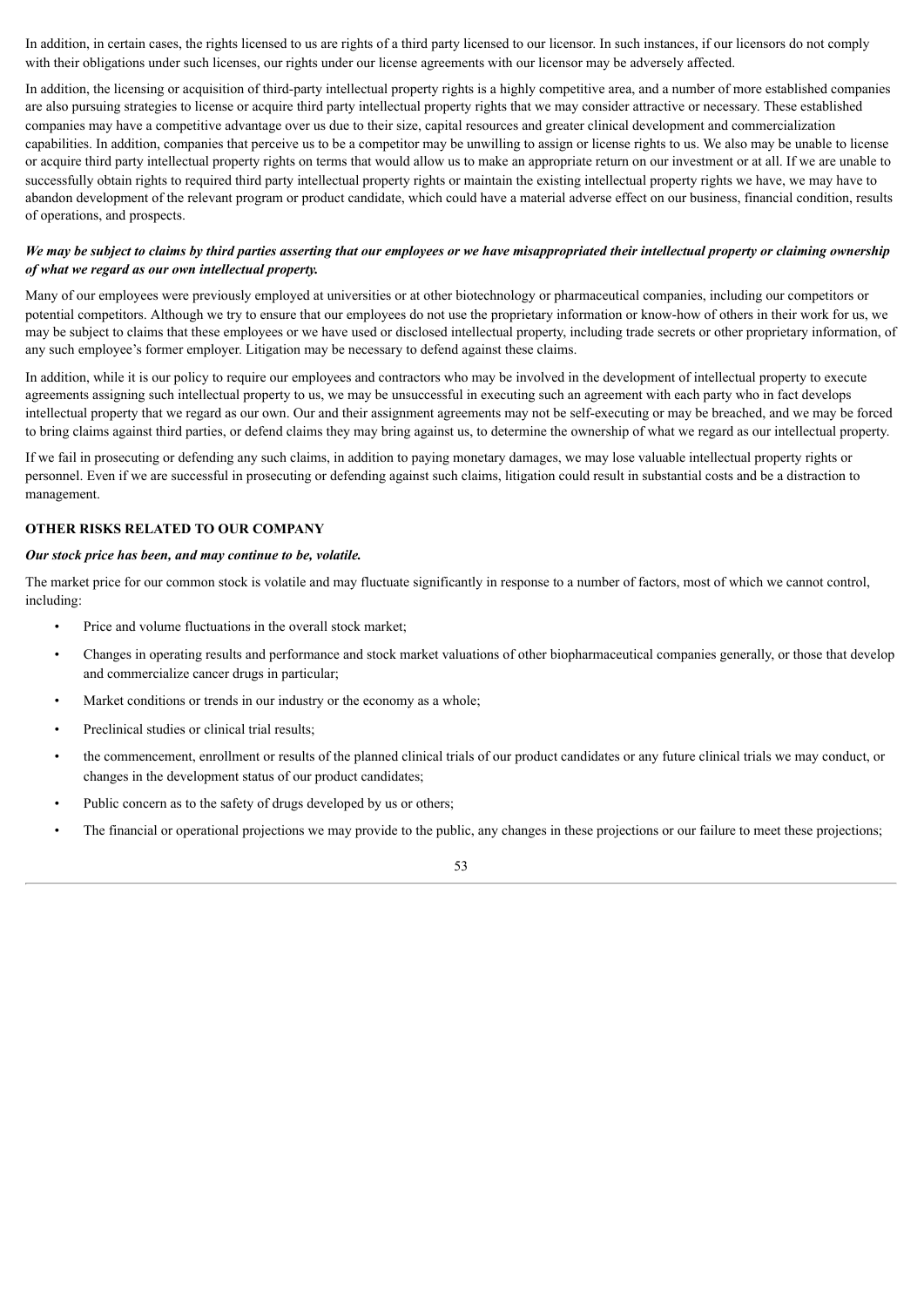- Comments by securities analysts or changes in financial estimates or ratings by any securities analysts who follow our common stock, our failure to meet these estimates or failure of those analysts to initiate or maintain coverage of our common stock;
- The public's response to press releases or other public announcements by us or third parties, including our filings with the SEC, as well as announcements of the status of development of our products, announcements of technological innovations or new therapeutic products by us or our competitors, announcements regarding collaborative agreements and other announcements relating to product development, litigation and intellectual property impacting us or our business;
- Government regulation;
- FDA determinations on the approval of a product candidate BLA submission;
- The sustainability of an active trading market for our common stock;
- Future sales of our common stock by us, our executive officers, directors and significant stockholders;
- Announcements of mergers or acquisition transactions;
- Our inclusion or deletion from certain stock indices;
- Developments in patent or other proprietary rights;
- Changes in reimbursement policies;
- Announcements of medical innovations or new products by our competitors;
- Announcements of changes in our senior management or directors;
- General economic, industry, political and market conditions, including, but not limited to, the ongoing impact of the COVID-19 pandemic;
- Other events or factors, including those resulting from war, incidents of terrorism, natural disasters, pandemics or responses to these events; and
- Changes in accounting principles.

In addition, the stock market in general and our stock in particular from time to time experiences significant price and volume fluctuations unrelated to the operating performance of particular companies, including in connection with the ongoing COVID-19 pandemic, which has resulted in decreased stock prices for many companies notwithstanding the lack of a fundamental change in their underlying business models or prospects. Public debt and equity markets, and in particular the Nasdaq Global Select Market, have experienced extreme price and volume fluctuations that have affected and continue to affect the market prices of equity securities of many biopharmaceutical companies.

Stock prices of many biopharmaceutical companies have fluctuated in a manner unrelated or disproportionate to the operating performance of those companies. In the past, stockholders have instituted securities class action litigation following periods of market volatility. If we were involved in securities litigation, we could incur substantial costs and our resources, and the attention of management could be diverted from our business.

# If we fail to satisfy applicable listing standards, our common stock may be delisted from the Nasdaq Global Select Market. Delisting could prevent us *from maintaining an active, liquid and orderly trading market.*

Our ability to publicly or privately sell equity securities and the liquidity of our common stock could be adversely affected if we are delisted from The Nasdaq Global Select Market or if we are unable to transfer our listing to another stock market. On March 17, 2022, we were notified by The Nasdaq Stock Market LLC, or Nasdaq, that we were in breach of Listing Rule 5450(a)(1), or the Minimum Bid Price Rule, for continued listing on The Nasdaq Global Select Market because the minimum bid price of our listed securities for 30 consecutive business days had been less than \$1 per share. In accordance with Nasdaq Listing Rule 5810(c)(3)(A), or the Compliance Period Rule, we have been provided a period of 180 calendar days, or until September 13, 2022, or the Compliance Date, to regain compliance with the Bid Price Requirement. If, at any time before the Compliance Date, the bid price for our common stock closes at \$1.00 or more for a minimum of 10 consecutive business days as required under the Compliance Period Rule, Nasdaq will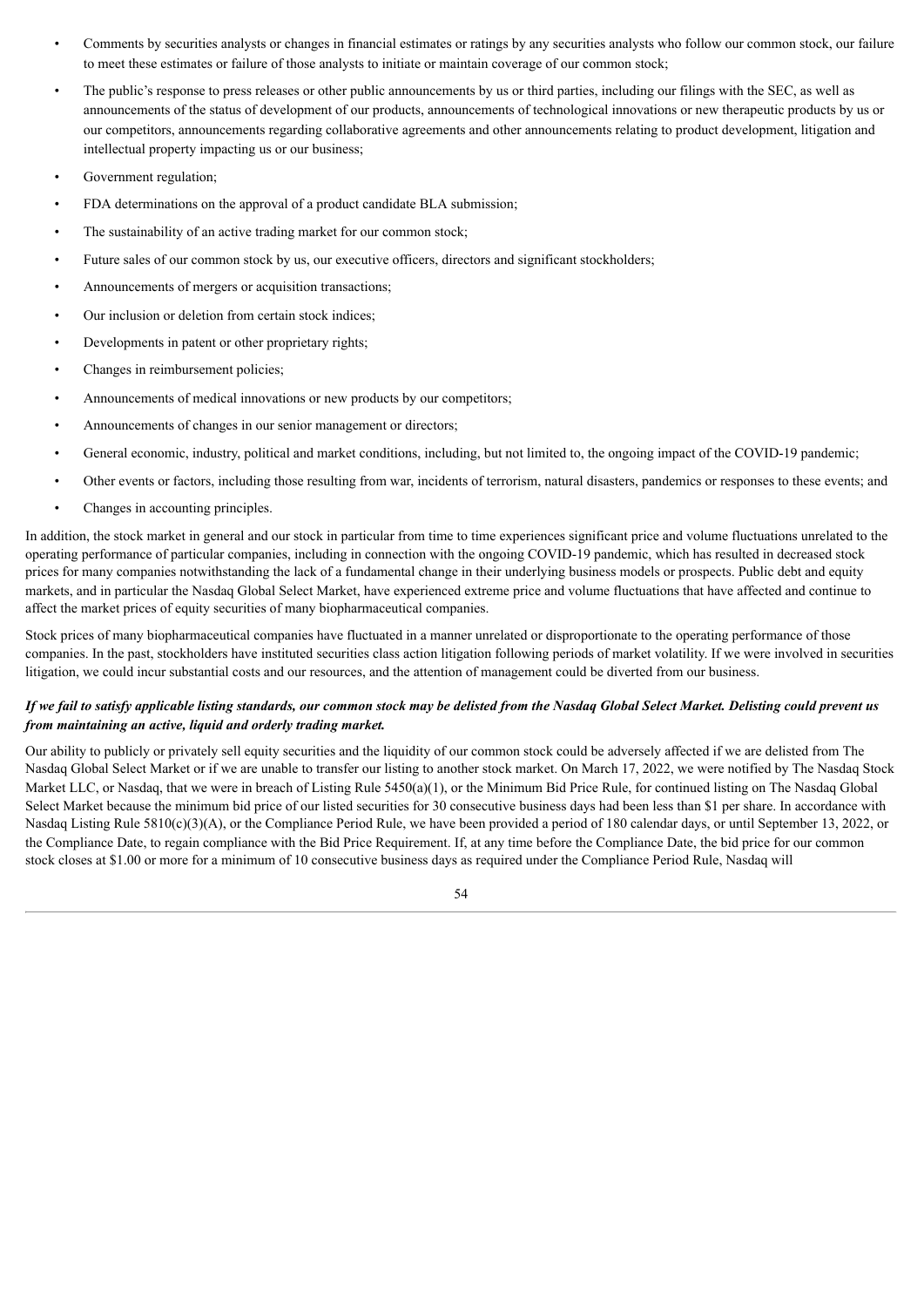provide us written notification that we have regained compliance with the Bid Price Requirement, unless Nasdaq exercises its discretion to extend this tenday period.

During this 180-day period, we would anticipate reviewing our options to regain compliance with the minimum bid requirements, including conducting a reverse stock split. On April 27, 2022, we filed a definitive proxy statement, which included a proposal to effect a reverse stock split, if needed in the discretion of our board of directors to regain compliance with the Minimum Bid Price Rule, at a ratio between the range of 1-for -5 and 1-for-15, inclusive. On May 11, 2022, the closing price of our common stock was \$0.55 per share. If we are unable to continue to meet the requirements for listing on the Nasdaq Global Select Market we may apply to Nasdaq to list our common stock on the Nasdaq Capital Markets which may also provide us up to an additional 180 days to regain compliance with the Minimum Bid Price Rule. Nasdaq would have to accept our application to list on the Nasdaq Capital Market and we would need to show our compliance with the other listing standards and provide Nasdaq written notice of our intention to cure the bid price deficiency. Should Nasdaq determine that we are not eligible to list on the Nasdaq Capital Market or we elect not to submit an application to transfer to the Nasdaq Capital Market we will receive written notice that our common stock will be delisted, at which point we will have the opportunity to appeal that decision. If our common stock is delisted by Nasdaq, it could lead to a number of negative implications, including an adverse effect on the price of our common stock, deterring broker-dealers from making a market in or otherwise seeking or generating interest in our common stock, increased volatility in our common stock, reduced liquidity in our common stock, the loss of federal preemption of state securities laws and greater difficulty in obtaining financing. Delisting could also cause a loss of confidence of our customers, collaborators, vendors, suppliers and employees, which could harm our business and future prospects.

If our common stock is delisted by Nasdaq, the price of our common stock may decline, and although our common stock may be eligible to trade on the OTC Bulletin Board, another over-the-counter quotation system, or on the pink sheets, an investor may find it more difficult to dispose of their common stock or obtain accurate quotations as to the market value of our common stock. Further, if we are delisted, we would incur additional costs under state blue sky laws in connection with any sales of our securities. These requirements could severely limit the market liquidity of our common stock and the ability of our shareholders to sell our common stock in the secondary market.

#### \*We may effect a reverse stock split of our common stock, but it may not result in the intended benefits.

As described above, we are seeking approval from our stockholders to effect, if needed in the discretion of our board of directors, a reverse stock split of the issued and outstanding shares of our common stock, our treasury stock, and a proportionate reduction in the shares of our authorized common stock in order to regain compliance with the Nasdaq minimum bid price requirement. However, there can be no assurance that the reverse stock split will be approved by our stockholders. Further, there can be no assurance that the market price per new share of our common stock after the reverse stock split will remain unchanged or increase in proportion to the reduction in the number of old shares of our common stock outstanding before the reverse stock split. Other factors, such as our financial results, market conditions and the market perception of our business may adversely affect the market price of our common stock and there can be no assurance that a reverse stock split, if completed, will result in the intended benefits, that the market price of our common stock will increase in proportion to the reduction in the number of shares of our common stock outstanding before the reverse stock split or that the market price of our common stock will not decrease in the future. If the market price of our common stock does not increase the price per share of our common stock above Nasdaq's minimum bid price threshold of \$1.00 per share or if the market price of our common stock does not remain above Nasdaq's minimum bid price threshold of \$1.00 per share, our common stock may still be delisted from Nasdaq.

#### *\*If we implement a reverse stock split, liquidity of our common stock may be adversely af ected.*

If we do effect a reverse stock split, the liquidity of the shares of our common stock may be affected adversely by any such reverse stock split given the reduced number of shares of common stock that will be outstanding following the reverse stock split, especially if the market price of our common stock does not increase as a result of the reverse stock split.

Following any reverse stock split, the resulting market price of our common stock may not attract new investors and may not satisfy the investing requirements of those investors. Although we believe a higher market price of our common stock may help generate greater or broader investor interest, there can be no assurance that the reverse stock split will result in a share price that will attract new investors, including institutional investors. In addition, there can be no assurance that the market price of our common stock will satisfy the investing requirements of those investors. As a result, the trading liquidity of our common stock may not necessarily improve.

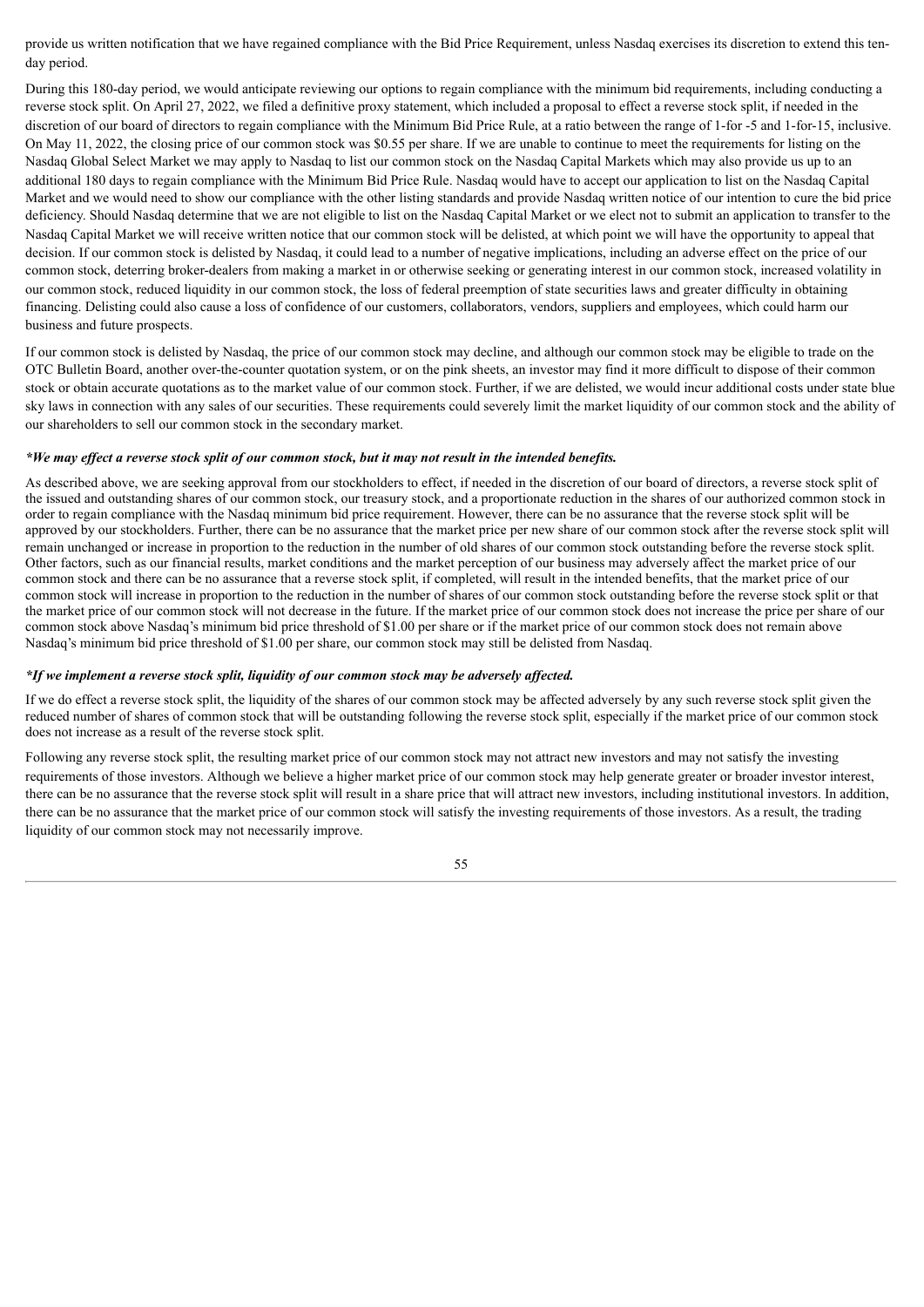# Anti-takeover provisions in our charter documents and under Delaware law may make an acquisition of us, which may be beneficial to our *stockholders, more dif icult.*

Provisions of our amended and restated certificate of incorporation and bylaws, as well as provisions of Delaware law, could make it more difficult for a third party to acquire us, even if doing so would benefit our stockholders. These provisions authorize the issuance of "blank check" preferred stock that could be issued by our board of directors to increase the number of outstanding shares and hinder a takeover attempt, and limit who may call a special meeting of stockholders. In addition, Section 203 of the Delaware General Corporation Law, or Section 203, generally prohibits a publicly held Delaware corporation from engaging in a business combination with a party that owns at least 15% of its common stock unless the business combination is approved by our board of directors before the person acquires the 15% ownership stake or later by its board of directors and two-thirds of its stockholders. Section 203 could have the effect of delaying, deferring or preventing a change in control that our stockholders might consider to be in their best interests.

# Our amended and restated bylaws provide that the Court of Chancery of the State of Delaware will be the exclusive forum for substantially all disputes between us and our stockholders, which could limit our stockholders' ability to obtain a favorable judicial forum for disputes with us or our directors, *of icers, or employees.*

Our bylaws provide that, unless we consent in writing to the selection of an alternative forum, the Court of Chancery of the State of Delaware is the exclusive forum for (i) any derivative action or proceeding brought on our behalf; (ii) any action asserting a claim of breach of a fiduciary duty owed by any of our directors, officers or other employees to us or our stockholders; (iii) any action asserting a claim against us or any of our directors, officers or other employees arising pursuant to any provision of the Delaware General Corporation Law, our amended and restated certificate of incorporation or our amended and restated bylaws; (iv) any claim or cause of action seeking to interpret, apply, enforce or determine the validity of the amended and restated certificate of incorporation or our bylaws; (v) any claim or cause of action as to which the General Corporation Law confers jurisdiction on the Court of Chancery of the State of Delaware; or (vi) any action asserting a claim against us or any of our directors, officers or other employees governed by the internal affairs doctrine.

These provisions would not apply to suits brought to enforce a duty or liability created by the Exchange Act. Furthermore, Section 22 of the Securities Act creates concurrent jurisdiction for federal and state courts over all such Securities Act actions. Accordingly, both state and federal courts have jurisdiction to entertain such claims.

These exclusive forum provisions may limit a stockholder's ability to bring a claim in a judicial forum that it finds favorable for disputes with us or our directors, officers, or other employees, which may discourage lawsuits against us and our directors, officers and other employees. If a court were to find either exclusive-forum provision to be inapplicable or unenforceable in an action, we may incur further significant additional costs associated with resolving the dispute in other jurisdictions, all of which could seriously harm our business.

# Because we do not expect to pay dividends, you will not realize any income from an investment in our common stock unless and until you sell your *shares at a profit.*

We have never paid dividends on our common stock, and we do not anticipate that we will pay any dividends for the foreseeable future. Accordingly, any return on an investment in us will be realized, if at all, only when you sell shares of our common stock.

#### Our ability to use net operating loss carryforwards and research tax credits to reduce future tax payments may be limited or restricted.

We have generated significant net operating loss carryforwards, or NOLs, and research and development tax credits, or R&D credits, as a result of our incurrence of losses and our conduct of research activities since inception. We generally are able to carry NOLs and R&D credits forward to reduce our tax liability in future years. However, our ability to utilize the NOLs and R&D credits is subject to the rules of Sections 382 and 383 of the Internal Revenue Code of 1986, as amended, or the Code, respectively. Those sections generally restrict the use of NOLs and R&D credits after an "ownership change." An ownership change occurs if, among other things, the stockholders (or specified groups of stockholders) who own or have owned, directly or indirectly, 5% or more of a corporation's common stock or are otherwise treated as 5% stockholders under Section 382 of the Code and the U.S. Treasury Department regulations promulgated thereunder increase their aggregate percentage ownership of that corporation's stock by more than 50 percentage points over the lowest percentage of the stock owned by these stockholders over the applicable testing period. In the event of an ownership change, Section 382 of the Code imposes an annual limitation on the amount of taxable income a corporation may

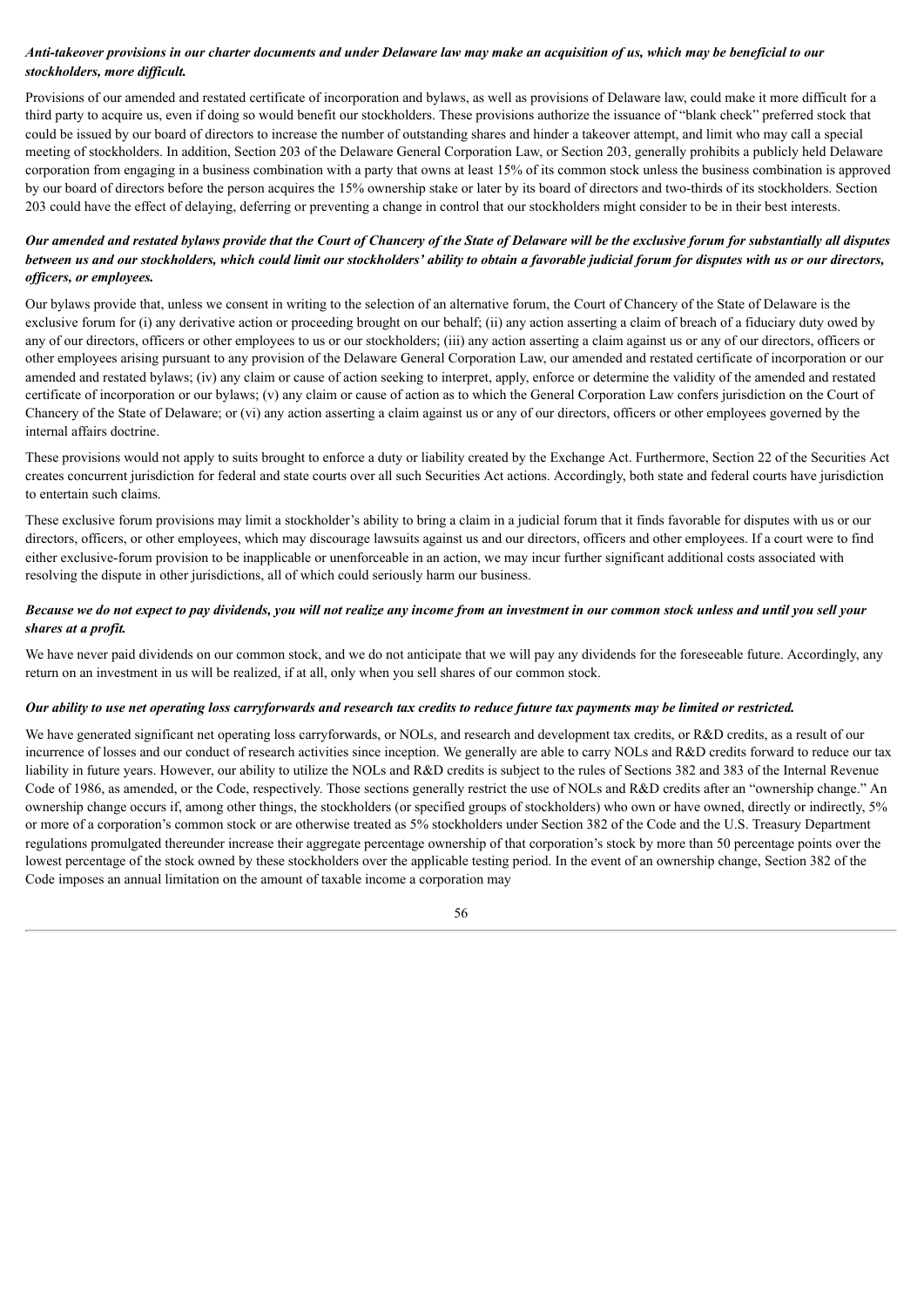offset with NOL carry forwards and Section 383 of the Code imposes an annual limitation on the amount of tax a corporation may offset with business credit (including R&D credits) carryforwards.

We may have experienced an "ownership change" within the meaning of Section 382 of the Code in the past and there can be no assurance that we will not experience additional ownership changes in the future. As a result, our NOLs and business credits (including R&D credits) may be subject to limitations, and we may be required to pay taxes earlier and in larger amounts than would be the case if our NOLs or R&D credits were freely usable.

# If securities and/or industry analysts fail to continue publishing research about our business, if they change their recommendations adversely or if our *results of operations do not meet their expectations, our stock price and trading volume could decline.*

The trading market for our common stock will be influenced by the research and reports that industry or securities analysts publish about us or our business. If one or more of these analysts cease coverage of our Company or fail to publish reports on us regularly, we could lose visibility in the financial markets, which in turn could cause our stock price or trading volume to decline. In addition, it is likely that in some future period our operating results will be below the expectations of securities analysts or investors. If one or more of the analysts who cover us downgrade our stock, or if our results of operations do not meet their expectations, our stock price could decline.

#### *Our business could be negatively af ected as a result of the actions of activist stockholders.*

In 2021, we were engaged in a consent solicitation led by WaterMill Asset Management Corp., or WaterMill, where three new directors were added to our board of directors. We could experience other stockholder activism in the future, including another consent solicitation or a proxy contest. Activist shareholders may advocate for certain governance and strategic changes at our company. In the event of stockholder activism, particularly with respect to matters which our board of directors, in exercising their fiduciary duties, disagree with or have determined not to pursue, our business could be adversely affected because responding to actions by activist stockholders can be costly and time-consuming, disrupting our operations and diverting the attention of management, and perceived uncertainties as to our future direction may result in the loss of potential business opportunities and may make it more difficult to attract and retain qualified personnel, business partners, and customers.

In addition, if faced with a consent solicitation or proxy contest, we may not be able to respond successfully to the contest or dispute, which would be disruptive to our business. If individuals are elected to our board of directors with a differing agenda, our ability to effectively and timely implement our strategic plan and create additional value for our stockholders may be adversely affected.

# \*The exercise of outstanding warrants, and issuance of equity awards may have a dilutive effect on our stock, and negatively impact the price of our *common stock.*

As of March 31, 2022, we had warrants for 22,922,342 shares of our common stock outstanding at a weighted average exercise price of \$5.62 per share. We are able to grant stock options, restricted stock, restricted stock units, stock appreciation rights, bonus stocks, and performance awards under our 2012 Equity Incentive Plan, or the 2020 Equity Incentive Plan. Under these plans, 10,969,653 shares were issuable upon the exercise of outstanding options at a weighted average exercise price of \$2.16 per share.

# \*Our principal stockholders, executive officers and directors have substantial control over the Company, which may prevent you and other stockholders *from influencing significant corporate decisions and may harm the market price of our common stock.*

As of March 31, 2022, our executive officers, directors and holders of five percent or more of our outstanding common stock beneficially owned, in the aggregate, 51.9% of our outstanding common stock. These stockholders may have interests that conflict with our other stockholders and, if acting together, have the ability to influence the outcome of matters submitted to our stockholders for approval, including the election and removal of directors and any merger, consolidation or sale of all or substantially all of our assets. Accordingly, this concentration of ownership may harm the market price of our common stock by:

- Delaying, deferring or preventing a change in control;
- Impeding a merger, consolidation, takeover or other business combination involving us; or
- Discouraging a potential acquirer from making a tender offer or otherwise attempting to obtain control of us.

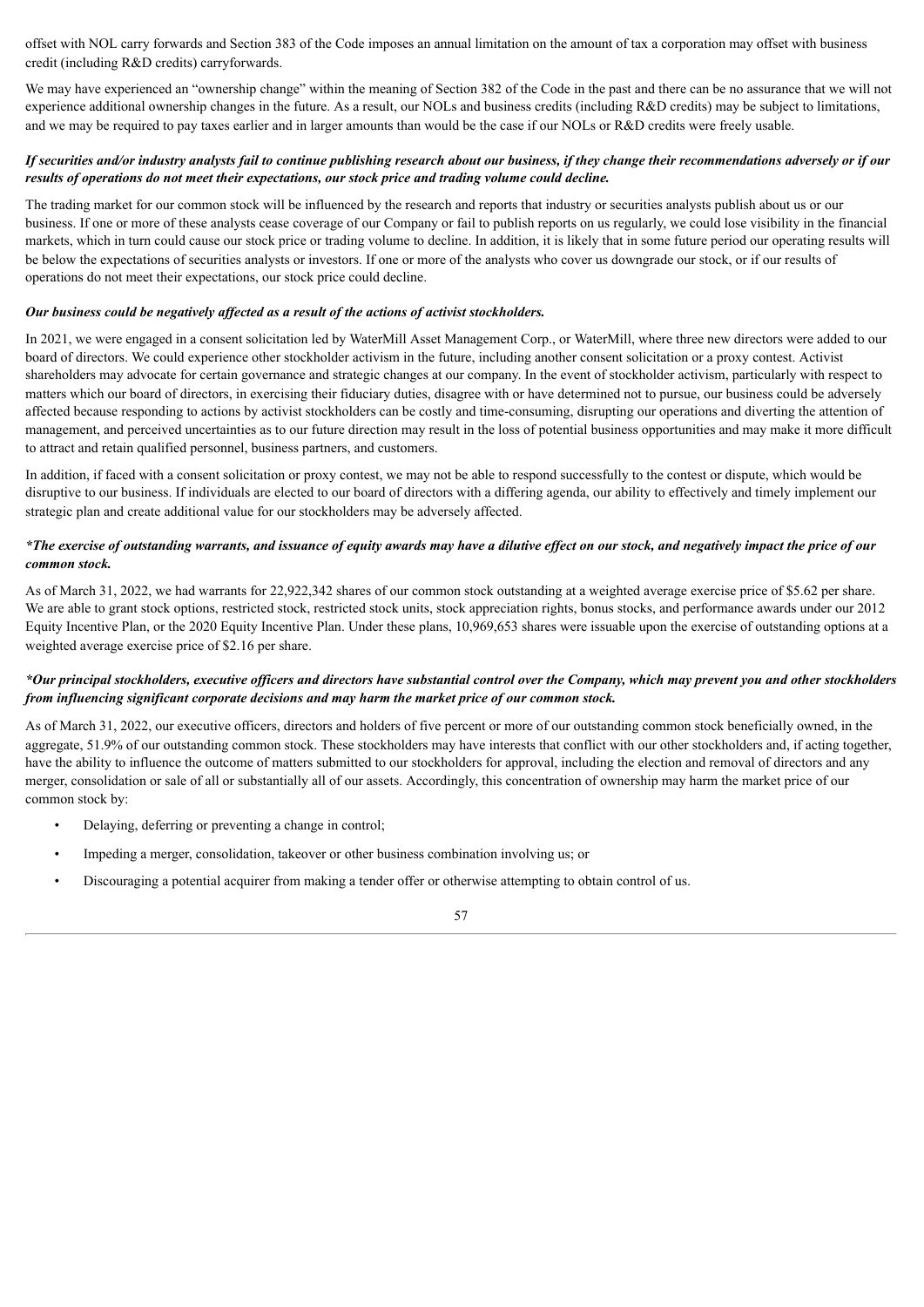In addition, this significant concentration of stock ownership may adversely affect the trading price of our common stock should investors perceive disadvantages in owning shares of common stock in a company that has such concentrated ownership.

# Changes to corporate tax legislation, including the Tax Cuts and Jobs Act, signed into law in 2017, could adversely affect our business and financial *condition.*

The Tax Act contains significant changes to corporate taxation, including reduction of the corporate tax rate from a top marginal rate of 35% to a flat rate of 21%, limitation of the tax deduction for interest expense to 30% of adjusted earnings (except for certain small businesses), limitation of the deduction for NOLs to 80% of current year taxable income and elimination of NOL carrybacks, one time taxation of offshore earnings at reduced rates regardless of whether they are repatriated, elimination of U.S. tax on foreign earnings (subject to certain important exceptions), immediate deductions for certain new investments instead of deductions for depreciation expense over time and modifying or repealing many business deductions and credits. The Coronavirus Aid, Relief, and Economic Security Act, or CARES Act, enacted in 2020, modified certain of these tax changes, and enacted other tax changes applicable to corporations. Notwithstanding the reduction in the corporate income tax rate, the overall impact of the Tax Act and the CARES Act is uncertain and our business and financial condition could be adversely affected. In addition, it is uncertain if and to what extent various states will conform to the Tax Act or the CARES Act. Currently, bills introduced in Congress, including the Build Back Better Act, contain additional changes to the taxation of corporations, which could adversely affect our business and financial condition. The impact of the Tax Act, the CARES Act and any other tax legislation on holders of our common stock is also uncertain and could be adverse. We urge our stockholders to consult with their legal and tax advisors with respect to this legislation and the potential tax consequences of investing in or holding our common stock.

# We are a "smaller reporting company," and the reduced disclosure requirements applicable to smaller reporting companies may make our common *stock less attractive to investors.*

We are considered a "smaller reporting company" under Rule 12b-2 of the Exchange Act. We are therefore entitled to rely on certain reduced disclosure requirements, such as an exemption from providing selected financial data and executive compensation information. These exemptions and reduced disclosures in our SEC filings due to our status as a smaller reporting company also mean our auditors are not required to review our internal control over financial reporting and may make it harder for investors to analyze our results of operations and financial prospects. We cannot predict if investors will find our common stock less attractive because we may rely on these exemptions. If some investors find our common stock less attractive as a result, there may be a less active trading market for our common stock and our common stock prices may be more volatile. We will remain a smaller reporting company until our public float exceeds \$250 million if our annual revenues are \$100 million or more, or until our public float exceeds \$700 million if our annual revenues are less than \$100 million.

# <span id="page-61-0"></span>**Item 2. Unregistered Sale of Equity Securities and Use of Proceeds**

None.

#### <span id="page-61-1"></span>**Item 3. Defaults upon Senior Securities**

Not applicable.

# <span id="page-61-2"></span>**Item 4. Mine Safety Disclosures**

Not applicable.

#### <span id="page-61-3"></span>**Item 5. Other Information**

# Departure of Directors or Certain Officers: Election of Directors: Appointment of Certain Officers: Compensatory Arrangements of Certain **Officers.**

On May 11, 2022, Dr. Eleanor de Groot notified us of her decision to resign from her position as our Executive Vice President, Operations, effective May 13, 2022, in order to pursue other opportunities.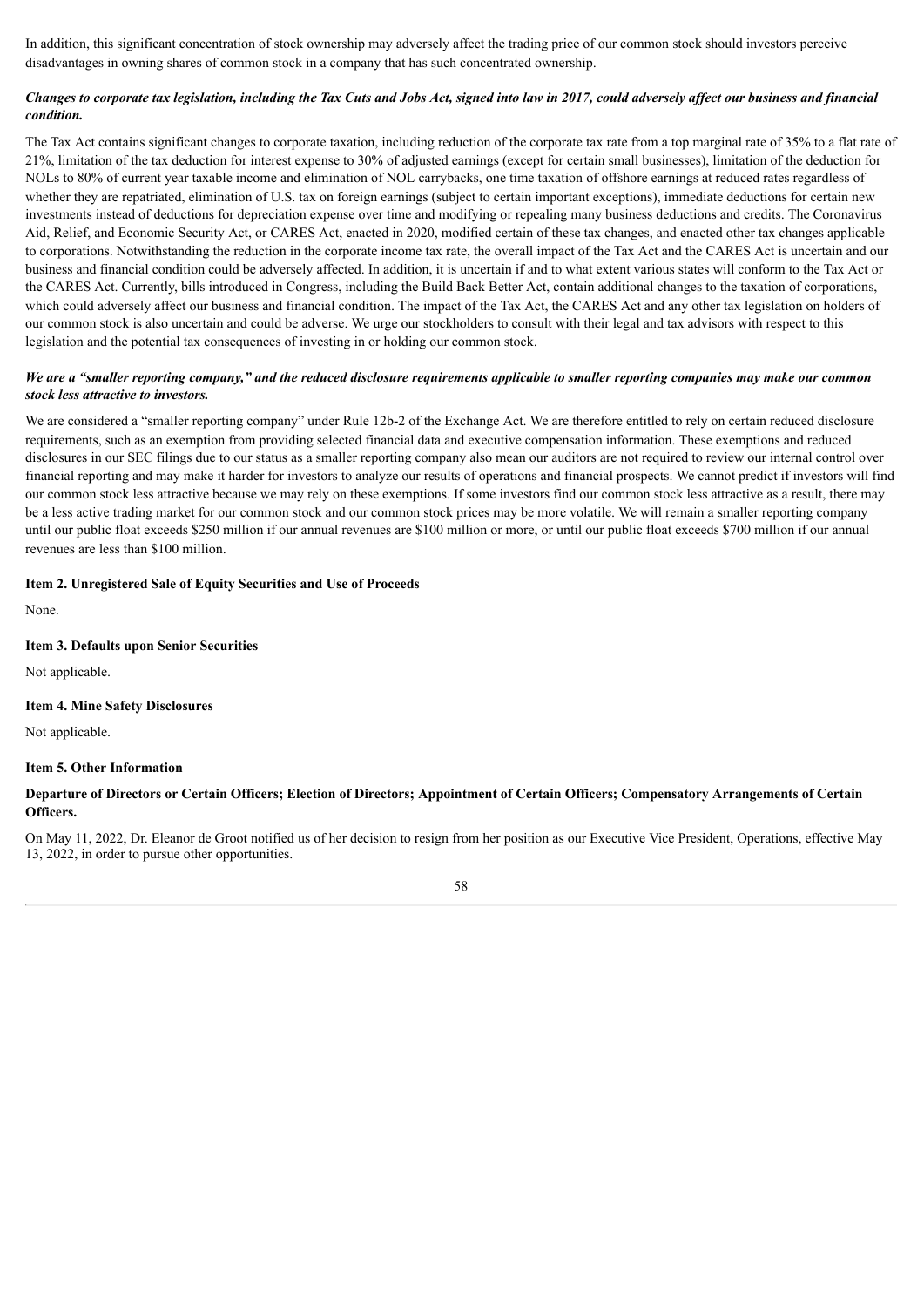# <span id="page-62-0"></span>**Item 6. Exhibits**

| <b>Exhibit</b><br>Number | <b>Description</b>                                                                                                                                                                                                                                                                                                                                                                                                                                                      |
|--------------------------|-------------------------------------------------------------------------------------------------------------------------------------------------------------------------------------------------------------------------------------------------------------------------------------------------------------------------------------------------------------------------------------------------------------------------------------------------------------------------|
| 3.1                      | <u>Amended and Restated Certificate of Incorporation, and all amendments thereto (incorporated by reference to Exhibit 3.1 to the</u><br>Registrant's Annual Report on Form 10-K, SEC File No. 001-33038, filed March 30, 2022).                                                                                                                                                                                                                                        |
| 3.3                      | Amended and Restated Certificate of Designation, Preferences and Rights of Series 1 preferred stock, as filed with the Delaware<br>Secretary of State on July 1, 2016 (incorporated by reference to Exhibit 3.1 to the Registrant's Current Report on Form 8-K/A,<br>SEC File No. 001-33038, filed July 1, 2016).                                                                                                                                                       |
| $31.1+$                  | Certification of Principal Executive Officer pursuant to Exchange Act Rule 13a-14(a) or 15(d)-14(a), as adopted pursuant to<br>Section 302 of the Sarbanes-Oxley Act of 2002.                                                                                                                                                                                                                                                                                           |
| $32.1++$                 | Certifications of Principal Executive Officer and Principal Accounting Officer pursuant to 18 U.S.C. Section 1350, as Adopted<br>Pursuant to Section 906 of the Sarbanes-Oxley Act of 2002                                                                                                                                                                                                                                                                              |
| $101$ . $INS+$           | Inline XBRL Instance Document (the instance document does not appear in the Interactive Data File because its XBRL tags are<br>embedded within the Inline XBRL document).                                                                                                                                                                                                                                                                                               |
| $101.SCH+$               | Inline XBRL Taxonomy Extension Schema Document                                                                                                                                                                                                                                                                                                                                                                                                                          |
| $101.CAI +$              | Inline XBRL Taxonomy Extension Calculation Linkbase Document                                                                                                                                                                                                                                                                                                                                                                                                            |
| $101.DEF+$               | Inline XBRL Taxonomy Definition Linkbase Document                                                                                                                                                                                                                                                                                                                                                                                                                       |
| $101.LAB+$               | Inline XBRL Taxonomy Extension Label Linkbase Document                                                                                                                                                                                                                                                                                                                                                                                                                  |
| $101.PRE+$               | Inline XBRL Taxonomy Extension Presentation Linkbase Document                                                                                                                                                                                                                                                                                                                                                                                                           |
| $104+$                   | Cover Page Interactive Data File—the cover page interactive data is embedded within the Inline XBRL document or included<br>within the Exhibit 101 attachments                                                                                                                                                                                                                                                                                                          |
| $^{+}$                   | Filed herewith.                                                                                                                                                                                                                                                                                                                                                                                                                                                         |
| $^{++}$                  | This certification is deemed not filed for purposes of Section 18 of the Securities Exchange Act of 1934, as amended, or otherwise<br>subject to the liability of that section, nor shall it be deemed incorporated by reference into any filing under the Securities Act of<br>1933, as amended, or the Securities Exchange Act of 1934, as amended, whether made before or after the date hereof, regardless<br>of any general incorporation language in such filing. |
| $\ast$                   | Indicates a management contract or compensatory plan.                                                                                                                                                                                                                                                                                                                                                                                                                   |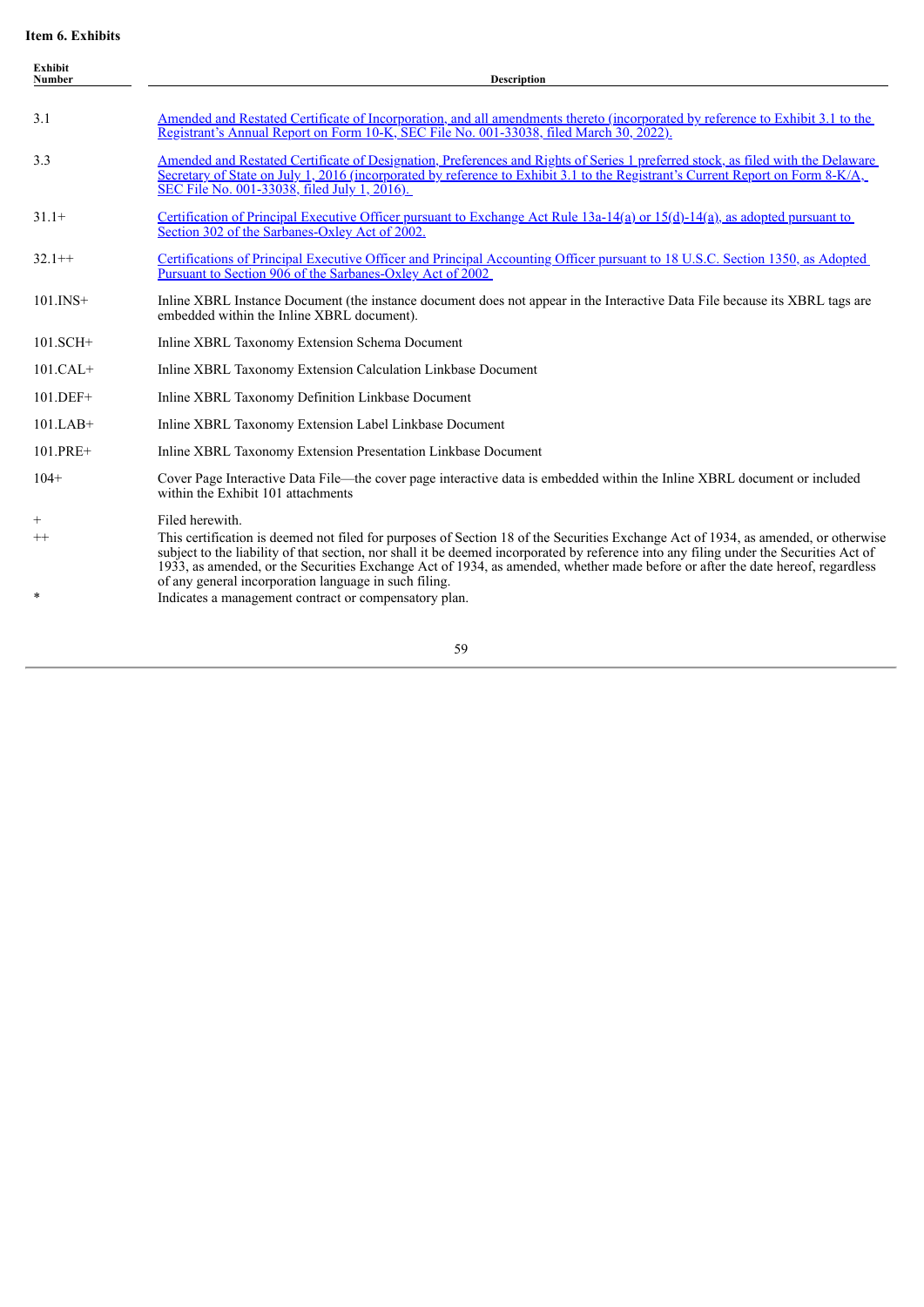# **SIGNATURES**

Pursuant to the requirements of the Securities Exchange Act of 1934, the registrant has duly caused this report to be signed on its behalf by the undersigned thereunto duly authorized.

# **ALAUNOS THERAPEUTICS, INC.**

By:

/s/ Kevin S. Boyle, Sr. Kevin S. Boyle, Sr. Chief Executive Officer *(On Behalf of the Registrant and as Principal Executive Of icer and Principal*  $Financial$  *Officer* $)$ Dated: May 16, 2022

By:

/s/ Michael Wong Michael Wong Vice President, Finance *(Principal Accounting Of icer)* Dated: May 16, 2022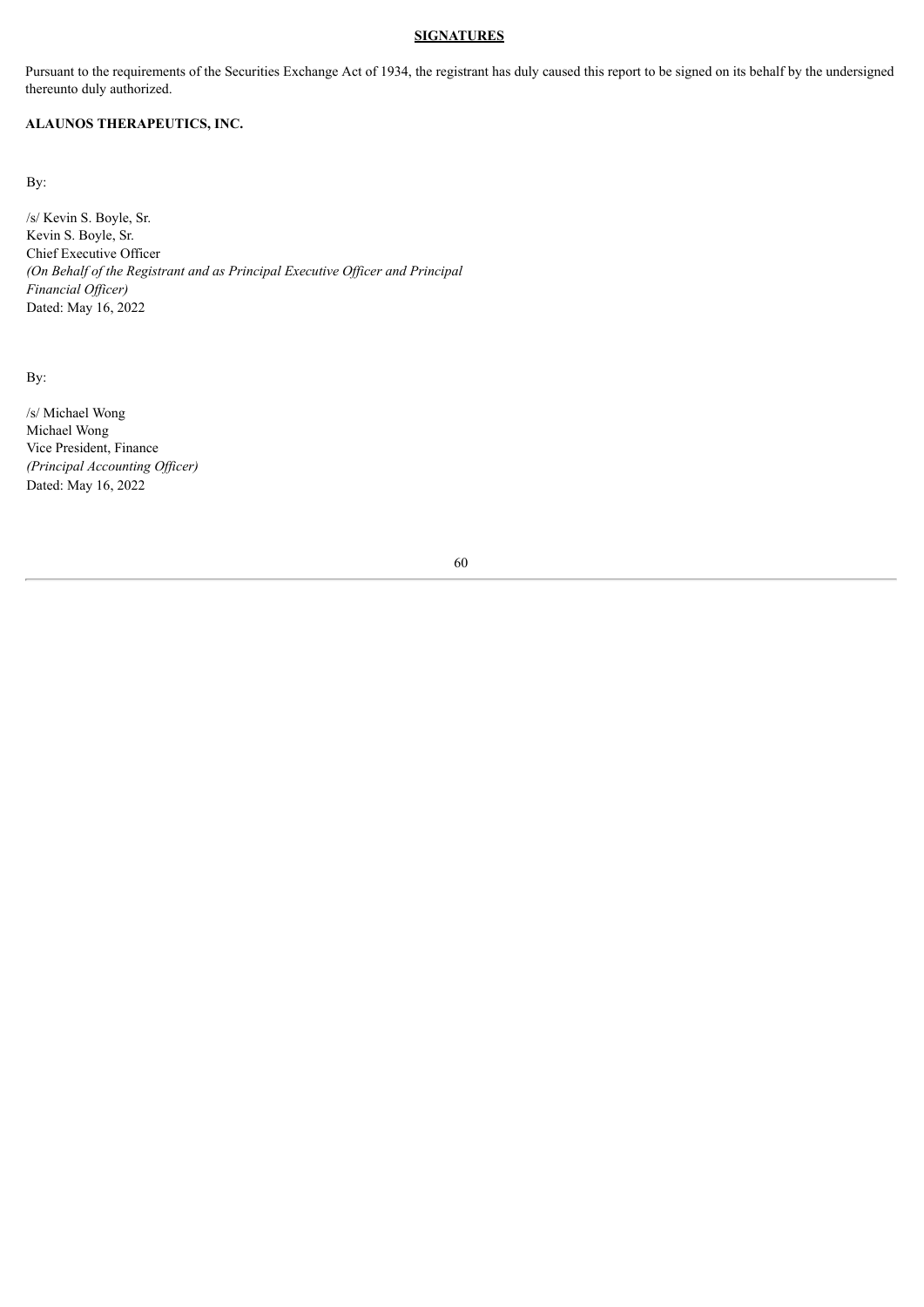### <span id="page-64-0"></span>CERTIFICATION OF PRINCIPAL EXECUTIVE OFFICER AND PRINCIPAL FINANCIAL OFFICER

I, Kevin S. Boyle, Sr., certify that:

- 1) I have reviewed this Quarterly Report on Form 10-Q of Alaunos Therapeutics, Inc.;
- 2) Based on my knowledge, this report does not contain any untrue statement of a material fact or omit to state a material fact necessary to make the statements made, in light of the circumstances under which such statements were made, not misleading with respect to the period covered by this report;
- 3) Based on my knowledge, the financial statements, and other financial information included in this report, fairly present in all material respects the financial condition, results of operations and cash flows of the registrant as of, and for, the periods presented in this report;
- 4) The registrant's other certifying officer(s) and I are responsible for establishing and maintaining disclosure controls and procedures (as defined in Exchange Act Rules 13a-15(e) and 15d-15(e)) and internal control over financial reporting (as defined in Exchange Act Rules 13a-15(f) and 15d-15(f)) for the registrant and have:
	- a) Designed such disclosure controls and procedures, or caused such disclosure controls and procedures to be designed under our supervision, to ensure that material information relating to the registrant, including its consolidated subsidiaries, is made known to us by others within those entities, particularly during the period in which this report is being prepared;
	- b) Designed such internal control over financial reporting, or caused such internal control over financial reporting to be designed under our supervision, to provide reasonable assurance regarding the reliability of financial reporting and the preparation of financial statements for external purposes in accordance with generally accepted accounting principles;
	- c) Evaluated the effectiveness of the registrant's disclosure controls and procedures and presented in this report our conclusions about the effectiveness of the disclosure controls and procedures, as of the end of the period covered by this report based on such evaluation; and
	- d) Disclosed in this report any change in the registrant's internal control over financial reporting that occurred during the registrant's most recent fiscal quarter (the registrant's fourth fiscal quarter in the case of an annual report) that has materially affected, or is reasonably likely to materially affect, the registrant's internal control over financial reporting; and
- 5) The registrant's other certifying officer(s) and I have disclosed, based on our most recent evaluation of internal control over financial reporting,
	- to the registrant's auditors and the audit committee of the registrant's board of directors (or persons performing the equivalent functions): a) All significant deficiencies and material weaknesses in the design or operation of internal control over financial reporting which are
	- reasonably likely to adversely affect the registrant's ability to record, process, summarize and report financial information; and b) Any fraud, whether or not material, that involves management or other employees who have a significant role in the registrant's internal control over financial reporting.

Date: May 16, 2022

/s/ Kevin S. Boyle, Sr. Kevin S. Boyle, Sr. Chief Executive Officer and Director *Principal Executive Of icer and Principal Financial Of icer*